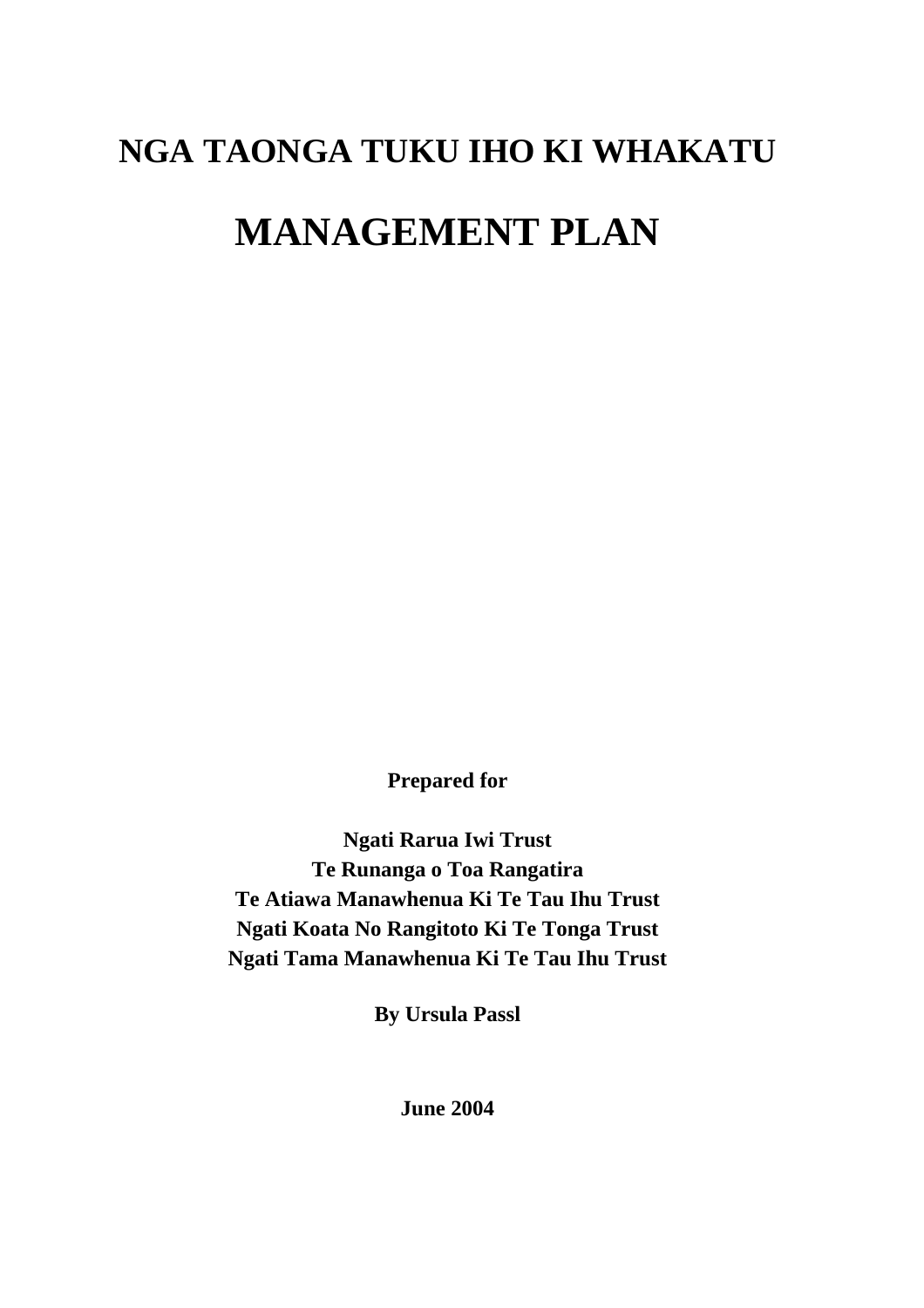## *"Kia whakatu tika Te Tai Ao me Te Tai Ao tiaki Te Tai Ao"*

If the environment is kept well and strong, it will look after itself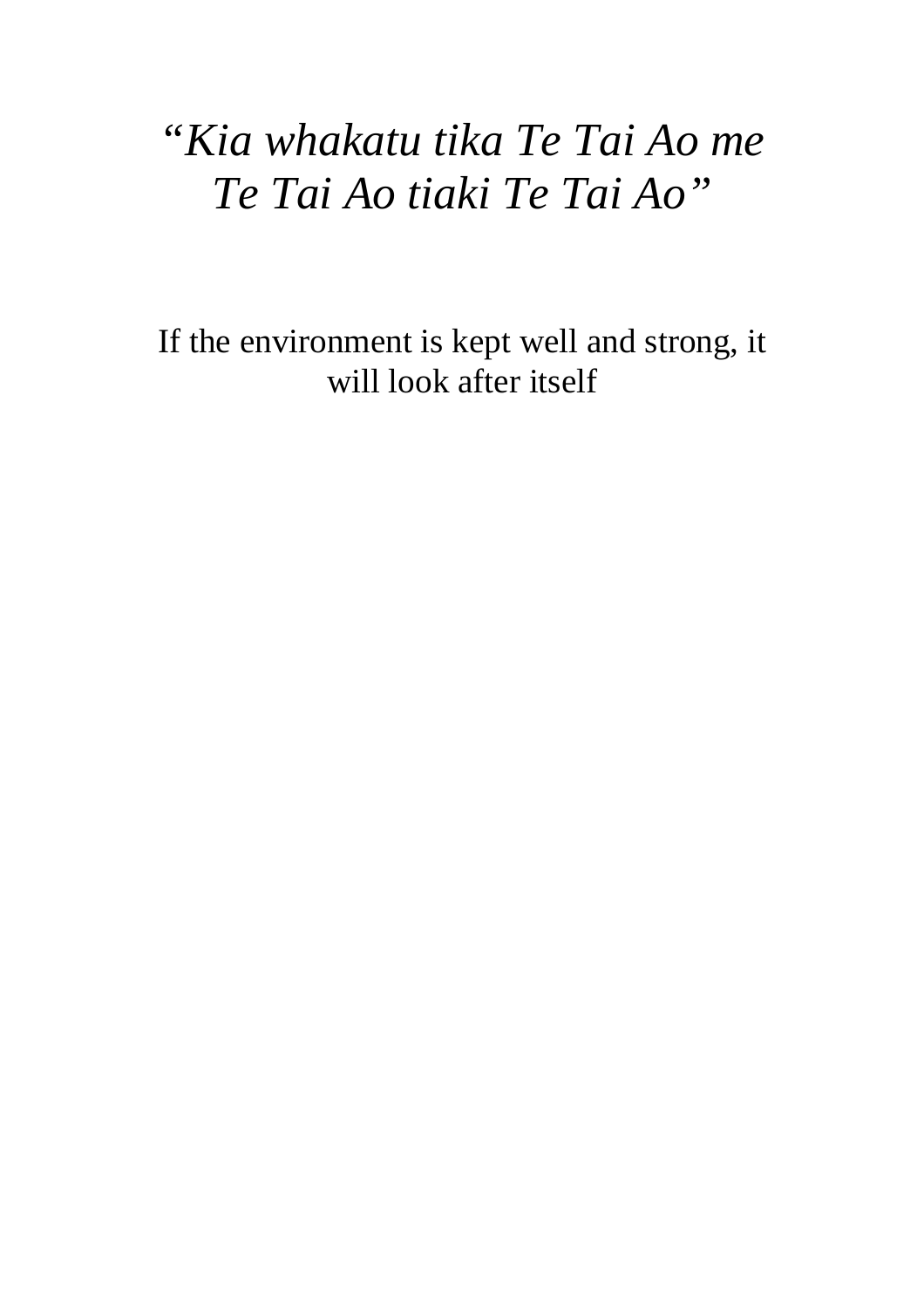## **ACKNOWLEDGEMENTS**

This management plan is the result of many months work and could not have been developed without the commitment and enthusiasm given to it by the following people:

#### **Nga tangata whenua ki Whakatu**

In particular, thank you to Rangiriri Kohe, Barney Thomas, Carl Elkington, Judi Billens, Moetu Stephens and Dean Walker for the huge amount of time and energy they invested in this project. Without their on-going support and inspiration this plan would not have been written!

#### **Nelson City Council**

For providing the resources and administrative assistance to develop this plan, sincere thanks go to: Rod Witte, Melanie Baynes, Paul Sheldon, Mark Tregurtha, Penny Bloomberg and Kathy Mardon.

#### **Plan illustrations**

Thank you to Mark Davis for the koru illustration on the cover and to Brian Flintoff for the *tiki wananga* drawings.

#### **Plan design**

Thank you to Lisa Chandler for her creativity and flair in designing the plan.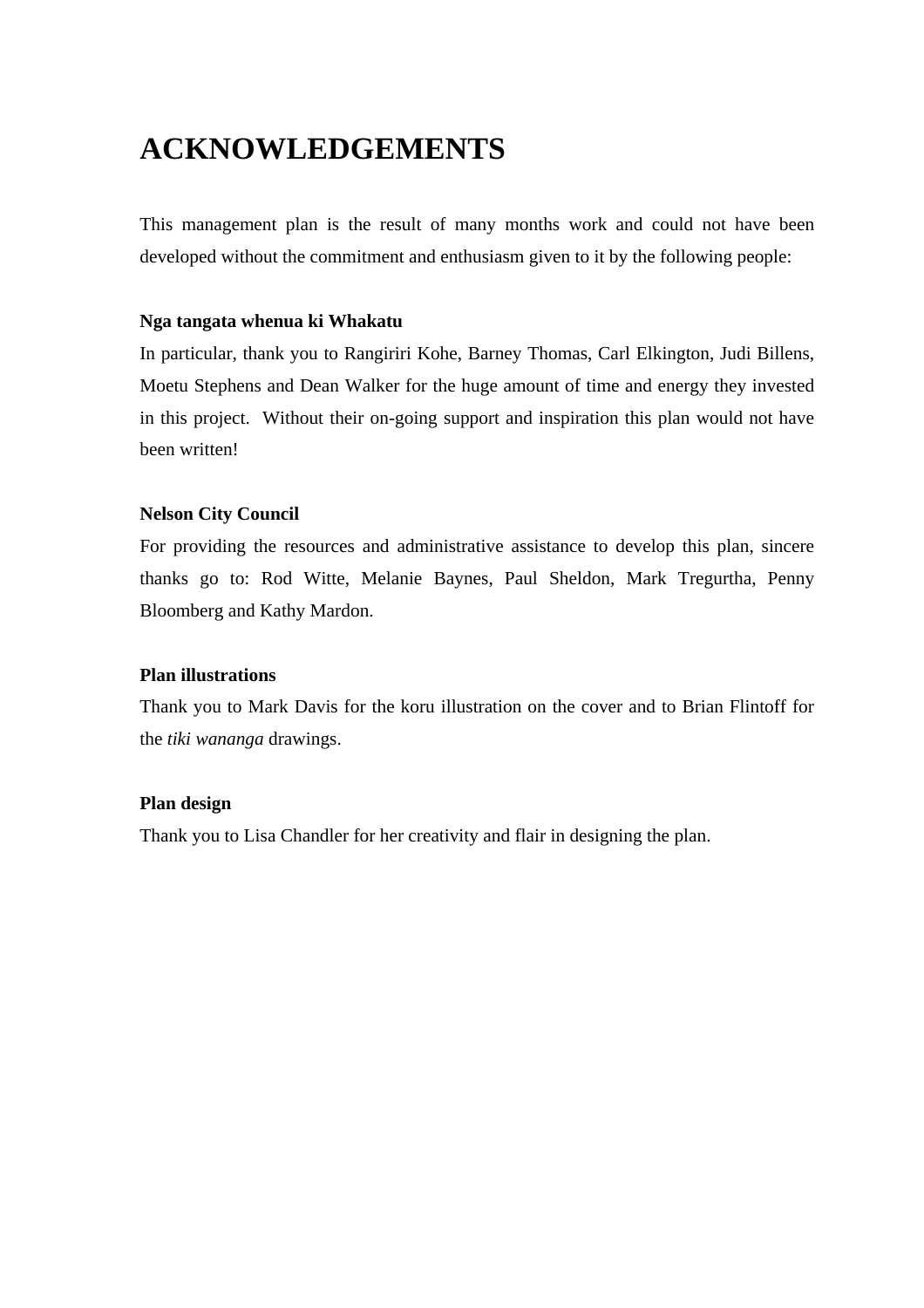## **TABLE OF CONTENTS**

#### Whakatauki

## Acknowledgements

| 1.           |     |  |  |  |  |
|--------------|-----|--|--|--|--|
| 2.           |     |  |  |  |  |
| 3.           |     |  |  |  |  |
|              | 3.1 |  |  |  |  |
|              | 3.2 |  |  |  |  |
|              | 3.3 |  |  |  |  |
|              | 3.4 |  |  |  |  |
|              | 3.5 |  |  |  |  |
|              | 3.6 |  |  |  |  |
|              | 3.7 |  |  |  |  |
| $\mathbf{4}$ |     |  |  |  |  |
| 5.           |     |  |  |  |  |
|              | 5.1 |  |  |  |  |
|              | 5.2 |  |  |  |  |
|              | 5.3 |  |  |  |  |
|              | 5.4 |  |  |  |  |
| 6.           |     |  |  |  |  |
|              | 6.1 |  |  |  |  |
|              | 6.2 |  |  |  |  |
|              | 6.3 |  |  |  |  |
| 7.           |     |  |  |  |  |
|              | 7.1 |  |  |  |  |
|              | 7.2 |  |  |  |  |
| 8.           |     |  |  |  |  |
|              | 8.1 |  |  |  |  |
|              | 8.2 |  |  |  |  |

## Page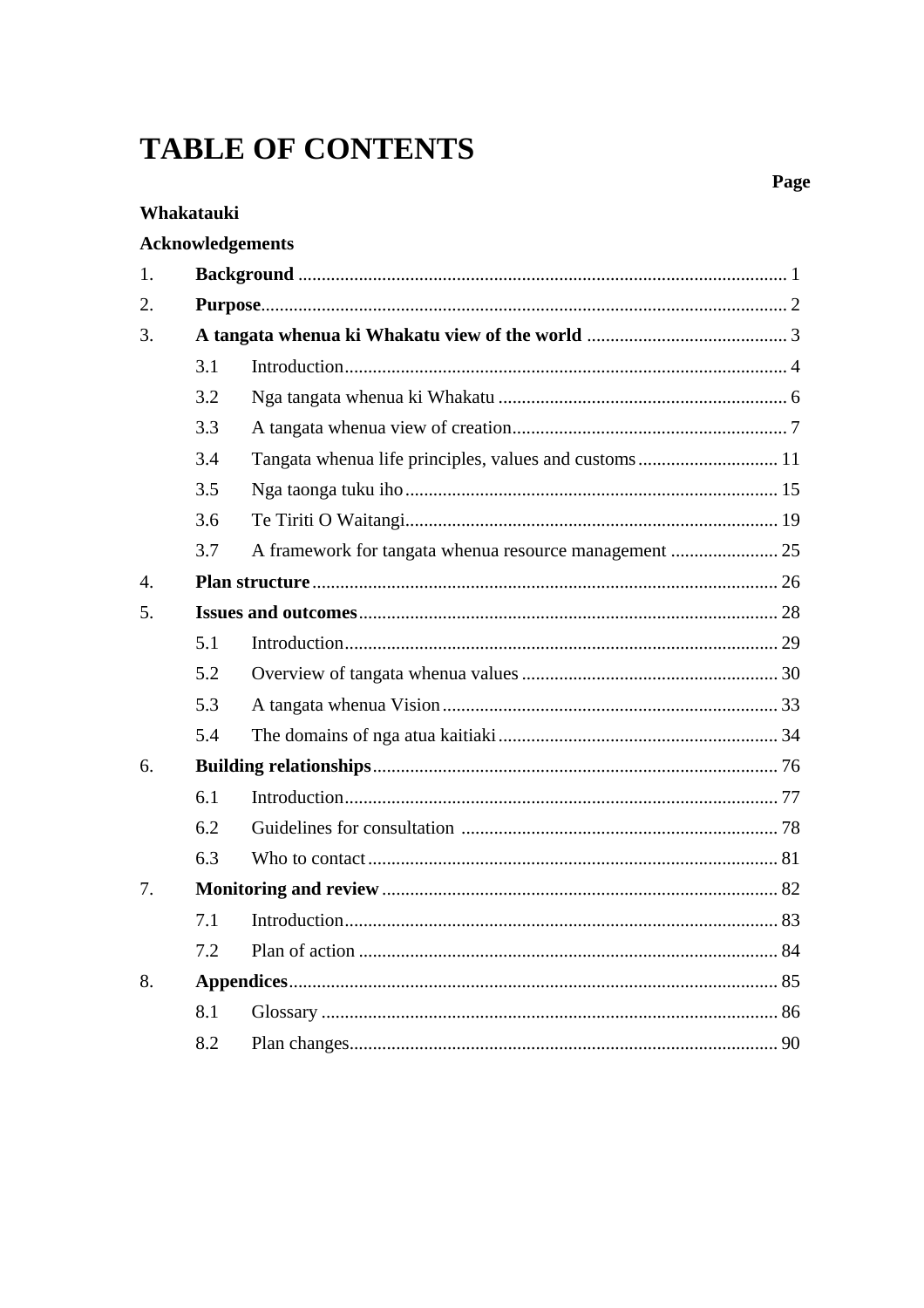## **1. Background**

The development of *nga taonga tuku iho ki Whakatu* management plan (the treasured resources of Nelson management plan) has followed a four-stage process; each stage in turn has paved the way for the next[.](#page-4-0)<sup>1</sup> A brief outline of these stages follows:

Stage One, focused on developing a *tangata whenua*<sup>[2](#page-4-1)</sup> worldview statement, to introduce *tangata whenua* beliefs, values and practices associated with the natural environment.

Stage Two identified key environmental issues relating to *nga taonga tuku iho* (the treasured resources) in *Whakatu* (Nelson) and a range of related impacts on *tangata whenua* values.

Stage Three identified a number of *tangata whenua* values associated with *nga taonga tuku iho* (the treasured resources), followed by a Vision. This Vision details the environmental outcomes *tangata whenua* are seeking for the Nelson *rohe* (area). These outcomes provide the basis for change; what *tangata whenua* are working towards and how issues will be resolved. A series of objectives, policies and desired actions provide the framework for resolving the issues and moving towards the desired outcomes.

Stage Four, which is currently being progressed, focuses on developing a "plan of action" to work towards the desired outcomes and key objectives identified in Stage Three.

**It is important to note that this plan is a starting point, not an end in itself. It is a living document and will therefore develop and change over time. Regular plan reviews will provide valuable opportunities to refine its contents, to gauge progress towards the desired outcomes and to document lessons learnt in the process of implementing the plan.** 

**In conjunction with this plan, the development of a good working relationship between the Nelson City Council and** *tangata whenua* **is vital, if** *tangata whenua* **views are to be recognised in the management of** *nga taonga tuku iho* **(the treasured resources).** 

<span id="page-4-0"></span><sup>&</sup>lt;sup>1</sup> Also referred to as the "tangata whenua management plan" or "management plan"  $\frac{2}{\pi}$  Tengata whenus magnes "recepts of the land". The Because Management A at definition

<span id="page-4-1"></span><sup>&</sup>lt;sup>2</sup> Tangata whenua means "people of the land". The Resource Management Act definition of "tangata whenua" in relation to a particular area is – the iwi or hapu that hold mana whenua over that area. Manawhenua literally means holding mana (authority) over the land.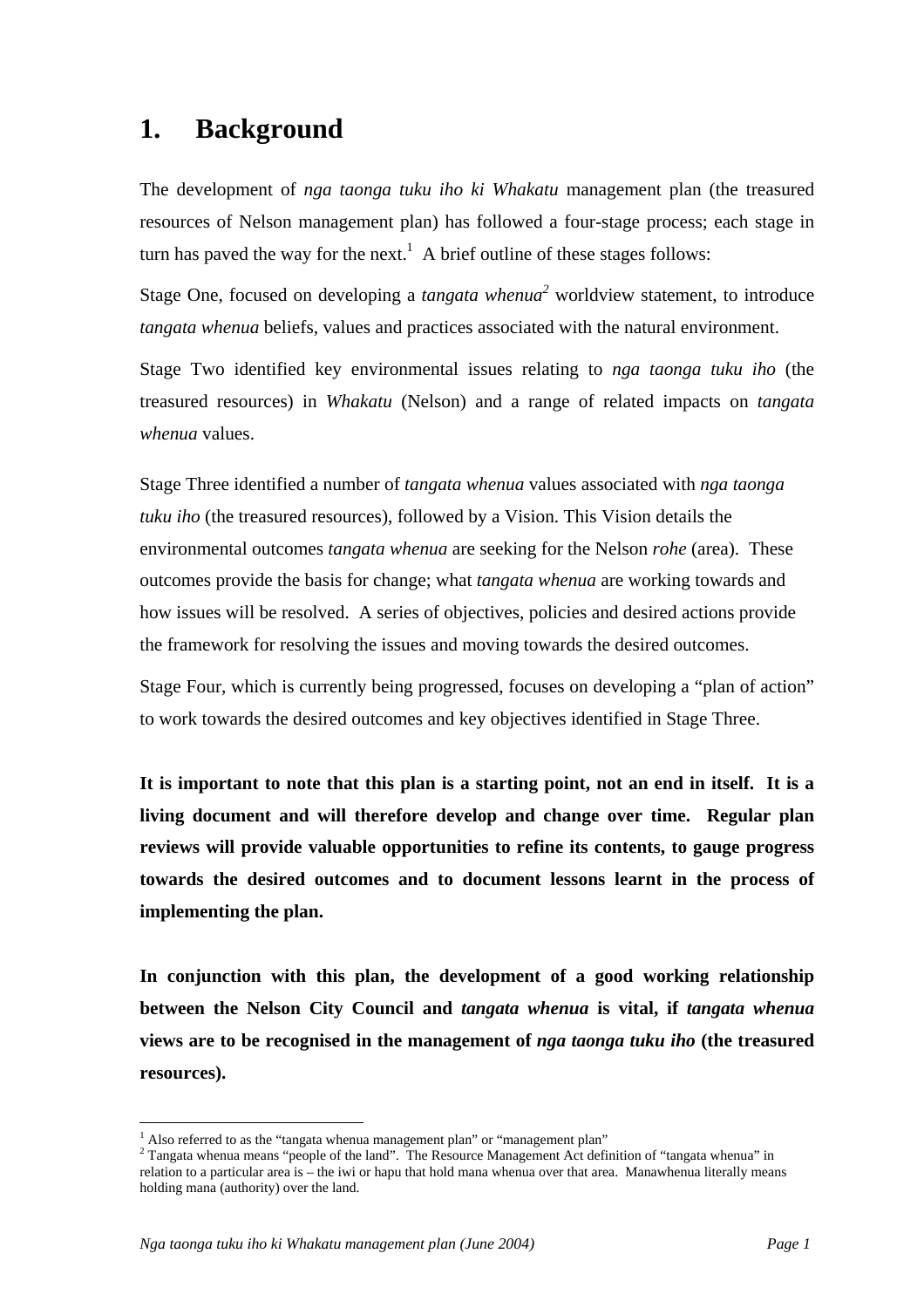## **2. Purpose**

This management plan is:

- A collective initiative, with *Ngati Rarua, Ngati Toa, Te Atiawa, Ngati Koata* and *Ngati Tama* working together to develop the plan;<sup>[3](#page-5-0)</sup> where individual iwi have differing views these areas are identified;  $4$
- An expression of *tino rangatiratanga* (chiefly authority);
- A big picture approach to the management of *nga taonga tuku iho* (the treasured resources);
- Holistic, strategic and future focused in nature, whilst referring to the past;
- Focused on the sustainable management of resources;
- A means to encourage consistency of approach when managing *nga taonga tuku iho ki Whakatu* (Nelson's treasured resources);
- A mechanism for raising awareness within the Nelson City Council of *tangata whenua* values; and
- A basis for recognition of *tangata whenua* values in the management of *nga taonga tuku iho* (the treasured resources).

In addition to the above, the plan also has status under the Resource Management Act 1991 (RMA). The RMA states that regional and territorial authorities are required to "take in account any relevant planning document recognised by an iwi authority". This is relevant to Nelson City Council when it is preparing or changing its Regional Policy Statement, Regional Plan and District Plan.

<span id="page-5-0"></span> $3$  Although a collective initiative, the individual mana and autonomy of each iwi remains

<span id="page-5-1"></span><sup>&</sup>lt;sup>4</sup> Although Ngati Kuia has not participated in the planning process so far, if they wish to be involved, this option remains open to them.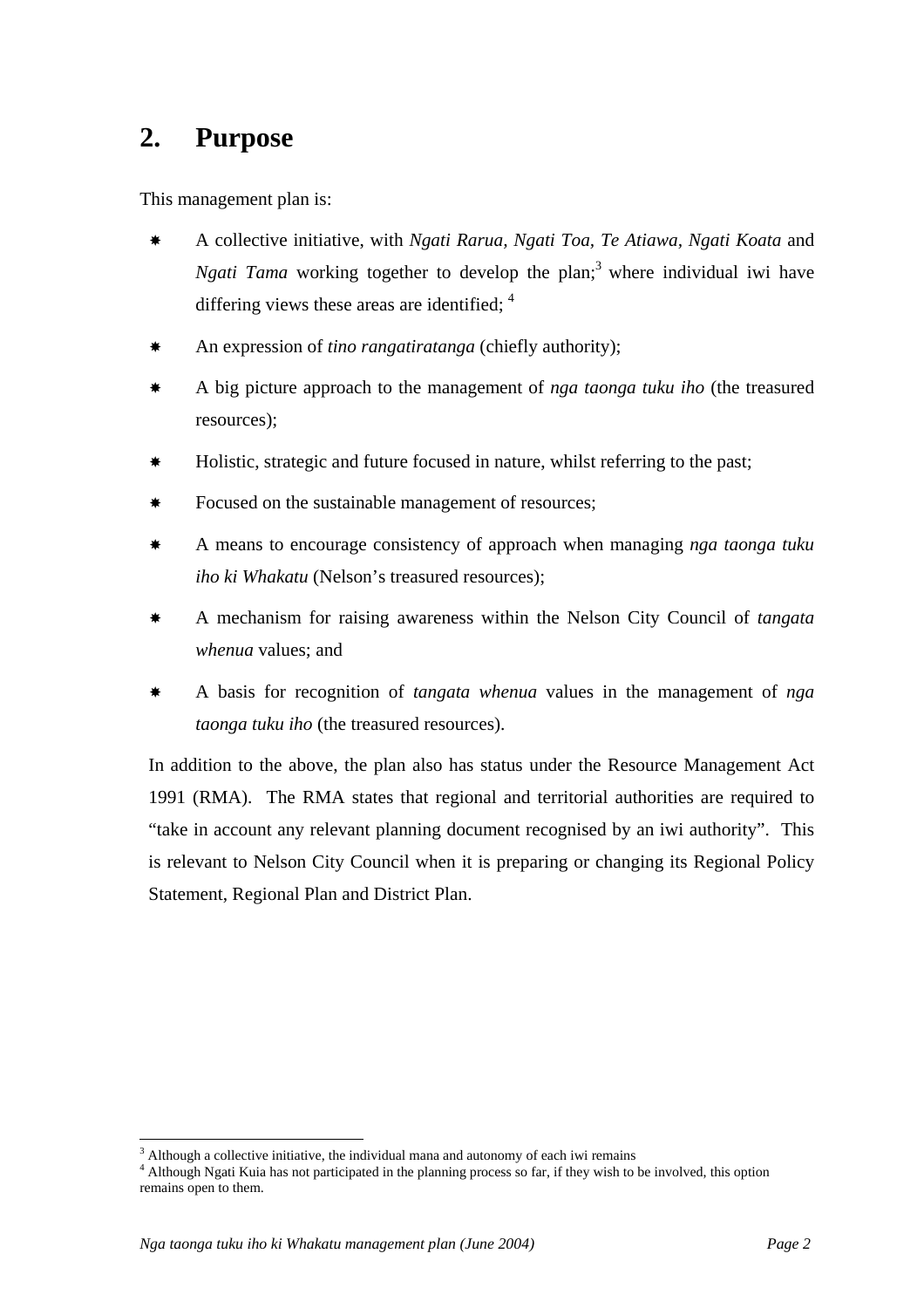#### A tangata whenua ki Whakatu view of the world  $3.$

| 3.1 |       |                                                                             |  |  |
|-----|-------|-----------------------------------------------------------------------------|--|--|
| 3.2 |       |                                                                             |  |  |
| 3.3 |       |                                                                             |  |  |
|     | 3.3.1 |                                                                             |  |  |
|     | 3.3.2 |                                                                             |  |  |
|     | 3.3.3 |                                                                             |  |  |
|     | 3.3.4 |                                                                             |  |  |
|     | 3.3.5 |                                                                             |  |  |
|     | 3.3.6 |                                                                             |  |  |
|     | 3.3.7 |                                                                             |  |  |
| 3.4 |       |                                                                             |  |  |
|     | 3.4.1 |                                                                             |  |  |
|     | 3.4.2 | A regard for nga taonga tuku iho as being gifts from the atua  12           |  |  |
|     | 3.4.3 | A sense of responsibility for nga taonga tuku iho as appointed kaitiaki  13 |  |  |
|     | 3.4.4 | A sense of commitment to look after nga taonga tuku iho for future          |  |  |
|     | 3.4.5 | An ethic of giving back what is taken from the environment in kind 14       |  |  |
| 3.5 |       |                                                                             |  |  |
|     | 3.5.1 |                                                                             |  |  |
|     | 3.5.2 |                                                                             |  |  |
|     | 3.5.3 |                                                                             |  |  |
|     | 3.5.4 |                                                                             |  |  |
|     | 3.5.5 |                                                                             |  |  |
|     | 3.5.6 |                                                                             |  |  |
|     | 3.5.7 |                                                                             |  |  |
| 3.6 |       |                                                                             |  |  |
|     | 3.6.1 |                                                                             |  |  |
|     | 3.6.2 |                                                                             |  |  |
| 3.7 |       |                                                                             |  |  |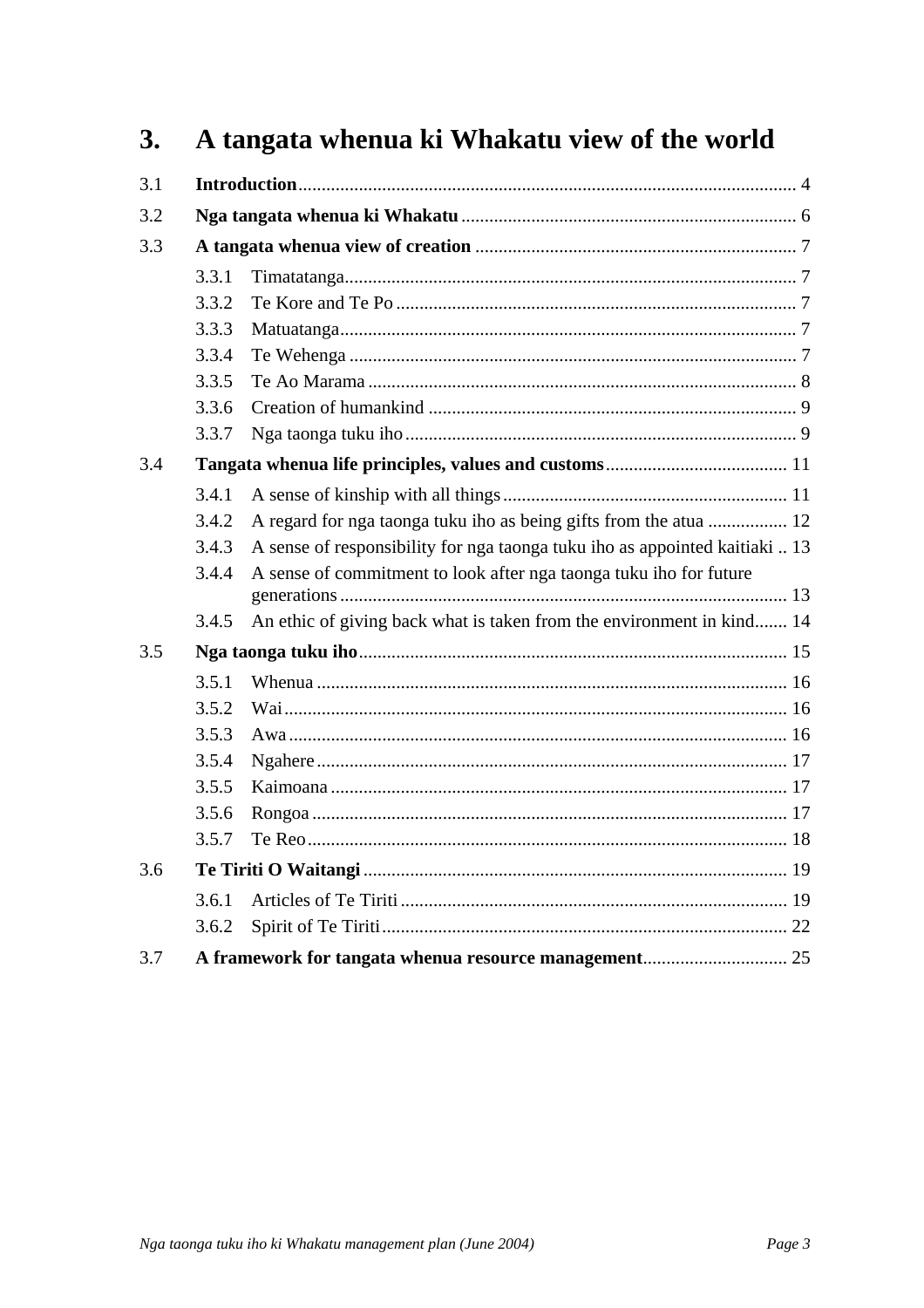## **3.1 Introduction**

*Tangata whenua* (people of the land)<sup>5</sup> beliefs and values associated with the natural environment are unique and differ from those held by other New Zealanders. A good example of this is *kaitiakitanga* (guardianship), or the obligation *tangata whenua* inherit from their *tupuna* (ancestors) to take care of and protect places, resources and other *taonga* (treasures).

Currently, there is a lack of understanding within territorial authorities and the communities they serve about these cultural differences. As a consequence, *tangata whenua* beliefs and values are often not recognised in the management of natural resources. Therefore this world-view statement has been developed to:

- $\star$  Raise awareness and understanding within the Nelson City Council (NCC) and wider community of the holistic way in which *tangata whenua* view the natural environment and how this view can be applied to the management of natural resources;
- Share information and knowledge held by *tangata whenua*;
- Provide a foundation for the development of *tangata whenua* environmental indicators;
- $\star$  Guide the development of policies, plans, protocols and agreements which impact on *tangata whenua* values and interests; and
- $\star$  Assist with the development of cultural impact assessments.

This world-view statement is an introduction to *tangata whenua* beliefs, values and practices associated with the natural environment. It is a starting point or the first step of many towards raising awareness of the way in which *tangata whenua* view the world. <sup>6</sup>

This statement begins by introducing *nga tangata whenua ki Whakatu* (the tangata whenua of Nelson). A condensed *tangata whenua* view of creation follows, based on *Io* (the Supreme Being). This view of creation provides the basis for an account of the spiritual and physical relationship *tangata whenua* have with the natural environment – a relationship, which is holistic and is guided by life principles, associated values and

<span id="page-7-0"></span><sup>&</sup>lt;sup>5</sup> The Resource Management Act definition of "tangata whenua" in relation to a particular area is - the iwi or hapu that hold mana whenua over that area. Manawhenua literally means holding mana (authority) over the land. 6

<span id="page-7-1"></span><sup>&</sup>lt;sup>6</sup> This statement is consistent with information contained within a range of other documents including tangata whenua environmental management plans, submissions and cultural impact assessments.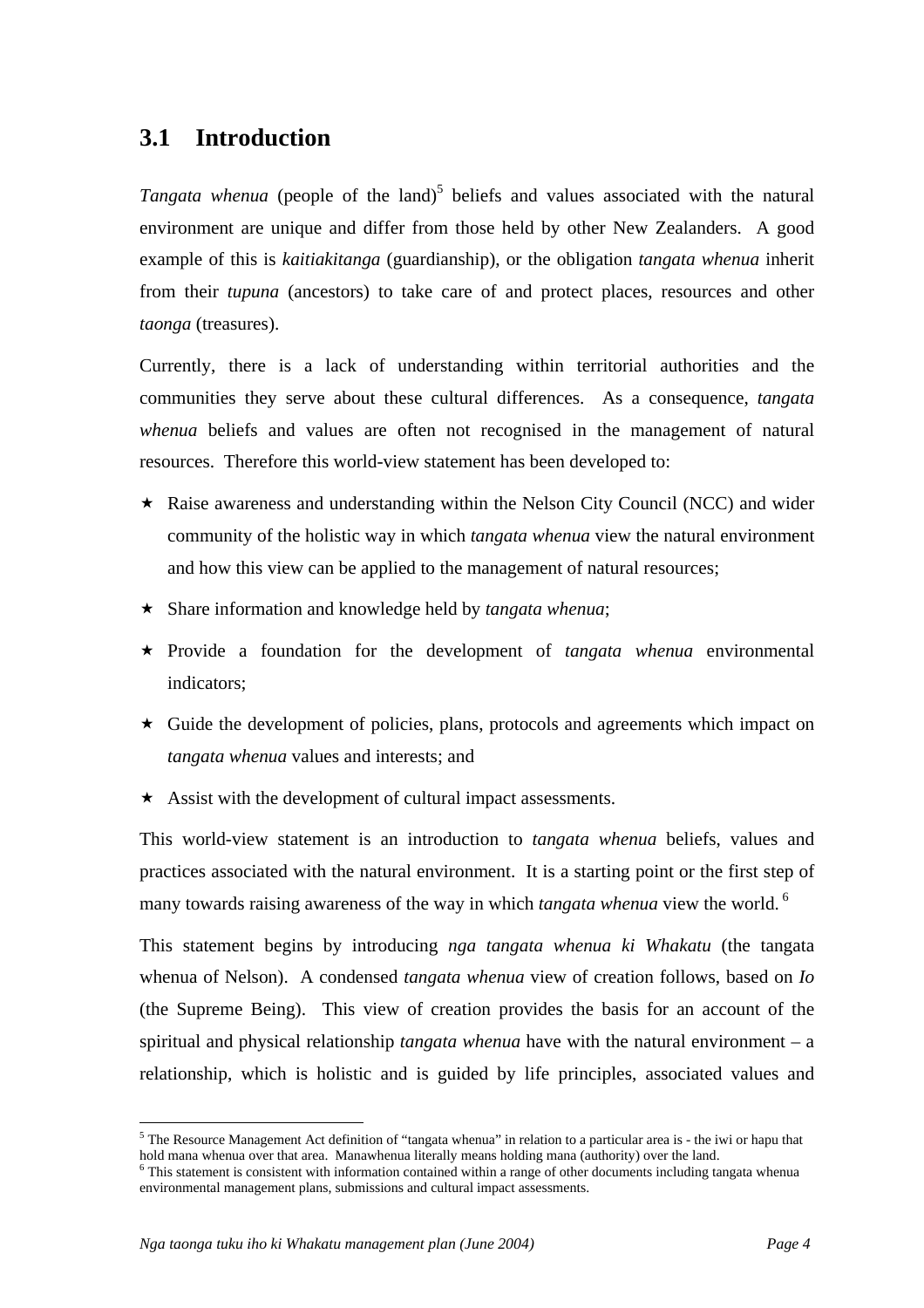*tikanga* (customary practices).

Section 3.5 provides examples of *nga taonga tuku iho* (the treasured resources), focusing on the relationship between *tangata whenua* and the natural environment.

Section 3.6 emphasises the importance of *Te Tiriti O Waitangi* (The Treaty of Waitangi), as the basis on which the partnership between *tangata whenua* and the Crown was established. The legal and moral obligation *Te Tiriti O Waitangi* places on the Crown and territorial authorities is also outlined.

A conceptual view of the strands of duty, responsibility and accountability facing *tangata whenua* in the present-day management of natural resources concludes this world-view statement.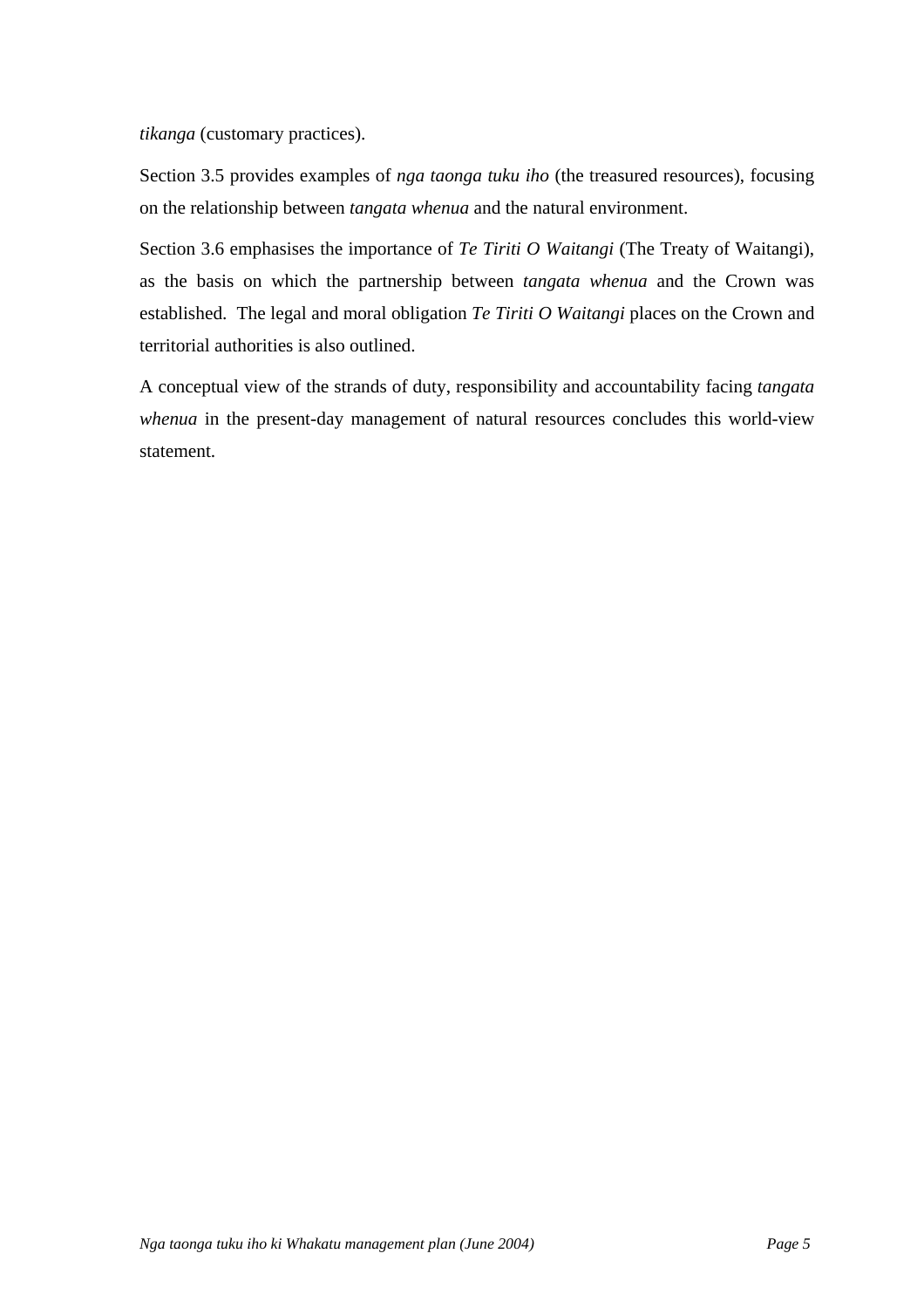## **3.2 Nga tangata whenua ki Whakatu**

*Whakatu* (Nelson) is an integral part of *Te Tau Ihu*. *"Te Tau Ihu"* is a shortened version of the ancient Maori name for the northern districts of the South Island – *"Te Tau Ihu o Te Waka a Maui*" (the prow of the canoe of Maui).<sup>7</sup>

There are six iwi affiliated with *Whakatu Marae* including: *Ngati Rarua Iwi Trust (Ngati Rarua) Te Runanga o Toa Rangatira (Ngati Toa) Te Atiawa Manawhenua Ki Te Tau Ihu Trust (Te Atiawa) Ngati Koata No Rangitoto Ki Te Tonga Trust (Ngati Koata) Ngati Tama Manawhenua Ki Te Tau Ihu Trust (Ngati Tama); and Ngati Kuia Trust (Ngati Kuia)*

Since their arrival in *Te Tau Ihu*, each *iwi* (tribe) has developed its own unique relationship with specific resources and areas within *Whakatu*. Although, tribal histories differ, there are fundamental beliefs and values associated with the natural environment, which are similar or shared. These "shared" beliefs and values are the focus of this world-view statement.

With the exception of *Ngati Kuia,* all *Whakatu iwi* participated in the development of this statement. However, each *iwi* remains autonomous and must be consulted individually on all matters pertaining to the management of natural resources.

<span id="page-9-0"></span><sup>7</sup> Mitchell J, *Statement of Evidence, Environment Court* (Feb 2000:3).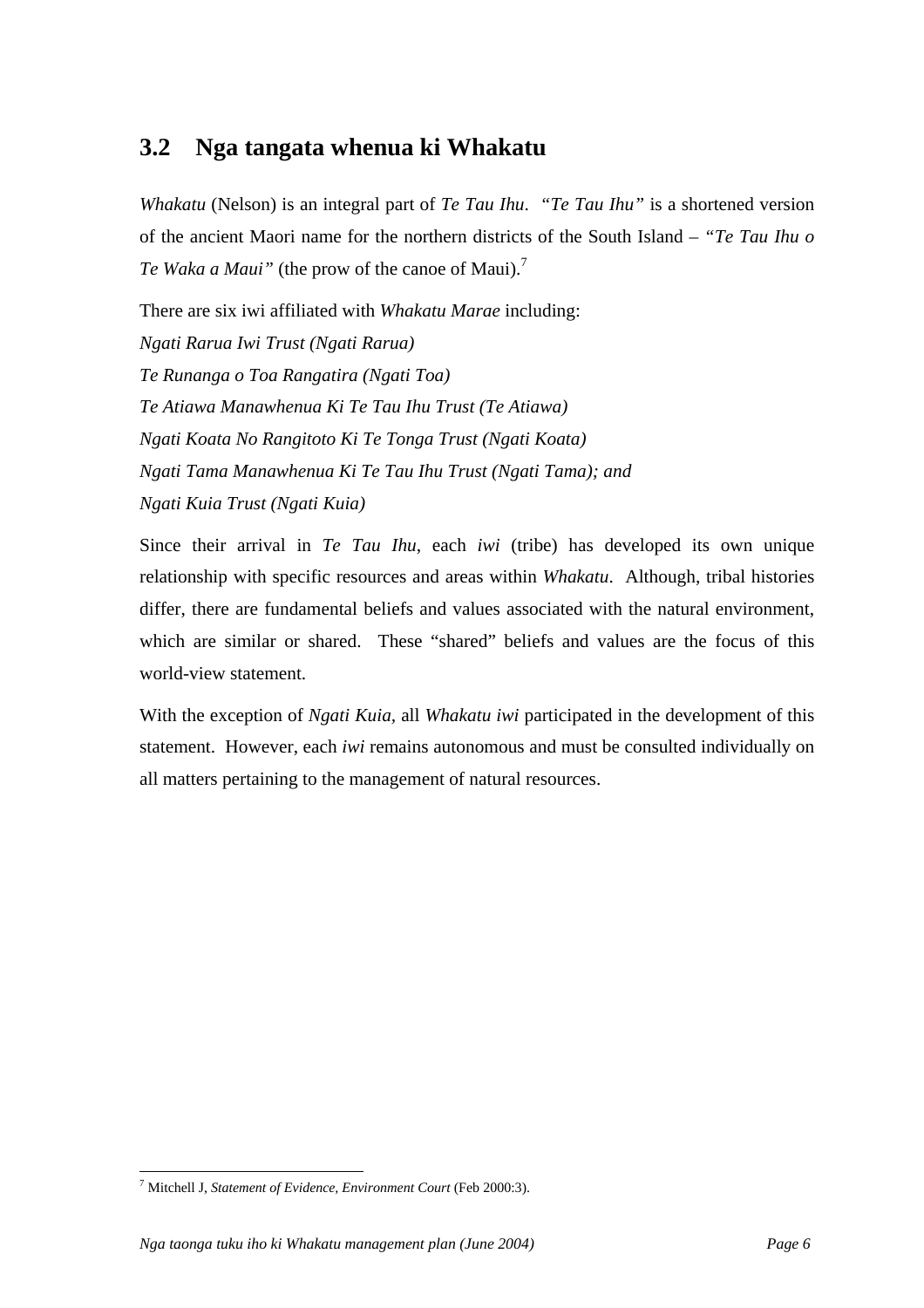## **3.3 A tangata whenua view of creation[8](#page-10-0)**

Creation plays a fundamental role in relation to the way in which *tangata whenua* interact with their environment. Through the creation of oral history, *karakia* (prayer), *waiata* (song) and *haka* (dance) *tangata whenua* describe themselves, where they come from and the environments in which they live. *Purakau* (stories) explain the mysteries of nature, and in their original forms, guided *tangata whenua*. *Purakau* shaped the way *tangata whenua* lived and how they behaved. Translated into lores, rules, practices and procedures, *purakau* gave form to different belief systems. Although the main features and principles of *purakau* remain the same, there are tribal differences. The version used here is a generic one, based on *Io.*

## **3.3.1 Timatatanga (The beginning)**

*Io*, the Supreme Being and creator of all things, recited a sacred *karakia* (prayer) and then sang a sacred *waiata* (song) to begin the construction of the universe.

## **3.3.2 Te Kore and Te Po (The void and the night)**

First there was nothingness, an emptiness of space - the void called *Te Kore*. Later came *Te Po* - the time of darkness or the night. *Io* experimented with light and darkness and the natural world came into being with the creation of *Ranginui* (Sky Father), and *Papatuanuku* (Earth Mother).

## **3.3.3 Matuatanga (Parental embrace)**

*Ranginui* ("Rangi") looked down on *Papatuanuku* ("Papa") and loving her, descended to her. Locked in deep embrace, *Rangi* and *Papa* procreated and seventy male offspring came into being.<sup>[9](#page-10-1)</sup>

## **3.3.4 Te Wehenga (The separation)**

While living in perpetual darkness, imprisoned between their primeval parents, the sons caught sight of a glimpse of light as their parents' bodies moved. This sight made the sons restless to see and experience this mysterious phenomenon. As a consequence, a fierce debate arose between the siblings. *Tumatauenga* (who became the a*tua* [10](#page-10-2) or spiritual guardian of war) suggested that they kill their parents, but his brothers did not

<span id="page-10-0"></span> $^8$  Based on Te Kete A Te Rito (2000: 7-23), Te Pukenga Atawhai, Department of Conservation  $^9$  Eiguns are identified a number of these of funding

<span id="page-10-2"></span><span id="page-10-1"></span>

Figure one identifies a number of these offspring.<br><sup>10</sup> The term "atua" is one that is applied to supernatural and immortal beings, many of whom became guardians of elements in the natural world.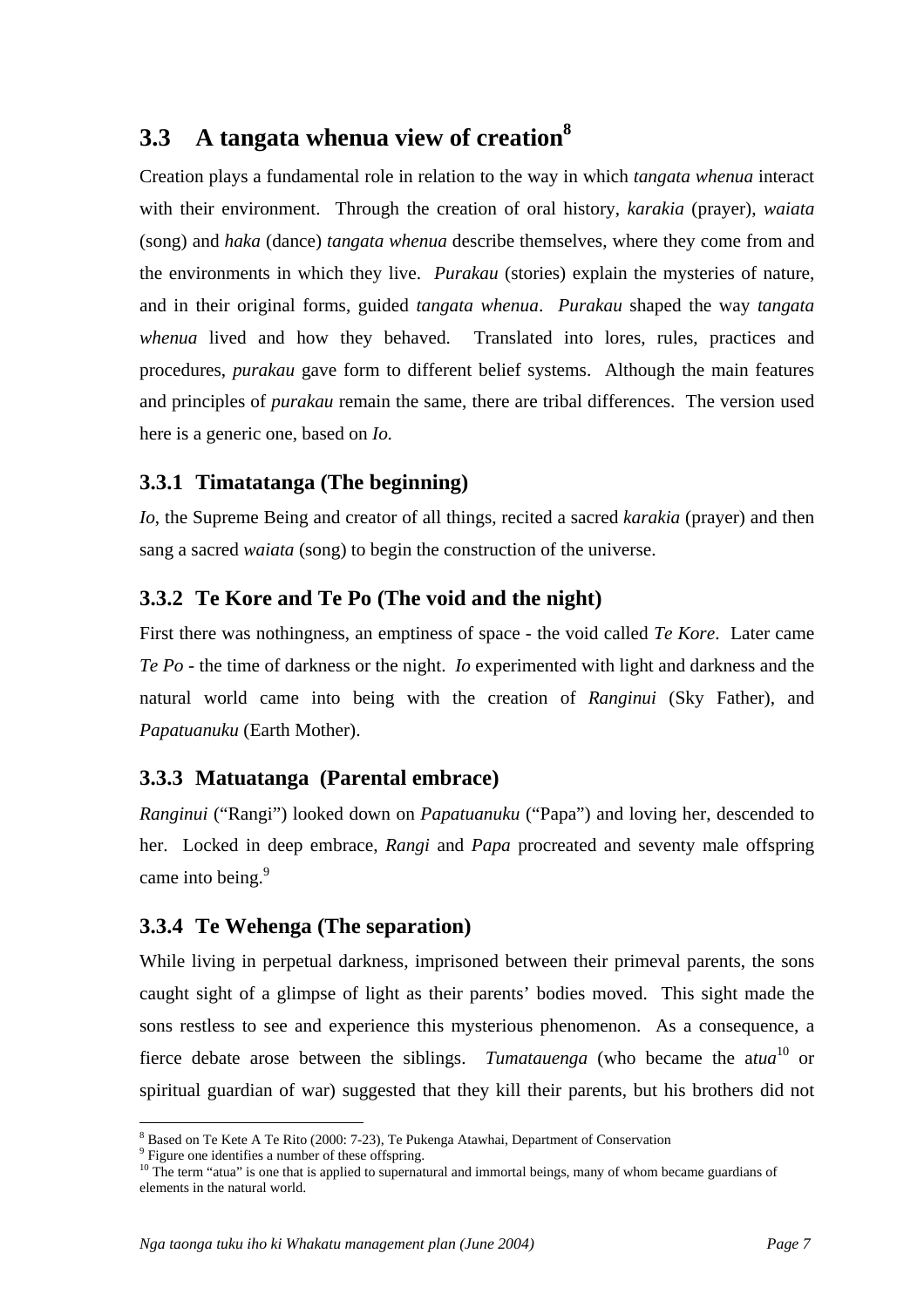agree. *Tane Mahuta* (who became the *atua* of the forests) proposed instead that their parents be separated – a proposal accepted by all but two of the brothers. Several attempts were made to separate *Rangi* and *Papa*, with *Tumatauenga* attacking his parents, causing blood to flow onto the body of *Papatuanuku* – this blood then turned to red clay. Finally *Tane* lay down on *Papa*, bracing his feet against *Rangi*. Upside down and struggling fiercely, with his brothers supporting him, *Papa* and *Rangi* were forced apart.



**The separation of Sky Father and Earth Mother[11](#page-11-0)**

### **3.3.5 Te Ao Marama (The world of enlightenment)**

The parents cried out in outrage and grief. The void between them was filled with clouds and mist. The tears of *Rangi* fell endlessly and formed rain and the rain rose as mist as the tears landed on the body of *Papa. Io* ordered *Papa* to turn face down so that she would not have to endure the pain of gazing up at *Rangi*. *Papa* did as she was told, and in the process took the last-born son who was still suckling with her. This son, *Ruaumoko,* became the a*tua* for earthquakes. Following the separation of *Rangi* and *Papa* and the liberation of their children, stronger forms of light began to penetrate the atmosphere.

<span id="page-11-0"></span> $11$  Courtesy of Brian Flintoff (NB: Ranginui and Papatuanuku are propped apart by six toko, traditional staff that here represent some of their children).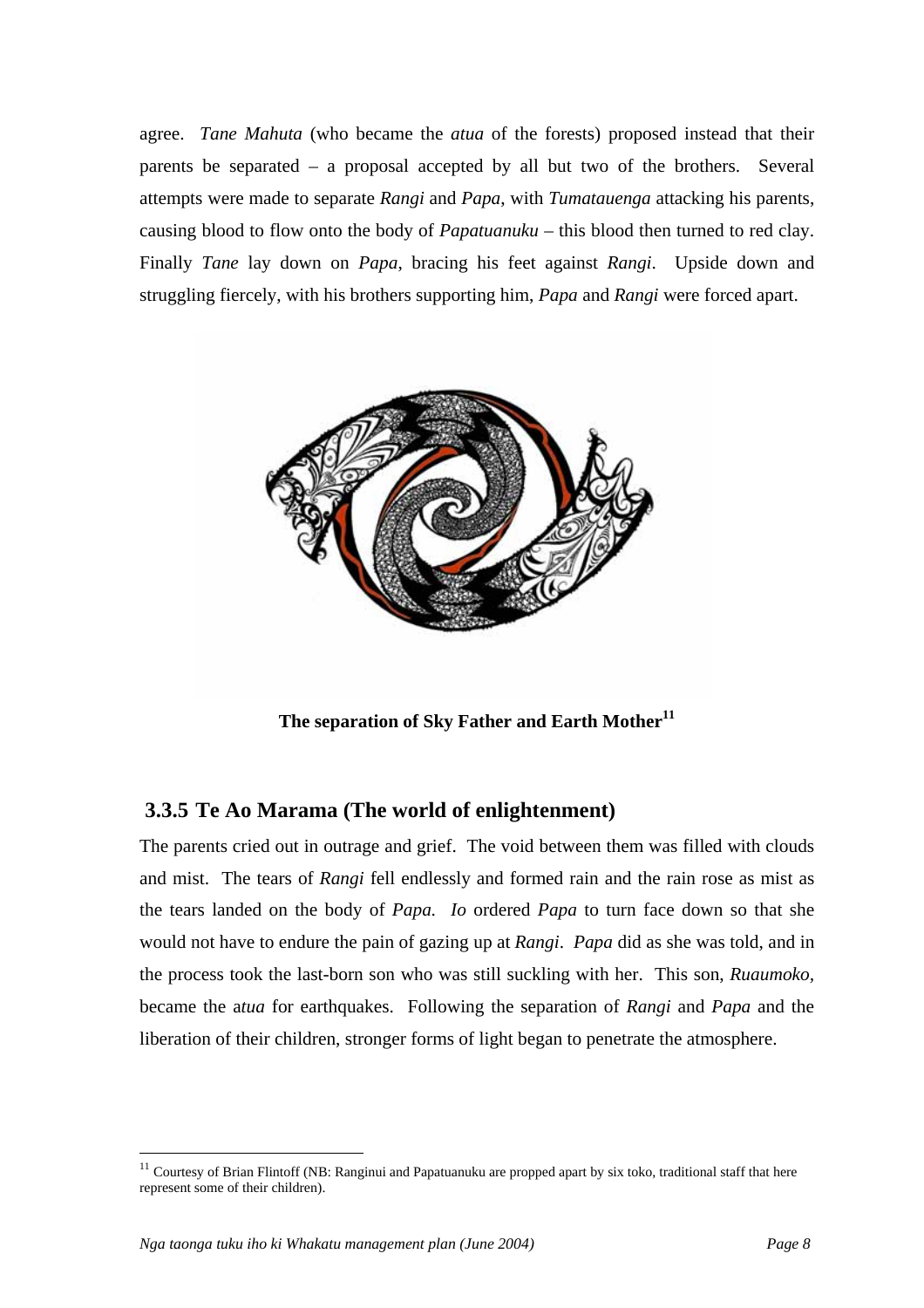## **3.3.6 Creation of humankind**

Within this new world of light, *Tane* produced many different natural phenomena including trees, birds and insects. However, the female element eluded him. Finally he asked *Papa* for help. She told him to go to *Kurakawa* beach and form a human image from the red earth. *Tane* did this with the help of his brothers. They made a female figure akin to themselves and *Tane* gave the lifeless figure the breath of life. The figure stirred and breathed and became a woman. By this means, *tangata* (people) and *Ira tangata* (life force of mortals) entered the world. *Tane* named this first woman *Hine-ahu-one* (earth formed maiden). *Tane* and *Hine-ahu-one* had many daughters together – it is from these children that humankind is descended.<sup>[12](#page-12-0)</sup>

## **3.3.7 Nga taonga tuku iho (the treasured resources)**

The children of *Ranginui* and *Papatuanuku* became *nga atua kaitiaki* (the supernatural guardians) of all the elements of the natural world.<sup>13</sup>

*Nga atua kaitiaki* created *nga taonga tuku iho* (the treasured resources) by breathing life into them - all resources are therefore *uri* (descendants) of the *atua* and are regarded as *taonga* (treasures).

*Nga taonga tuku iho* include but are not limited to:

*Whenua* (Land/Placenta), *Wai* (Water), *Awa* (Rivers), *Ngahere* (Forests), *Ngarara* (Insects), *Ika* (Fish), *Kaimoana* (Seafood), *Rongoa* (Medicine), *Matauranga* (Knowledge); and *Te Reo* (Language)

<span id="page-12-1"></span><span id="page-12-0"></span><sup>&</sup>lt;sup>12</sup> Irwin (1989) cited in Walker et al (2003:20) *A cultural impact assessment of the Nelson Sewerage Scheme and Ponds.* <sup>13</sup> The relative importance of each atua differs between tribes.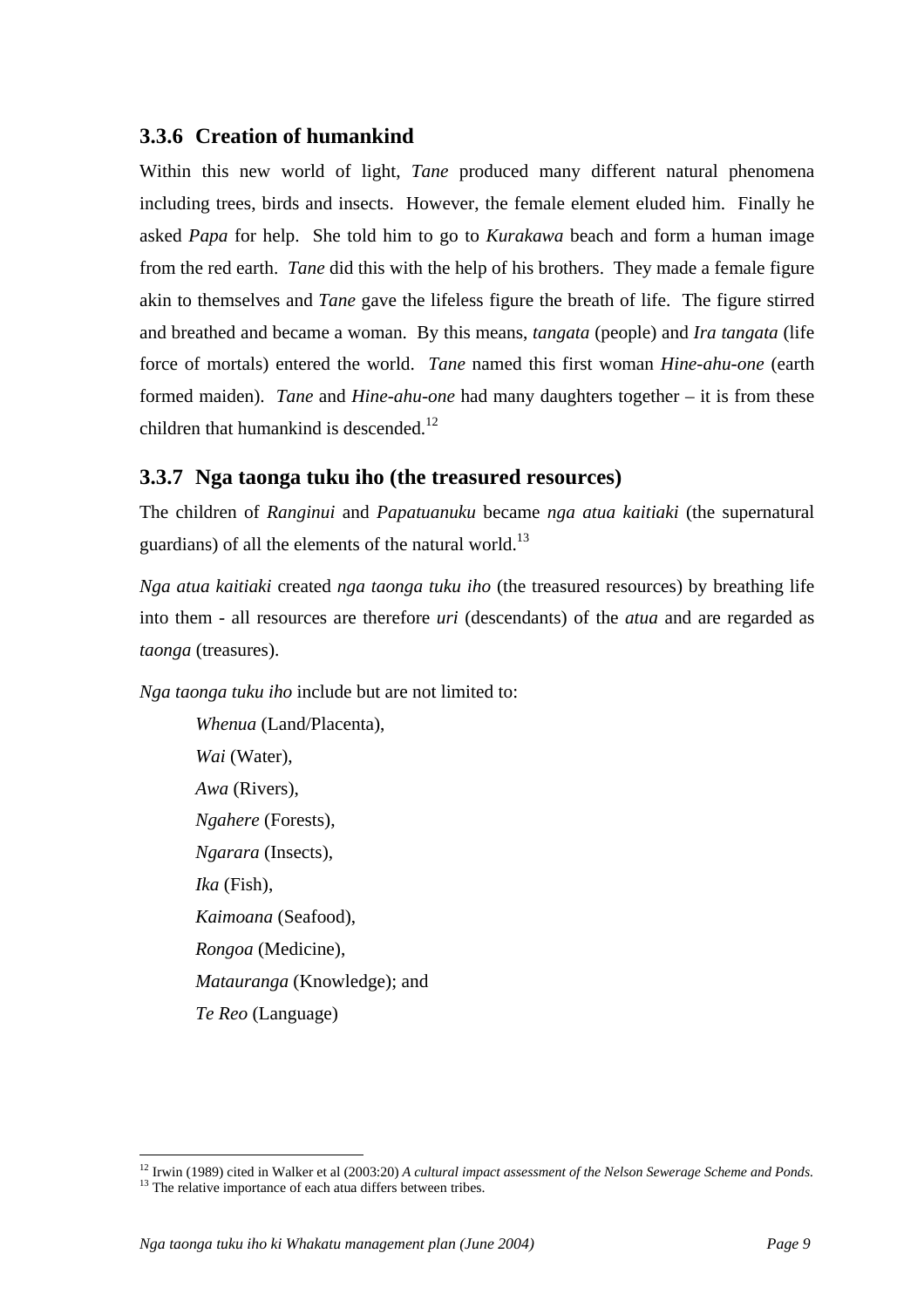## **Figure one: A tangata whenua view of creation[14](#page-13-0)**

**Io**  (Supreme Being, the parentless one)

### **Te Kore**

(The void, nothing)



<span id="page-13-0"></span><sup>&</sup>lt;sup>14</sup> Adapted from Harmsworth (1995:28) Maori values for land-use planning (Draft report) for Manaaki Whenua, Landcare Research.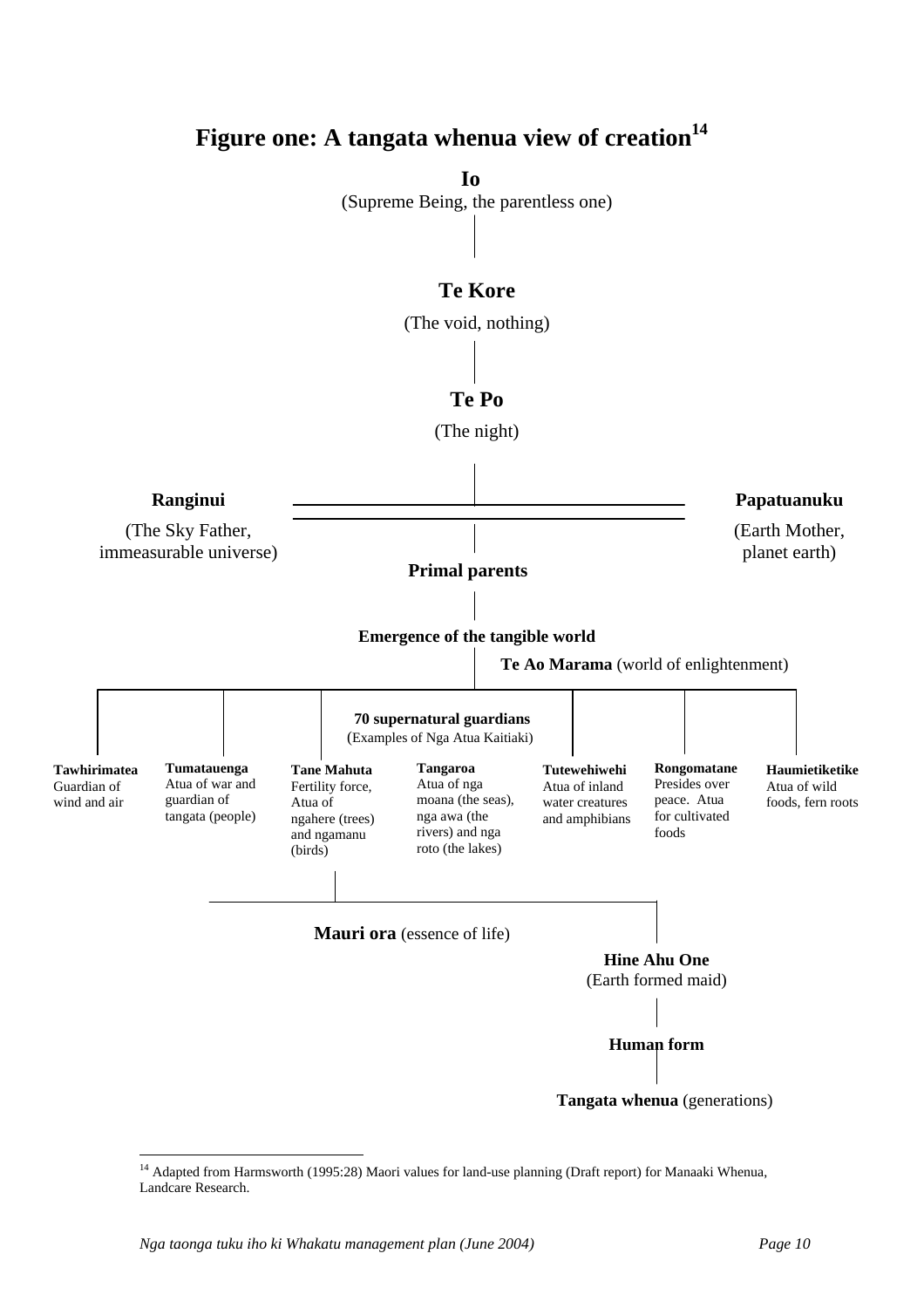## **3.4 Tangata whenua life principles, values and customs**[15](#page-14-0)

The relationship *tangata whenua* have with the natural environment is a spiritual and a physical one. This relationship recognises that everything in the natural environment has a *wairua* (spirit) as well as a physical body - without both components, natural resources would not exist.

Guiding this relationship are the rules that governed the behaviour of *tangata tiaki* (human guardians). These rules or life principles handed down from generation to generation have become enshrined in lore. A number of interwoven values associated with these life principles underpin *tikanga* – the customary practices of the past that are still applied today.

*Tikanga* are the protocols applied to the natural world, based on the relationship between the *atua* and *tangata whenua*. Examples of *tikanga* include: *karakia* (prayer), *whaikorero* (formal speeches), *waiata* (song/singing), *whakapapa* (relationship connections) and *rahui* (prohibition).

The term *kawa* ("the right way of doing things") is often used in association with *tikanga*. *Kawa* covers the rules of etiquette and procedures surrounding every day life of *whanau*  (family), *hapu* (sub-tribe) and *iwi* (tribe).[16](#page-14-1) 

An account of the linkages between key life principles, values and *tikanga* follows:<sup>17</sup>

## **3.4.1 A sense of kinship with all things**

The most influential of all Maori values is *whanaungatanga* (nuclear and extended family relationships). For tangata whenua, relationships are everything – the relationships between people, the relationships between people and the physical world, and the relationships between people and the spiritual world. *Whakapapa* (genealogy) is the basis for the relationships between all things.

For example, it is customary practice when speaking in formal settings for *tangata whenua* to identify where they come from in relation to other tribal groups, as well as recite the relationship that connects them to the natural world – the land, mountains, the

<span id="page-14-1"></span><span id="page-14-0"></span><sup>&</sup>lt;sup>15</sup> NB: Individual iwi can provide a more detailed explanation of tangata whenua life principles, values and tikanga  $^{16}$  Kawa is iwi, hapu or whanau specific.<br><sup>16</sup> Kawa is iwi, hapu or whanau specific.<br><sup>17</sup> Material s

<span id="page-14-2"></span>Manawhenua Iwi Coastal Management Report (September 2002); Te Kete a Te Rito (August 2002); A H Reed (2002) *Taonga tuku iho* – An illustrated encyclopaedia of traditional Maori life, New Holland Publishers limited; and Te Atiawa Environmental Management Plan (2001).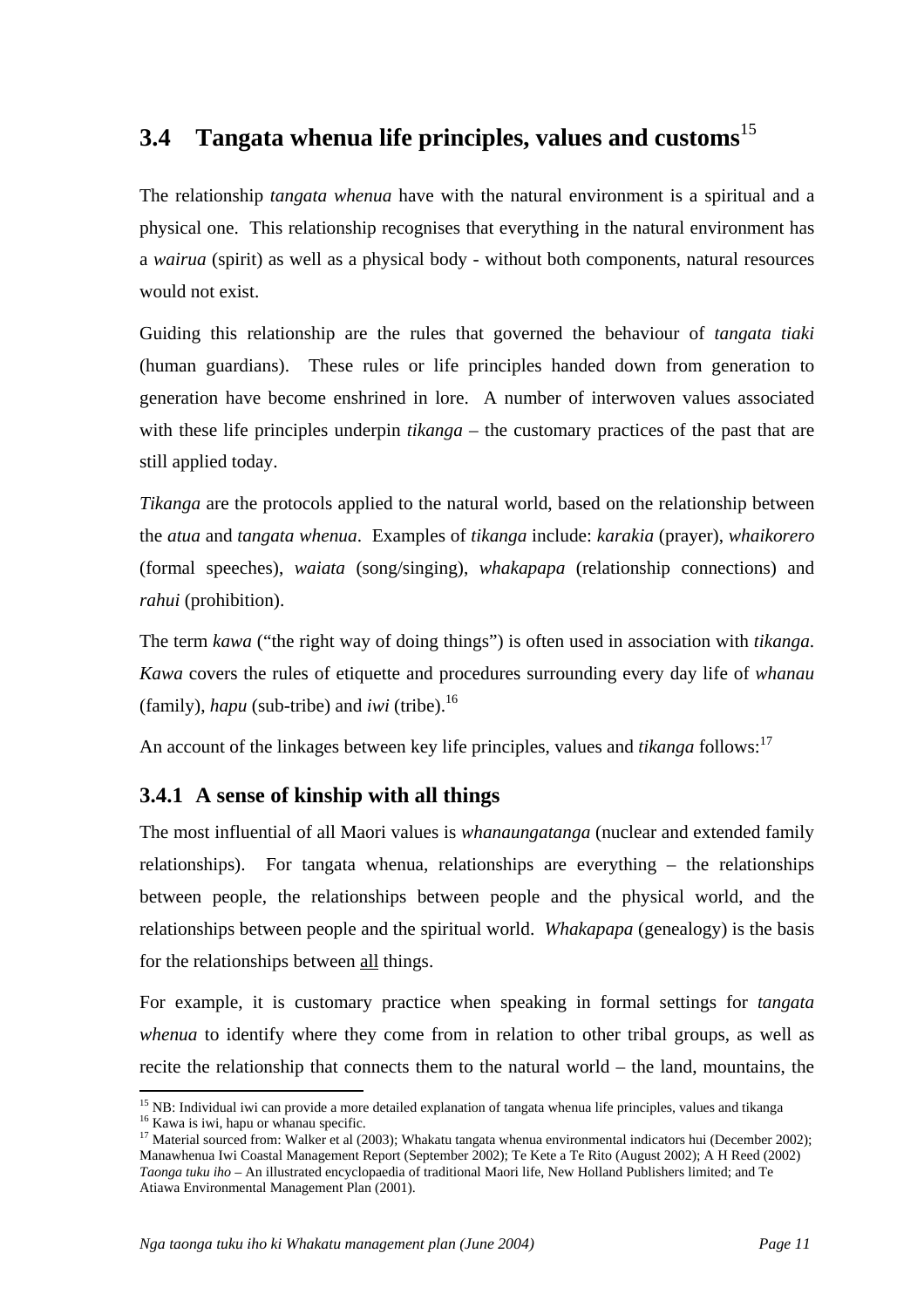waters, forests, animals and birds. This practice reinforces the belief that all things have the same origin and that the welfare of the whole environment determines the welfare of *tangata whenua*.

#### **3.4.2 A regard for nga taonga tuku iho as being gifts from the atua**

The divine origin of all things is recognised in the spiritual qualities of *mauri* and *tapu.*

*Mauri* is the life force or life supporting capacity derived from *Io* (the creator of all things). *Mauri* gives being and form to all things in the universe. *Wairua* (spirit) is closely associated with *mauri,* because the spiritual and physical body is joined together as one by the *mauri.* Therefore, everything has a *mauri,* including *tangata whenua,* land, sea, rivers, forests, animals, fish and birds.

The presence of *mauri* (life force) in all things entrusts *tangata whenua* to appreciate and respect *nga taonga tuku iho*. If a resource is damaged, this results in both physical and spiritual impairment of that resource, which impinges on the *mauri* of all things, including *tangata whenua.* 

*Tapu* is the power and influence of *Io.* Everything has inherent *tapu,* because *Io* created everything. Therefore, all elements of the natural world are *tapu* in recognition of the *mauri* that exists in them. Recognition of *tapu* requires an appreciation of the spiritual nature of all elements within the natural environment. *Tapu* also relates to a range of restrictions and prohibitions placed on *tangata whenua*.

An example of a customary practice associated with this life principle is for all activities undertaken by *tangata whenua* to be opened and closed with a *karakia* (prayer). *Io*  recited a *karakia* before he created the universe, and *Tane* (atua of the forests) recited a *karakia* to gain the necessary powers to separate his parents. *Karakia* can be directed to the universe, *tupuna* (ancestors), or to an *iwi* (tribe), *hapu* (sub-tribe), *whanau* (family) or an individual. *Karakia* may also be offered to specific *atua,* with the intention that the *atua* may provide guidance and comfort to *tangata whenua*, in whatever activity is being undertaken.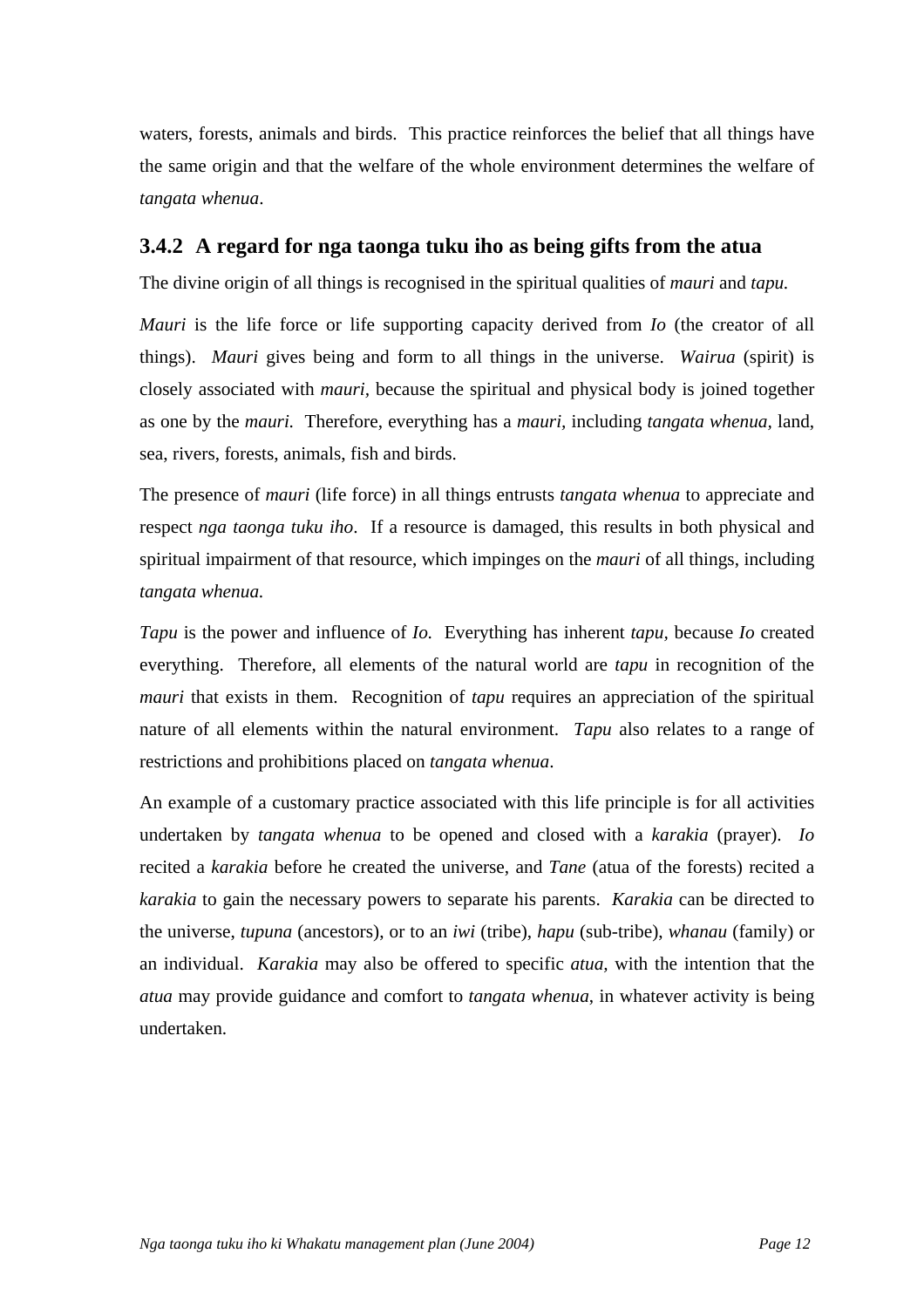## **3.4.3 A sense of responsibility for nga taonga tuku iho as appointed kaitiaki [18](#page-16-0)**

*Kaitiakitanga* can be defined as the responsibilities passed down from the *tupuna*  (ancestors), for *tangata whenua* to take care of places, natural resources and other *taonga.* Although sourced in spiritual values and cosmology, *kaitiakitanga* is expressed as a practical solution for control and regulation of the effects of human action on the environment. It is an obligation of the *whanau* and *hapu* – the *tangata whenua* who live on the land, to make the decisions about how to look after and protect the physical and spiritualwell-being of *nga taonga tuku iho* within their *mana* (authority).<sup>19</sup>

*Mana* can be described as the mandate or authority to manage, control and maintain *tangata whenua* relationships with natural resources – it also relates to the status and pride of *tangata whenua*. *Mana* may be gained through *whakapapa* (genealogy)*,* but can also be earned. For example, a tribe's *mana* increases through the wise management and use of natural resources within their authority.

A customary practice used to conserve and sustain resources is known as *rahui. Rahui* is a short-term prohibition or ban on the taking of a resource, to enable the resource to restore itself. *Rahui* are lifted and an area returned to general use, when it is considered that a resource has been restored to an acceptable level.

## **3.4.4 A sense of commitment to look after nga taonga tuku iho for future generations**

Resource management is undertaken through the *kaitiaki* role – a role, which places an inherited responsibility on *tangata whenua* to look after the *mauri* (life force) of *nga taonga tuku iho* (the treasured resources).

The *kaitiaki* role is a holistic one, providing for the protection of biodiversity, the utilisation of resources, the maintenance of resources for present and future generations and the restoration and enhancement of damaged ecosystems. The role involves making decisions about how to manage resources, based on *matauranga* (knowledge) and implemented through *tikanga* (customary practices).

<span id="page-16-0"></span><sup>18</sup> Guardian

<span id="page-16-1"></span><sup>&</sup>lt;sup>19</sup> Mana is held over land and the sea, hence the expressions manawhenua and manamoana.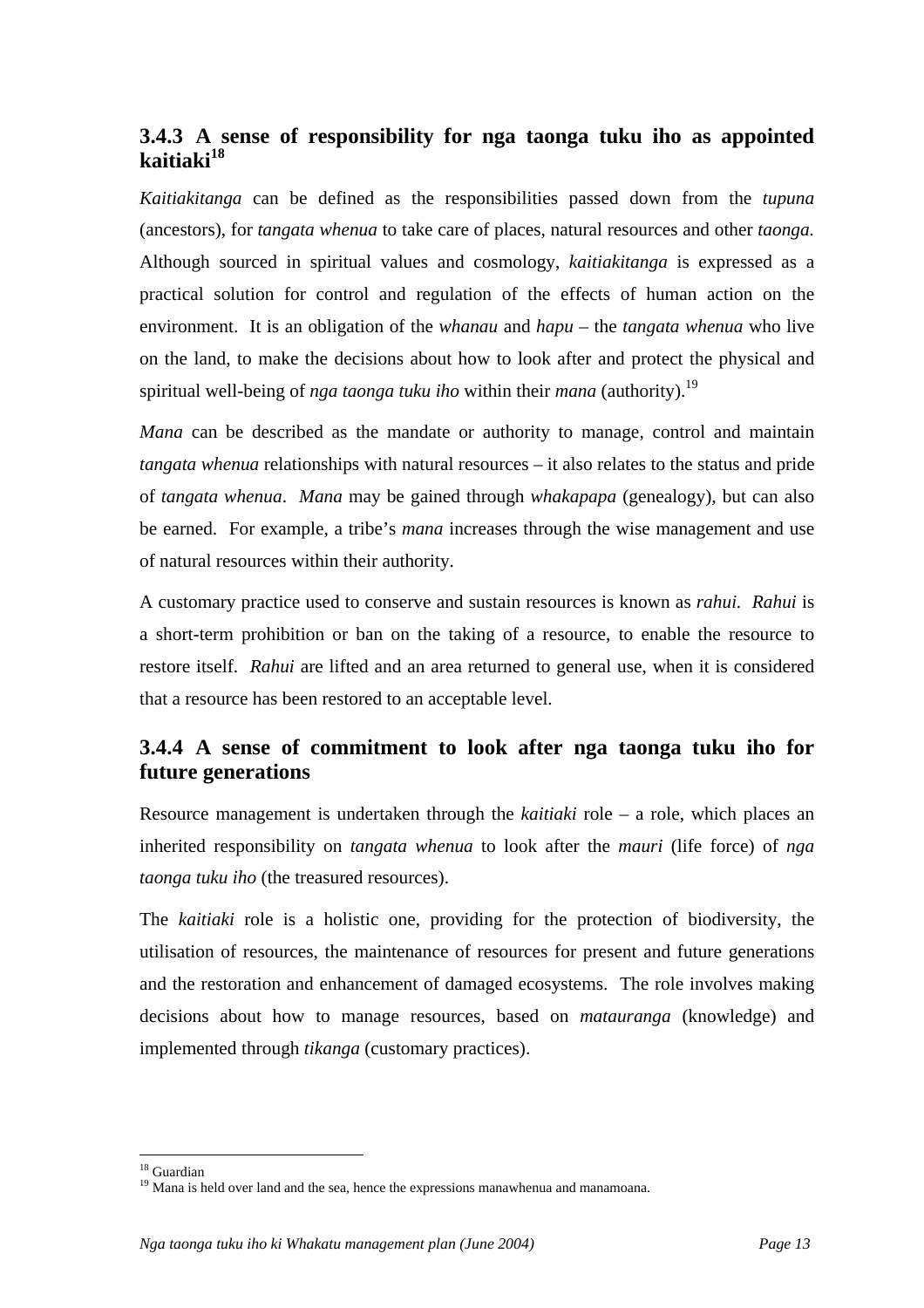*Matauranga* (knowledge) is passed down through the generations to ensure that natural resources are protected and maintained. One medium used to communicate *matauranga* from one person to another and from one generation to another is through *waiata* (song). There are many types of *waiata* – some contain information on *whakapapa,* others contain beliefs concerning the *atua,* and some provide guidance on *tikanga. Matauranga* is also passed between people through the use of *karakia* (prayer) and *whakatauki* (proverbs).

## **3.4.5 An ethic of giving back what is taken from the environment in kind**

The knowledge and practices associated with natural resources are based on the conservation and cultivation of resources to sustain the well-being of *tangata whenua*. Of great importance is the continued health and wellbeing of the *mauri* (life force) of natural resources over time – this approach is synonymous with the concept of sustainable management. For *tangata whenua,* sustainable management includes, but is not limited  $t^{\Omega}$ :

- \* Acknowledging the *atua* before taking resources;
- $\star$  Leaving natural resources in a better state than they were;
- Maintaining a *mataitai* (food basket);
- Always taking for a purpose, not with the intention to destroy the resource;
- $\star$  Respecting, helping one another, and sharing in the bounty; and
- Looking after *manuhiri* (visitors)

*Manaakitanga* is the term used to describe unqualified acts of giving. It includes the customary practice of *koha,* (the giving and receiving of gifts) and is often expressed through the provision of *kai* (food) to *manuhiri* (visitors). *Tangata whenua* demonstrate their respect for the *mana* (authority and status) of their guests by providing them with local delicacies. This act of giving reflects the reputation of the host people, as the abundance of the *kai* (food) provided, reflects their ability as *rangatira* (chiefs) and *kaitiaki* (guardians) to sustain local resources and cultural traditions.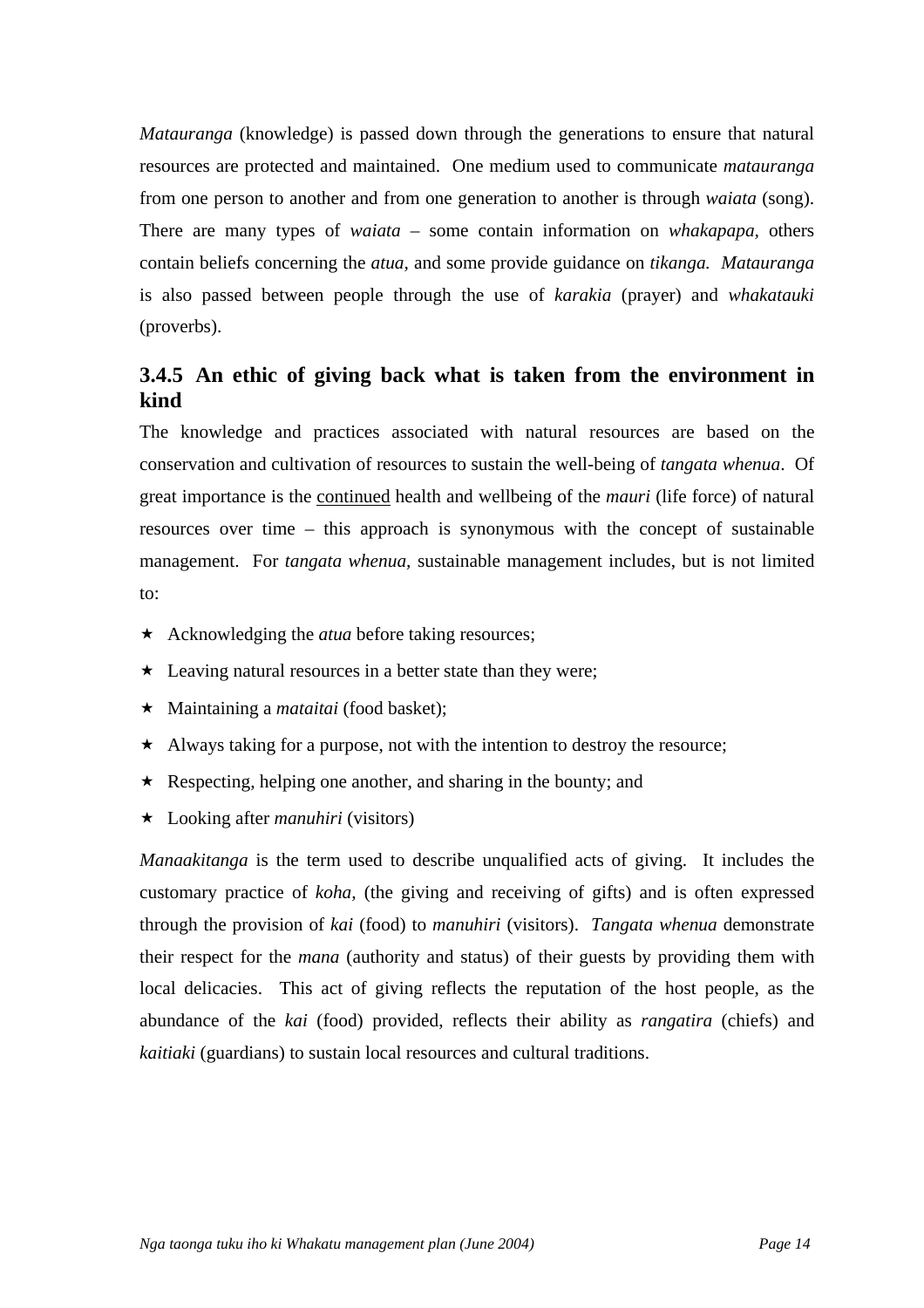## **3.5 Nga taonga tuku iho (the treasured resources)**

*Tangata whenua* are connected to *nga taonga tuku iho* through *whakapapa* (genealogy)*.* Respect for the *whakapapa* between people and the resources shapes the way in which *tangata whenua* view the world. The *tangata whenua* belief that people are inextricably linked to *nga taonga tuku iho* is illustrated by the following *whakatauki* (proverb).

> *Toi tu te marae o Tane Toi tu te marae o Tangaroa Toi tu te Iwi.*

If the domain of Tane survives to give sustenance And the domain of Tangaroa likewise remains So too will the people. $^{20}$ 

Every *taonga* (sacred treasure), whether an animal, plant or mineral has a physical and a spiritual component – it possesses its own *mauri* (life force), without which it would cease to exist. Therefore, it is vital that the *mauri* of *nga taonga tuku iho* (the treasured resources) remain intact. As *kaitiaki* (guardians)*, tangata whenua* have an obligation to protect, manage and nurture *nga taonga tuku iho* for the benefit of present and future generations.

*Nga taonga tuku iho* include, but are not limited to: *Whenua* (land and earth) *Wai* (water) *Awa* (rivers) *Ngahere* (forests) *Kaimoana* (seafood) *Rongoa* (medicine) *Te Reo* (language)

A brief description of each of these *taonga* follows: [21](#page-18-1)

<span id="page-18-1"></span><span id="page-18-0"></span><sup>20</sup> B James (1993:6) *The Maori Relationship with the Natural Environment*, Wellington Regional Council & Department of Conservation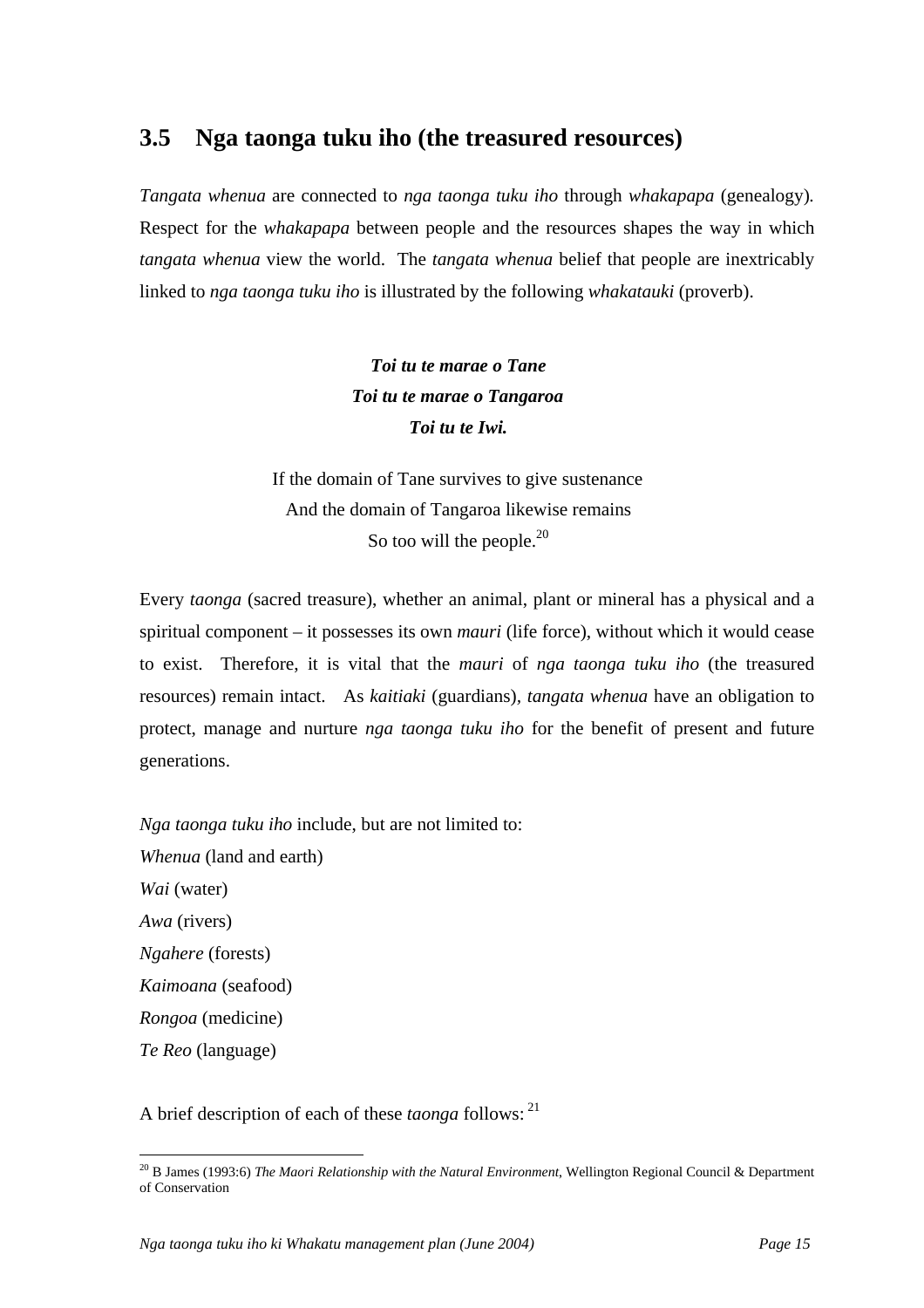## **3.5.1 Whenua**

*Whenua* is the land – it is the body of *Papatuanuku* (Earth Mother), the provider of nourishment. *Whenua* also means placenta, underlining the nurturing, and life-giving properties of both entities.

The land provides the link between the past, present and future – it unites kinship and individual identity. Traditionally land formed the social and economic basis for Maori society. Although, individuals did not own land privately, people did have rights to cultivate or occupy land. Tribal rights to land were based on a number of key principles: *take taunaha* (discovery), *take raupatu* (conquest), *take tupuna* (inherited rights), and *take tuku* (gifting). The fires of occupation – *ahi kaa roa*, confirmed rights to the land.<sup>[22](#page-19-0)</sup>

## **3.5.2 Wai**

*Wai* (water) is an essential element of life. It is considered to transcend life itself. As *kaitiaki* (guardians), *tangata whenua* believe that the maintenance of the *mauri* (life force) of *wai* is necessary to ensure the physical and spiritual survival of all things. A water body with an intact *mauri* is able to sustain healthy ecosystems.<sup>[23](#page-19-1)</sup>

For *tangata whenua, wai* represents the lifeblood of *Papatuanuku* and the tears of *Ranginui. Wai* is regarded with great respect, as it symbolises the spiritual link between the past and the present.

### **3.5.3 Awa**

*Nga awa* (the rivers) carry the lifeblood of the land. They are the ribs of the *tupuna*  (ancestors), which plummet from the *maunga* (mountains) and flow to the sea, forming swamplands and wetlands beneath. *Nga awa* are a source of *wai* and have a *mauri, mana* and *tapu* of their own.

Traditionally *nga awa* were central to the lives of t*angata whenua,* because they provided transport routes for canoe travel, access to fishing grounds, and strategic locations for settlements.

<sup>&</sup>lt;sup>21</sup> Based on: A H Reed (2002), Te Atiawa EMP (2001:15-18), Te Kete a Te Rito (2000:50-61) B James (1993). <sup>22</sup> B James (1993:6)

<span id="page-19-0"></span>

<span id="page-19-1"></span> $23$  Te Atiawa EMP (2001:16)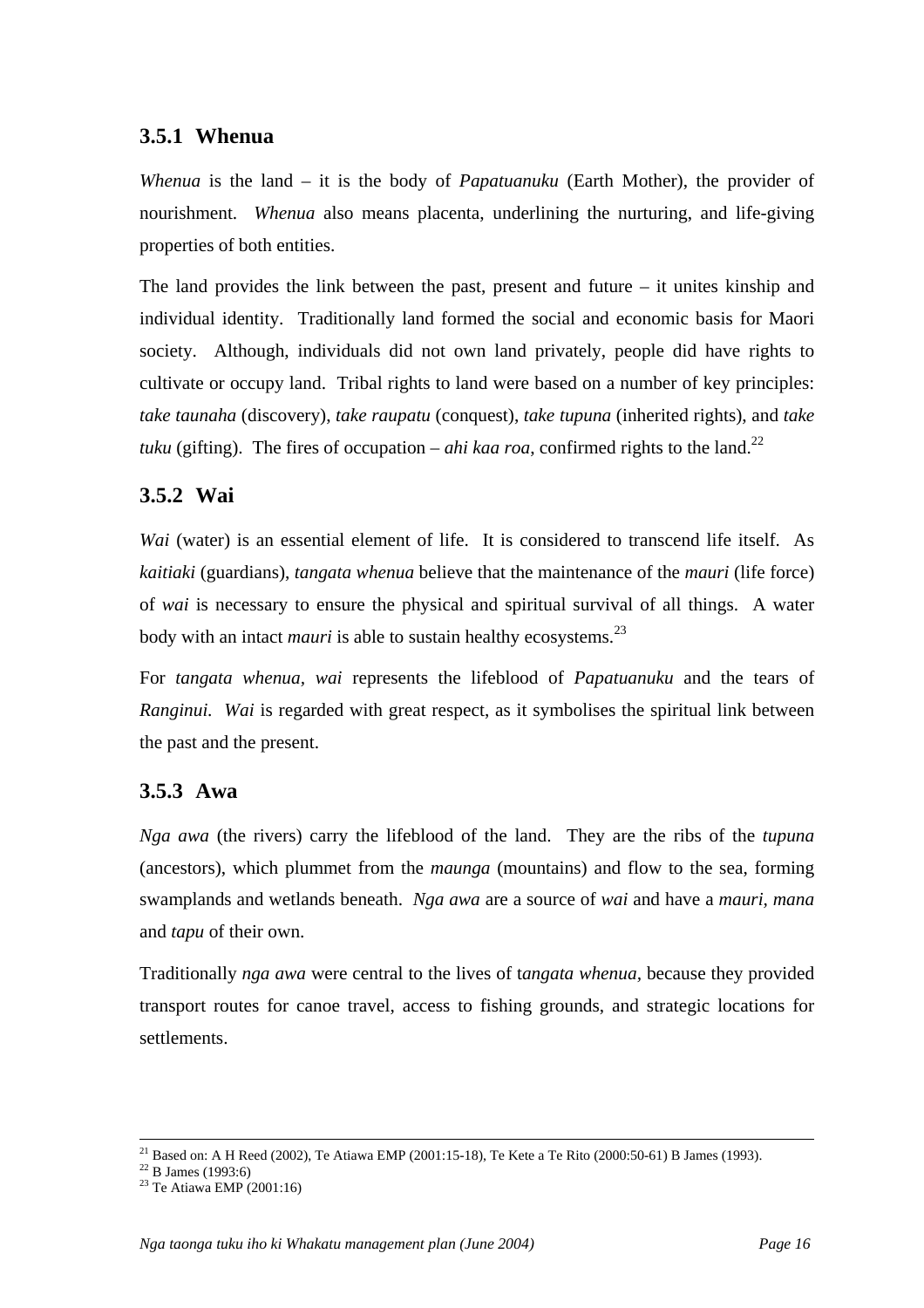## **3.5.4 Ngahere**

According to Maori lore, all flora and fauna associated with the *ngahere* (forests) are the children of *Tane.* During *Tane's* search for a female being to produce humankind, he cohabited with many different female forms and created all the things that live in the forests including trees, tree ferns, climbing plants, *nga manu* (birds) and *ngarara*   $(insects).<sup>24</sup>$  $(insects).<sup>24</sup>$  $(insects).<sup>24</sup>$ 

Traditionally, *ngahere* provided food, clothing, medicines, and material to construct *whare* (houses) and to build *waka* (canoes). Dyes were made from plant extracts to colour clothing, *kete* (baskets) and *rongoa* (medicines).

## **3.5.5 Kaimoana**

*Mataitai kaimoana* (food gathering places of the sea) are vital to sustain the *mauri* (life force) of *tangata whenua.* For coastal tribes, *mataitai kaimoana* are very important for a range of cultural reasons, including the ability to provide hospitality to *manuhiri* (visitors).

As *kaitiaki, tangata whenua* incorporate the concepts of *tapu* (sacred), *rahui* (prohibition) and *mauri* (life force) into the rituals pertaining to the gathering of *kaimoana.*

## **3.5.6 Rongoa**

*Tangata whenua* have accumulated a great deal of *matauranga* (knowledge) about the medicinal properties of plants – this *matauranga* is illustrated by the many spiritual and practical uses plants have in the lives of *tangata whenua* today. The basis of this *matauranga* is the *tangata whenua* belief that *Tane* created both people and plants. *Tangata whenua* recognise that trees are senior in status to people, because they were created first. This belief engenders *tangata whenua* to show the respect that is reserved for older relatives. Trees are a link between humans and *Rangi* and *Papa,* therefore, certain rituals must be observed before the collection of plant materials takes place. It is the *mauri* (life force) of plants and trees that is acknowledged before plants are collected.[25](#page-20-1) 

<span id="page-20-0"></span><sup>&</sup>lt;sup>24</sup> Te Kete a Te Rito (2000:53)

<span id="page-20-1"></span><sup>&</sup>lt;sup>25</sup> Te Kete a Te Rito (2000:58  $\&$  59)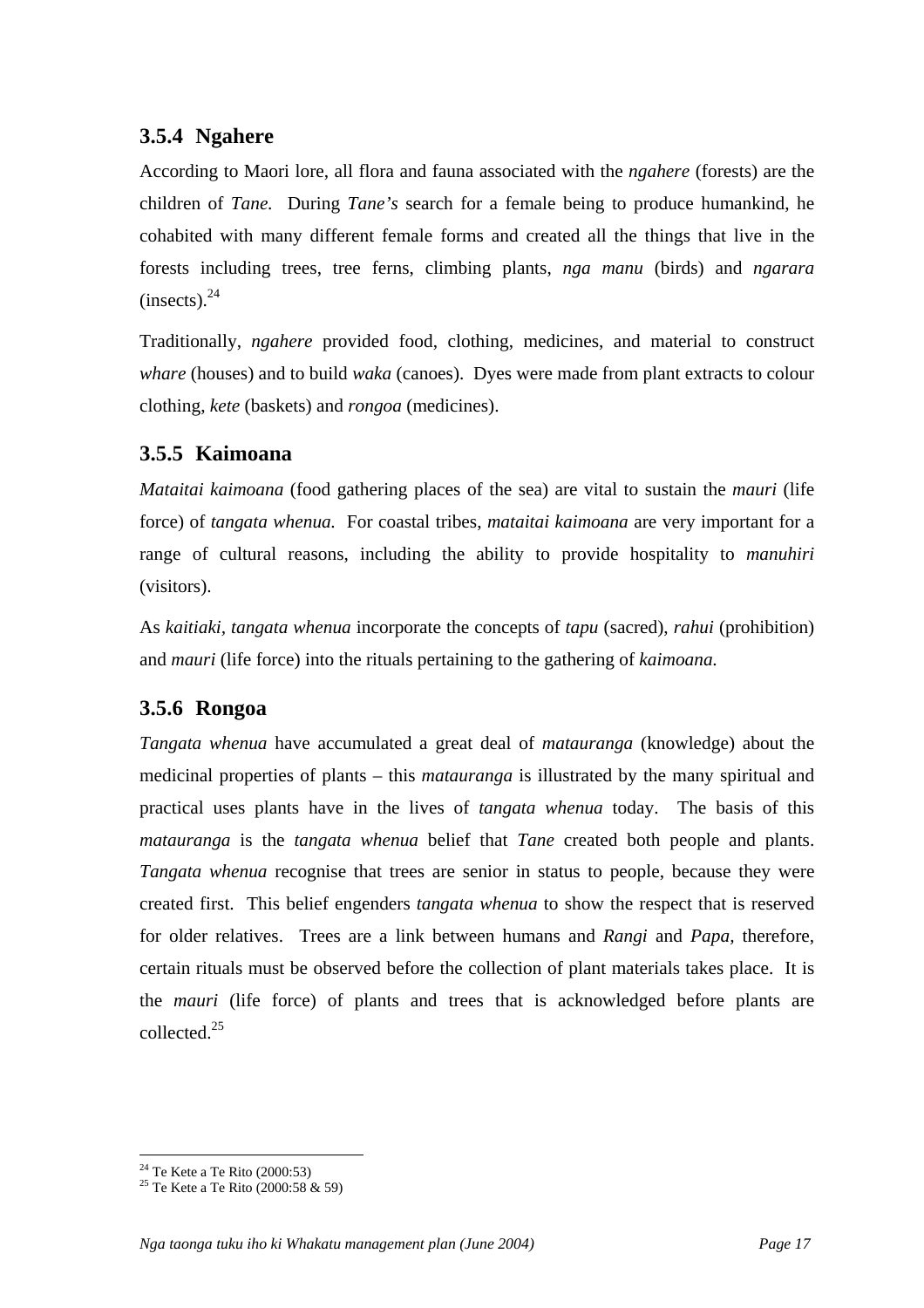Examples of natural remedies include:

- ★ *Kamahi* bark is used for treating burns;
- ★ *Ngaio* is an insect repellent; and
- ★ *Kawakawa* can be used to treat boils, toothaches and stomach pains.

#### **3.5.7 Te Reo**

#### *Te kai o te rangatira he korero*

The food of the chiefs is oratory<sup>26</sup>

*Te Reo* (language) is the means of expression by which *tangata whenua purakau* (stories); *whakapapa* (genealogy), *karakia* (prayers), *waiata* (song), *matauranga* (knowledge) and *tikanga* (customary practices) are communicated from one person to another.<sup>27</sup> The relationship of *tangata whenua* with their ancestral *taonga* is based on *Te Reo*. There is an inextricable link between *Te Reo,* places, *tangata whenua* and events. *Te Reo* confirms the experiences, which relate *tangata whenua* to resources and resources to *tangata whenua*.

*Tangata whenua* believe that *Te Reo* is sacred because it was a gift from the *atua* – it is through *Te Reo* that *tangata whenua* have access to the will and power of the *atua.* As with all gifts from the *atua, Te Reo* has a *wairua* (spirit) and a *mauri* (life force).

There is also an ancestral belief that the sacred language of *Ranginui* is *te reo rauriki* and that of *Papatuanuku* is *te reo reiuru*. *Te reo rauriki* fills *karakia* (prayers) with a divine essence, enabling the person using the *karakia* to establish the power of the word within them. It is believed that *te reo reiuru* gives *tangata whenua* the power and ability to communicate with all the offspring of *Papatuanuku* – the birds, fish, animals and trees. *Te reo reiuru* is also the sacred language of women, which enables them to communicate with the spirit world. An example is when women perform the *karanga* (to call visitors on to the *marae*).<sup>[28](#page-21-2)</sup>

 $\overline{a}$ 

<span id="page-21-1"></span><span id="page-21-0"></span><sup>&</sup>lt;sup>26</sup> Ibid (2000:60)<br><sup>27</sup> Dialects differ between tribes.<br><sup>28</sup> Te Kete a Te Rito (2000:60)

<span id="page-21-2"></span>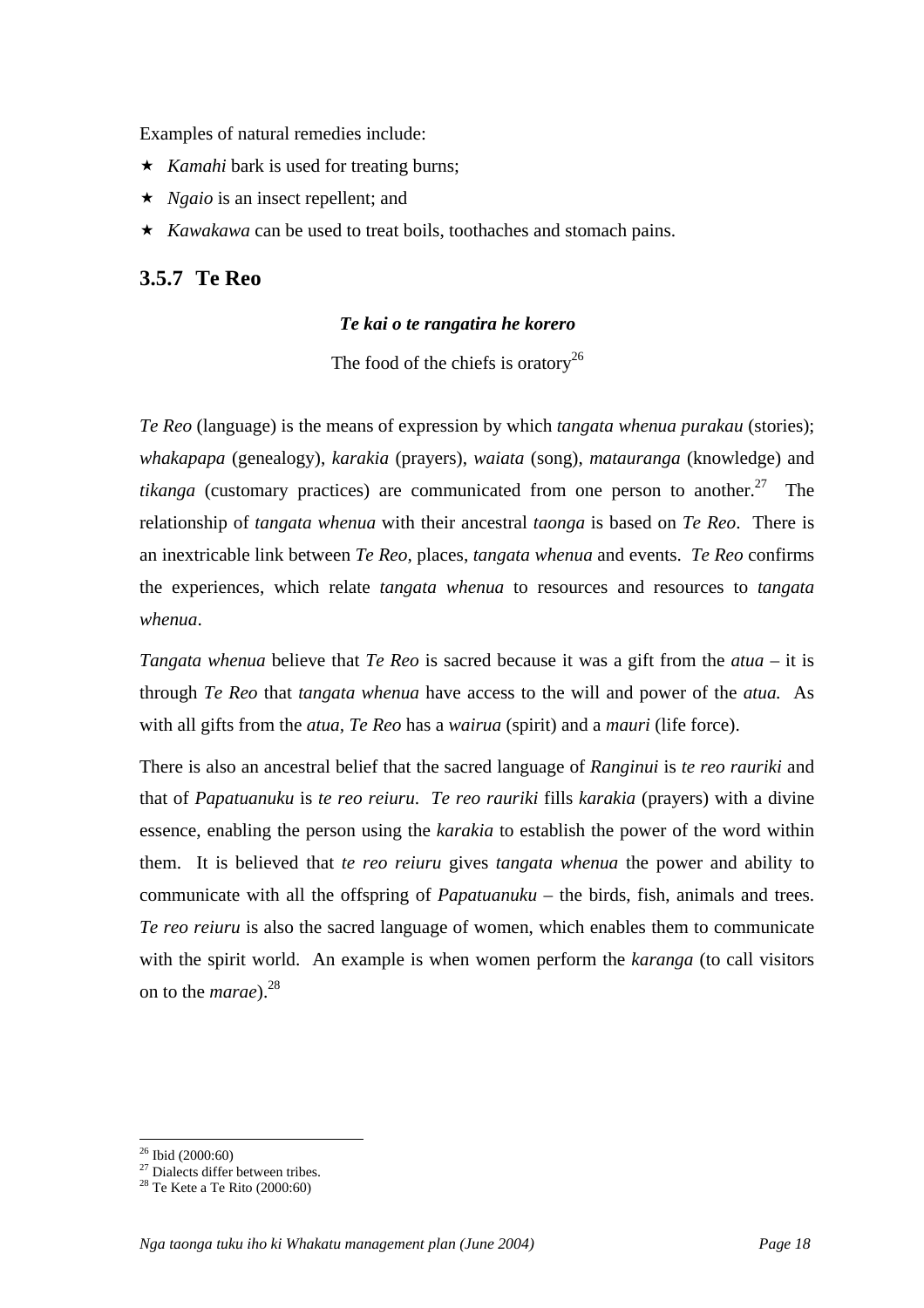## **3.6 Te Tiriti O Waitangi (The Treaty of Waitangi)[29](#page-22-0)**

## **3.6.1 Articles of Te Tiriti**

Tangata whenua regard *Te Tiriti O Waitangi* (Te Tiriti) as the most important document in New Zealand's history. It was fundamental to the foundation of contemporary New Zealand society and provided the basis on which the partnership between *tangata whenua* and the Crown was established.

*Tupuna* (ancestors) from most of the tribes of *Te Tau Ihu* signed copies of *Te Tiriti* believing that *tino rangatiratanga*, [30](#page-22-1) guaranteed under Article II in the Maori text, protected their lands and other *taonga,* but also the *mana* (authority) to control them in accordance with their own customs and having regard to their own cultural preferences.<sup>[31](#page-22-2)</sup>

Tangata whenua regard the Crown as their Treaty partner and expect all Crown agencies, to act honourably in the discharge of their duties as befits a partnership. This expectation extends to other agencies, such as territorial authorities, which have Crown delegated authority to manage *nga taonga tuku iho* (the treasured resources). In addition, territorial authorities have a range of statutory obligations relating to *Te Tiriti*.

<span id="page-22-0"></span> $^{29}$  There are two versions of the Treaty, the English one (The Treaty of Waitangi) and the Maori version (Te Tiriti O Waitangi). Tangata whenua maintain that the Maori version takes precedence, where there is ambiguity over the two texts.

<span id="page-22-1"></span><sup>&</sup>lt;sup>30</sup> Being the full authority, status and prestige as regards Maori possessions and interests.<br><sup>31</sup> From Waitangi Tribunal (1983), Wai 6, cited in Te Atiawa EMP (2001:19)

<span id="page-22-2"></span>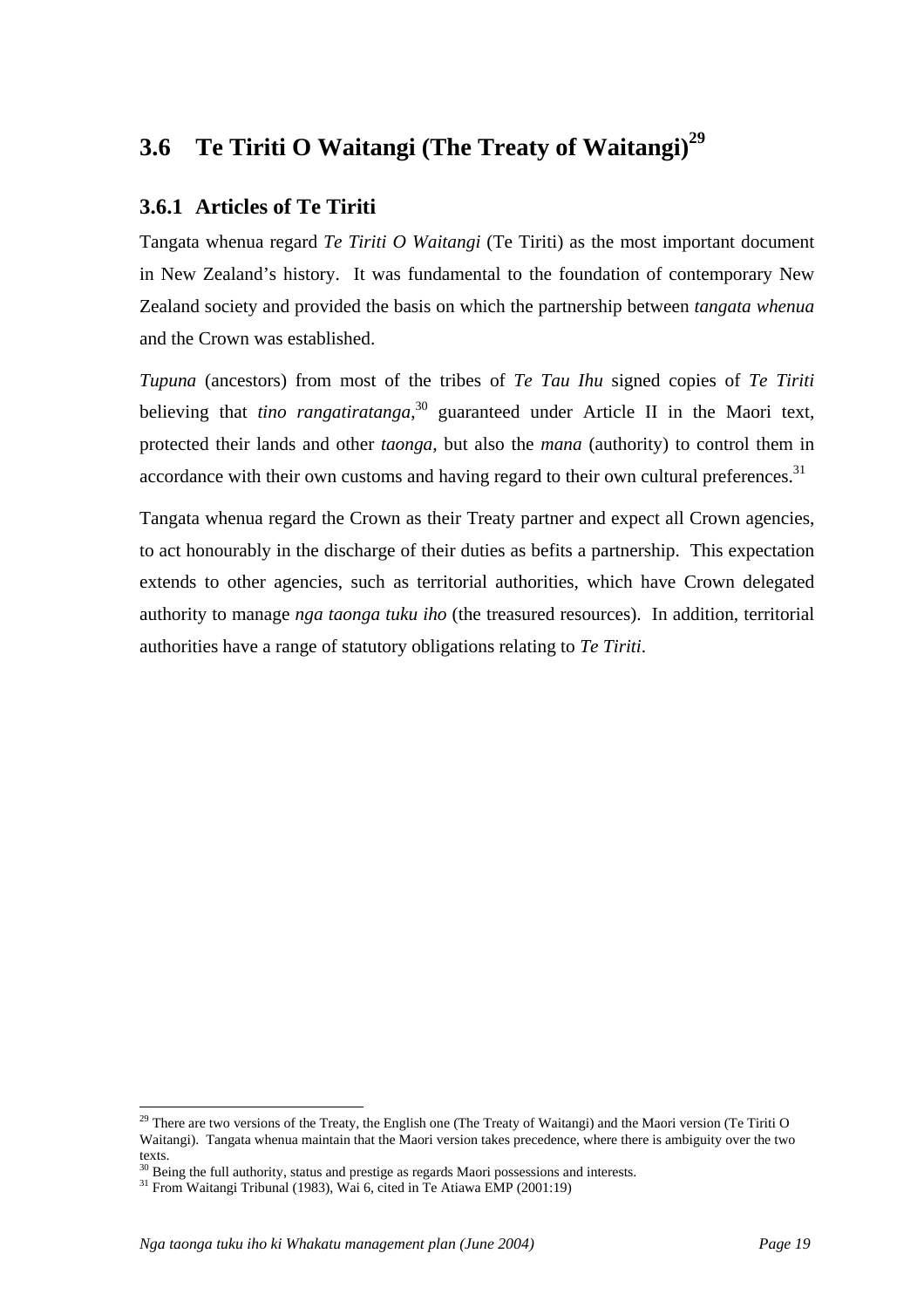## **The Maori version of the Treaty[32](#page-23-0)**

#### **TE TIRITI O WAITANGI**

Ko Wikitoria te Kuini o Ingarani I tana mahara arawai ki nga Rangatira me nga Hapu o Nu Tirani i tana hiahia hoki kia tohungia ki a ratou o ratou rangatiratanga me to ratou wenua, a kia mau tonu hoki te Rongo ki a ratou me te Atanoho hoki kua wakaaro ia he mea tika kia tukua mai tetahi Rangatira – hei kai wakarite ki nga Tangata maori o Nu Tirani – kia wakaaetia e nga Rangatira maori te Kawanatanga o te Kuini ki nga wahikatoa o te wenua nei me nga motu – na te mea hoki he tokoma ke nga tangata o tona Iwi Kua noho ki tenei wenua, a e haere mai nei.

Na ko te Kuini e hiahia ana kia wakaritea te Kawanatanga kia kaua ai nga kino w puta mai te tangata maori ki te Pakeha o noho ture kore ana.

Na kua pai te Kuini kia tukua a hau a Wiremu Hopihona he Kapitana I te Roiara Nawi hei Kawana mo nga wahi katoa o Nu Tirani e tukua aianei amua atu ki te Kuini, e mea atu ana ia ki nga Rangatira o te wakaminenga o nga hapu o Nu Tirani me era Rangatira atu enei ture ka korerotia nei.

#### *Ko te tuatahi*

Ko nga Rangatira o te Wakaminenga me nga Rangatira katoa hoki ki hai i uru ki taua wakaminenga ka tuku rawa atu ki te Kuini o Ingarani ake tonu atu - te Kawanatanga katoa o o ratou wenua.

#### *Ko te Tuarua*

Ko te Kuini o Ingarani ka wakarite ka wakaa ki nga Rangatira ki nga hapu – ki nga tangata katoa o Nu Tirani te tino rangatiratanga o o ratou wenua o ratou kainga me o ratou taonga katoa. Otiia ko nga Rangatira o te wakaminenga me nga Rangatira katoa atu ka tutk ki te Kuini te hokonga o era wahi wenua e pai ai te tangata nona te wenua – ki te ritenga o te utu e wakaritea ai e ratou ko te kai hoko e meatia nei e te Kuini hei kai hoko mona.

#### *Ko te Tuatoru*

Hei wakaritenga mai hoki tenei mo te wakaaetanga ki te Kawanatanga o te Kuini – Ka tiakina e te Kuini o Ingarani nga tangata maori katoa o Nu Tirani ka tukua ki a ratou nga tikanga katoa rite tahi ki ana mea ki nga tangata o Ingarani.

#### **Ko Te Tuawh[a33](#page-23-1)**

E mea ana te Kawana ko nga whakapona katoa o Ingarani, o nga Weteriana, o Roma, me te ritenga Maori hoki e tiakina ngatahitia e ia.

#### *[signed] WHobson Consul & Lieutenant Governor*

Na ko matou ko nga Rangatira o te Wakaminenga o nga hapu o Nu Tirani ka huihui nei ki Waitangi ko matou hoki ko nga Rangatira o Nu Tirani ka kite nei I te ritenga o enei kupu. Ka tangohia ka wakaaetia katoatia e matou, koia ka tohungia ai o matou ingoa o matou tohu. Ka meatia tenei Waitangi I te ono o nga ra o Pepueri I te tau kotahi mano e waru rau e wa te kau o to tatou Ariki.

*Ko nga Rangatira o te Wakaminenga[34](#page-23-2)*

<span id="page-23-0"></span><sup>&</sup>lt;sup>32</sup> C Orange (1990:22)

<span id="page-23-1"></span><sup>&</sup>lt;sup>33</sup> The fourth article appears in the Maori version of the Treaty only and when translated into English reads: "*the Governor says that the several faiths (beliefs) of England, of the Wesleyans, of Rome, and also Maori custom shall alike be protected by him"*

<span id="page-23-2"></span><sup>&</sup>lt;sup>34</sup> The Maori text version was signed by 512 Chiefs and by William Hobson, Consul and Lieutenant Governor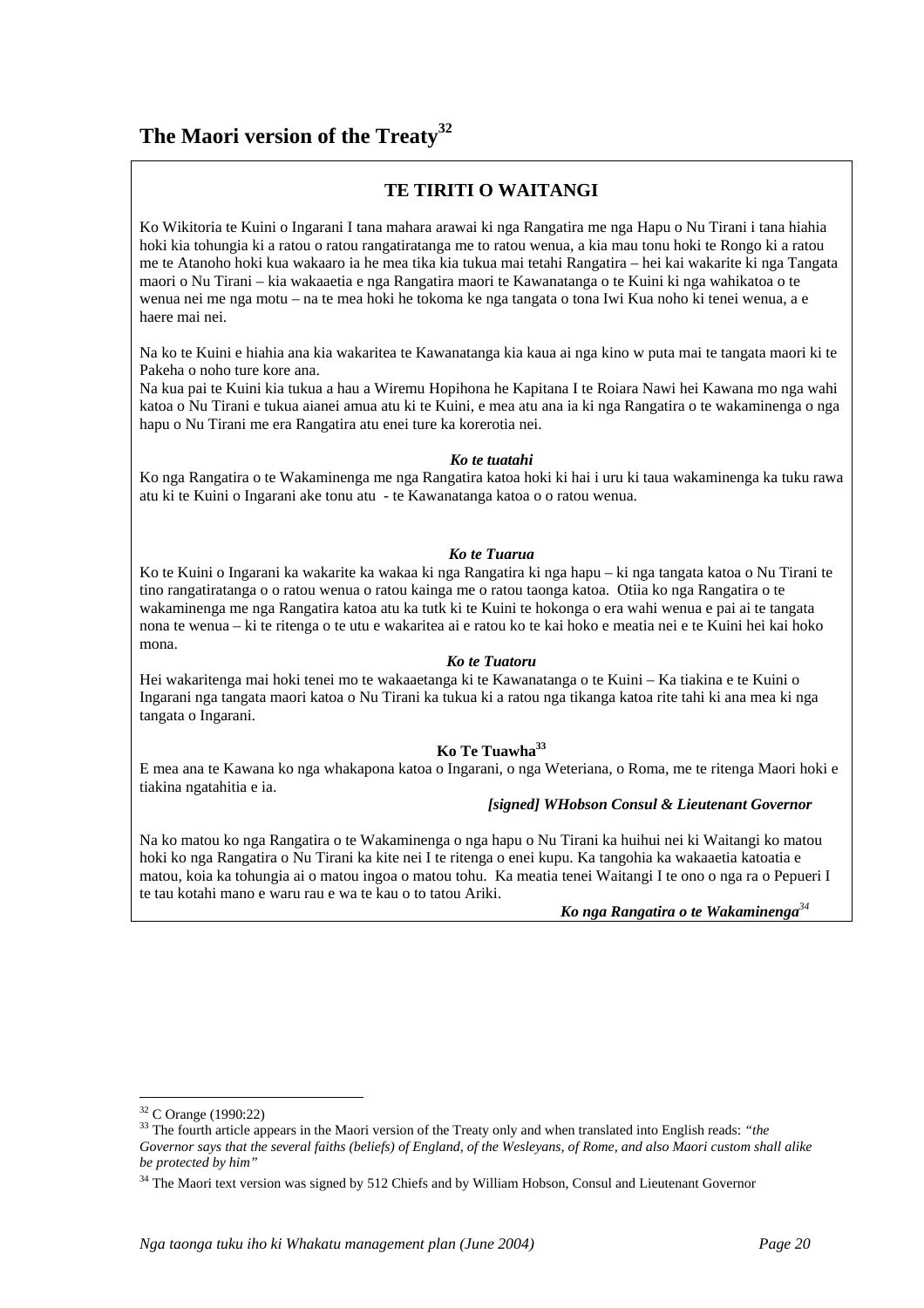#### **THE TREATY OF WAITANGI**

Her Majesty Victoria Queen of the United Kingdom of Great Britain and Ireland regarding with Her Royal Favor the Native Chiefs and Tribes of New Zealand and anxious to protect their just Rights and Property and to secure to them the enjoyment of Peace and Good Order has deemed it necessary in consequence of the great number of Her Majesty's Subjects who have already settled in New Zealand and the rapid extension of Emigration both from Europe and Australia which is still in progress to constitute and appoint a functionary property authorized to treat with the Aborigines of New Zealand for the recognition of Her Majesty's sovereign authority over the whole of part of those islands – Her Majesty therefore being desirous to establish a settled form of Civil Government with a view to avert the evil consequences which must result from the absence of the necessary Laws and Institutions alike to the native population and to Her subjects has been graciously pleased to empower and to authorize me William Hobson a Captain in Her Majesty's Royal Navy Consul and Lieutenant Governor of such parts of New Zealand as may be or hereafter shall be ceded to Her Majesty to invite the confederated and independent Chiefs of New Zealand to concur in the following Articles and Conditions.

#### *Article the First*

The Chiefs of the Confederation of the United Tribes of New Zealand and the separate and independent Chiefs who have not become members of the Confederation cede to Her Majesty the Queen of England absolutely and without reservation all rights and powers of Sovereignty which the said Confederation or Individual Chiefs respectively exercise or possess, or may be supposed to exercise or to possess over their respective Territories as the sole Sovereigns thereof.

#### *Article the Second*

Her Majesty the Queen of England confirms and guarantees to the Chiefs and Tribes of New Zealand and to the respective families and individuals thereof the full exclusive and undisturbed possession of their Lands and Estates Forest Fisheries and other properties which they may collectively or individually possess so long as it is their wish and desire to retain the same in their possession; but the Chiefs of the United Tribes and the individual Chiefs yield to Her Majesty the exclusive right of Pre-emption over such lands as the proprietors thereof may be disposed to alienate at such prices as may be agreed upon between the respective Proprietors and persons appointed by Her Majesty to treat with them in that behalf.

#### *Article the Third*

In consideration thereof Her Majesty the Queen of England extends to the Natives of New Zealand Her royal protection and imparts to them all the Rights and Privileges of British Subjects.<sup>36</sup>

#### **[signed] W Hobson Lieutenant Governor**

Now therefore We the Chiefs of the Confederation of the United Tribes of New Zealand being assemble in Congress at Victoria in Waitangi and We the Separate and Independent Chiefs of New Zealand claiming authority over Tribes and Territories which are specified after our respective names, having been made fully to understand the Provisions of the foregoing Treaty, accept and enter into the same in the full spirit and meaning thereof in witness of which we have attached our signatures or marks at the places and the dates respectively specified. Done at Waitangi this Sixth day February in the year of Our Lord thousand eight hundred and forty.

#### **The Chiefs of the Confederation**

<span id="page-24-0"></span><sup>35</sup> C Orange (1990:38)

<span id="page-24-1"></span><sup>&</sup>lt;sup>36</sup> The English Text was signed by 30 Chiefs and by William Hobson, Consul and Lieutenant Governor.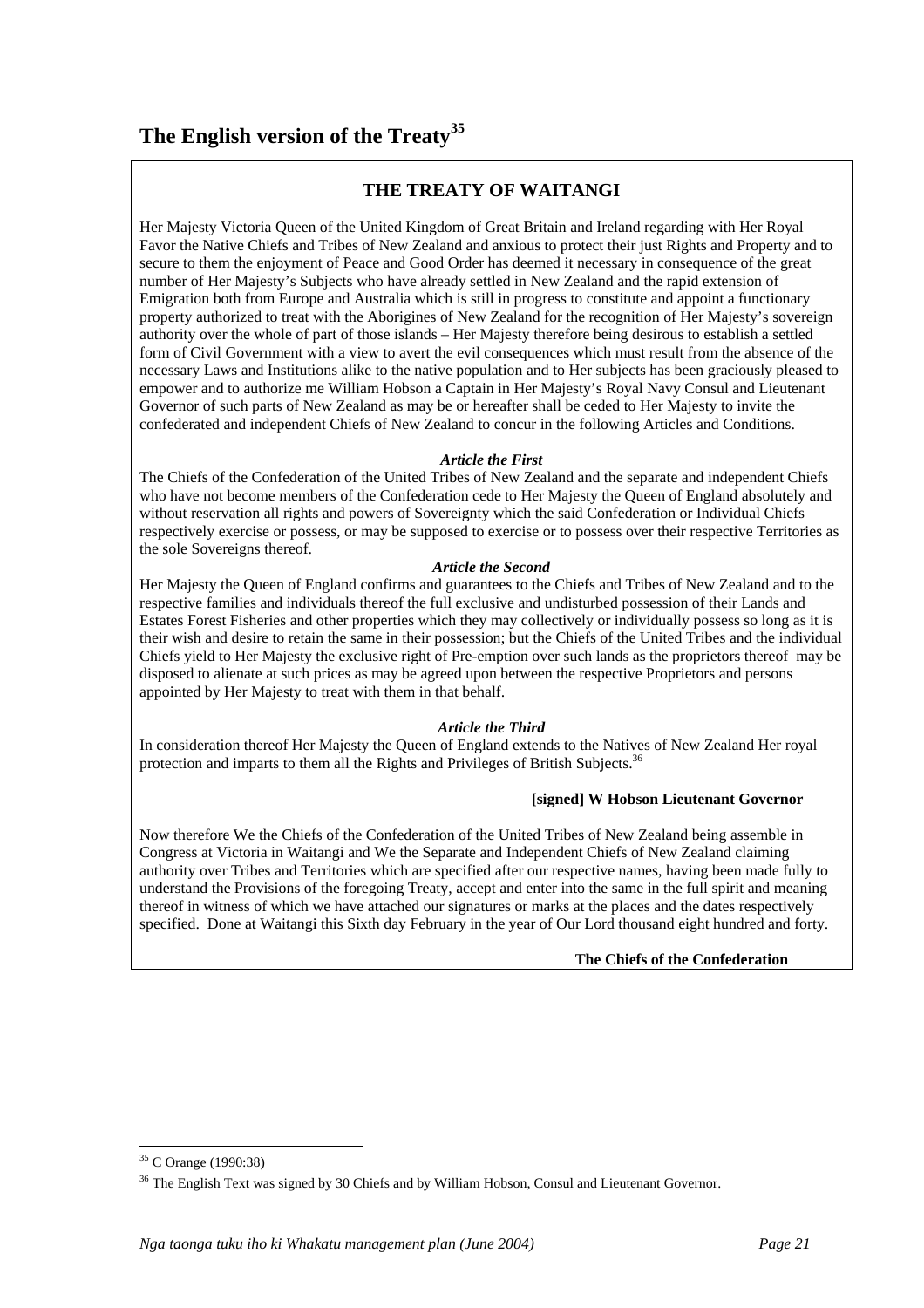## **3.6.2 Spirit of Te Tiriti[37](#page-25-0)**

The obligations the Crown has to *tangata whenua* under *Te Tiriti* have been recognised both directly and indirectly by statute. However, the New Zealand Government, judiciary and the Waitangi Tribunal have chosen to interpret *Te Tiriti* in terms of its principles. For *tangata whenua, Te Tiriti* itself will always take precedence over any interpretation of its text, because *tangata whenua tupuna* (ancestors) signed *Te Tiriti*, not a document detailing its principles.

However, *tangata whenua* consider the principles to be useful to the extent that they assist in clarifying the underlying mutual obligations and responsibilities *Te Tiriti* places on the respective parties. The principles also provide guidance to the Crown and territorial authorities on the importance of working closely with *tangata whenua* in the management of natural resources. To this end, a number of principles have been outlined as follows: <sup>38</sup>

#### **Custom**

*Te Tiriti* promised protection of Maori custom and cultural values.

*Explanation: This right extends to the control of property in accordance with custom and having regard for cultural preferences. It also extends to the protection of tino rangatiratanga, being the full authority, status and prestige as regards Maori possessions and interests. The right also encompasses the preservation of Maori customary title and the Crown's obligations to take active steps to ensure that Maori have and retain full exclusive and undisturbed possession of their culture. In part, rangatiratanga is expressed through Maori participation in environmental decisionmaking.* 

#### **Partnership**

The principle of partnership requires that both Treaty partners act reasonably and in the utmost good faith towards each other.

*Explanation: The principle of partnership for tangata whenua is one that requires partners are on an equal footing. Partnership is broader that site or issue specific projects – the principle extends to overall management of natural resources.* 

<span id="page-25-0"></span> $\overline{a}$ 37 Based on the NZ Law Commission report (2001) *Maori custom and values in New Zealand Law*, Study Paper 9, Wellington.<br><sup>38</sup> Extract from Te Atiawa EMP (2001:21-24)

<span id="page-25-1"></span>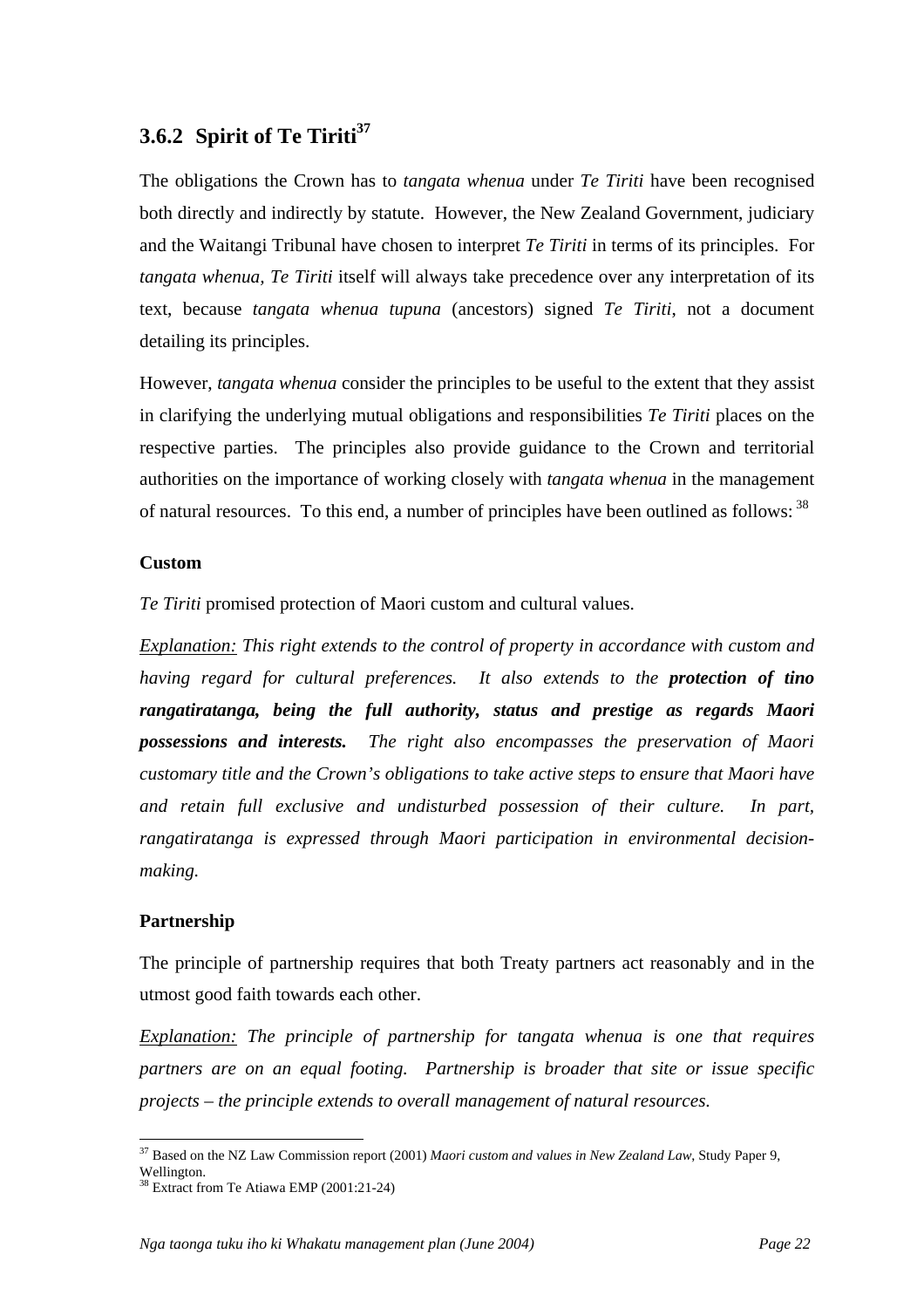#### **Recognition**

Te Tiriti places an obligation on decision-makers to give equal weight to the Maori worldview, the Maori value system, and Maori law and practice.

#### **Property**

A fundamental principle of *Te Tiriti* is the protection and preservation of Maori property and *taonga.*

*Explanation: The phrase "wenua o ratou kainga me o ratou taonga katoa" is used in the Maori version of the Treaty. W(h)enua signifies the lands and kainga habitation and the literal translation of the last three words - "all things valued or all things treasured". Taonga may be tangible, such as fisheries, or intangible, such as the Maori language.* 

#### **Active Protection**

The Crown is obliged to take positive action in the protection of Maori Treaty interests.

*Explanation: This principle requires the active protection of tangata whenua relationship and customs associated with natural resources. This includes the protection of the traditional relationship tangata whenua have with resources of significance to them. Agencies, including territorial authorities, with a responsibility to manage the natural environment have a responsibility to actively protect the resources that are of significance to tangata whenua. Implicit in this principle is the idea that the Crown cannot avoid its duty of active protection by delegating responsibilities to others.* 

#### **Autonomy**

Maori have the right to determine their own policies, to actively participate in the development and interpretation of the law, to assume responsibility for their own affairs and to plan for the needs of future generations.

#### **Options**

*Te Tiriti* recognises the right of Maori individuals to retain their identity and traditional practices and where they so desire, to adopt partially or wholly their cultural practices.

#### **Development**

The integrity of *tikanga Maori* is enhanced by its ability to adapt and evolve as society changes.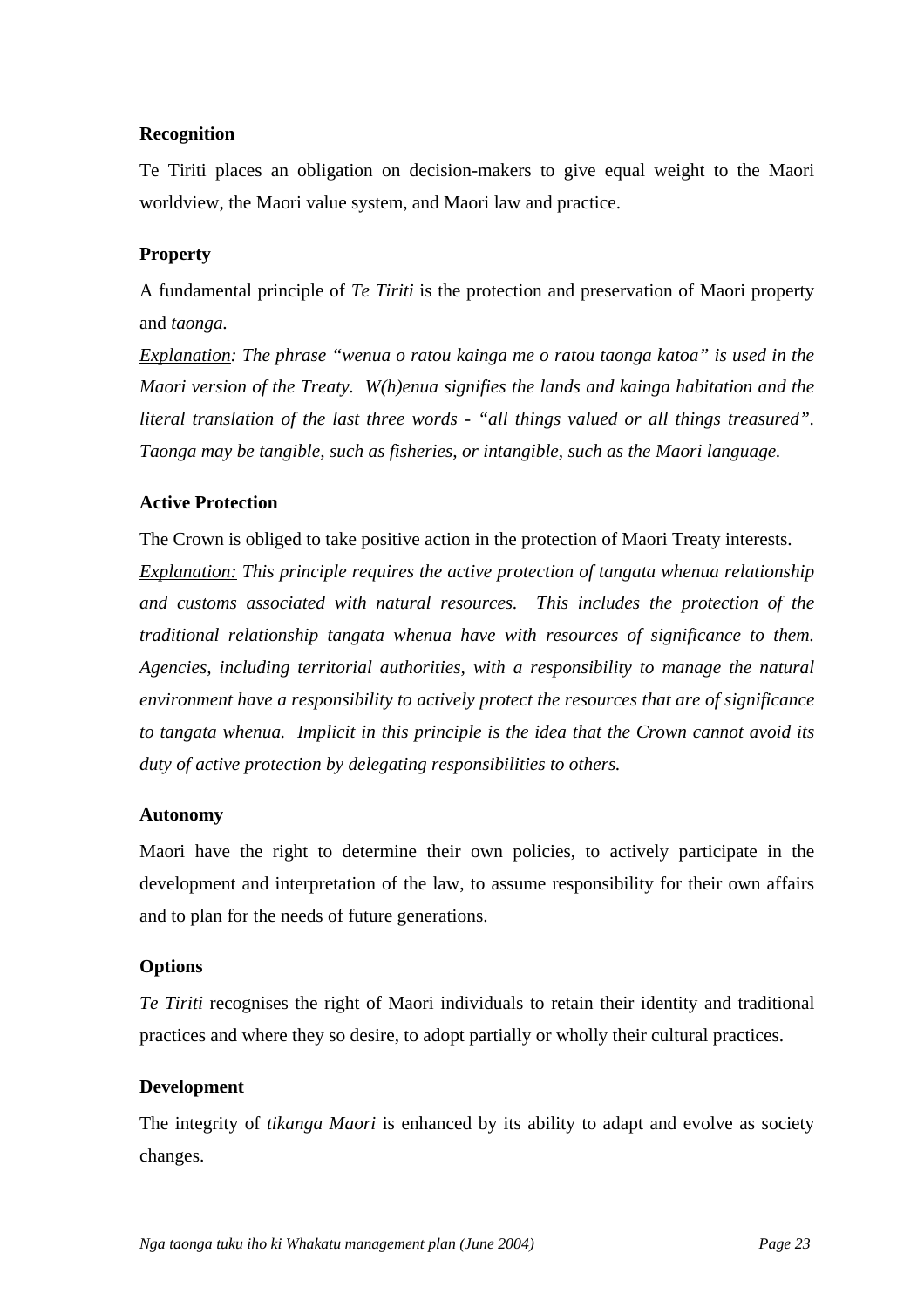#### *Explanation: This principle recognises that culture is not static.*

#### **Fiduciary duty**

The Crown owes a fiduciary<sup>39</sup> duty of good faith to Maori. *Explanation: The obligations of such a duty are:* 

- \* To use any right of pre-emption to protect Maori from excess purchases, and not to use it to stifle competition for Maori land so as to deprive Maori of a fair price;
- $\star$  The duty not to use other unfair means when dealing with Maori; and
- $\star$  The obligation to abide by Maori traditional values.

#### **Economic protection**

The Crown has an obligation to protect, preserve and promote the economic development of Maori.

#### *Explanation: This includes:*

- $\star$  A duty to ensure that Maori are left with sufficient land and other resources for their maintenance and support and livelihood, and that each hapu maintains a sufficient endowment for its foreseen needs;
- $\star$  Such endowment is not just an endowment sufficient to survive, but sufficient to profit and to prosper; and
- $\star$  Maori have the right to develop and expand such resources using modern technologies and are not consigned to those technologies known at the time of the Treaty.

*This principle is consistent with trends towards iwi based social and economic development. Currently, tangata whenua control few resources. This can be directly attributed to alienation from their traditional resource base, from which cultural identity, well-being and economic sustenance is derived.* 

#### **Redress**

 $\overline{a}$ 

The Crown will take active and positive steps to redress past grievances and will avoid actions, which prevent redress.

<span id="page-27-0"></span><sup>&</sup>lt;sup>39</sup> 'Fiduciary' means to hold in trust.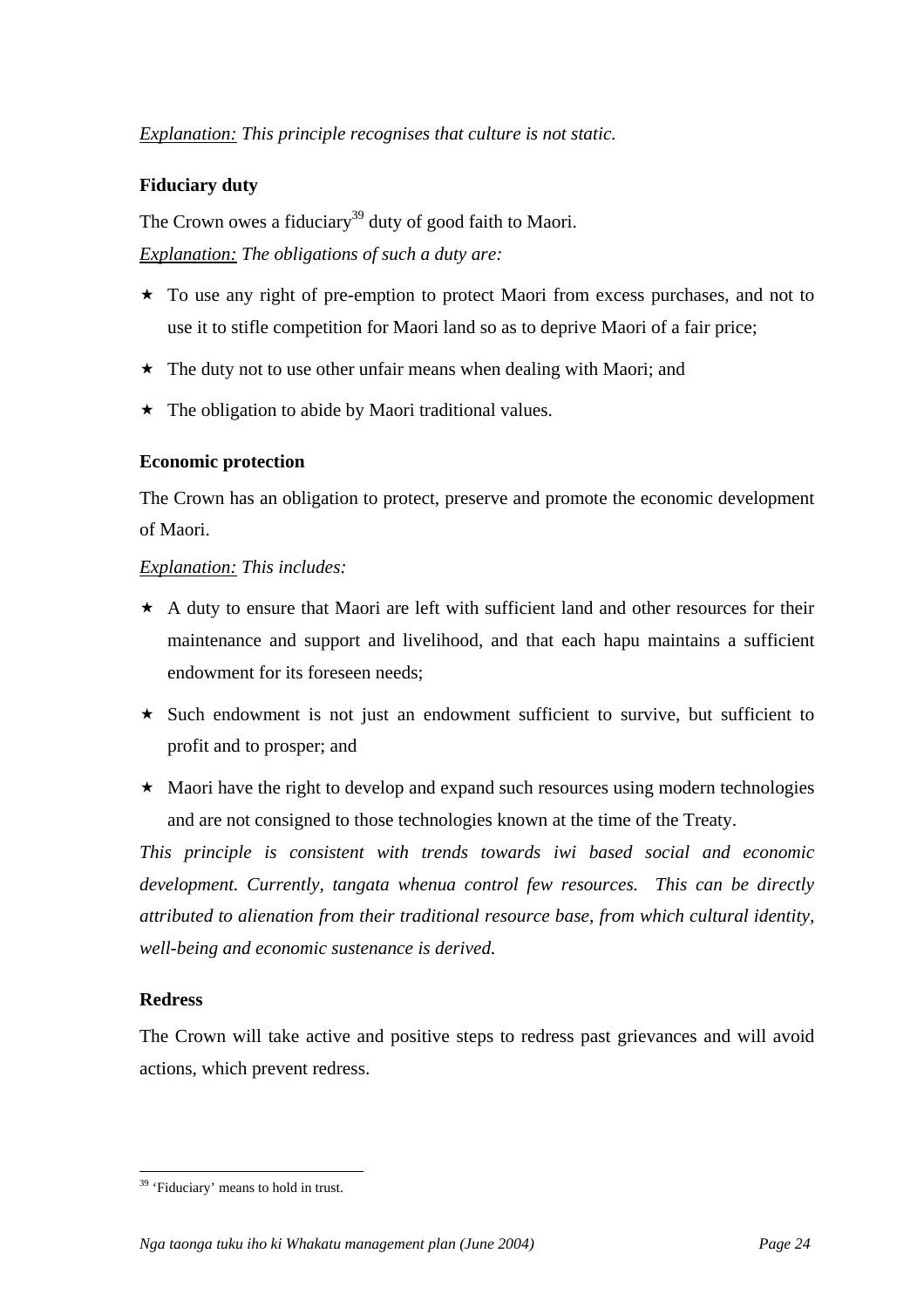## **3.7 A framework for tangata whenua resource management[40](#page-28-0)**

The following framework provides a conceptual view of the strands of duty, responsibility and accountability facing *tangata whenua* in the present-day management of resources. The four cornerstones of this framework, *Kaitiakitanga* (guardianship), *Kairangatiratanga* (chieftainship), *Kaiwerowerotanga* (warrior-like alertness) and *Kaiwhakahaeretanga* (asset management) – attempt to capture values based on *tikanga*  (customary practices) as applicable to the demands of contemporary society. These values are not mutually exclusive – they are strands of a holistic approach.



<span id="page-28-0"></span>I 40 Adapted from J Mitchell (2000:5)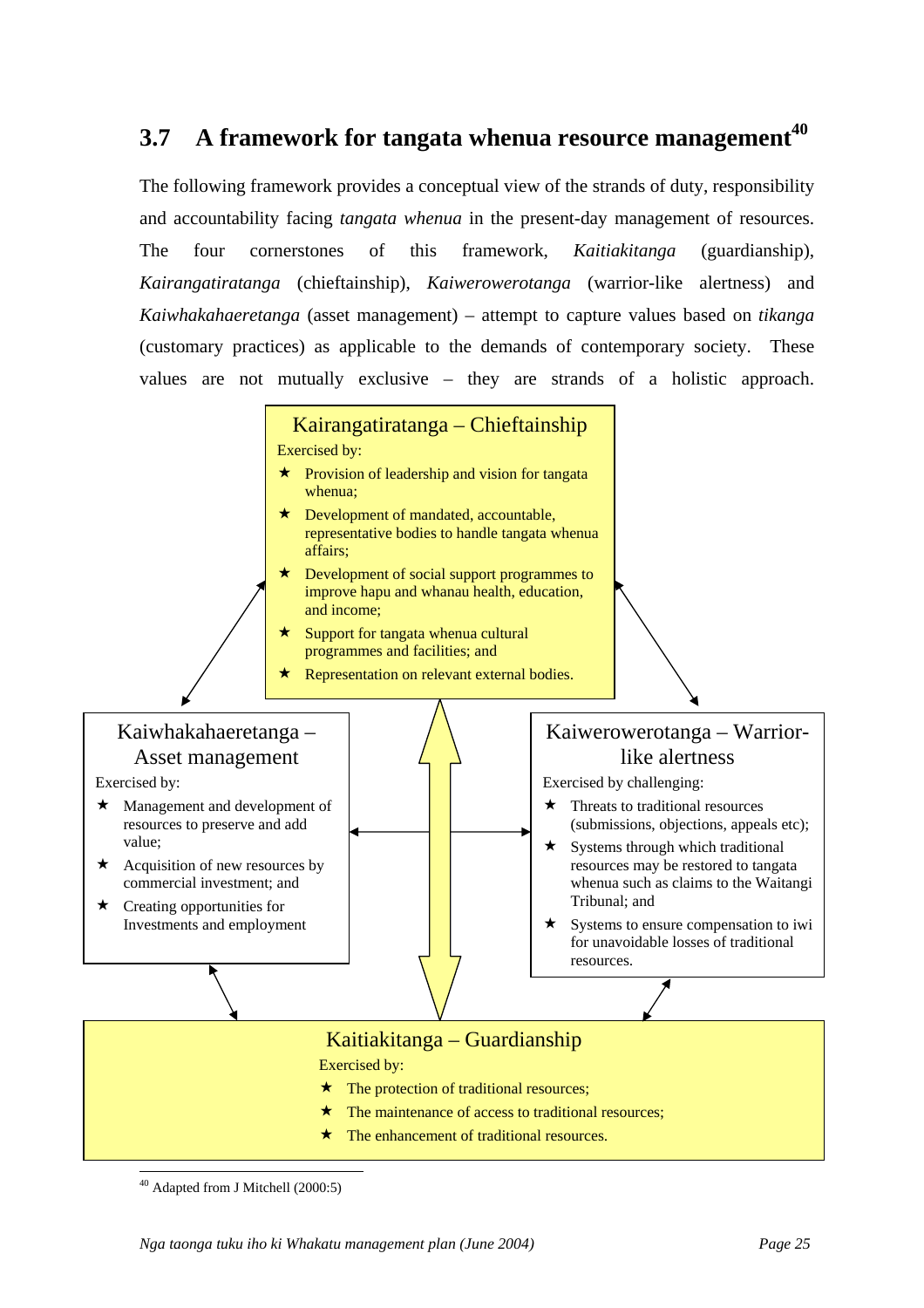## **4. Plan structure**

Creation plays a fundamental role in the way *tangata whenua* relate to the natural environment and to *nga taonga tuku iho* (the treasured resources). Central to creation are the primal parents, *Ranginui "Rangi"* (Sky Father) and *Papatuanuku "Papa"* (Earth Mother). From their union many offspring were born. These offspring include, but are not limited to *atua* (spiritual beings) who control and are responsible for the principle forces of nature or certain domains of life, *atua* who personify specific *taonga* (treasures) and tribal *atua.*<sup>41</sup>The *atua* who received divine authority to look after certain domains of life form the [cor](#page-29-0)nerstones of this management plan.<sup>42</sup> They are known as *nga atua kaitiaki* (the spiritual guardians) of the natural world an[d i](#page-29-1)nclude:

- *Tawhirimatea,* the *atua* of the wind and the air;
- *Tumatauenga,* who looks after *tangata whenua;* he is also the *atua* of war;
- *Tane Mahuta,* the fertility force and the guardian of *ngahere* (trees) and *ngamanu*  (birds);
- *Tangaroa,* the *atua* of the *moana* (seas), *nga awa* (the rivers) and *nga roto* (lakes);
- *Rongomatane*, who presides over peace; he is also the *atua* of cultivated foods; and
- ★ *Haumie-tiketike*, the guardian of wild foods, including fern roots.

The structure of the plan according to *nga atua kaitiaki* and their domains is illustrated on the following page. *Ranginui* and *Papatuanuku* - the Sky Father and the Earth Mother respectively, form the spiritual and physical realm within which *nga atua kaitiaki* exist.

<span id="page-29-1"></span><span id="page-29-0"></span>*Nga taonga tuku iho ki Whakatu management plan (June 2004) Page 26*  <sup>41</sup> A W Reed, Taonga Tuku Iho: *Illustrated encyclopaedia of Tradition Maori Life* (2002:76) <sup>42</sup> Te Kete a Te Rito, Te Pukenga Atawhai, Department of Conservation (2000:36)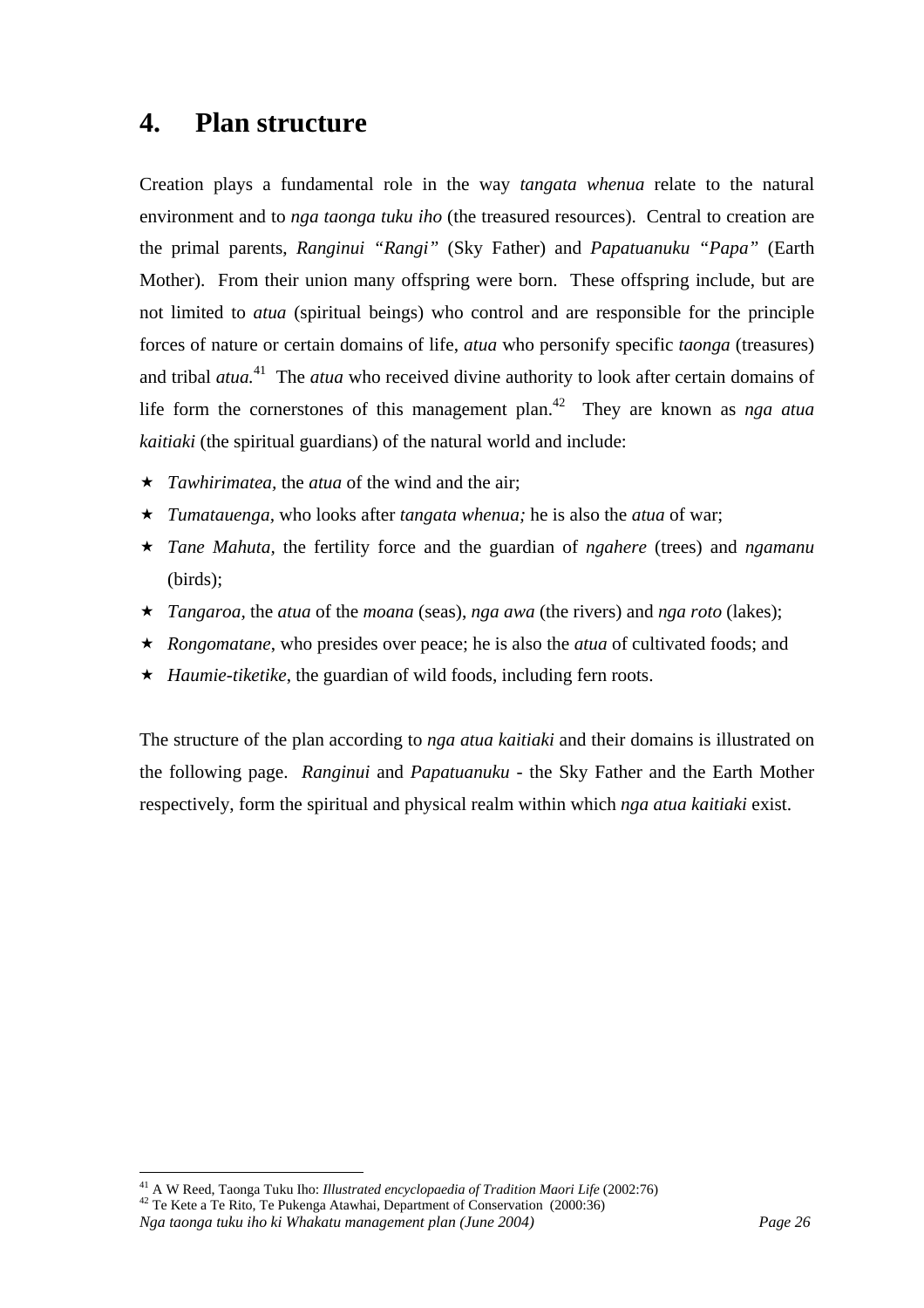**Figure two: Plan structure according to nga atua kaitiaki** 



*Nga taonga tuku iho ki Whakatu management plan (June 2004) Page 27*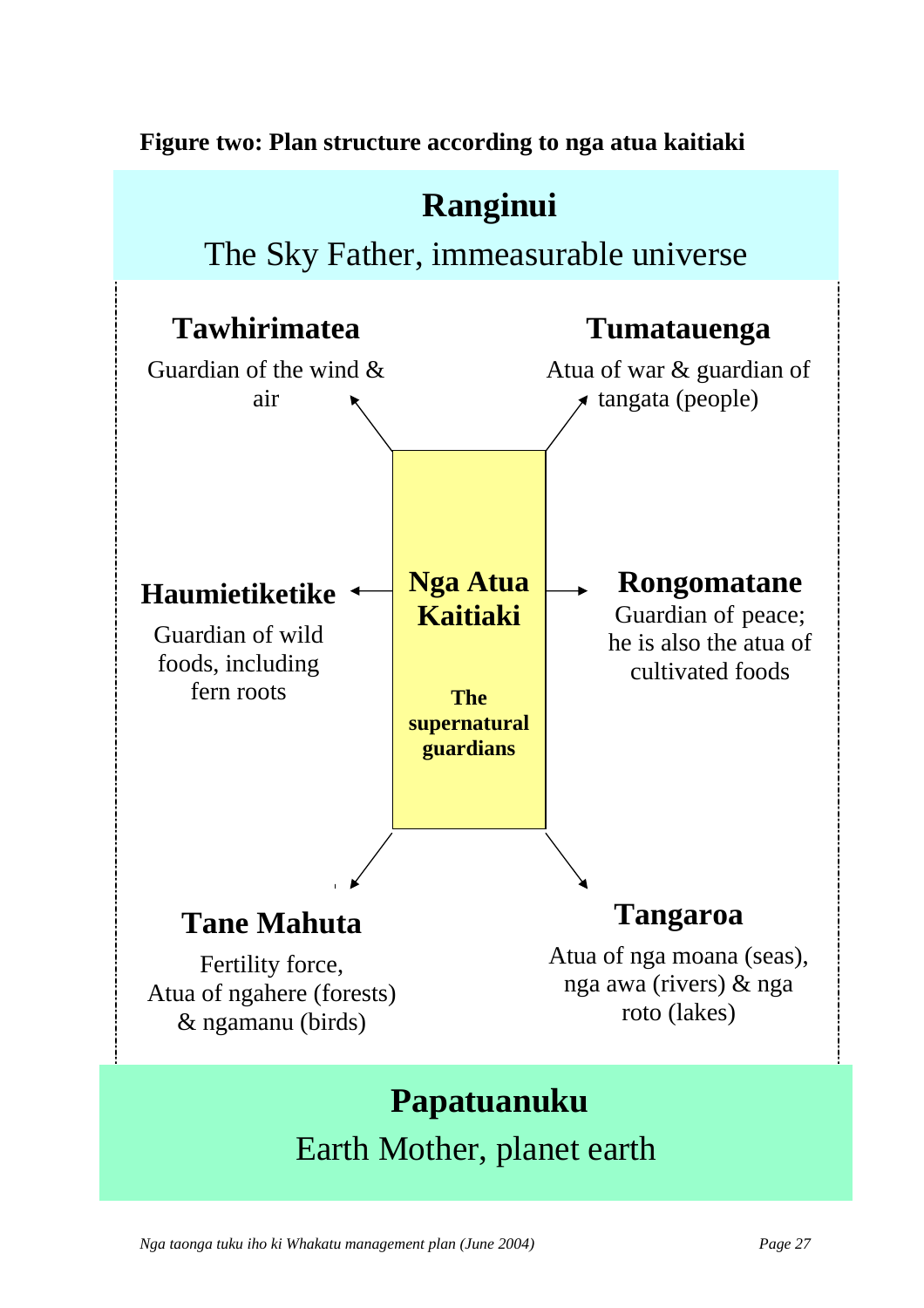## **5. Issues and outcomes**

| 5.1 |       |                                                                         |  |
|-----|-------|-------------------------------------------------------------------------|--|
| 5.2 |       |                                                                         |  |
|     | 5.2.1 |                                                                         |  |
|     | 5.2.2 |                                                                         |  |
|     | 5.2.3 | Protecting indigenous habitats, biodiversity and associated species  31 |  |
|     | 5.2.4 |                                                                         |  |
|     | 5.2.5 |                                                                         |  |
| 5.3 |       |                                                                         |  |
|     | 5.3.1 |                                                                         |  |
| 5.4 |       |                                                                         |  |
|     | 5.4.1 |                                                                         |  |
|     | 5.4.2 |                                                                         |  |
|     | 5.4.3 |                                                                         |  |
|     | 5.4.4 |                                                                         |  |
|     | 5.4.5 |                                                                         |  |
|     | 5.4.6 |                                                                         |  |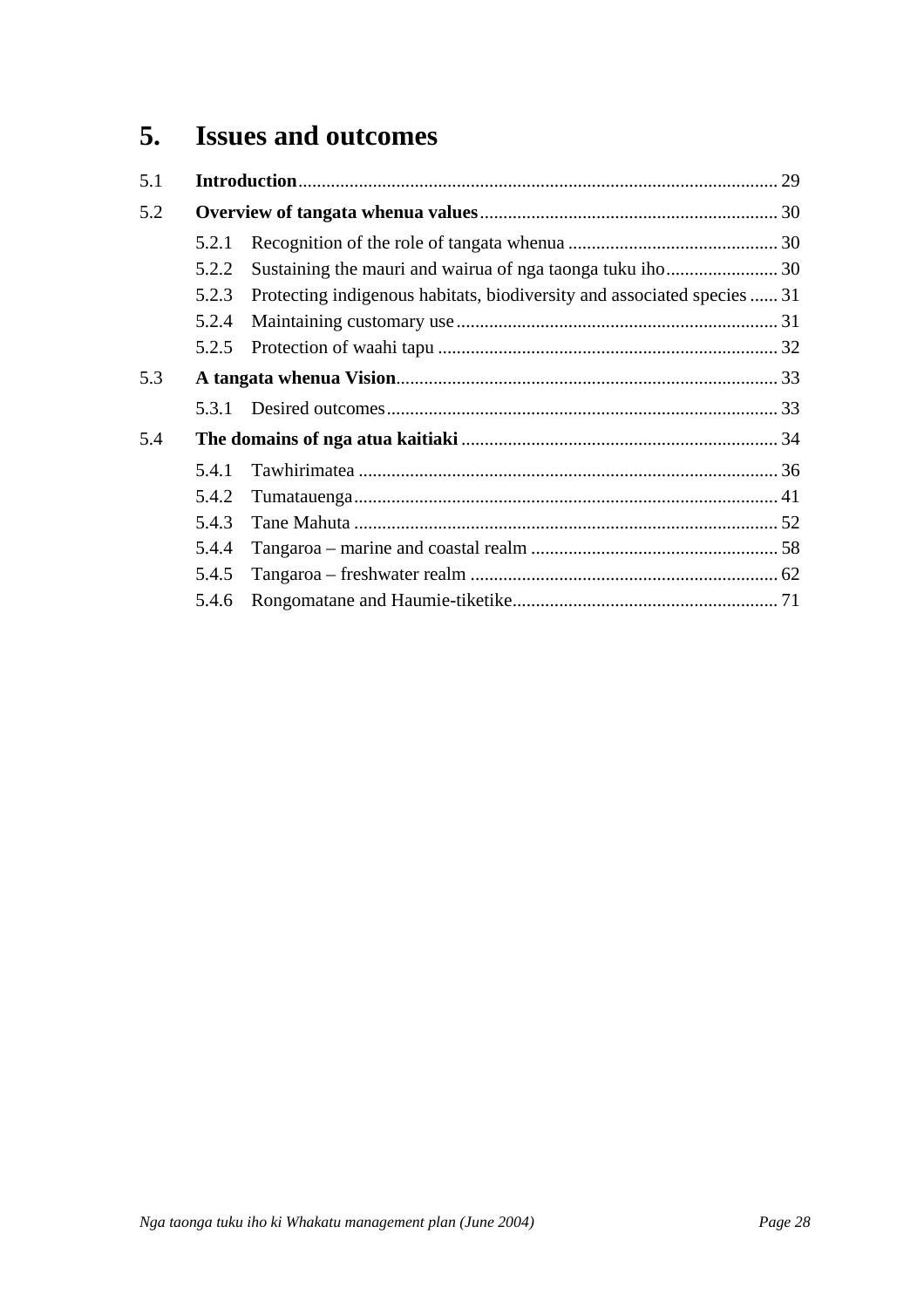## **5.1 Introduction**

This chapter begins with a brief overview of *tangata whenua* values associated with *nga taonga tuku iho* (the treasured resources), followed by a *tangata whenua* Vision for the management of *nga taonga tuku iho* (the treasured resources). This Vision identifies the environmental outcomes *tangata whenua* are seeking for the Nelson *rohe* (area). These outcomes provide the basis for change; what *tangata whenua* are working towards and how issues will be resolved. Key objectives, policies and desired actions provide the framework for resolving issues and moving towards the environmental outcomes *tangata whenua* are seeking.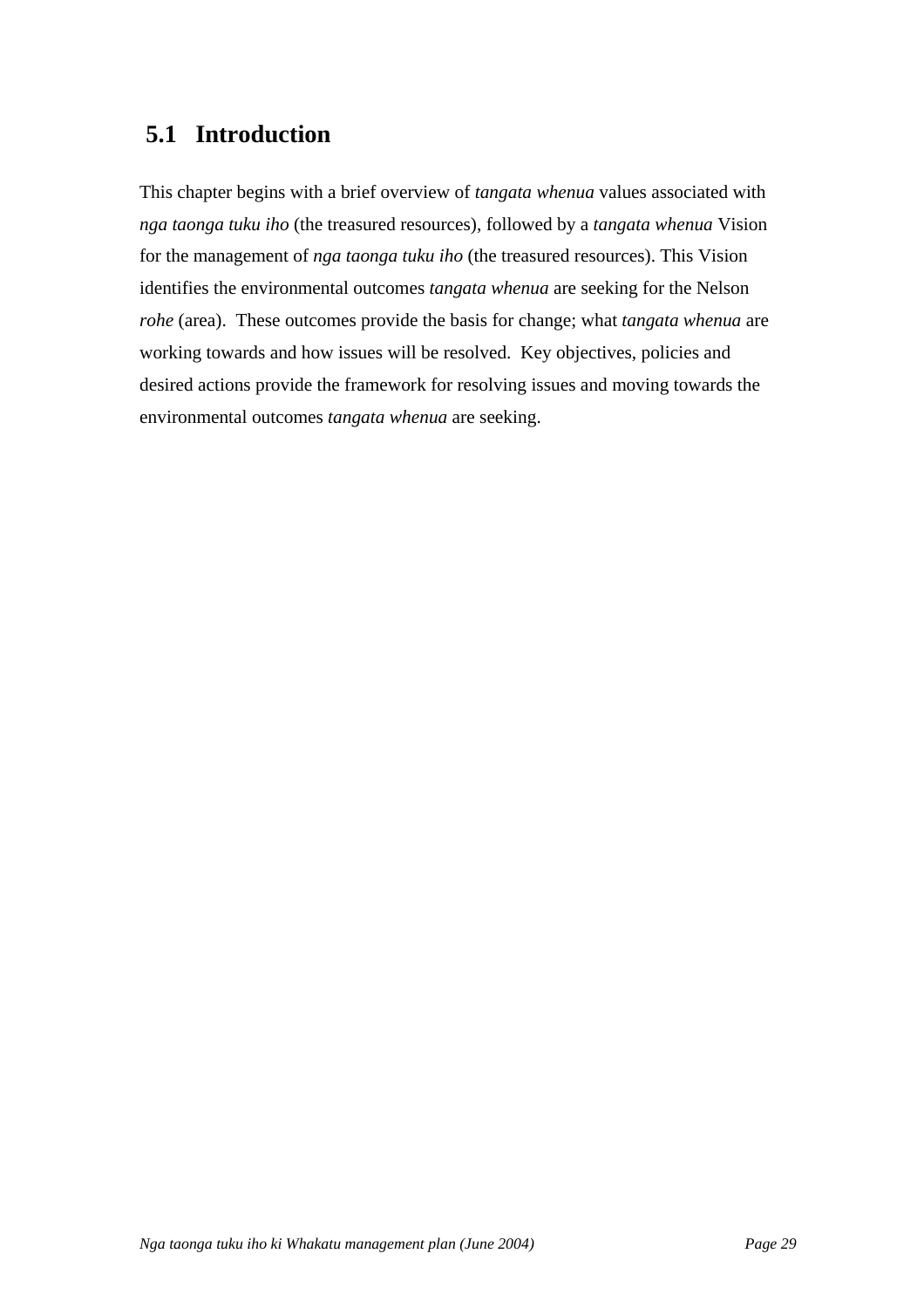## **5.2 Overview of tangata whenua values**

All the issues identified in this chapter impact upon *nga taonga tuku iho* (the treasured resources) and associated *tangata whenua* values. *Nga taonga tuku iho* are inextricably linked. Therefore, any activity or management approach has the potential to impact upon a large number of interconnected *taonga* and the values associated with those *taonga.* The following sections highlight *tangata whenua* values, which extend across all environmental domains, activities and management approaches.

## **5.2.1 Recognition of the role of tangata whenua as rangatira43and kaitiaki 44of nga taonga tuku iho**

All policies and management plans, rules and regulations relating to the management of *nga taonga tuku iho* are significant to *tangata whenua*. Where such policies and plans are developed without *tangata whenua* participation, *tangata whenua* are unable to practise *kaitiakitanga* (guardianship); a responsibility inherited from their *tupuna*  (ancestors), to take care of places, natural resources and other *taonga.* Consequently, *tangata whenua* cannot contribute their *matauranga* (knowledge) to the decisionmaking processes and cannot play a role in the protection and maintenance of *nga taonga tuku iho.*

In addition, if *tangata whenua* do not participate in management processes associated with *nga taonga tuku iho* (the treasured resources) their *rangatiratanga* (chieftainship), guaranteed under Article II of *Te Tiriti O Waitangi* cannot be recognised. This guarantee protected *tangata whenua* lands and other *taonga,* but also the *mana* (authority) to control them in accordance with their own customs and traditions and having regard to their own customary preferences.

## **5.2.2 Sustaining the mauri and wairua of nga taonga tuku iho**

Everything has a *mauri* – the rivers, forests, animals, birds and fish. It is the *mauri*  (life force), which gives being and form to all things in the universe – the physical and spiritual body is joined together as one by the *mauri*. For *tangata whenua*, it is essential that all *taonga* (special treasures) be managed in a way that ensures the continued health and well-being of the *mauri* of those *taonga.*

 $\overline{a}$ 43 Chief

<span id="page-33-1"></span><span id="page-33-0"></span> $44$  Guardian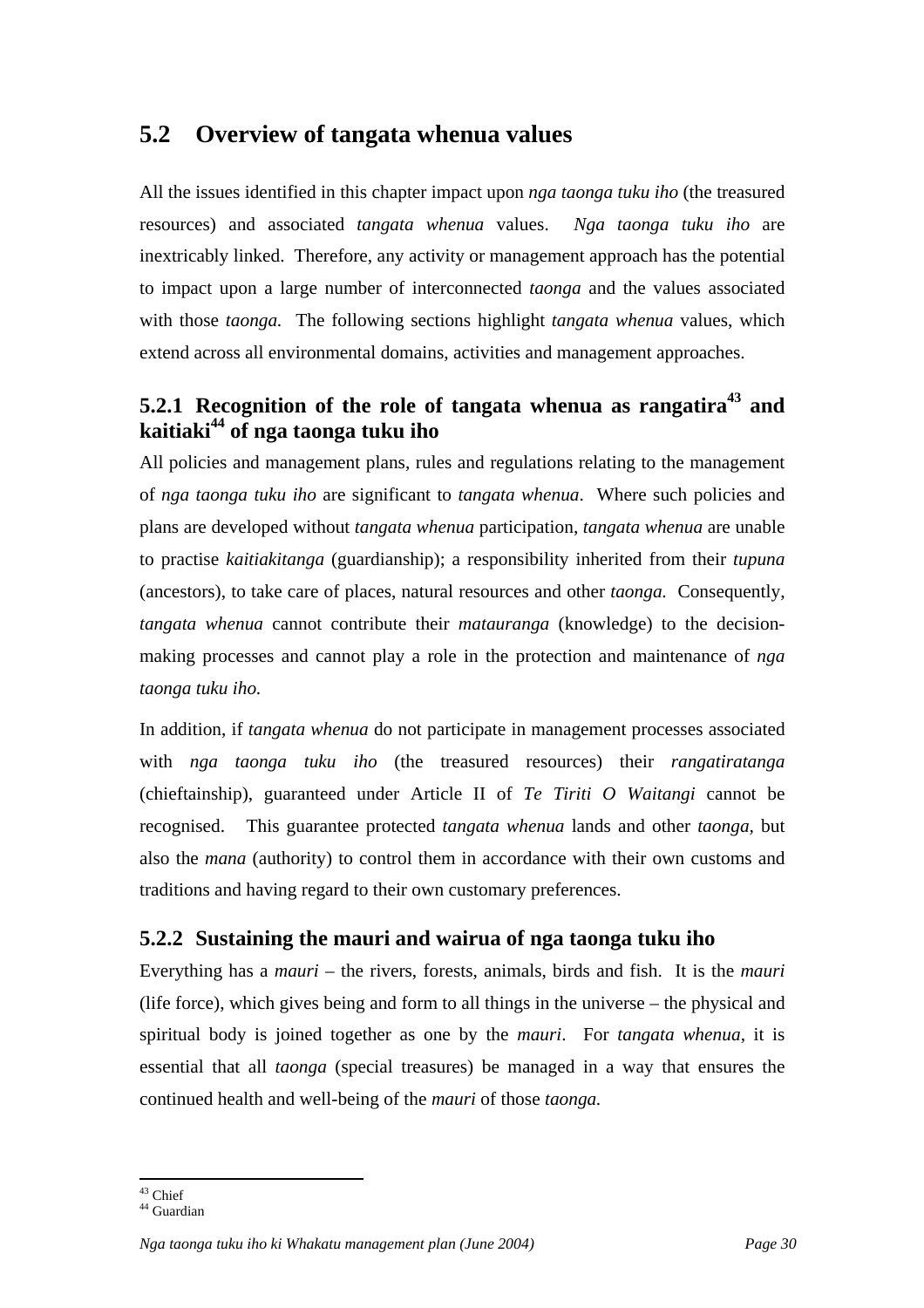Activities or management approaches, which damage a *taonga,* impinge on the *mauri* (life force) and *wairua* (spiritual essence) of that *taonga.* A *taonga*, which is spiritually and/or physically harmed, impinges on the health and well-being of all other interconnected *taonga,* including *tangata whenua*.

## **5.2.3 Protecting indigenous habitats, biodiversity and associated matauranga**

For *tangata whenua*, the protection of indigenous biodiversity and associated habitats is an integral part of the management and utilisation of *nga taonga tuku iho* (the treasured resources)*.* Healthy environments, such as coastal wetlands, estuaries, rivers and lakes, and forests are vital to sustain the diversity of indigenous flora and fauna. *Matauranga* (knowledge) associated with these environments form the basis of traditional customary practices such as weaving and the use of *rongoa* (medicinal plants).

Where activities or management approaches destroy or damage habitats supporting indigenous life, the losses are immense. For *tangata whenua*, damage or destruction of *taonga* is an affront to *nga atua kaitiaki* (the spiritual guardians); it also results in a loss of indigenous biodiversity and the *matauranga* (knowledge) associated with those indigenous habitats and species.

### **5.2.4 Maintaining customary use**

There are many customary practices associated with *nga taonga tuku iho* (the treasured resources). One such practice is the gathering of food from the land and sea. *Tangata whenua* manage and utilise *mahinga kai* (food-gathering areas) to meet their spiritual and physical needs. *Mahinga kai* are essential for tangata whenua to maintain customs, such as *manaakitanga* (providing hospitality to guests). At all times, the preservation of the *mauri* (life force) of *nga taonga tuku iho* is paramount, in order to sustain the habitats which support indigenous life. In addition, many *mahinga kai* species are important indicators of the health of the environment.

Traditionally, food and other resources were also used as a form of currency in a barter system. Trading *nga taonga tuku iho* was often instrumental in maintaining intertribal relationships.

Where *nga taonga tuku iho* (the treasured resources) are damaged or destroyed, *tangata whenua* are unable to practise their customs and traditions; this constitutes a loss of cultural heritage, identity and well-being for *tangata whenua*.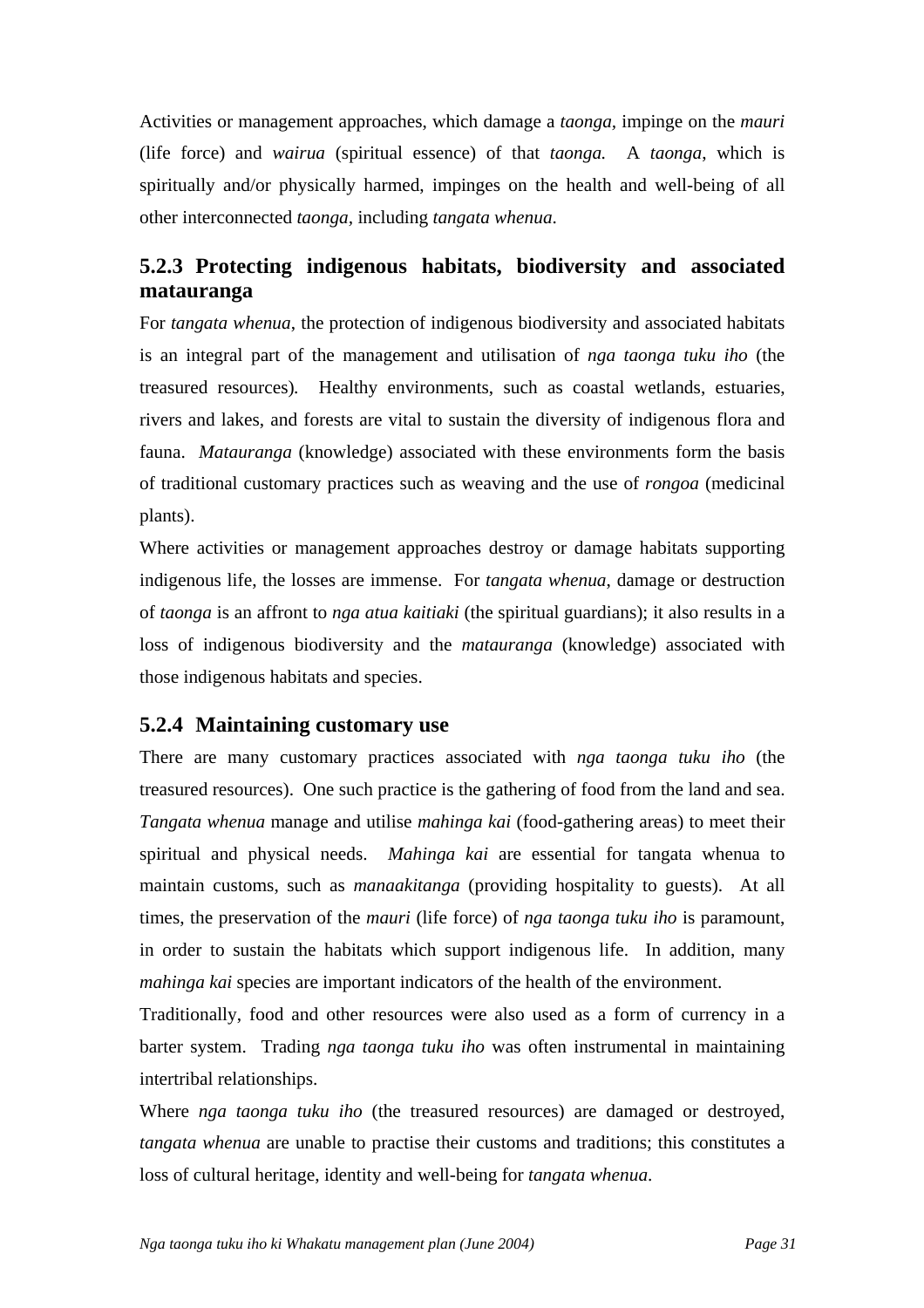## **5.2.5 Protection of waahi tapu**

*Waahi tapu* are places that provide *tangata whenua* with a physical and spiritual link to their *tupuna* (ancestors). *Waahi tapu* (sacred places) signify *ahi kaa roa* (long-term residency) in an area – they are indicators of *tangata whenua* identity, confirmed and protected by the use of *tapu*. As *kaitiaki* (guardians), *tangata whenua* are responsible for the protection of all *waahi tapu* within their *rohe* (area). A resource or place may be considered *tapu* (sacred) because of its *mauri* (life force), an association with *tapu* events, and its relationship to the *atua* (spiritual guardians), to *koiwi* (human remains) or *tapu* objects.

Activities or management approaches which lead to the contamination or loss of *waahi tapu* are abhorrent to *tangata whenua*. As *kaitiaki, tangata whenua* have inherited the responsibility to protect *waahi tapu* for future generations. Therefore, any damage or destruction of *waahi tapu* results in both a spiritual and physical loss to *tangata whenua*, as *waahi tapu* are key indicators of *tangata whenua* identity.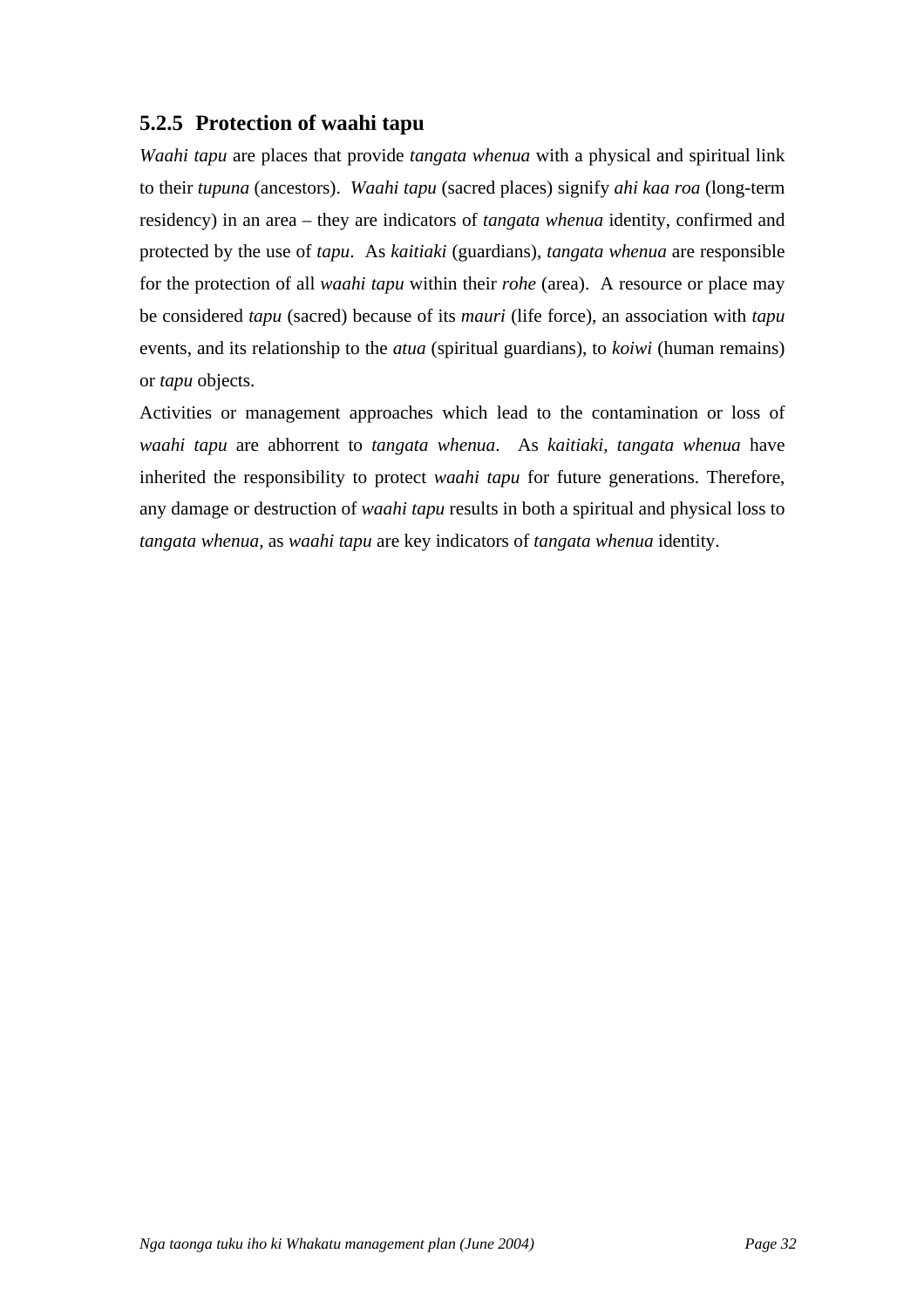# **5.3 A tangata whenua Vision**

The following Vision comprises of desired outcomes, which extend across the domains of *nga atua kaitiaki* (spiritual guardians) and across *nga taonga tuku iho ki Whakatu* (the treasured resources of Nelson)*.*

## **5.3.1 Desired outcomes**

- $\rightarrow$  **Rangatiratanga (chieftainship) is recognised in the management of nga taonga tuku iho (the treasured resources).**
- $\rightarrow$  **Take tupuna (inherited rights) are recognised as being central to the management of nga taonga tuku iho (the treasured resources).**
- $\rightarrow$  **Tangata whenua and the Nelson City Councillors and staff maintain a good working relationship.**
- $\rightarrow$  The mauri (life force) and wairua (spirit) of nga taonga tuku iho **(the treasured resources) is maintained and enhanced by tangata whenua.**
- $\rightarrow$  **Tangata whenua customary practices, tikanga (protocols) and matauranga (knowledge) associated with nga taonga tuku iho (the treasured resources) are sustained; and the ability to practice these customs is improved over time.**
- $\rightarrow$  *Nga tangata (the people) are healthy and able to maintain a* **good quality of life.**
- Î **Indigenous flora and fauna are maintained and enhanced for present and future generations.**
- $\rightarrow$  **Waahi tapu (scared places) are protected and managed according to tikanga (protocols), for the benefit of present and future generations.**
- $\rightarrow$  This management plan provides guidance and encouragement **for iwi members to participate in environmental management**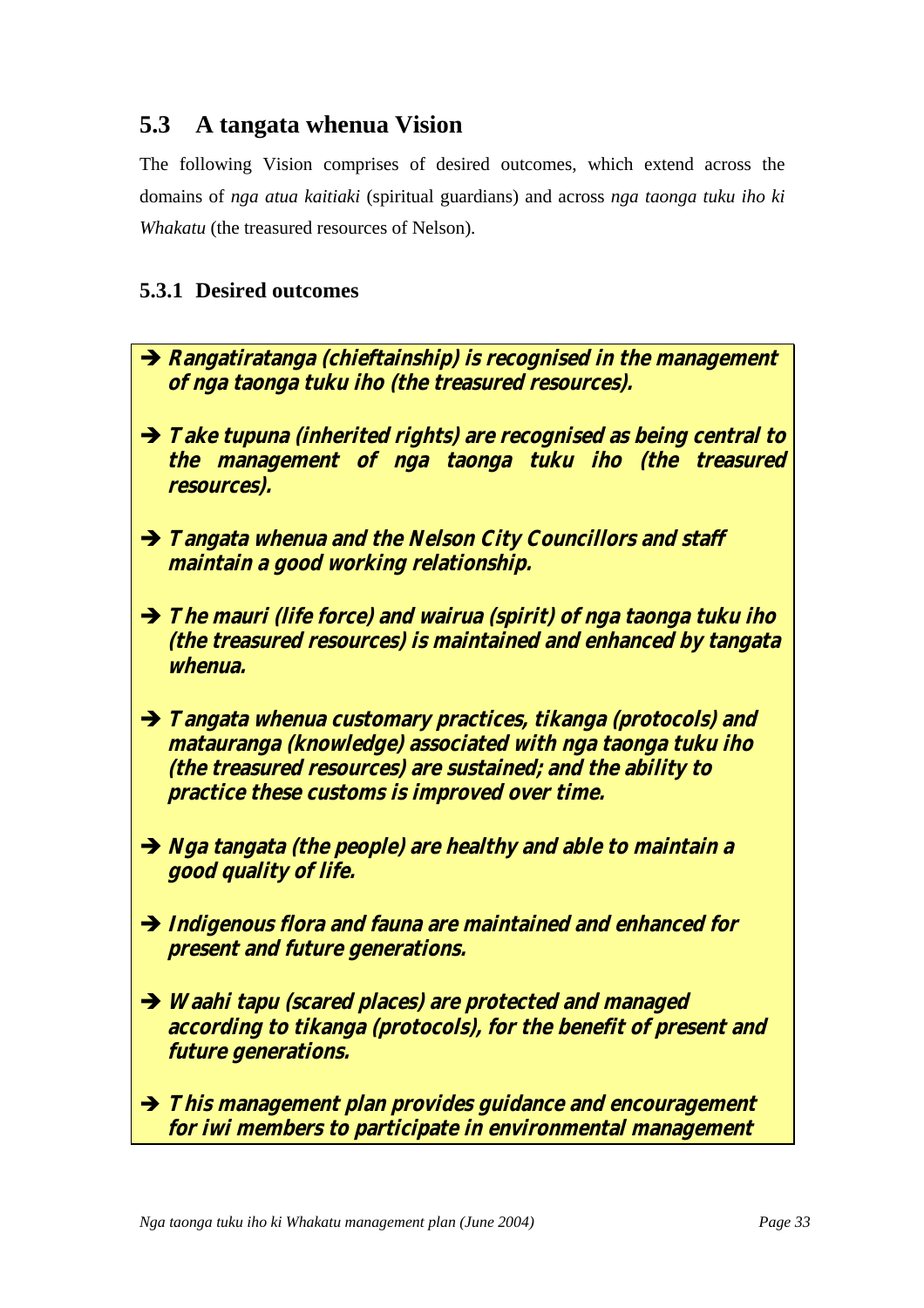# **5.4 The domains of nga atua kaitiaki**

This section examines key *tangata whenua* environmental issues within the domains of *Tawhirimatea, Tumatauenga, Tane Mahuta, Tangaroa, Rongomatane and Haumietiketike.* [45](#page-37-0) These issues relate to a range of *taonga* (treasures) including: air, *tangata*, indigenous flora and fauna, coastal waters and associated resources, freshwater *taonga* and *mahinga kai* (food gathering places)*.* In addition, examples from the Nelson *rohe* (area) have been included to illustrate the issues discussed. These issues relate to a large number of activities undertaken in the *rohe* (area) over time; some relate to activities undertaken many decades ago, while others relate to current activities. However, all the issues have been included, because the impacts of past activities are still being felt by *tangata whenua* today.

Key objectives, policies and desired actions within the domains of each *atua kaitiaki* follow. These objectives, policies and desired actions provide the framework for resolving the issues and moving towards the environmental outcomes *tangata whenua* are seeking.

*Tiki wananga* (atua stick)<sup>46</sup> illustrate the different domains of the *atua kaitiaki* (spiritual guardians).

.

 $\overline{a}$ 

<span id="page-37-0"></span><sup>&</sup>lt;sup>45</sup> Material sourced from tangata whenua management plan hui in 2002 – 2003; Nelson Resource Management Advisory Komiti meetings; *A tangata whenua world view statement* (May 2003); Walker et al (2003*) A Cultural Impact Assessment of the Nelson Sewerage Scheme and Ponds*; Te Kete a Te Rito (August 2002); A H Reed (2002); *Ngati Koata Iwi Management Plan* (2002); *Manawhenua Iwi Coastal Management Report* (September

<span id="page-37-1"></span><sup>&</sup>lt;sup>46</sup> Tiki wananga (atua stick) was a tool of the tohunga (priest, skilled person) to perform rites. It was usually fashioned in wood with a tiki at its head and adorned with cards and red feathers making it become alive. The spirit of the particular atua represented then entered into the atua stick making it an intermediary between the tohunga and the spirit with which the tohunga wished to make contact.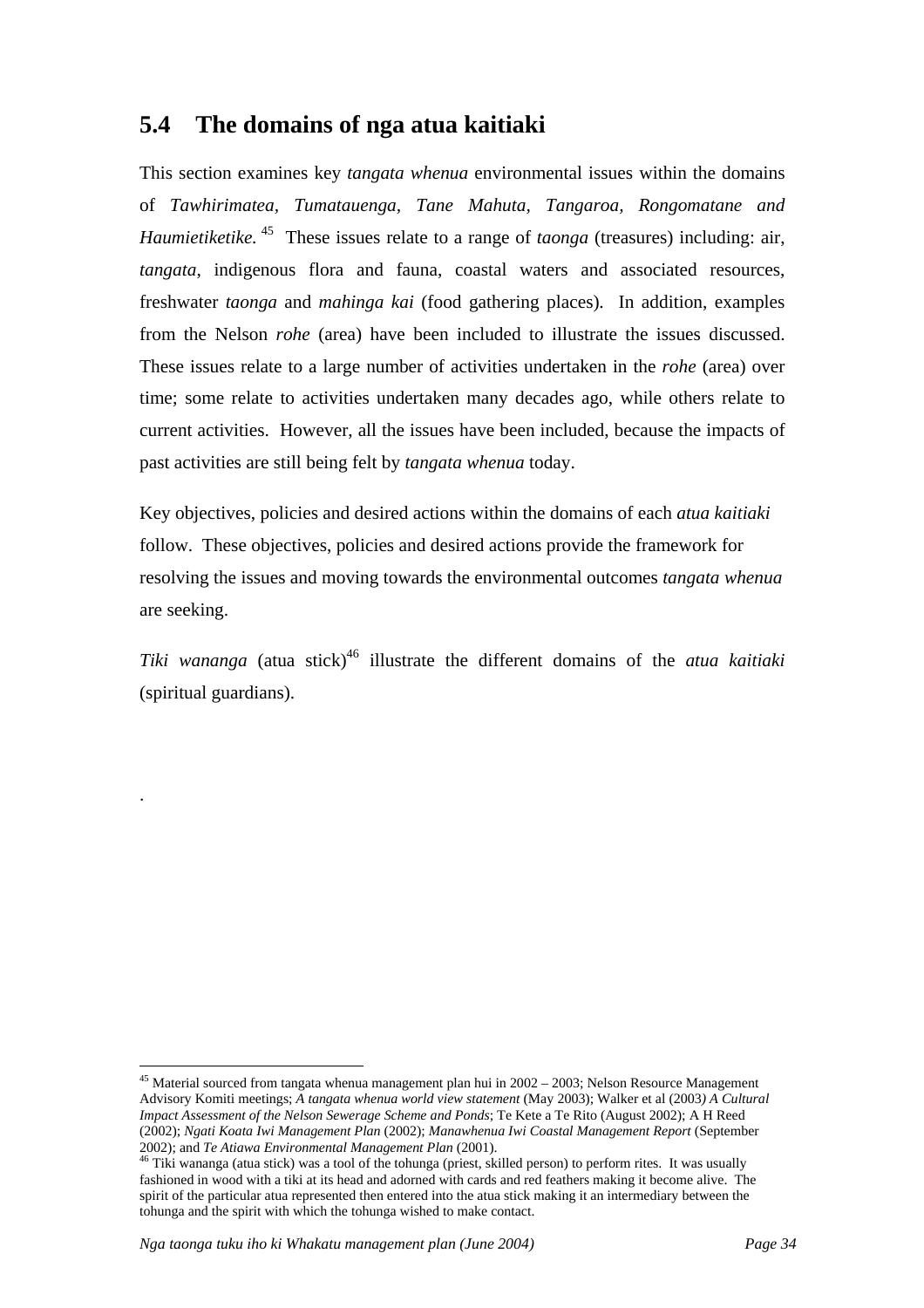Tawhirimatea is the atua (spiritual guardian) of wind and air.

This tiki wananga shows the wind children chasing the cloud children.

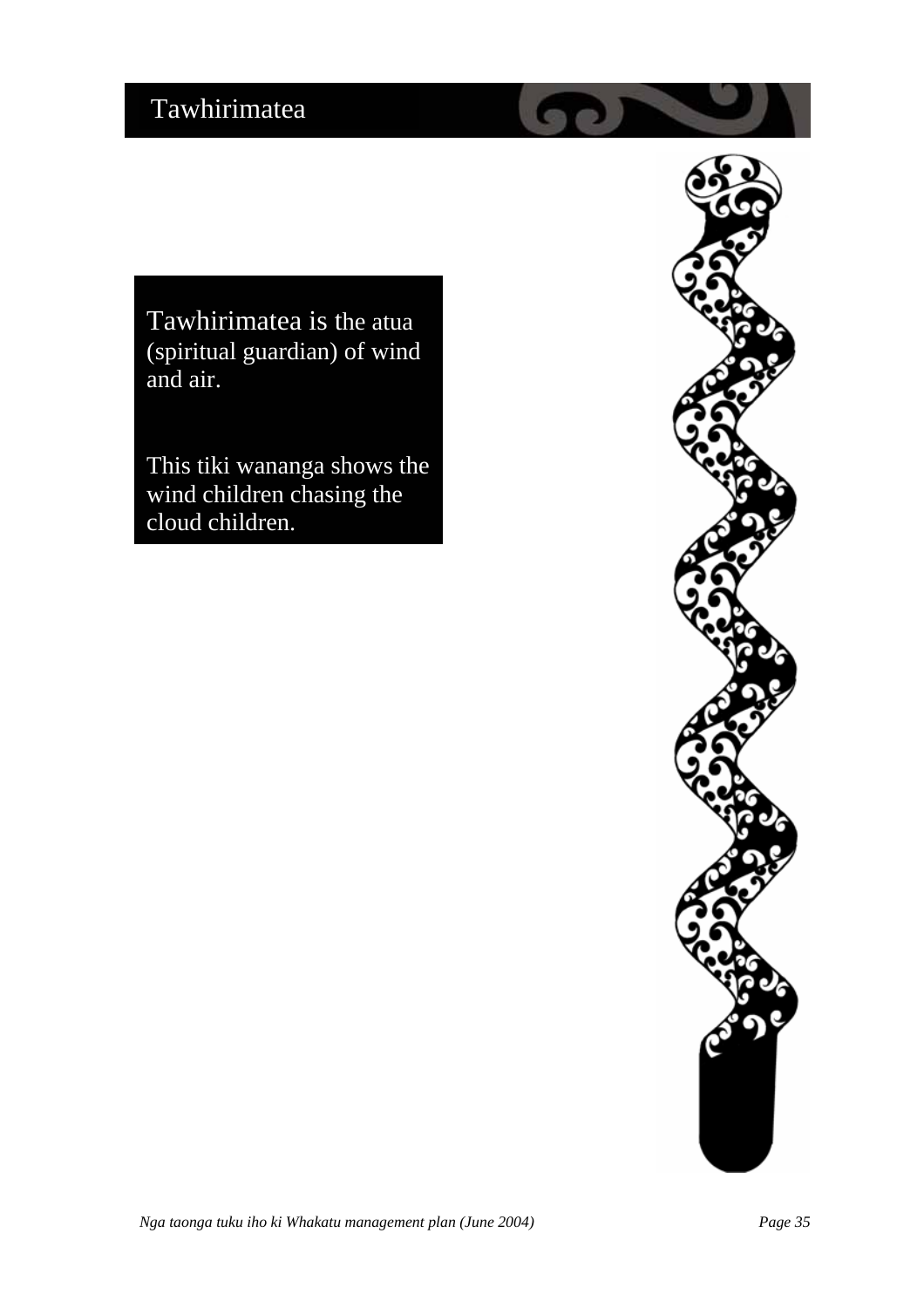# **5.4.1 Tawhirimatea**

*Tawhirimatea is the atua of the air and wind. After the separation of Ranginui (Sky Father) and Papatuanuku (Earth Mother), Tawhirimatea stood by his father and declared war on land and sea. He fostered numerous offspring – the many winds. These winds were sent to attack Tane Mahuta, represented by ngahere (trees) and tangata; many fell to the ground with broken limbs. The winds then went to batter Tangaroa, represented by ika (fish), causing him to take refuge deep within the ocean. Tawhirimatea also attacked Rongomatane and Haumietiketike and forced them to take shelter within Papatuanuku (Earth Mother). Tawhirimatea continues to assail tangata, the forests and the seas with the force of high winds and storms.<sup>47</sup>*

*Air links all the different elements of the natural world. Tangata whenua greatly value and respect air – it is an essential element of life, a taonga to be protected and maintained.*

# **Key issues within the realm of Tawhirimatea relate to:**

#### **Discharge of contaminants to air and climate change**

Discharges of foul smelling, visual and other contaminants to air, particularly where these discharges are hazardous pollutants and particulate matter, are an affront to *Tawhirimatea* and *tangata whenua*. Examples include: agricultural spray drift; solid fuel burning; open fires and wood burners; industry emissions; greenhouse gas emissions; car and diesel fumes; fumigation; and the release of ozone depleting substances to air.

For *tangata whenua,* the adverse effects of these discharges are far reaching. Key concerns relate to a reduction in air quality and climate changes, which correspond directly with a reduction in the health and well-being of indigenous biodiversity, *tangata whenua* and *waahi tapu* (sacred places)*.* 

### **Disruption of indigenous habitats and associated species**

The depletion of atmospheric ozone and the increasing quantities of greenhouse gases are changing the climate we live in. Climate change is disrupting the life cycles of indigenous species; the number of species being disrupted or lost due to climatic influences is unknown. For *tangata whenua*, any disruption and or loss of species is a loss to *tangata whenua*.

*Nga taonga tuku iho ki Whakatu management plan (June 2004) Page 36* 

 $\overline{a}$  $47$  Te Kete a Te Rito (2002:39)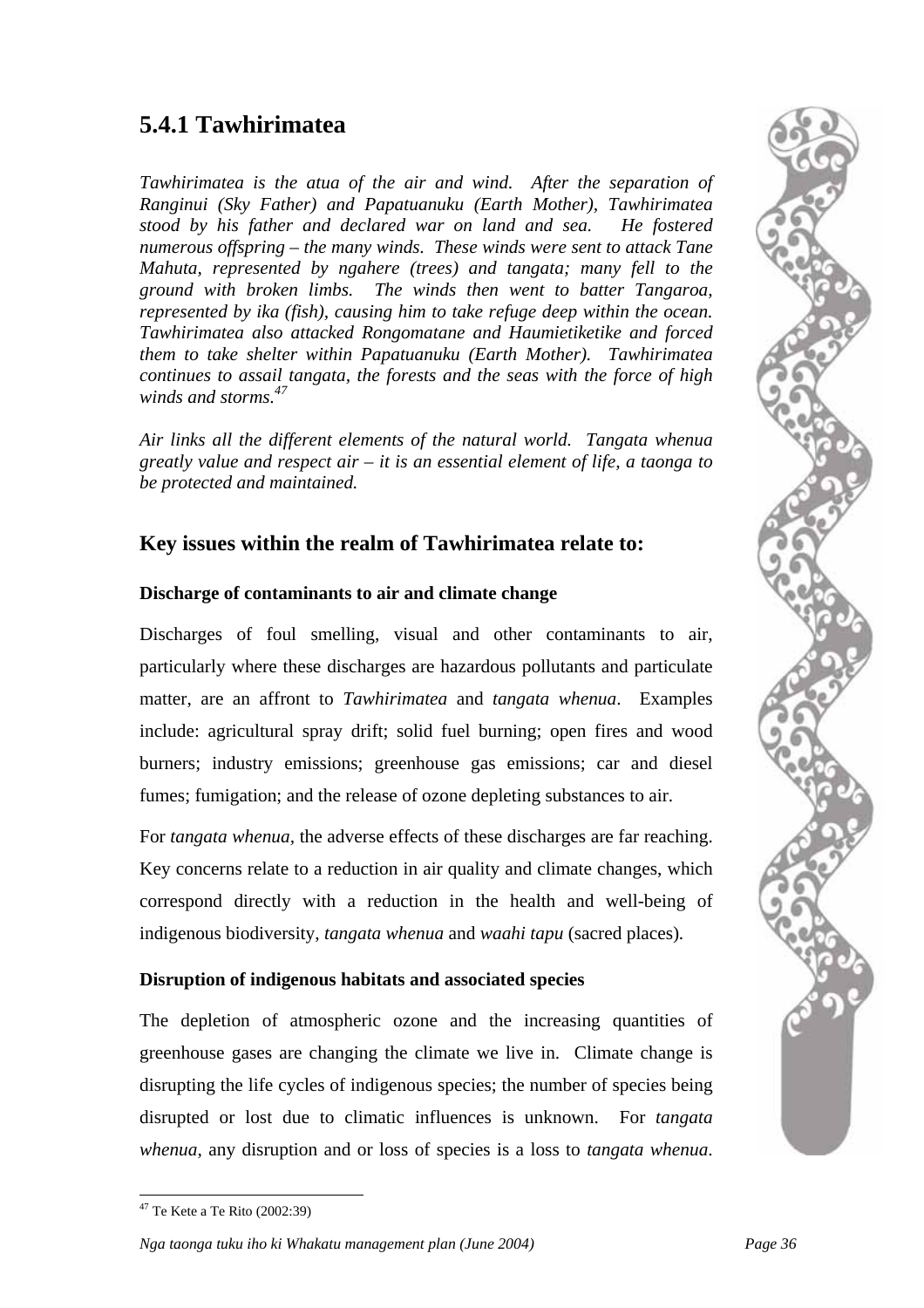The ability of *tangata whenua* as *kaitiaki* (guardians), to look after indigenous habitats and species and utilise the *matauranga* (knowledge) and *tikanga* (customary practices) associated with these *taonga* is compromised, when the health and well-being of indigenous habitats and species is compromised.

#### **Health and well-being of tangata whenua**

Any activity, which reduces air quality is of great concern to *tangata whenua*, as it contributes to a loss in *tangata whenua* health and well-being; the *mauri* (life force) of *tangata whenua* is compromised through increasing ailments such as bronchitis, asthma, and dermatological conditions such as skin cancer. In Nelson for example, the areas most affected by air pollution are often those areas within which many *tangata whenua* live, such as Toi Toi and Nelson South.

#### **Damage or loss of waahi tapu**

The sacredness of *Ranginui* and the importance of *waahi tapu* (sacred places) to *tangata whenua* mean that any visual or foul-smelling contaminants released to air contaminate *nga taonga* (the treasures) and *waahi tapu* associated with *Tawhirimatea*. For example, smoke or smog restricting or blocking visibility of such *taonga* is an affront to the spiritual well-being of *tangata whenua*.

In addition, more extreme weather is leading to increased erosion of culturally important landmarks, including *waahi tapu* (sacred places or sites). An example of this is the *Haua urupa* (cemetery) in Delaware Bay.

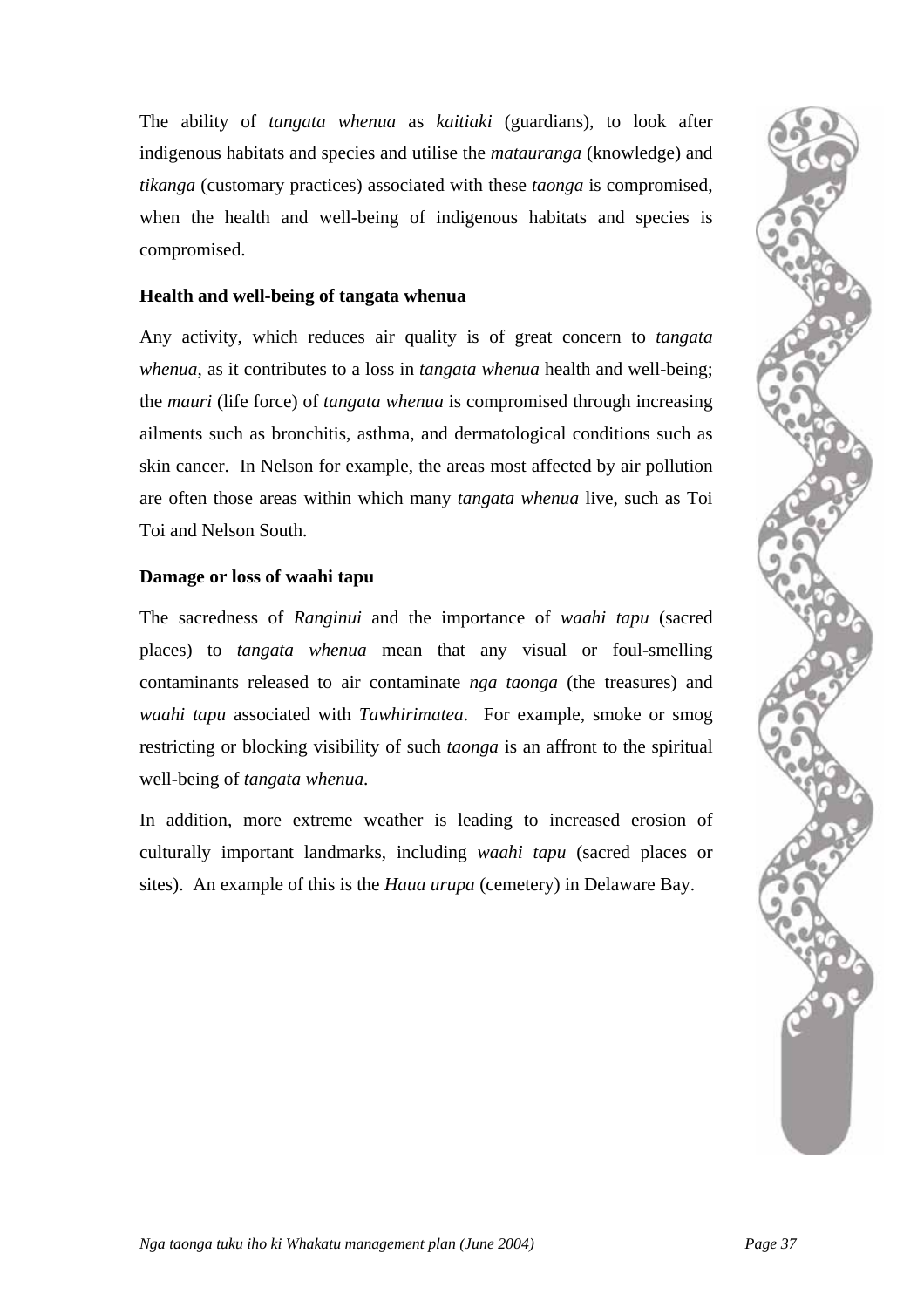# **Key objective, policies and desired actions within the realm of Tawhirimatea include:**

# **Key objective**

**The mauri (life force) of air is maintained at a level which achieves the best air quality possible and safeguards the:** 

- **Spiritual nature of air;**
- **Health of flora and fauna;**
- **Well-being and health of nga tangata; and**
- **Customary practices and tikanga (protocols) of tangata whenua.**

# **Policies**

To protect the health of *nga tangata* (the people) from harmful discharges to air;

To protect *waahi tapu* (sacred places) from visual, foul-smelling and harmful discharges to air;

To promote the increased access of *tangata whenua* and Maori to health services, through the use of existing health networks and organisations;

To manage the air resource in a way that recognises and provides for the relationship of *tangata whenua* and their culture and traditions with their ancestral lands, water, sites, *waahi tapu,* and other *taonga*; and

To manage the air resource in a way that takes into account the principles of *Te Tiriti O Waitangi* (Treaty of Waitangi), according to *kaitiakitanga* (customary practices).

# *Desired actions*

- $\Rightarrow$  *Develop tangata whenua environmental indicators for air and use these indicators to monitor the health and well being of Tawhirimatea;*
- Ö *Put in place a process whereby all air discharge activities/consents are assessed for their impact on tangata whenua values. This must include consideration of kaitiakitanga and the principles of Te Tiriti O Waitangi;*

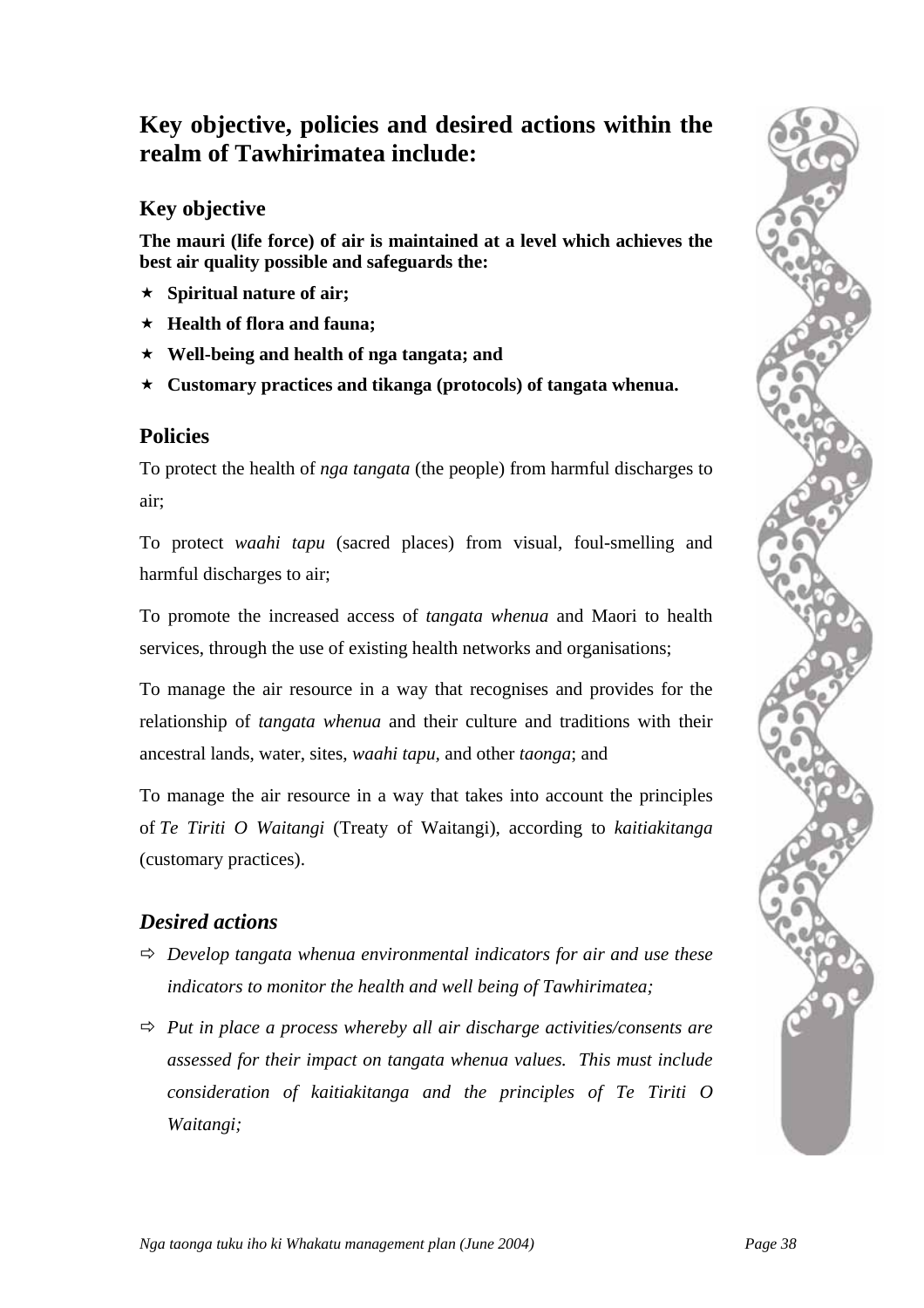

- $\Rightarrow$  *Establish a consultation process for air quality issues, especially those relating to the relationship of tangata whenua with their ancestral lands, water, sites, waahi tapu and other taonga;*
- $\Rightarrow$  *Tangata whenua representation in all discussions where policies to address air quality issues are being developed;*
- $\Rightarrow$  *Include tangata whenua perspectives in planning and policy documents relating to air quality;*
- $\Rightarrow$  *Develop rules that allow for the on going use of customary practices that would not otherwise be permitted, including allowing the practice of ahi kaa in papa kainga developments;*
- Ö *Protect rongoa (medicinal plants) and other native flora and fauna from the adverse effects from trade and industrial air discharges;*
- Ö *Ongoing consultation between the Council and tangata whenua on air quality issues; and*
- $\Rightarrow$  *Monitor the health of tangata through the use of school and hospital surveys.*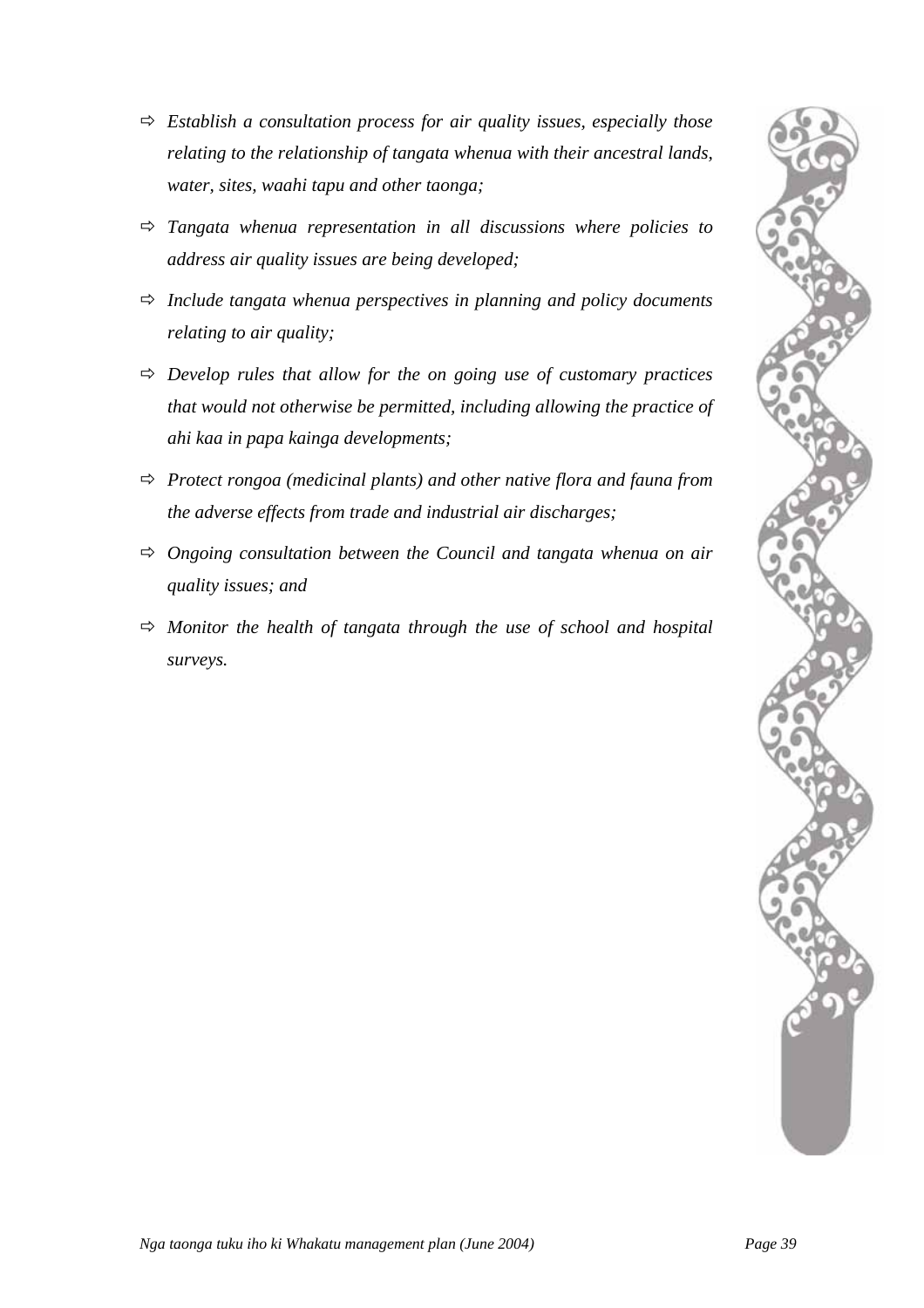Tumatauenga is the atua of war and spiritual guardian of nga tangata (the people).

This tiki wananga depicts the different faces of nga tangata, some with moko (tattoos) and others without.

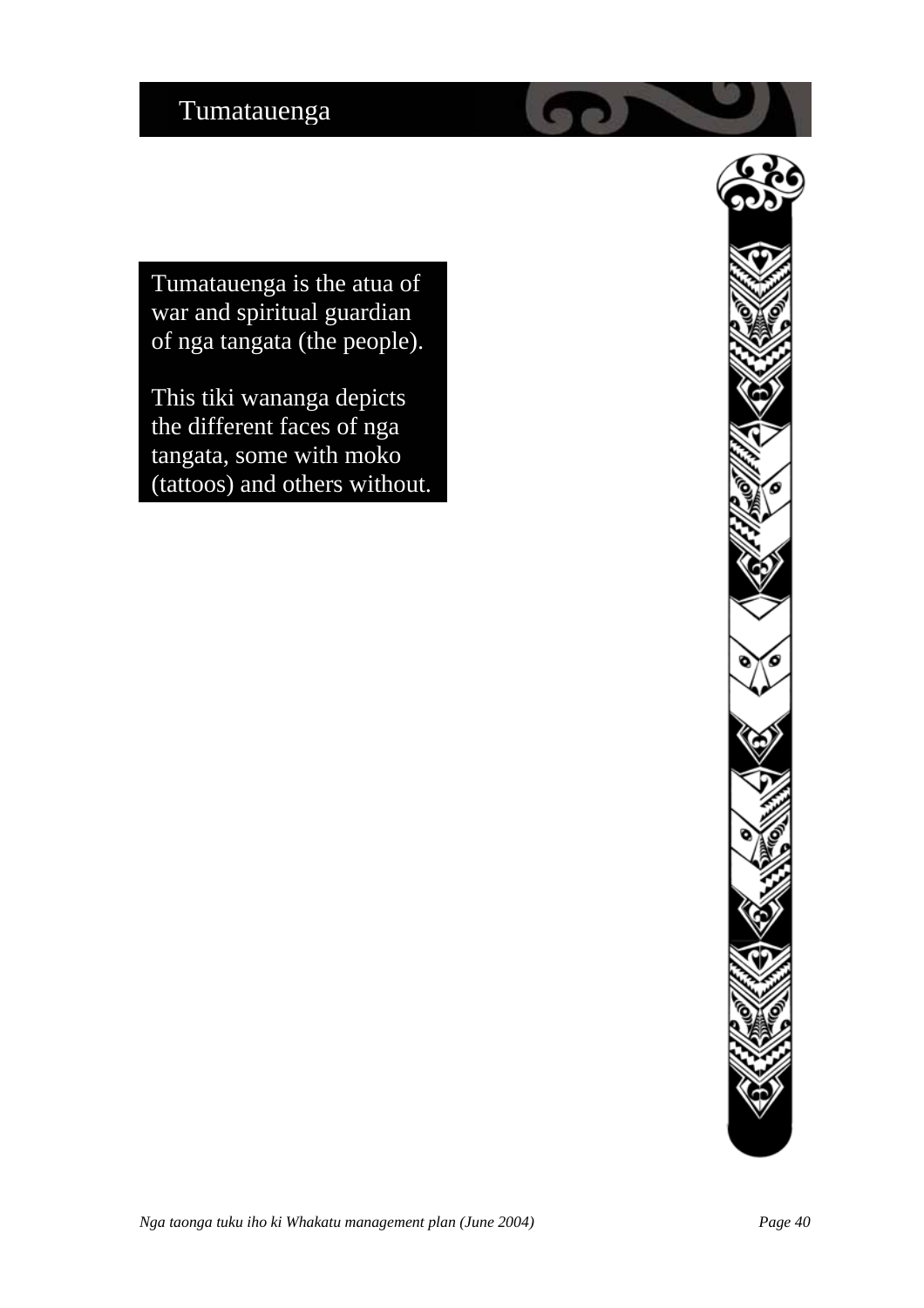# **5.4.2 Tumatauenga**

*Tumatauenga (Tu) is the guardian of tangata (people). He is also the atua of war. Traditionally, Tu was called upon throughout the lives of tangata whenua. Tangata were often dedicated to him in tohi (the baptismal rite) and before they took part in battle.48*

*The relationship tangata whenua have with the natural environment is a spiritual and a physical one. Guiding this relationship are the rules that govern the behaviour of tangata tiaki (human guardians). These rules or life principles handed down from generation to generation have become enshrined in lore. They include: a sense of kinship with all things; a regard for nga taonga tuku iho as being gifts from the atua; a sense of responsibility for nga taonga tuku iho as appointed kaitiaki; a sense of commitment to look after nga taonga tuku iho for future generations, and an ethic of giving back what is taken from the environment in kind.* 

*A number of interwoven values associated with these life principles underpin tikanga – the protocols applied to the natural world, based on the relationship between tangata whenua and the atua. Tikanga include: whakapapa (genealogy), karakia (prayer), whaikorero (formal speeches), waiata (songs/singing), rahui (prohibition) and tapu (sacred state of a resource, area or site).*

*Central to the lives of tangata whenua are the concepts of kaitiakitanga (guardianship) and rangatiratanga (chieftainship, self-determination). Kaitiakitanga relates to the responsibilities and kaupapa inherited by tangata whenua from their tupuna (ancestors) to take care of places, nga taonga tuku iho (the treasured resources) within their rohe (area). The practices associated with kaitiakitanga are closely linked to mana (status, power) and rangatiratanga (self-determination).* 

## **Key issues within the realm of Tumatauenga relate to:**

### **Recognition of rangatiratanga**

*Tangata whenua* consultation on matters within their *mana* (authority) and participation at the decision-making table is central to achieve recognition of *tangata whenua rangatiratanga* (chieftainship). Greater *tangata whenua* representation within the Council at all levels would improve recognition of the partnership provided for under *Te Tiriti O Waitangi (Te Tiriti)*. In addition, a greater understanding and awareness of the mutual obligations and responsibilities *Te Tiriti* and accompanying legislation places upon respective parties is important if the spirit of *Te Tiriti* is to be reflected in practical terms.

 $\overline{a}$ 

<span id="page-44-0"></span><sup>48</sup> A W Reed (2002:191)

*Nga taonga tuku iho ki Whakatu management plan (June 2004) Page 41*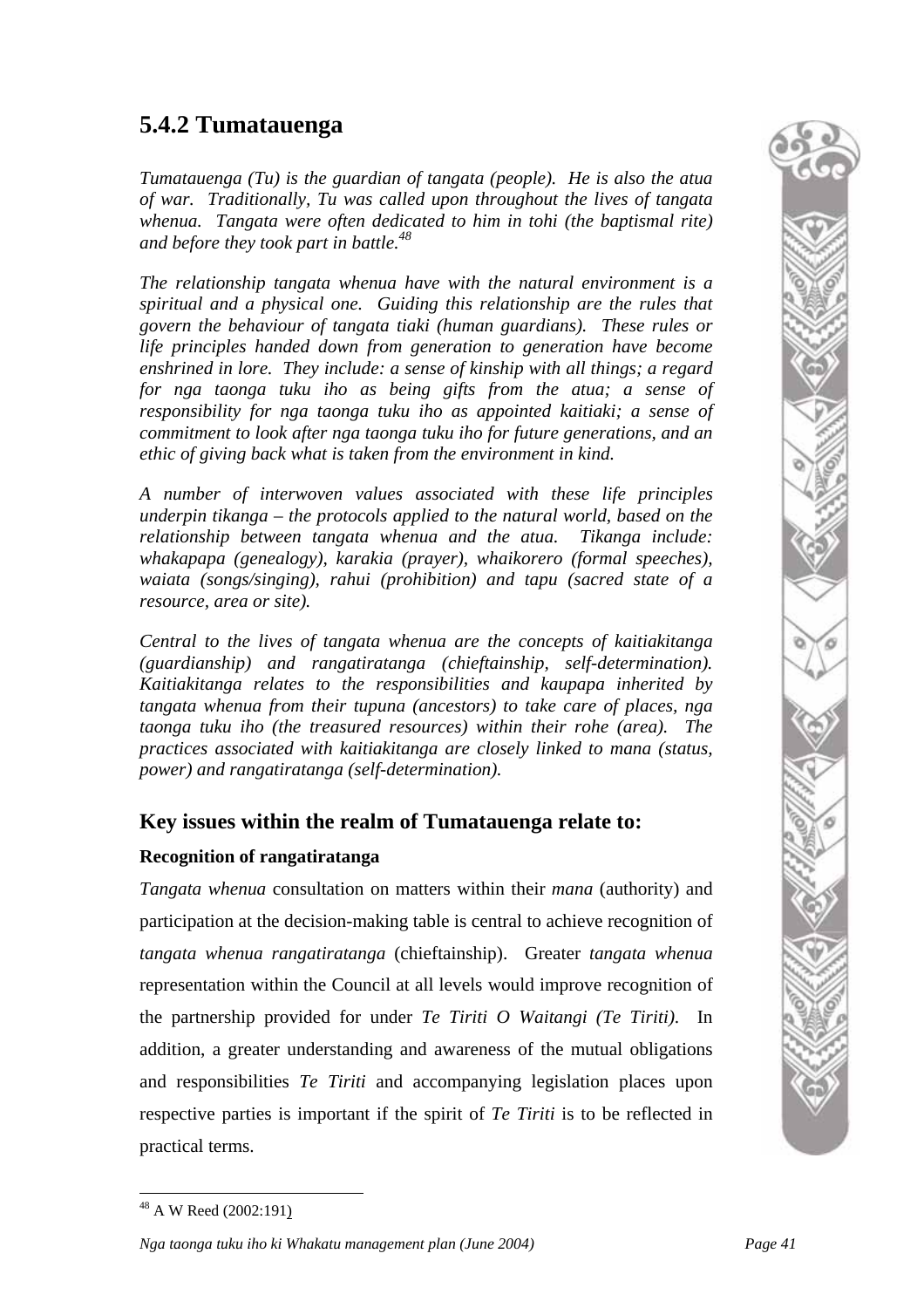Good working relationships between the Council and *tangata whenua* across the full elected representative and all divisions and management structures is important if *tangata whenua rangatiratanga* (chieftainship) is to be recognised. Positive and productive relationships have been established and facilitated through the Nelson Resource Management Advisory *Komiti* and have proved to be invaluable to all involved; the opportunities for *tangata whenua* to participate in the development of policies and plans and resource consents affecting them have increased as a result. For tangata whenua, increasing the opportunities to meet with the Council outside *Komiti* meetings would assist in developing stronger relationships across the whole Council.

The transfer of Council powers to *tangata whenua* to manage *taonga* (treasures) according to their own customs and traditions is another mechanism available to Council, which recognises *tangata whenua rangatiratanga* (chieftainship). In addition, such transfers would increase the ability of *tangata whenua* to practise *kaitiakitanga* (guardianship) and associated *tikanga* (customary practices).[49](#page-45-0)

#### **Ability to practise kaitiakitanga**

Raising awareness and understanding within the Nelson community of the unique and important responsibilities associated with *kaitiakitanga*  (guardianship) is important to *tangata whenua*. Regular training for the Council on matters identified by *tangata whenua* would help achieve this end. In addition, ensuring that consultants and contractors employed by the Council are appropriately trained to undertake a range of activities, which impact on *tangata whenua* values, is imperative.

Cultural impact assessments are a necessary and important part of environmental impact assessments; they are expressions of *kaitiakitanga* (guardianship) and provide vital information about how an activity or management approach may impact on *tangata whenua* values associated with an area or *taonga* (treasure). Where cultural impact assessments are not undertaken, there is a risk that *tangata whenua* values, including *waahi* 

 $\overline{a}$ 

<span id="page-45-0"></span><sup>&</sup>lt;sup>49</sup> Section 33 of the Resource Management Act 1991 enables territorial authorities to transfer any of their powers (apart from the approval of policy statements or plans, or the issuing or making of recommendations on a requirement for designation) to other authorities, including iwi authorities.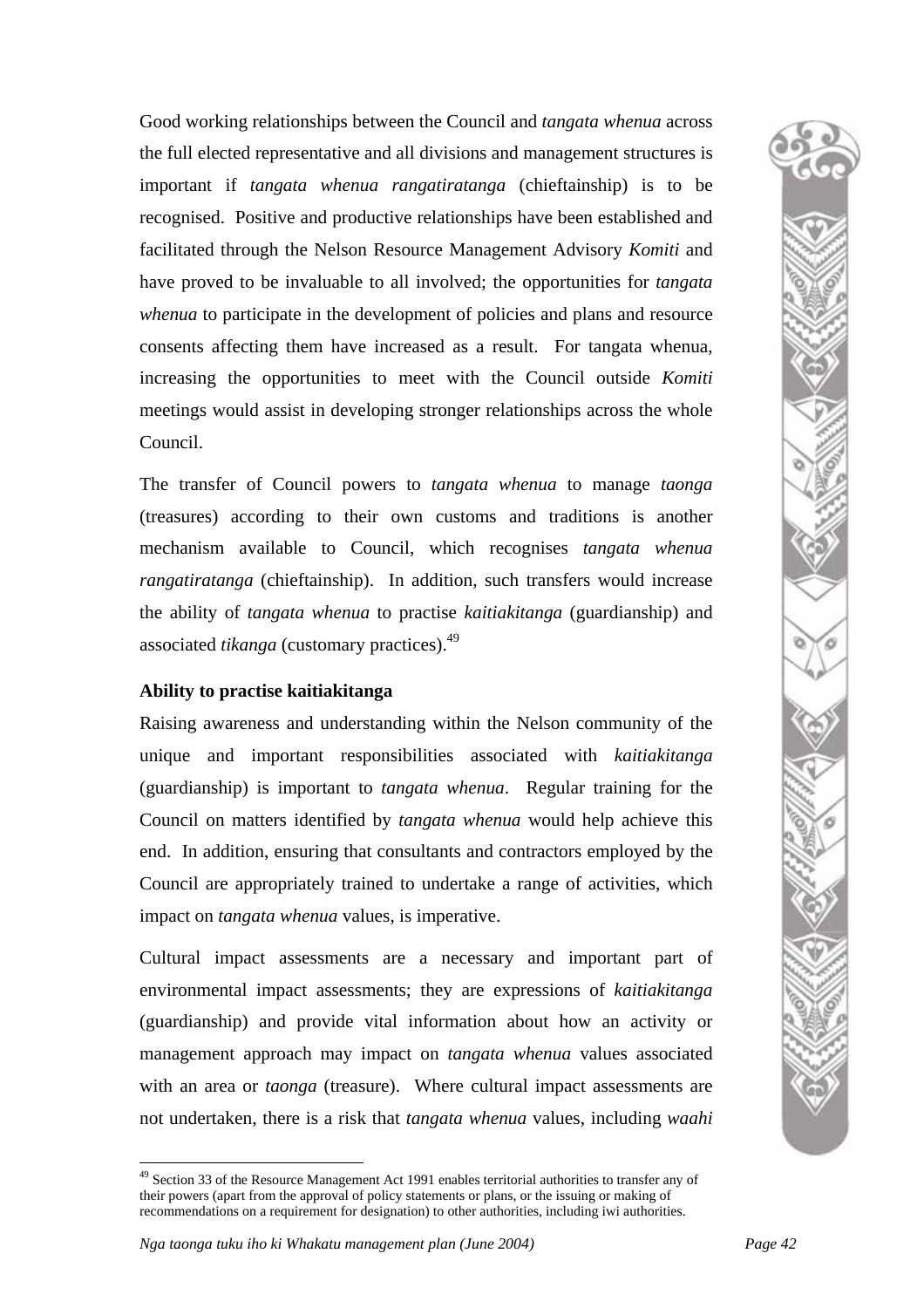*tapu* (sacred places) and *mahinga kai* (food gathering places) could be damaged.

The Council has been delegated the responsibility of deciding whether the effects of a resource consent are minor or not, and who the "affected parties" are. Although *tangata whenua* are advised of all consent applications, the risk that the Council does not identify *tangata whenua* as an "affected party" and/or an activity is deemed to be "minor", still exists. In particular, *tangata whenua* may not be able to gauge whether a resource consent application has any adverse effects, if there is insufficient information provided on the given consent. Therefore, good working relationships between the Council and *tangata whenua* based on sound processes and information flows are essential if *tangata whenua* values are to be protected and maintained.

In addition, permitted activities can also present a real threat to sites, areas or resources of significance to *tangata whenua*. This threat is particularly real in situations where *tangata whenua* have not had an active role in developing plan provisions or do not fully understand the practical implications of the provisions in question.

*Kaitiakitanga* (guardianship) relates to protection of *nga taonga tuku iho* (the treasured resources), but it also relates to use. Customary use, including the gathering of *kai* (food), *rongoa* (medicines), and other *uri nga atua* (descendents of the atua) is at the heart of *kaitiakitanga.* Where areas or resources are managed without *tangata whenua* participation, culturally significant areas or resources have been damaged or lost. When *taonga* (treasures) are in poor condition and their *mauri* (life force) has been greatly diminished, *tangata whenua* are effectively prevented from maintaining their customs and traditions with those *taonga,* such as *manaakitanga* (providing hospitality to guests). In addition, *tangata whenua* may also be prevented from accessing traditional resources and practicing customary use by land management legislation and policies, such as the National Parks Act 1980 and the Reserves Act 1977.

The ability of *tangata whenua* to uphold their *kaitiakitanga* (guardianship) status and participate in resource management processes is constrained by a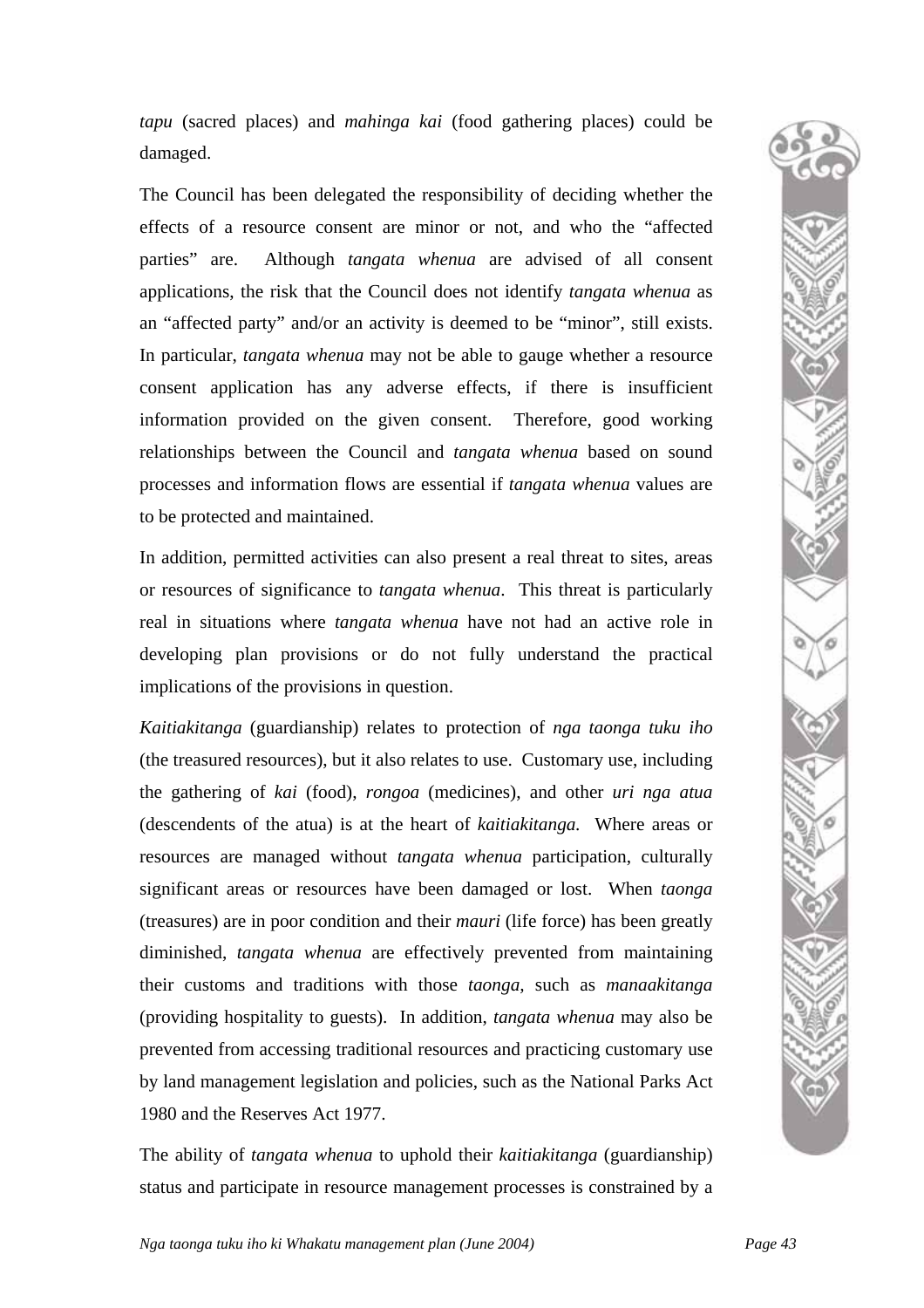lack of resources – money, equipment, information, processes, and people on the ground. There are many demands placed on *tangata whenua*. Therefore, *tangata whenua* do not always have the capacity to participate in the large and diverse number of projects and processes being carried out every day across the Nelson *rohe* (area) and beyond.

#### **Pressures on nga whenua[50](#page-47-0)**

Urban expansion is placing increasing pressure on existing infrastructure and associated facilities. In turn, this expansion is placing increasing pressure on *nga whenua* (the land) and associated *taonga tuku iho* (treasured resources). The following paragraphs describe a range of pressures and their impacts on *tangata whenua* values.

Reclamation of estuary and wetland areas in order to develop roads, launching sites, ports, marinas and agricultural developments has destroyed fragile ecosystems and associated *mahinga kai* (food gathering places) and *waahi tapu* (sacred places). Examples include: Haven Holes and Wakapuaka.

Earthworks associated with subdivisions and the development and improvement of roads have been undertaken in areas where there are natural habitats and *waahi tapu* (sacred places) of great significance to *tangata whenua.* This has resulted in these *waahi tapu* being damaged or lost to future generations. Examples include the Walter's Bluff subdivision and Waipuna.

There are many other pressures from urban expansion, some of which are discussed in greater detail in later sections. They include, but are not limited to the pressure placed on the water resources, discharges to *whenua* (land) and *wai* (water), and the construction of dams, culverts and weirs.

Other urban issues relate to the naming of developments within the Nelson *rohe*. For *tangata whenua*, it is important that places, streets or reserves are named following careful consideration of the appropriateness of any chosen name and whether or not a name already exists or is associated with a particular place. For example, it is important that significant historical events, which may have occurred in a given place, are not overlooked.



 $\overline{a}$ 

<span id="page-47-0"></span><sup>50</sup> The land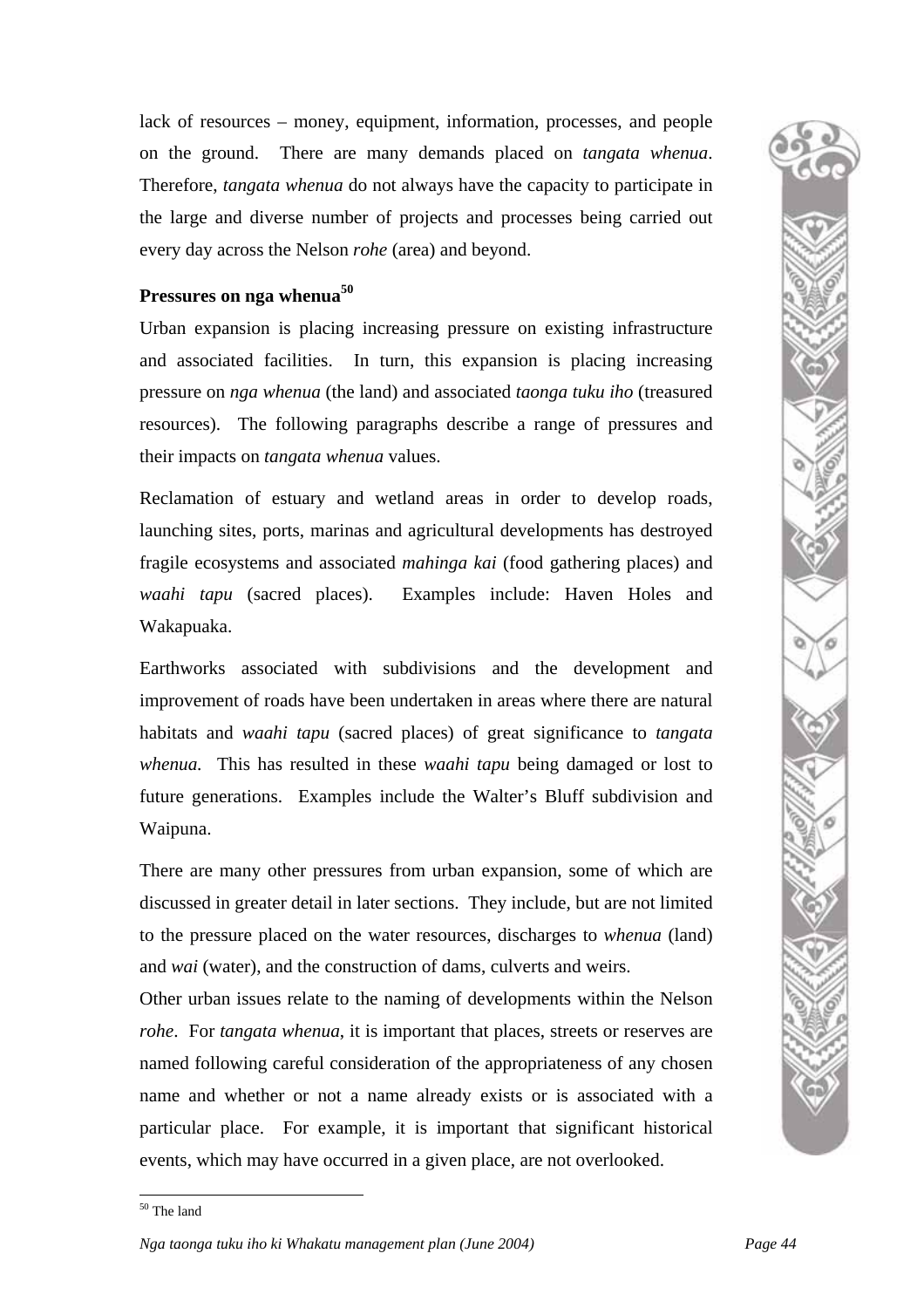The relationship between the Council and *Whakatu Marae* is a good one in which Council recognises and supports the *Marae* as an important community meeting place. *Urupa* (tangata whenua cemeteries) would also benefit from Council support. In particular, the provision and maintenance of areas for the re-burial of *koiwi* (human remains) would be of great assistance.

Finally, even though provisions may be included in Council plans and policies, they do not necessary constitute a change in real terms; *tangata whenua* provisions may exist, but may remain inoperative; for example, the *papa kainga* provisions in the Council's Resource Management Plan. For *tangata whenua,* it is important that such provisions are defined by *tangata whenua.*

#### **Damage or destruction of waahi tapu**

The protection of *waahi tapu* (scared places) is integral to the role of *tangata whenua* as *kaitiaki. Waahi tapu* are central to *tangata whenua* identity, therefore all activities, which damage or destroy *waahi tapu* are unacceptable to *tangata whenua*. The ability of *tangata whenua* to protect *waahi tapu* is limited by a range of factors.

Within the Nelson community, the general level of awareness of the legal and moral obligations to protect *waahi tapu* is low. As a result, land or resource developments have occurred without *tangata whenua* consultation and without any consideration of whether *waahi tapu* are associated with the land or resource in question. Where *tangata whenua* are not consulted, w*aahi tapu* come under threat from potential damage or even destruction. The development of a heritage policy could assist in raising awareness and ensuring greater protection of *waahi tapu.* 

'Permitted activities' allow for a range of activities, which can also impact on *waahi tapu*. For example, provisions for the forestry industry are a concern, as resource consents within the forested areas are only needed for logging road sites and skid site areas. *Tangata whenua* are allowed to request an inspection of specific locations to assess their *waahi tapu* status, but large forested areas cannot be similarly assessed to determine if there are any remnants of habitation or *waahi tapu*.

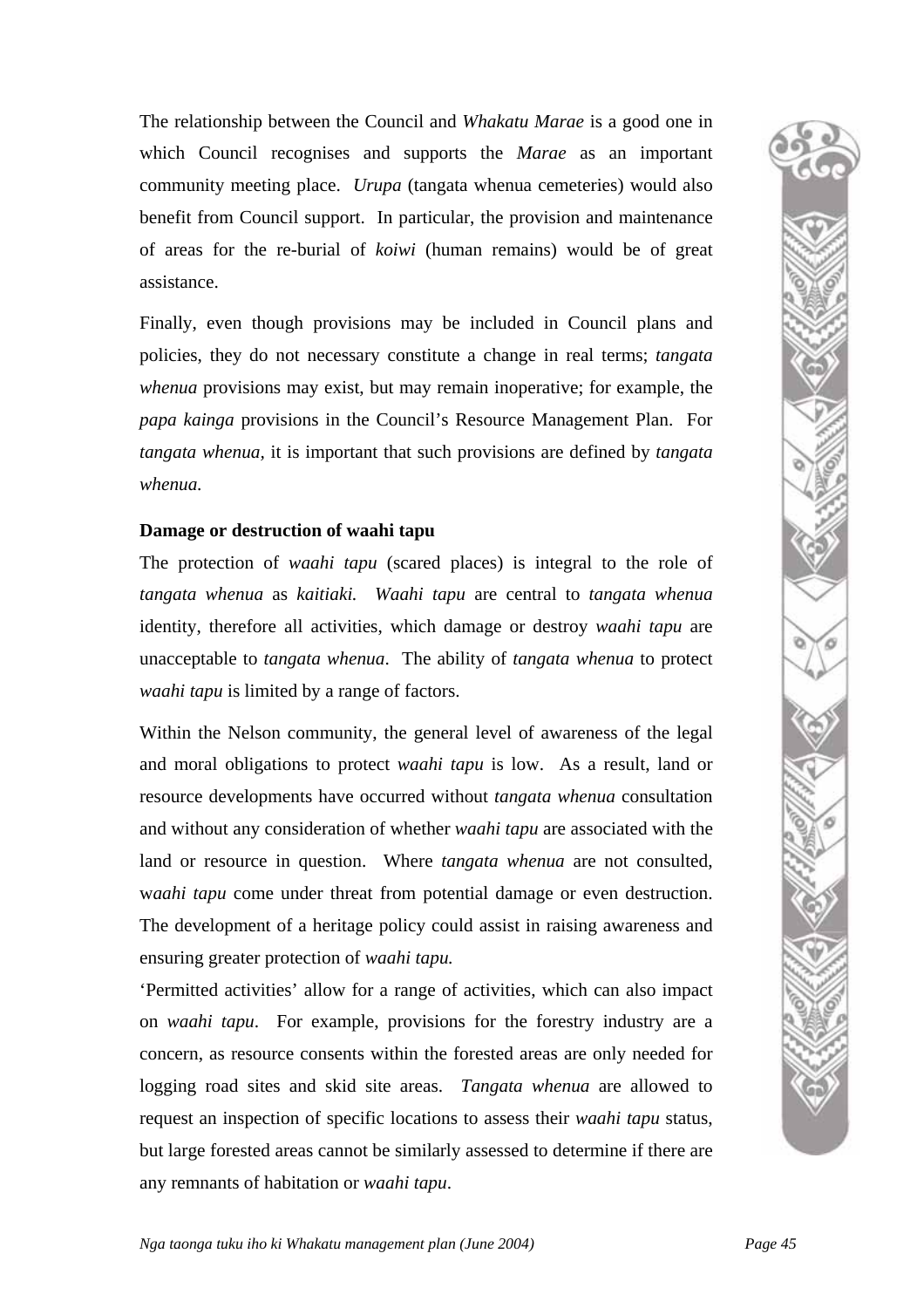Over time, land has been sold and alienated from *tangata whenua*. As a consequence knowledge about the location and history of *waahi tapu* has been lost. Although some work has been undertaken to record and research the history of *waahi tapu*, there are many sites or areas that remain unrecorded. Tangata whenua are also aware of the potential dangers, where *waahi tapu* sites are publicly recorded. In such cases, there is a danger that *waahi tapu* may become the target of fossickers.

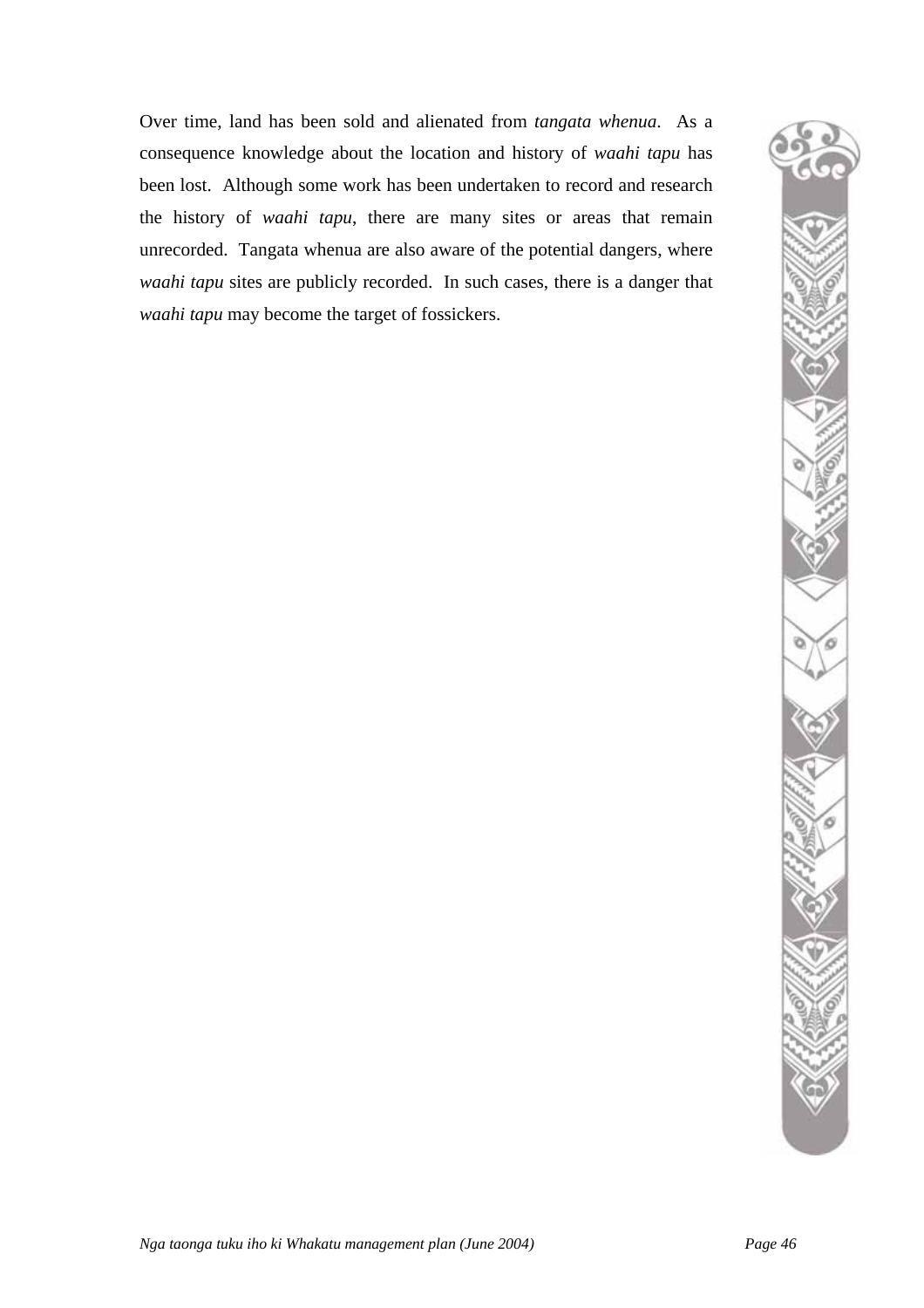# **Key objectives, policies and desired actions within the realm of Tumatauenga include:**

## **Key objectives relating to representation**

**The status of tangata whenua as rangatira (chiefs) and kaitiaki (guardians) is recognised in the decision-making and management of nga taonga tuku iho ki Whakatu (the treasured resources of Nelson).** 

**Tangata whenua representation at the decision-making level ensures that the adverse effects resulting from the use of nga taonga tuku iho (the treasured resources) are minimised.** 

### **Policies relating to representation**

To achieve *tangata whenua* representation at the Council decision-making table;

To appoint Maori commissioners as agreed to by *tangata whenua* and the Council; and

To identify projects and initiatives where the Council and *tangata whenua* can manage *nga taonga tuku iho* (the treasured resources) in partnership.

## *Desired actions relating to representation*

- Ö *Identify representation options to progress with the Council;*
- $\Rightarrow$  Develop a system with associated criteria to facilitate joint decision*making;*
- Ö *Establish a pool of Maori commissioners. This will involve training people locally to take on this role. However, as an interim measure, it will be necessary to identify commissioners from outside the rohe who are available in the short term. Criteria will also need to be developed to trigger discussion between the Council and tangata whenua on situations requiring the expertise of Maori commissioners;*
- $\Rightarrow$  Work together with the Council to investigate projects and initiatives *where section 33 of the RMA (transfer of powers) can be implemented; and*

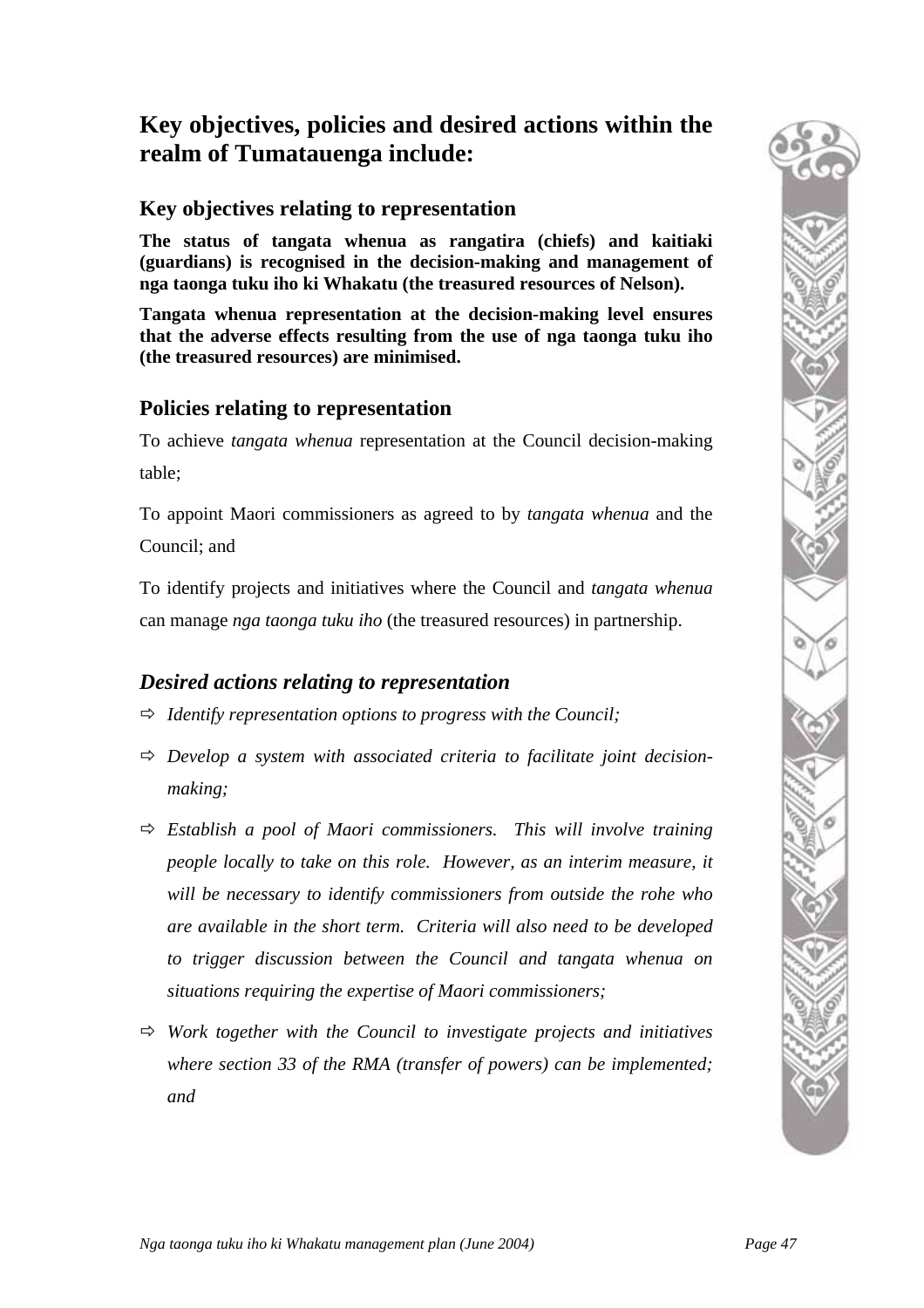Ö *Investigate examples of co-management between territorial authorities and tangata whenua in other regions.* 

# **Key objective relating to relationship building**

**On-going dialogue, open lines of communication and a continuous flow of information form the basis of the relationship between tangata whenua and the Nelson City Council.** 

# **Policies relating to relationship building**

To establish a relationship between *tangata whenua* and the Nelson City Council which is based on honesty, transparency, accountability, information sharing and regular communication;

To build a relationship between *tangata whenua* and the Council that supports participation and a sense of well-being;

To conduct genuine open, honest consultation processes;

To raise awareness within the Council of *tangata whenua* values, customs and traditions; and

For *tangata whenua* to participate in and learn about Council systems and processes.

# *Desired actions relating to relationship building*

 $\Rightarrow$  *Develop a Charter to formalise the relationship between tangata whenua and the Council to clarify:* 

> *The expectations that tangata whenua and the Council have of each other; and*

> *The expectations tangata whenua and the Council have in relation to the key components of "a good working relationship";*

- $\Rightarrow$  For tangata whenua and the Council to develop and adopt agreed *consultation criteria, to be applied across all Council divisions;*
- $\Rightarrow$  *Identify opportunities to clarify perspectives and achieve agreed outcomes on a range of projects/ initiatives;*

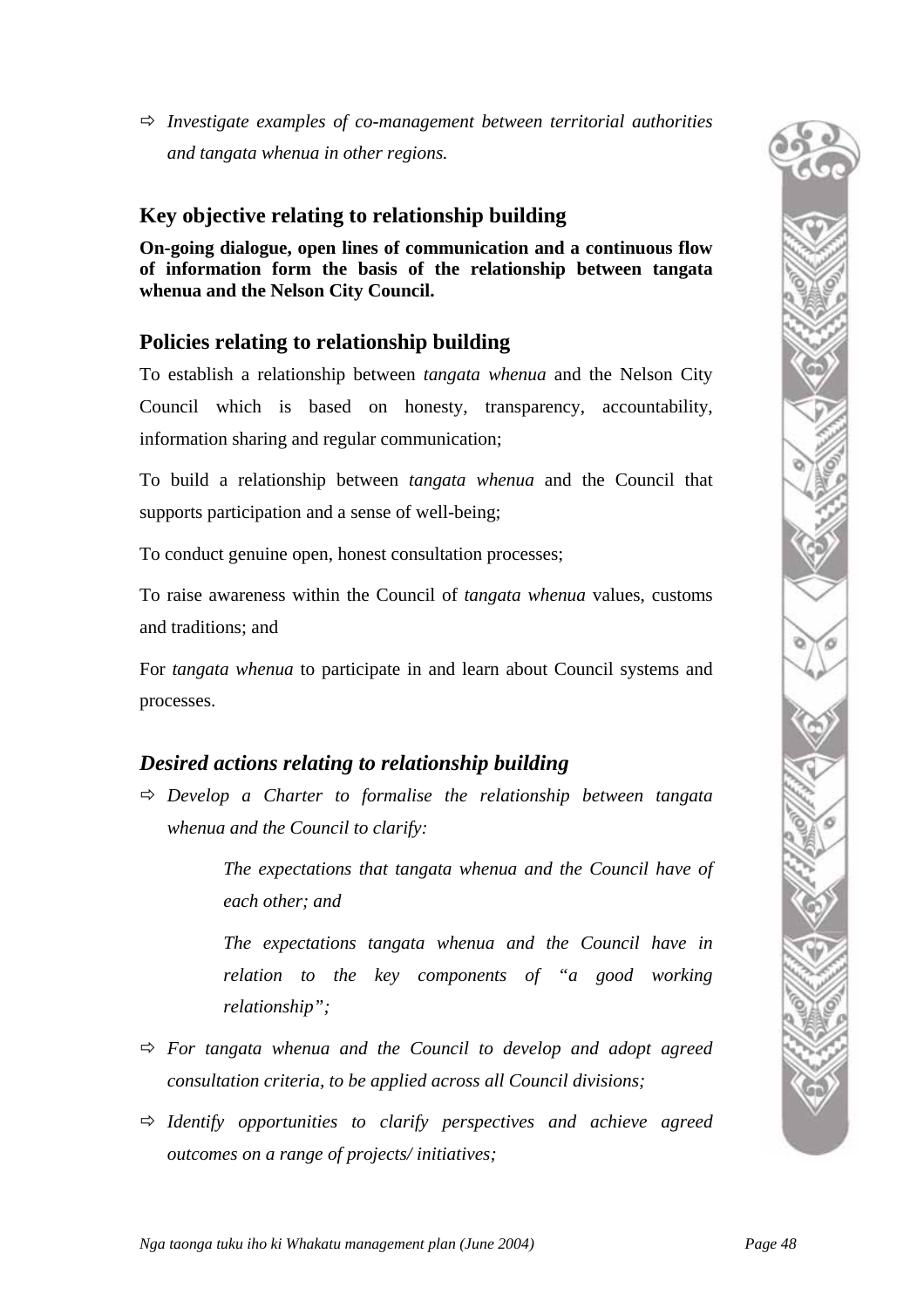

- $\Rightarrow$  *Investigate the appointment of an iwi manager reporting directly to the Chief Executive;*
- $\Rightarrow$  *Develop a process to build the cost of tangata whenua participation into Council projects;*
- Ö *Commence regular and on-going training for Councillors and staff on:*

*Te Tiriti O Waitangi;* 

*The culture and heritage of Whakatu; and* 

*Tangata whenua customs and traditions.* 

- $\Rightarrow$  *Identify key areas where tangata whenua could benefit from Council training. Set up on-going and regular training for tangata whenua in these key areas; and*
- $\Rightarrow$  *Investigate the secondment of tangata whenua to positions within the Council, as opportunities for learning and information sharing.*

### **Key objectives relating to urban planning and land management**

**The mauri (life force) of nga whenua (the land) is healthy and able to support nga tangata, indigenous flora and fauna** 

**Nga whenua provides sustenance for present and future generations** 

**Waahi tapu (sacred places) are protected from the adverse effects of land use** 

## **Policies relating to urban planning and land management**

To ensure that the *mauri* of *nga whenua* is healthy and able to support indigenous habitats and associated species;

To protect *tangata whenua* customs and traditions associated with *nga whenua;* 

To promote the increased access of *tangata whenua* and Maori to health services, through the use of existing health networks and organisations;

To encourage the safeguarding of indigenous vegetation and to maintain green corridors supporting the passage of indigenous species;

To promote the enhancement and restoration of areas as an accompaniment to urban development;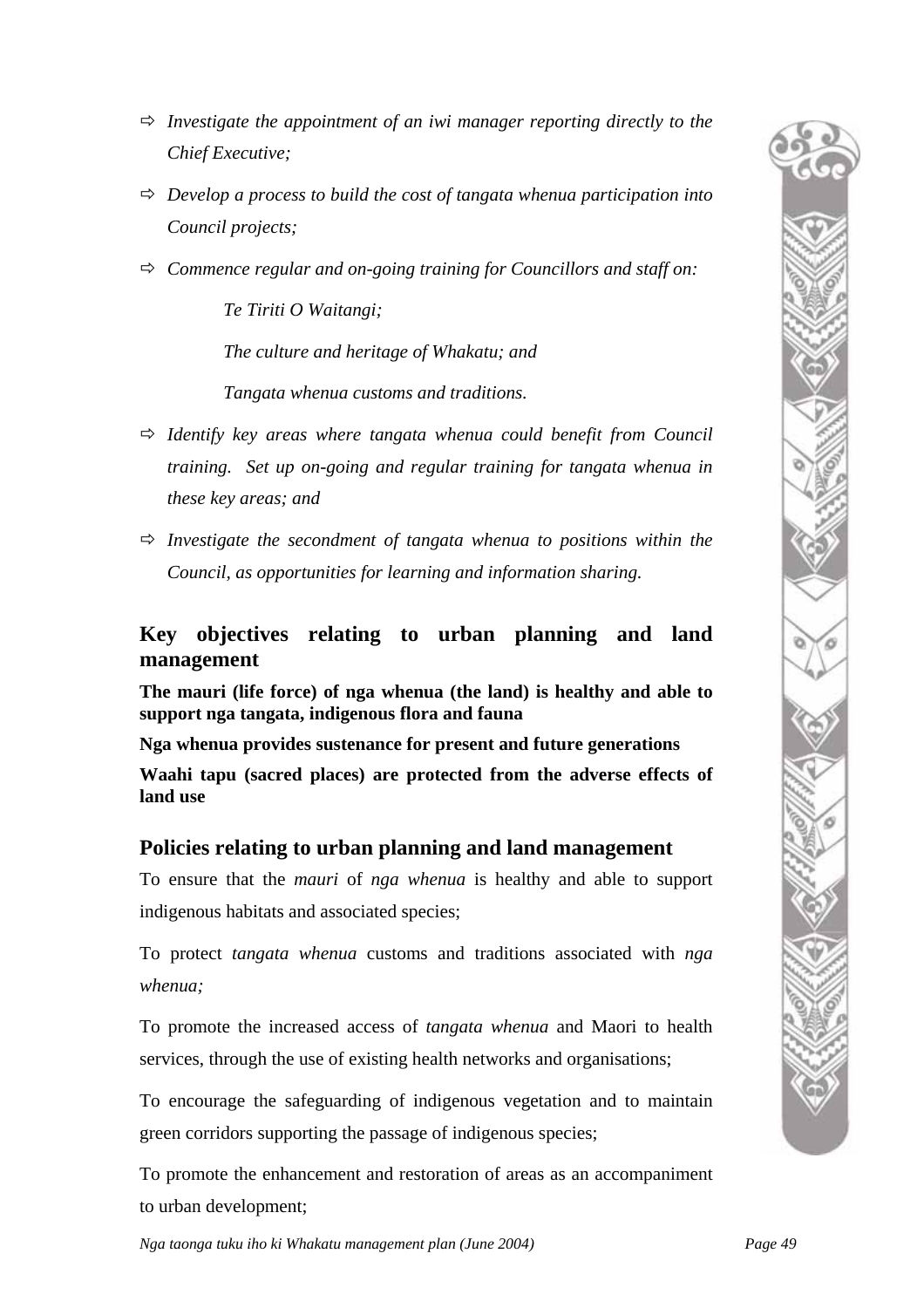To protect *waahi tapu* (sacred places) from the adverse effects of land use;

To participate in the development of a land management strategy for Nelson;

To encourage the equitable allocation of resources when improving infrastructure and facilities in the *rohe* (area);

To advocate for the introduction of a Council rates remission policy for low income families;

To promote waste disposal in accordance with *tikanga* (customary protocols) in an effort to minimise the adverse effects of waste disposal, including discharges to receiving and adjacent environments; and

To seek the return, retention and development of *papa kainga* sites and areas.

# *Desired actions relating to urban planning and land management*

- $\Rightarrow$  *Develop processes to enable tangata whenua to participate in land management planning, policy and conditions setting;*
- $\Rightarrow$  *Investigate a range of mechanisms to support the use of tikanga and traditional management tools in land management, including the use of tangata whenua environmental indicators;*
- $\Rightarrow$  *Identify priority areas for the protection of indigenous vegetation and the maintenance of green corridors, to support the passage of indigenous species. Develop an action plan to prioritise this work over time;*
- $\Rightarrow$  *Investigate ways to encourage land developers to enhance and restore areas as an accompaniment to urban development;*
- $\Rightarrow$  *Investigate options for dealing with the costs of tourism to Nelson; for example, a tax on visitors to area;*

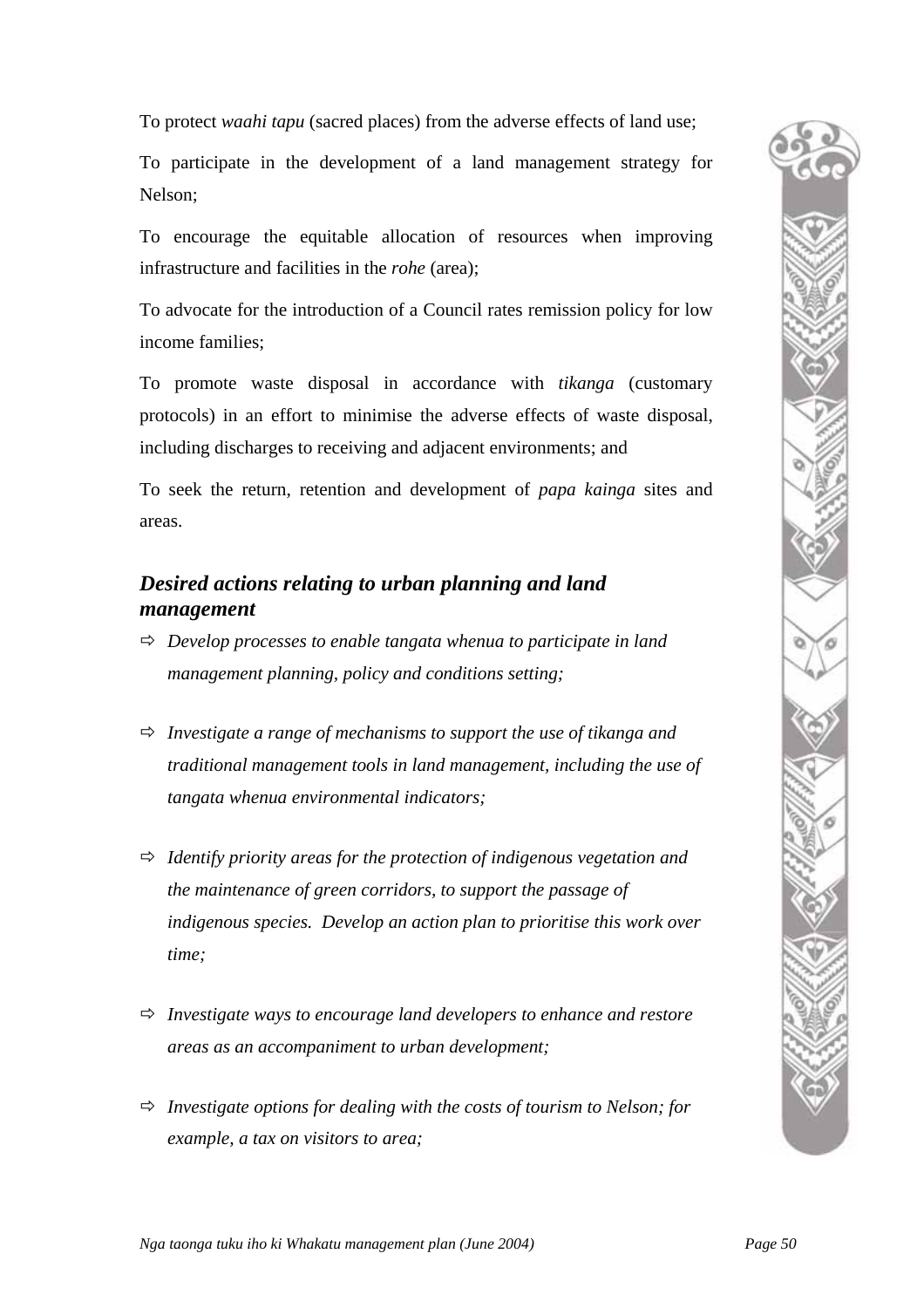- Ö *Encourage the Council to introduce a rates remission policy for lowincome families;*
- Ö *Participate in the development of an improved waste management system focused on waste minimisation - reuse, recycling etc;*
- $\Rightarrow$  *Establish a process with the Council for the return of papa kainga sites or areas to tangata whenua management and control; and*
- Ö *Develop criteria for the protection of waahi tapu.*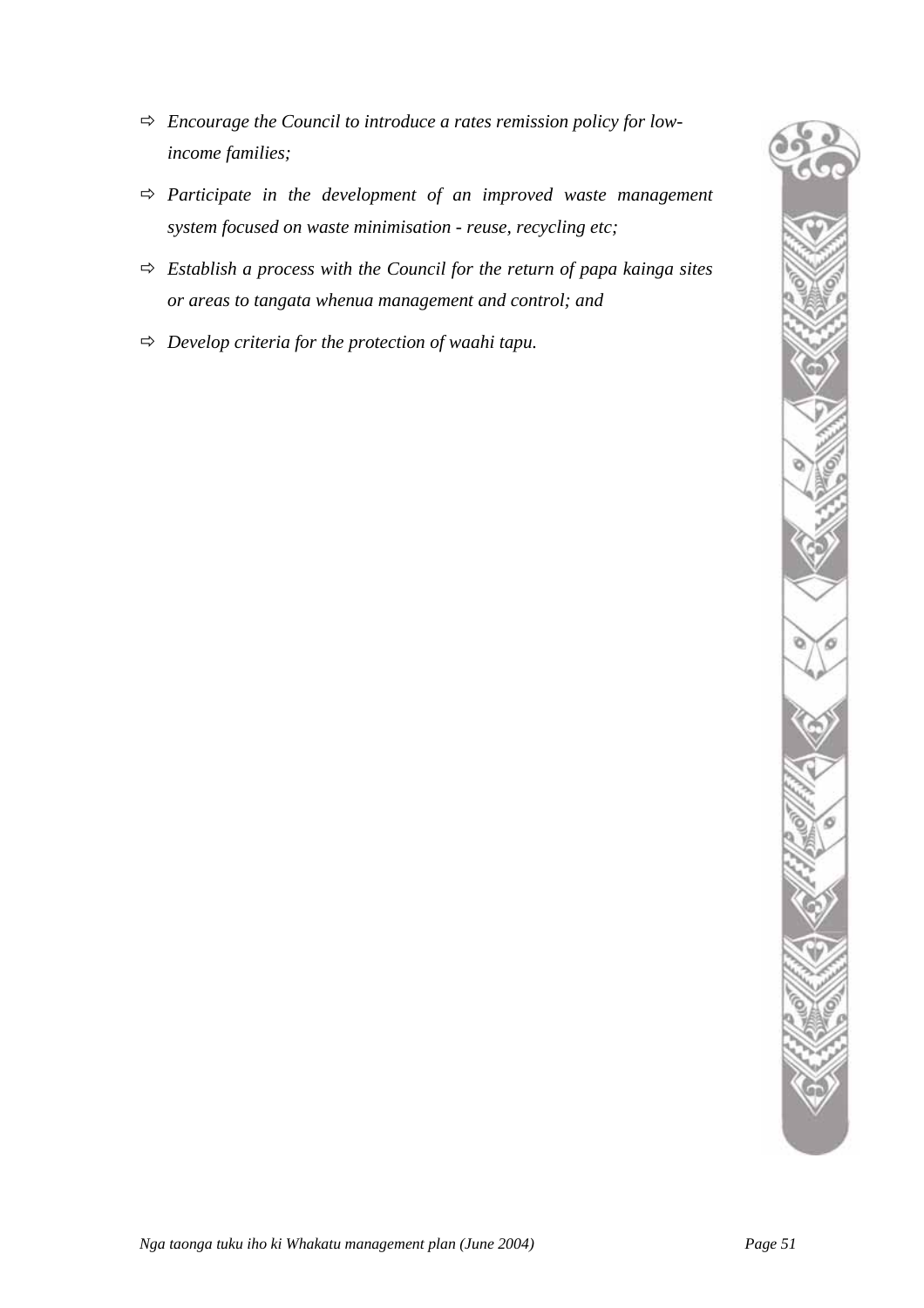# Tane Mahuta

Tane Mahuta is the atua (spiritual guardian) of ngahere (trees) and ngamanu (birds).

This tiki wananga shows the birds and lizards from the forests.

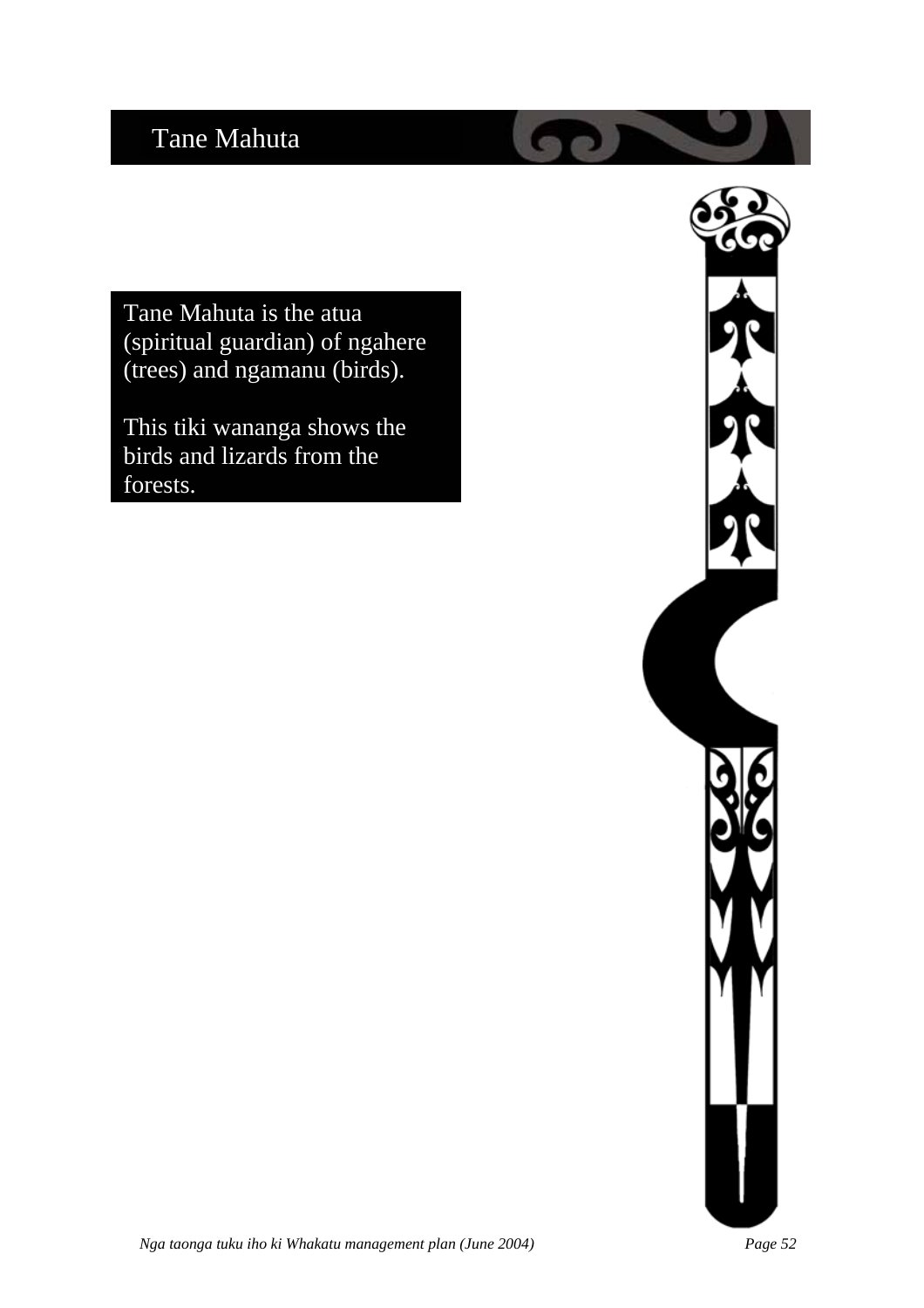# **5.4.3 Tane Mahuta**

*Tane Mahuta (atua of the forests) also known as the life-giver, the fertiliser and the sustainer, is the guardian of ngahere (the forests) and of the trees. Tane clothed the earth – the body of his mother (Papatuanuku), using his powers of fertility. He fathered many manu (bird) species including the weka, kiwi, kaka and tui and was responsible for the personifications of the grub, butterfly and many different kinds of insects and spiders.51*

*Individual trees were Tane's uri (offspring). Tangata whenua strictly preserved the tapu (sacredness) of ngahere (the forest). When a tree was felled to build a whare (house) or a waka (canoe), tangata whenua sought the assistance of tohunga (skilled person or priest) in order to appease Tane for the loss of one of his children.* 

*The forests provided the habitat for many taonga (treasures), which were central to the lives of tangata whenua. Matauranga (knowledge) associated with these taonga included what kai (food) to eat, rongoa (medicines) for different ailments, and what materials to use for a variety of construction tasks. Extracts from different plants were used to make dyes for clothing, kete (baskets) and rongoa.*

## **Key issues within the realm of Tane relate to:**

#### **Ability to practise kaitiakitanga**

Where *tangata whenua* are not actively involved in decision-making processes regarding the management of indigenous flora and fauna, their ability to practise *kaitiakitanga* (guardianship) is greatly diminished. The danger is when *tangata whenua* values associated with indigenous flora and fauna go unrecognised and unprotected.

Information regarding the adverse effects of a range of activities on indigenous flora and fauna is often limited. Even when information exists, the flow of information does not always extend to *tangata whenua*. An example of this is the use of biological controls and poisons (including 1080). *Tangata whenua* are concerned about the adverse effects of biological controls and poisons on indigenous flora and fauna. This is partly due to the lack of information available to alleviate these concerns.

#### **Loss of indigenous flora and fauna**

The introduction of exotic species and the subsequent spread of plant and animal pests, such as rats, stoats, rabbits and possums have resulted in the

<span id="page-56-0"></span> $\overline{a}$ 51 A W Reed (2002:173)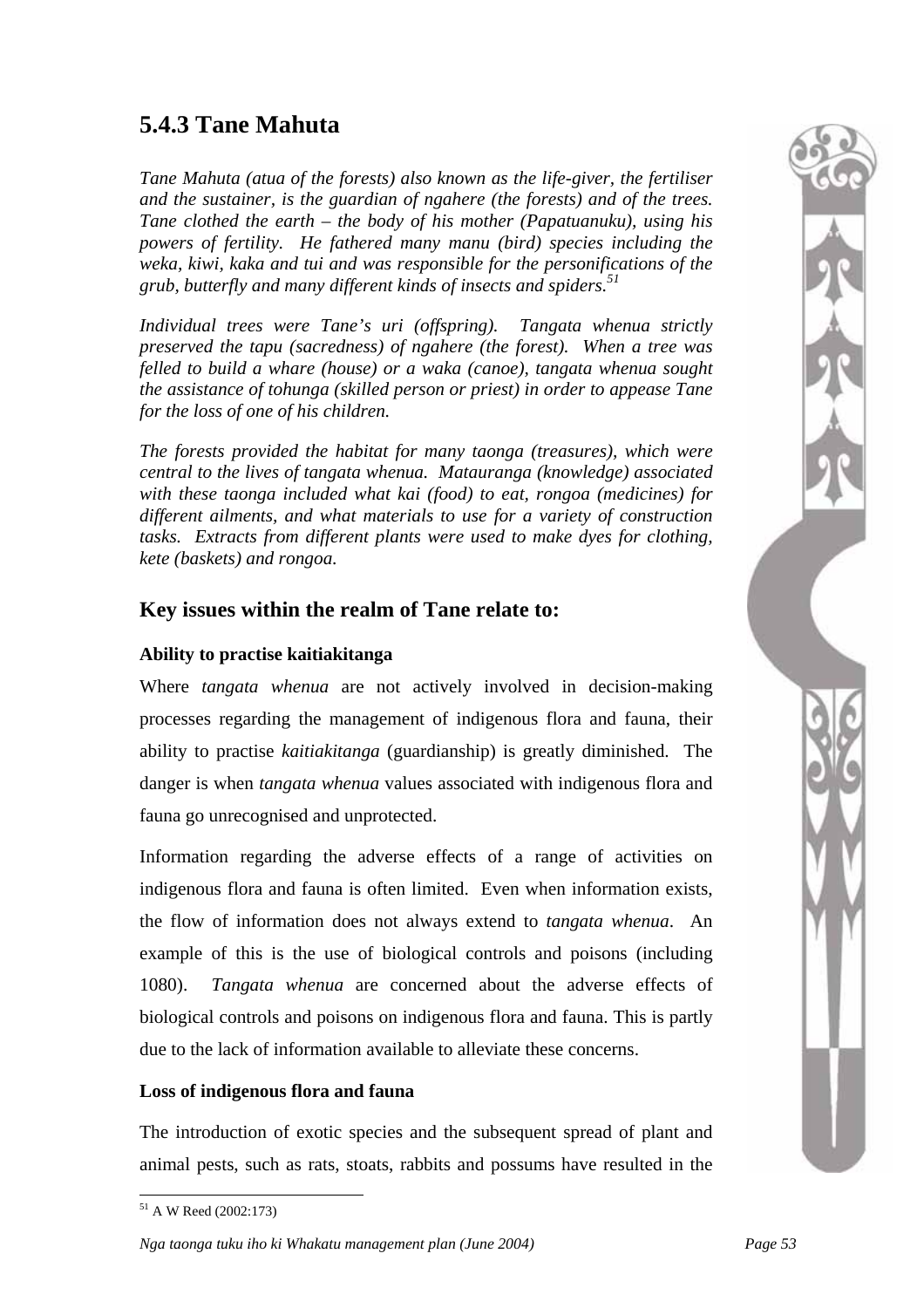decline and loss of indigenous flora and fauna. Introduced species compete with indigenous species for food and living space. In addition, direct predation of indigenous flora and fauna by introduced species has reduced the numbers of indigenous species, and in some cases, caused the extinction of indigenous species. For *tangata whenua* when species are lost, the *matauranga* (knowledge) associated with those species is also lost. Examples include, *manu* (birds) such as the *Takahe*, *Tuatara*, *Kiwi* and *Kotuku.*

Traditionally, wetlands sustained *tangata whenua*, in the provision of *kai* (food), and a variety of plant species used for weaving, dying and *rongoa* (medicines). Over many decades, unsustainable land use has resulted in the loss of entire ecosystems and the life that those ecosystems supported. For example, the drainage of wetlands such as Wakapuaka has resulted in the loss of important fish spawning grounds and areas rich in food and nutrients supporting indigenous flora and fauna. Where ecosystems have been lost, there is also the likelihood that the variety within species may be lost, such as genetically distinct stands of *Harekeke* (flax).

The dumping or discharge of pollutants into fragile ecosystems often results in the destruction of habitats vital for the survival of indigenous flora and fauna. Contamination of coastal ecosystems degrades the *mauri* (life force) and *wairua* (spiritual essence) of *Tangaroa* and *Hine-moana[52](#page-57-0)*. *Mahinga kai* (food gathering places) are subsequently degraded or lost. A good example of this is the Nelson Haven, which was formally known as *Paroroa* (the long food basket). Infilling has led to the loss of intertidal salt marsh communities and pollution has been a significant factor in reducing the ability of the Haven to function as a healthy and productive ecosystem.<sup>53</sup> Additional examples of pollution to fragile ecosystems include Nelson's sewerage ponds and fisheries outfall.

Activities associated with urban expansion and developments are also placing increasing pressure on the remaining habitats, which support indigenous flora and fauna.<sup>54</sup>

<span id="page-57-0"></span><sup>&</sup>lt;sup>52</sup> Atua of seaweed and shellfish

<span id="page-57-1"></span> $\frac{53}{54}$  Walker et al (2003:40)<br> $\frac{54}{54}$  See section 5.3.2

<span id="page-57-2"></span>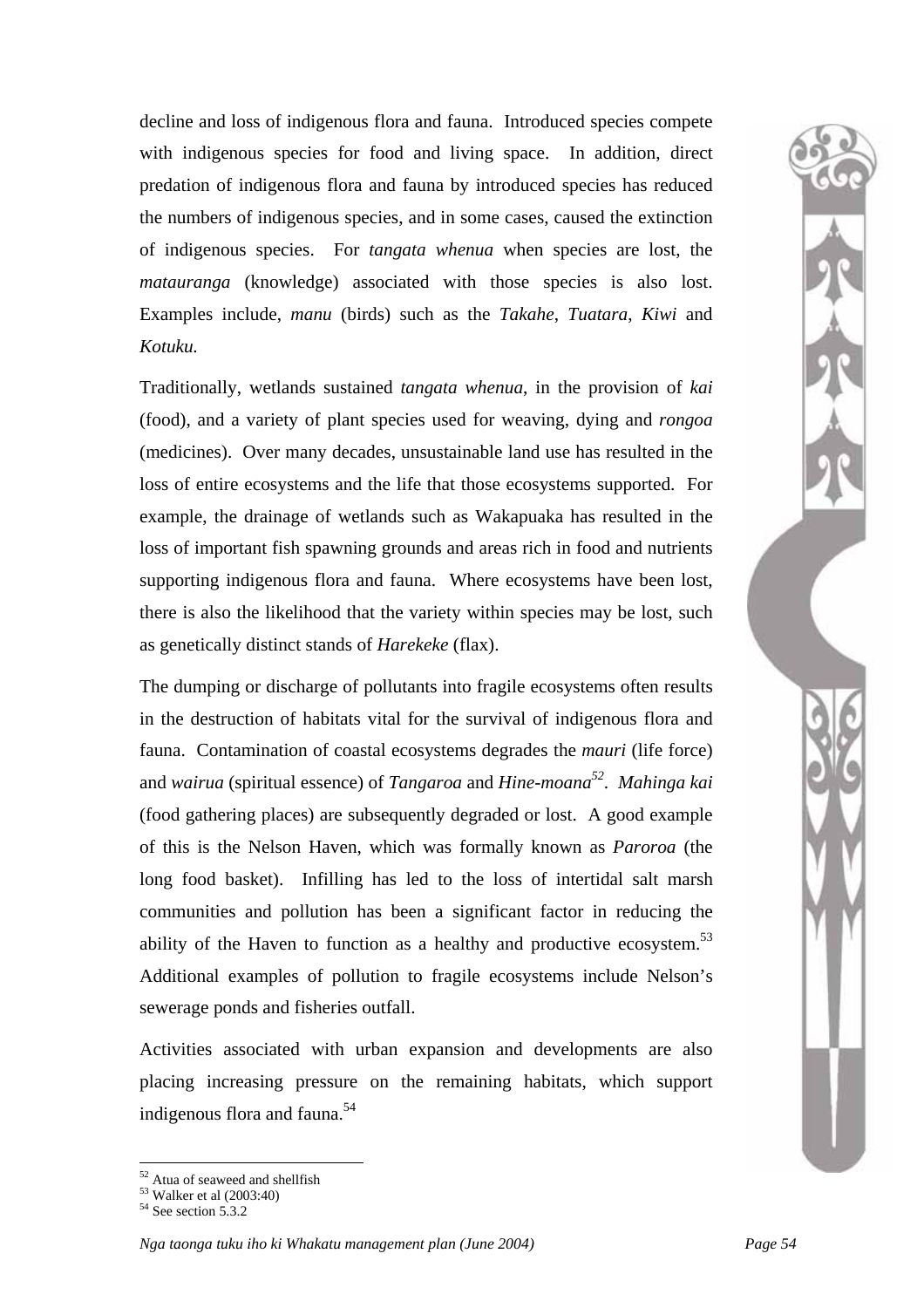#### **Ability to practise customary use**

The ability of *tangata whenua* to practise their *tikanga* (customary practices) associated with flora and fauna is often limited due to the loss of habitats supporting indigenous species. For example, *mahinga kai* (food gathering places) have been destroyed or desecrated through a range of activities including: the modification of waterways, waste disposal near or into food gathering areas; damming of waterways and the blocking of native fish passage; the introduction of exotic plant and animal pest species; and destruction of entire ecosystems, such as wetlands.<sup>55</sup>

*Rongoa* (medicinal plants) and other materials used for weaving have also been lost as a result of habitat destruction. The value of *rongoa* (medicinal plants) and weaving materials is often not recognised and therefore the integrity of the sites or areas from which these *taonga* (treasures) are collected may be compromised as a result. Explicit recognition and provision for customary use in legislation, policy and planning documents would help improve this situation.

#### **Loss of traditional native resources or indigenous biodiversity[56](#page-58-1)**

*Matauranga* (knowledge) about traditional native resources is central to the identity of *tangata whenua* – this knowledge is inextricably linked to indigenous flora and fauna*. Matauranga* is a *taonga,* an orally recorded wisdom, which requires active protection. For *tangata whenua,* activities, which result in the loss of traditional native resources, also result in a loss of *matauranga*.

#### **Genetic modification**

The genetic modification of *taonga* (sacred treasurers) is another concern. For *tangata whenua*, maintaining the cultural integrity of all *taonga* including *tangata* (people) is of the utmost importance. *Tangata whenua* believe that the delicate balance of nature should not be disrupted. The artificial removal, collection or reproduction of genetic material is therefore considered unacceptable interference.

 $\overline{a}$ 

<span id="page-58-1"></span><span id="page-58-0"></span><sup>&</sup>lt;sup>55</sup> Te Atiawa Environmental Management Plan (2001:46)<br><sup>56</sup> This issue is the subject of the Wai 262 claim lodged with the Waitangi Tribunal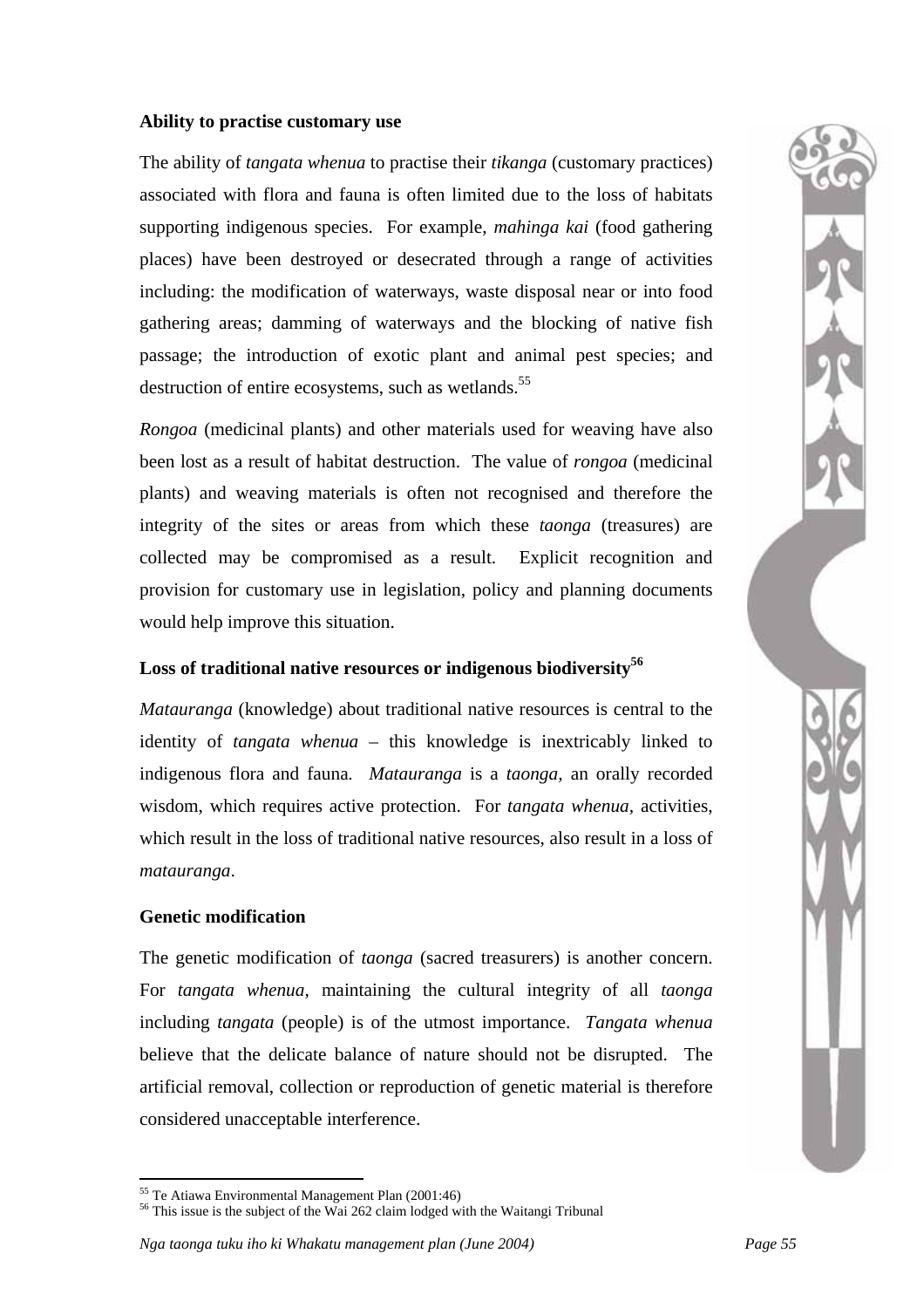# **Key objectives, policies and desired actions within the realm of Tane Mahuta include:**

## **Key objectives**

**Indigenous flora and fauna exist in healthy populations across a wide range of habitats.** 

**The wairua (spirit) and mauri (life force) of the uri (descendants) of Tane Mahuta is protected.** 

**Tangata whenua customs and traditions associated with indigenous flora and fauna are sustained for present and future generations.** 

**The mauri and wairua of the uri of Tane Mahuta is recognised in customary practice.** 

### **Policies**

For the Nelson City Council to give effect to the *kaitiaki* (guardian) role of *tangata whenua* in the management of indigenous flora and fauna;

To increase the condition and number of indigenous *uri* of *Tane Mahuta ki Whakatu* through the restoration of habitats;

To increase the opportunities for *tangata whenua* to practice customs and traditions associated with the *uri* of *Tane Mahuta;* 

For the Nelson City Council to acknowledge *tangata whenua tikanga* (protocols) and *matauranga (*knowledge) associated with indigenous flora and fauna;

To apply the precautionary principle when considering the use of biological controls and poisons;

To identify and maintain those species which are beneficial for *rongoa*  (medicinal plants) purposes;

To ensure that the intellectual property associated with indigenous flora and fauna remains the responsibility of the *kaitiaki* (guardians);

To recognise and provide for *tangata whenua* perspectives, values and uses in the enhancement of indigenous biodiversity; and

To address genetic engineering /modification proposals on a case-by-case basis.

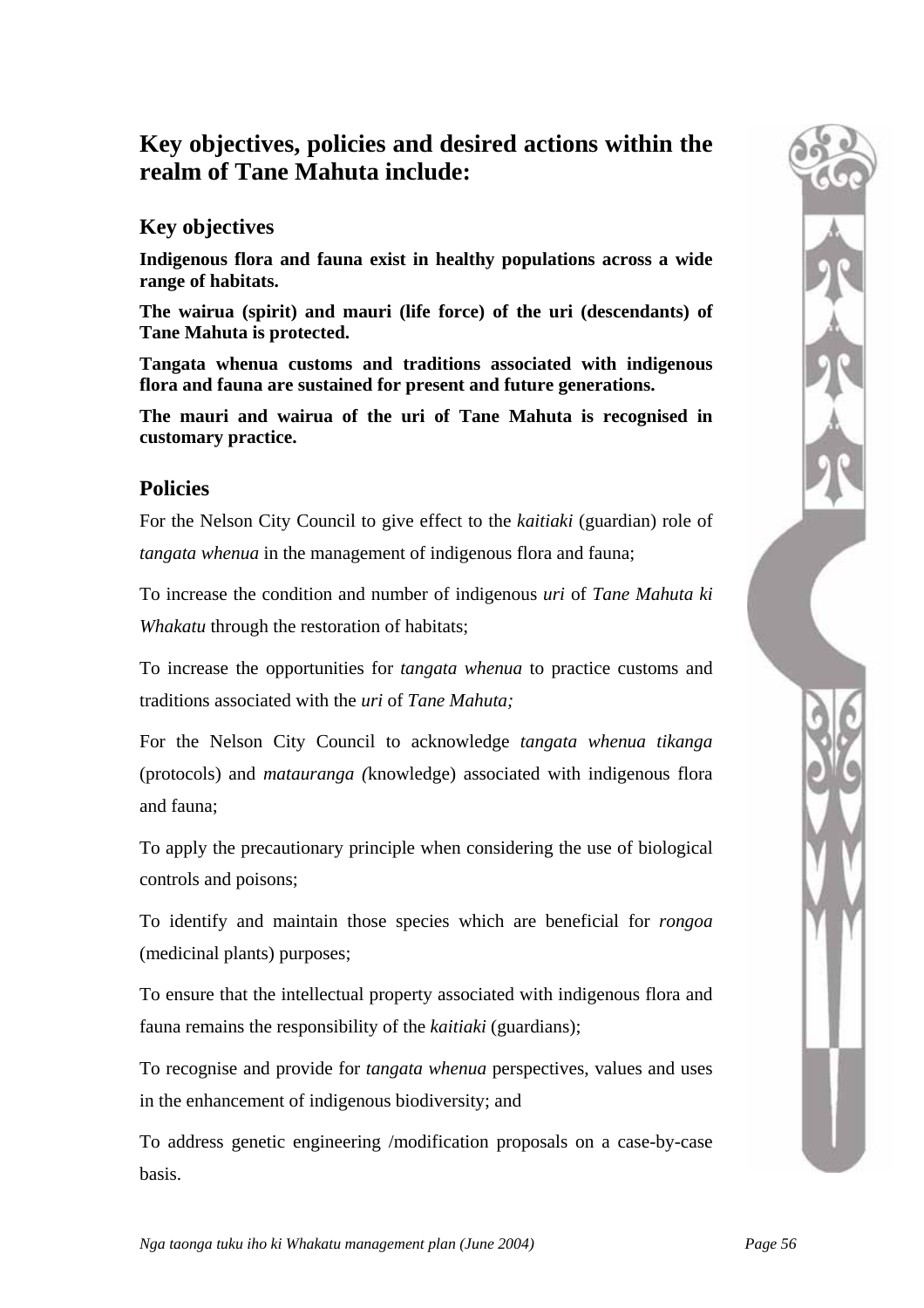# *Desired actions*

.

- $\Rightarrow$  *Develop a planting policy in conjunction with the Nelson City Council. To advocate for the planting of two indigenous plant species for every plant pulled out, in addition to current planting. To support the planting of indigenous species over other species;*
- Ö *Develop tangata whenua environmental indicators for flora and fauna in the rohe and use these indicators to monitor the health and well being of Tane Mahuta;*
- $\Rightarrow$  *Collect genetically distinct indigenous plants from local sites for planting within the rohe;*
- $\Rightarrow$  *Develop guidelines for the use of biological controls and poisons in conjunction with the Nelson City Council;*
- $\Rightarrow$  *Undertake a survey of species within the rohe (area), which are significant to tangata whenua, particularly those, which are beneficial for rongoa (medicinal) purposes;*
- $\Rightarrow$  *Look at sourcing rare indigenous species or culturally significant species for planting programmes;*
- $\Rightarrow$  *Develop relationships with people involved in bio-prospecting; and*
- $\Rightarrow$  *Set up a process, whereby tangata whenua are consulted on all matters relating to genetic engineering or modification.*

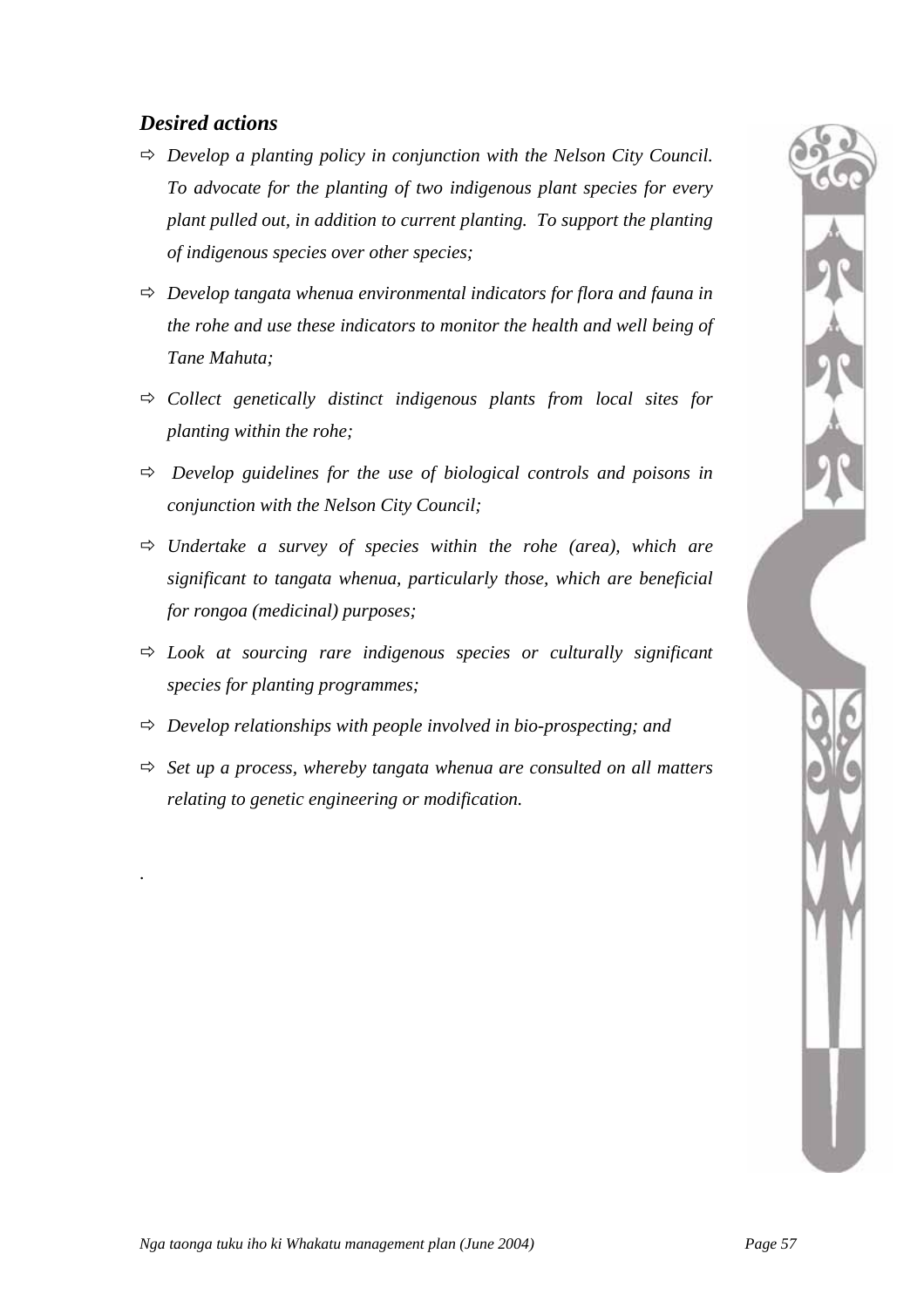# Tangaroa

Tangaroa is the atua (spiritual guardian) of nga moana (the seas), nga awa (the rivers) and nga roto (the lakes).

This tiki wananga shows tuna (eels) travelling from nga roto through nga awa to nga moana.

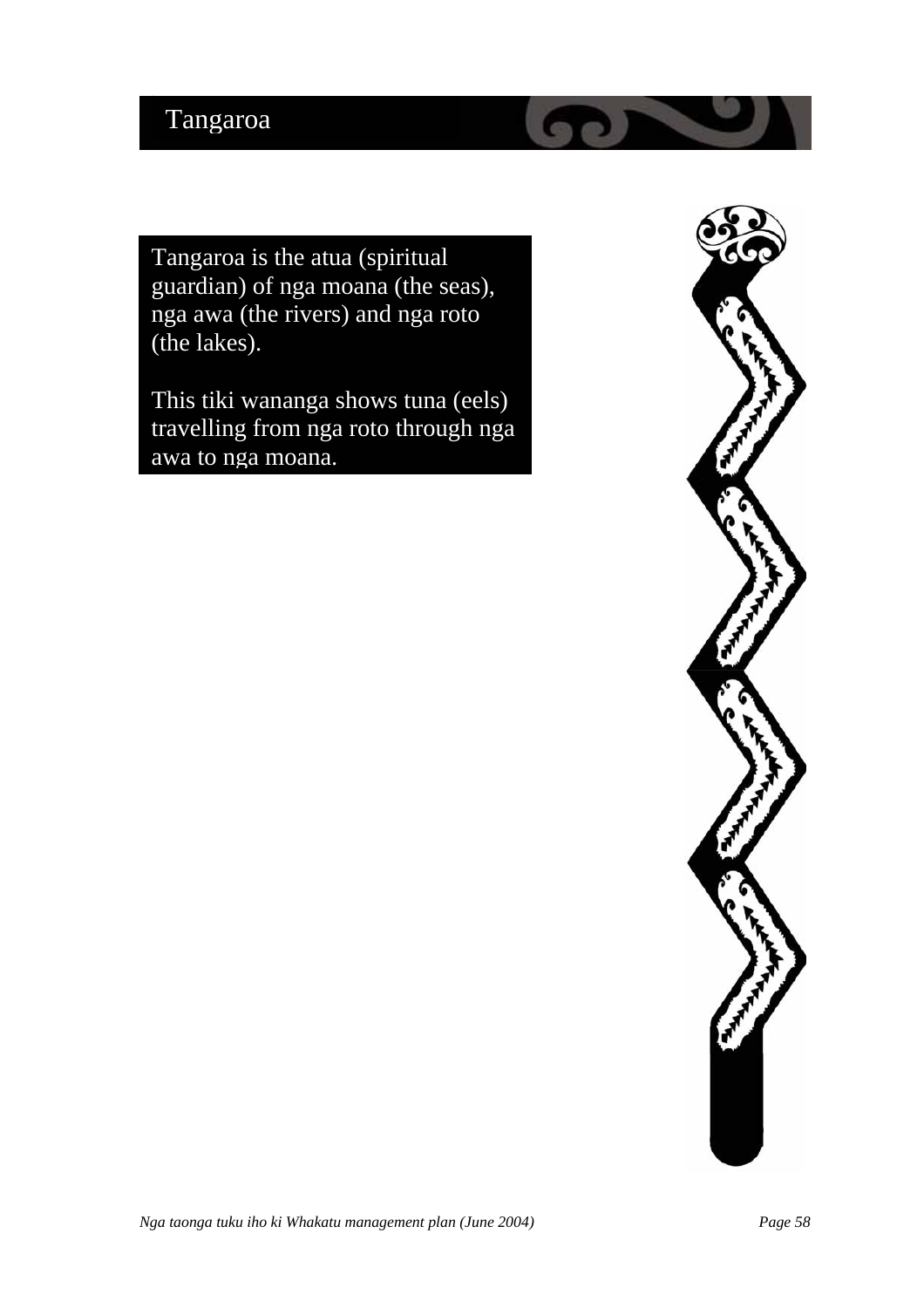# **5.4.4 Tangaroa – the marine and coastal realm**

*The coastal environment is the meeting place of Papatuanuku (Earth Mother) and Tangaroa (the controller of tides and atua of the marine environment and associated fisheries). Within the realm of Tangaroa is Kiwa (the guardian of the ocean). The ocean, also known as Te Moana-nuia-Kiwa (or the great ocean of Kiwa) is home to Kiwa's wife, Hine-moana (the ocean girl). Hine-moana's offspring are seaweed and shellfish.57*

*Fishing and the taking of shellfish, beached whales and marine flora all play an important role in the lives of coastal tribes – in economic, social and spiritual terms. For tangata whenua, maintaining the mauri (life force) and wairua (spiritual essence) of the domain of Tangaroa and Hine-moana is vital to maintaining the mauri and wairua of the people.* 

*As kaitiaki (guardians), tangata whenua are responsible for maintaining coastal and marine resources for present and future generations. Kaitiakitanga (guardianship) involves both the protection and use of resources. Therefore, the rituals associated with gathering seafood incorporate concepts such as tapu (sacred), rahui (prohibition), and mauri (life force).* 

### **Key issues within the marine and coastal realm of Tangaroa include:<sup>58</sup>**

### **Ability t[o pr](#page-62-1)actise kaitiakitanga**

*Tangata whenua* have a long history of association with the coastal and marine environment of Nelson. The significance of *Te Tahuna a Tama* (The Boulder Bank) to *tangata whenua* is the subject of *purakau* (stories). For many generations *Te Tahuna a Tama* lay centrally to the area known as a rich *mahinga mataitai* (food basket of the sea). *Manuka Motu* (Haulashore Island), part of *Te Tahuna a Tama* at the time, provided a strategic place for *tangata whenua* to camp.[59](#page-62-2) For *tangata whenua*, participation in the management of such coastal areas is important in order to fulfil their inherited obligations to protect and look after associated *taonga* (treasures)*.* It is also one way in which *tangata whenua* history with places and resources along Nelson's coastline can be formally recognised.



<span id="page-62-0"></span> $57$  A W Reed (2002:99)

<span id="page-62-1"></span> $58$  NB: All agencies that currently share the responsibility for managing the coastal and marine environment need to be mindful of the Waitangi Tribunal hearings for Te Tau Ihu and the foreshore and seabed case, in terms of the ownership and management outcomes these processes could deliver for tangata whenua. 59 Walker et al (2003:26-28)

<span id="page-62-2"></span>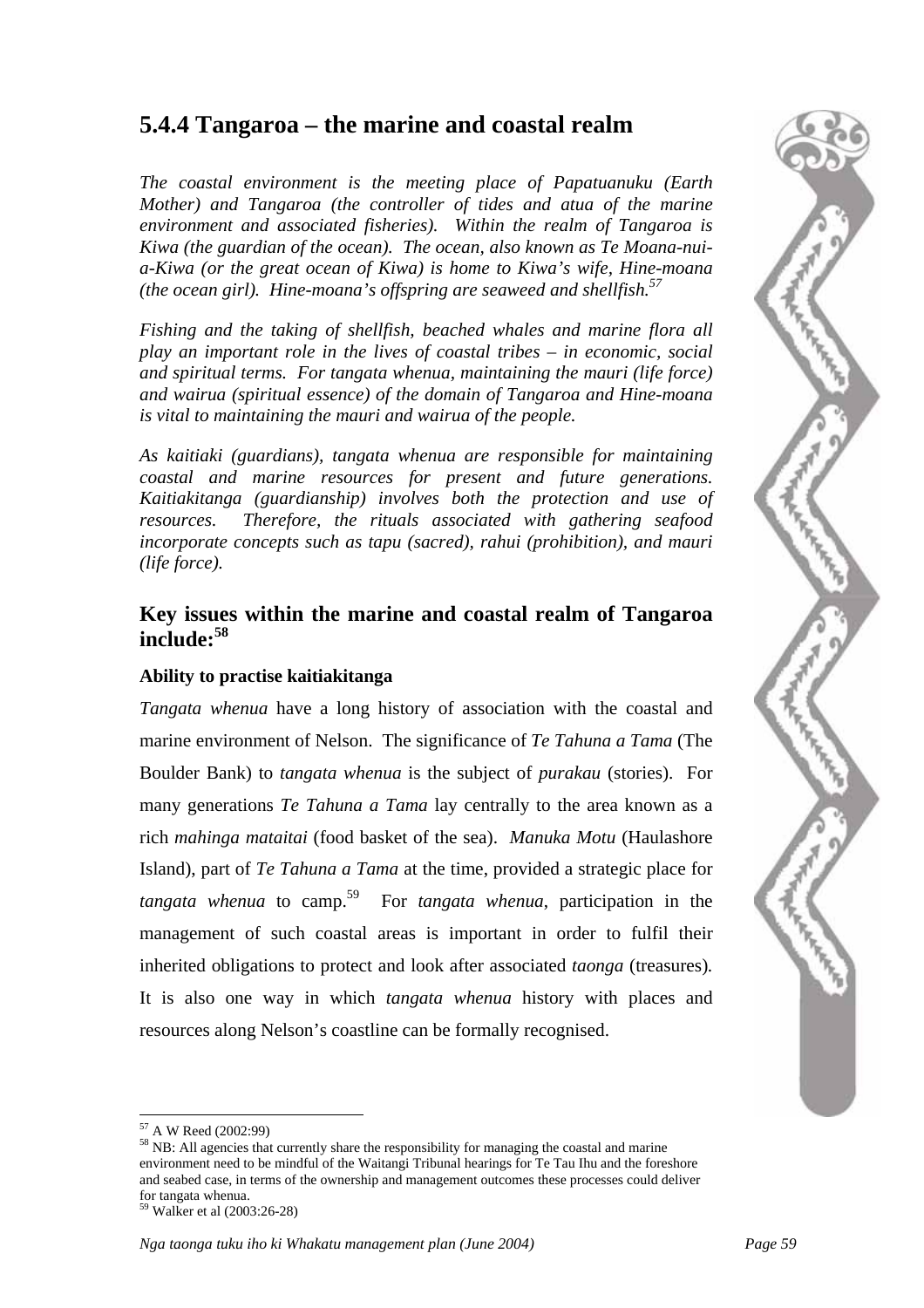#### **Water quality**

All activities leading to a reduction in the water quality of marine and coastal environments are of great concern to *tangata whenua*. There are many examples of such activities, including: the discharge of contaminants into marine environments from stormwater and sewerage systems; septic tanks; trade waste; hospital and hospice waste; to agricultural run-off. For example, the *mauri* (life force) of *Tangaroa* and *Hine Moana* is being degraded by the discharge of wastewater from the Nelson Sewage Ponds and Fisheries Outfall and other discharges. *Tangata whenua* are no longer able to harvest *kaimoana* (seafood) from this once prolific *mahinga kai* (food gathering place)*,* nor are they able to provide hospitality to guests from local food sources.

The placement of sewage pipelines across estuary areas or next to coastal ecosystems is also an affront to *Tangaroa* and *tangata whenua.* Sewage pipelines, such as the one leading to Bells Island, desecrate *mahinga kai* (food gathering places) and *waahi tapu* (sacred places or sites) associated with the area.

Any waste disposal facility established in close proximity to coastal environments is of concern to *tangata whenua*, even if the waste is not discharged or leaching directly into the coastal environment. A related issue is the dumping of waste in ecologically sensitive areas, such as car bodies and other waste in the *Wakapuaka* Estuary.

Sedimentation of estuaries and associated *kaimoana* beds can occur as a result of activities in and adjacent to rivers, such as forest felling, gravel extraction and river maintenance works. These activities all have the potential to desecrate or destroy *tangata whenua* values associated with the sea including indigenous flora and fauna, *waahi tapu* (sacred places) and *mahinga kai* (food gathering places)*.* 

#### **Shipping, ballast water and boating**

The release of ballast water into sensitive marine and coastal environments can lead to the introduction of waters or life forms from other places, including introducing pests such as Undaria and Pacific Oysters. These

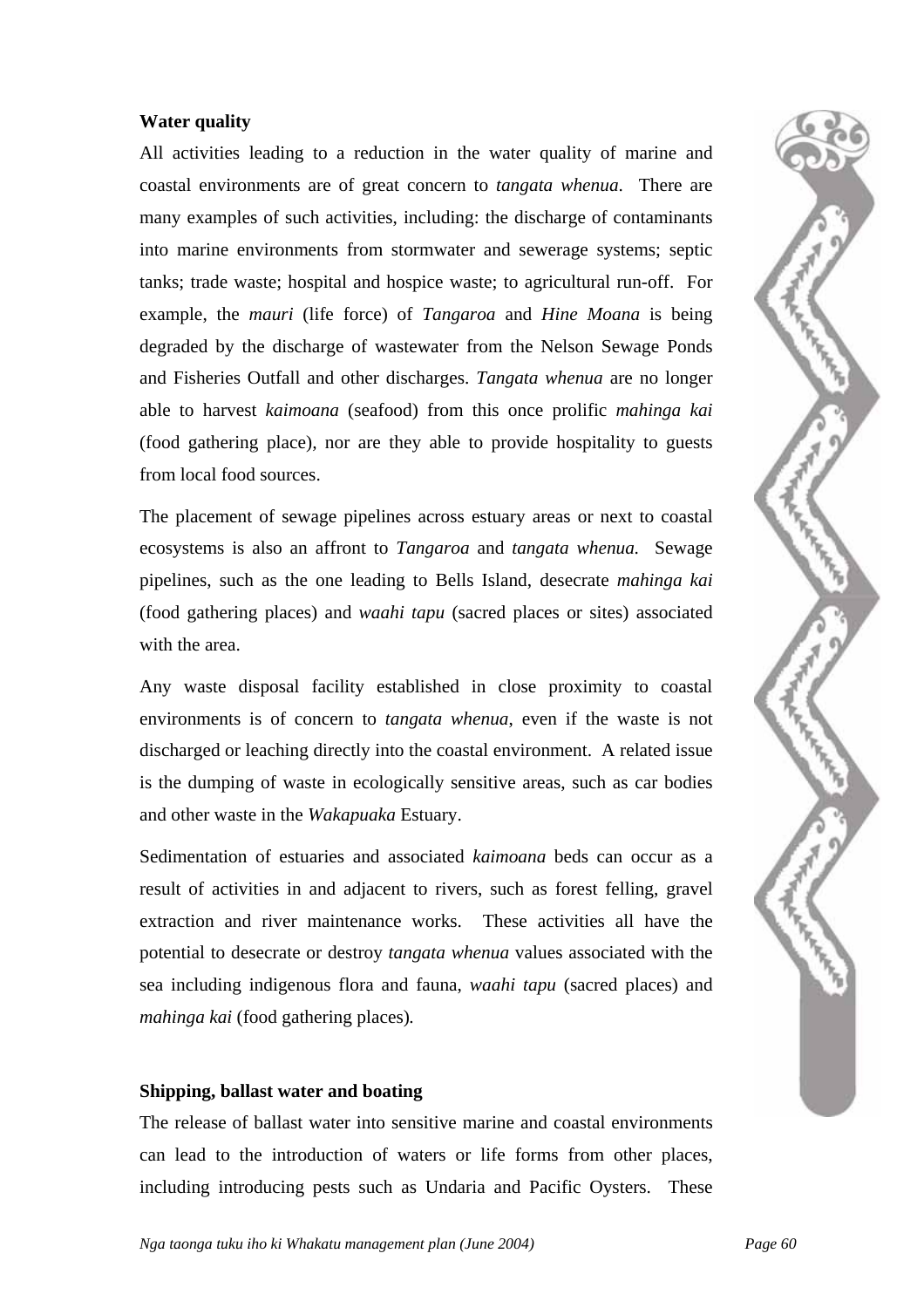introductions have the potential to disrupt existing ecosystems and habitats, which support indigenous marine flora and fauna.

Abrasive blasting operations such as Caldwell Slipway are of grave concern to *tangata whenua,* where such operations lead to contamination of *Tangaroa* and associated *taonga* (treasures)*. Tangata whenua* have similar concerns regarding boat discharges to water. The risk of these discharges reducing the *mauri* (life force) of the water body and desecrating *mahinga kai* (food gathering places) and *waahi tapu* (sacred places) associated with the coast is an issue for *tangata whenua.* 

Additional issues relate to boating in ecologically and/or culturally sensitive areas where noise pollution, wake damage and increased erosion of coastal margins is a consequence. Erosion of coastal margins can cause damage to sensitive coastal habitats and may expose and damage *waahi tapu* (sacred places) associated with the coast.

Congestion on the water also increases the potential for accidents and the risk of oil and fuel spills. *Tangata whenua* concerns extend to the disruption of indigenous bird habitats and potential loss of key indicator species.

#### **Development of estuary areas**

A range of developments undertaken adjacent to or in estuary environments directly impact on the ability of *tangata whenua* to practise their customs and traditions associated with *Tangaroa* including: the dredging and subsequent dumping of dredged material in ecologically sensitive areas; reclamation of coastal margins for the development of ports, marinas and roads; inappropriate waste disposal, such as the dumping of waste into or adjacent to estuaries; and the location of coastal subdivisions on or near *waahi tapu* (scared places) and *mahinga kai* (food gathering places).

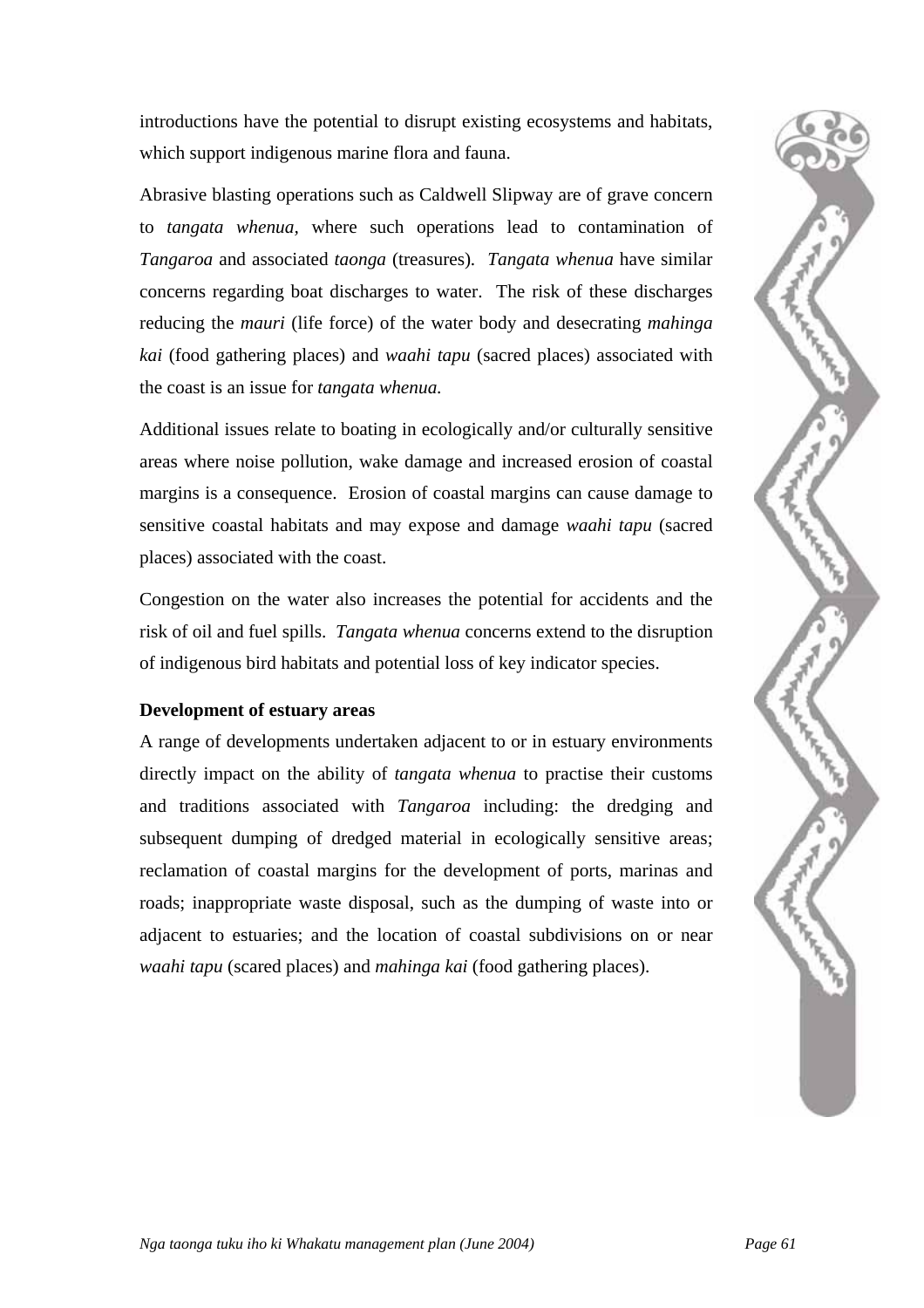# **5.4.5 Tangaroa – the fresh water realm**

*Tangaroa is also the guardian of inland waters, such as nga awa (rivers), streams, nga roto (lakes) and wetlands. For tangata whenua, wai (water) presents the lifeblood of Papatuanuku (Earth Mother) and the tears of Ranginui (Sky Father). Wai is regarded with great respect, as it symbolises the spiritual link between the past and the present. According to the purakau (stories), wai originates from Parawhenuamea – the "parent of water". Wai is recognised as coming from the maunga (mountains), because Parawhenuamea was the daughter of Tane and Hine-tu-parimaunga, the mountain girl.[60](#page-65-0)* 

*Wai is considered to be an essential element of life – an element that transcends life itself. Tangata whenua believe that the physical and spiritual survival of all things is dependent on the maintenance of the mauri (life force), wairua (spirit) mana (status) and tapu (sacred nature) of wai.* 

*Every water body, whether an awa (river), a stream, roto (lake) or wetland has it own mauri (life force). Only a water body with an intact mauri can sustain healthy ecosystems. Therefore, it is considered essential that wai is not polluted in any way, but is nurtured in order to sustain all living things, including tangata whenua.* 

*Inland waters support many water creatures, which are looked after by the atua Tutewehiwehi, the grandson of Tangaroa. Water creatures are an integral part of all water environments and cannot be separated from them. Therefore, it is essential when considering fresh water issues, that associated life forms within the realm of Tutewehiwehi are considered simultaneously.*

## **Key issues within the realm of Tangaroa and Tutewehiwehi relate to:**

#### **Management approaches**

A number of agencies are responsible for managing the water environment; each has its own statutory objectives and obligations, different stakeholders and timeframes.<sup>61</sup> *Tangata whenua* concerns relate to the management approaches of these agencies and the potential for issues to fall in between the jurisdiction of two or more agencies.

#### **Water quality**

*Tangata whenua* consider the maintenance of water quality to be vitally important for all life. Activities, which reduce water quality, also reduce the



<span id="page-65-0"></span> $^{60}$  A W Reed (2002:201)

<span id="page-65-1"></span> $61$  For example Fish & Game promotes the protection of trout for their stakeholders, despite the adverse effects trout have on indigenous species.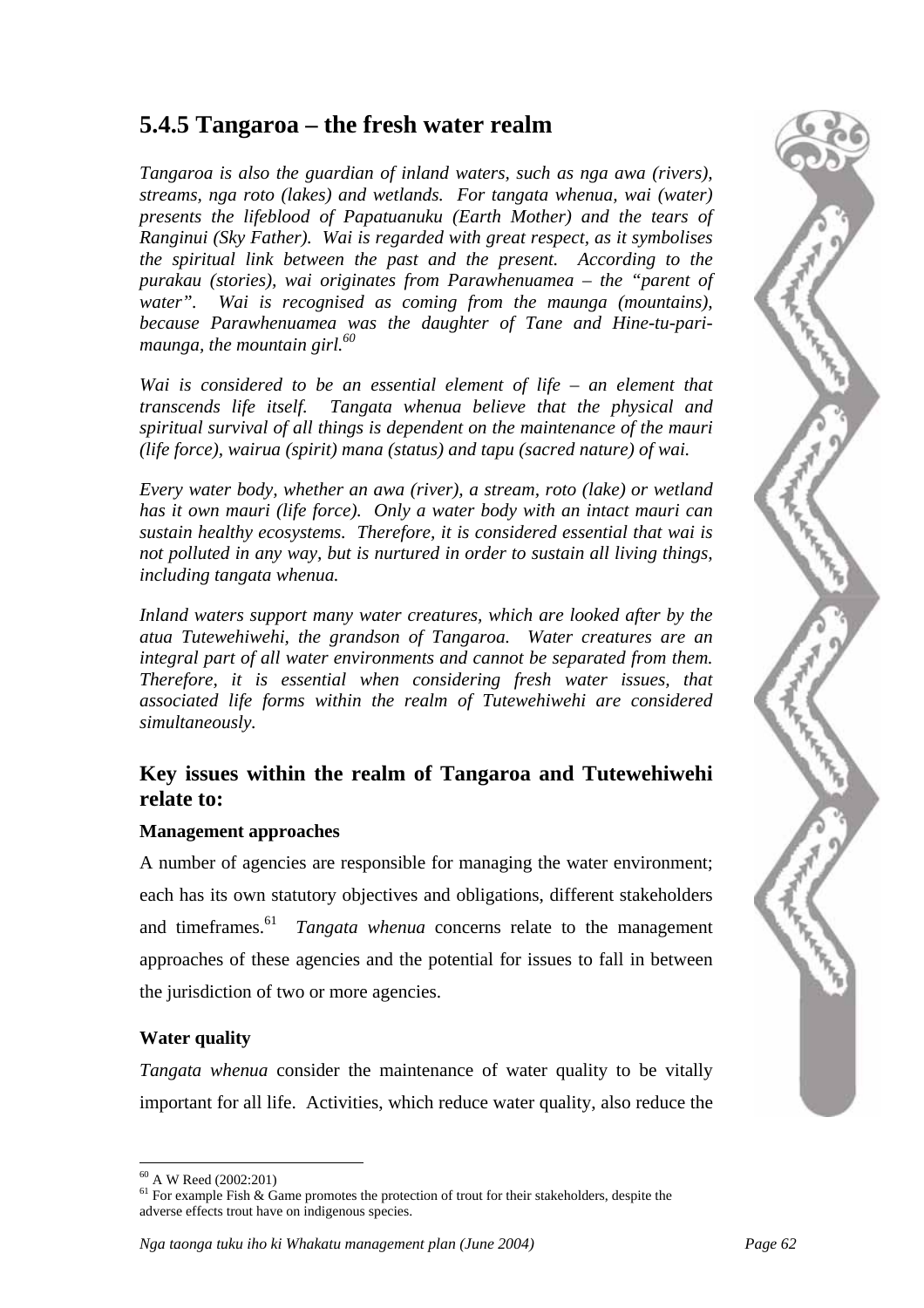*mauri* of the water body – the life force, which sustains indigenous life and many associated values. Key concerns include, but are not limited to:

- $\star$  Point and non-point discharges to water such as spray on river margins, agricultural run-off, septic tank overflows and contaminated stormwater entering water bodies;
- $\star$  Sedimentation of waterways from forestry operations, gravel extraction and river maintenance works, leading to adverse effects on in-stream *taonga* (treasures);
- $\star$  The removal of indigenous vegetation on riparian margins; and
- $\star$  Activities, which reduce water quantity to the extent that a water body is unable to flush out contaminants.

An additional concern is the lack of information regarding the presence and health of indigenous species.

#### **Allocation of water**

Many water users view the water permit system as ownership of the resource. This view does not recognise *tangata whenua rangatiratanga* (chieftainship) or *tangata whenua kaitiakitanga* (guardianship).

The over allocation of water, leading to reduced flows and the inability of water bodies to sustain the indigenous communities within them, is a huge concern for *tangata whenua*. This concern relates to the diminishing *mauri* (life force) of a water body and the loss of habitats supporting indigenous species, such as *tuna* (eels), watercress, insects and water birds. As a result, *tangata whenua* are unable to practise their customs and traditions associated with water, leading to a loss of *matauranga* (knowledge) associated with those species and habitats. In addition, where management of water has focused on the growing needs of the community, *tangata whenua* concerns relate to the potential for the *mauri* (life force) of the water to be diminished as a result.

#### **Damming, draining, and diverting water**

Damming, draining and diverting water all have the potential to damage or destroy *tangata whenua* values associated with water bodies.

Damming waterways can change the nature of a water body, restrict or bar fish migration up and down stream, alter natural sedimentation processes,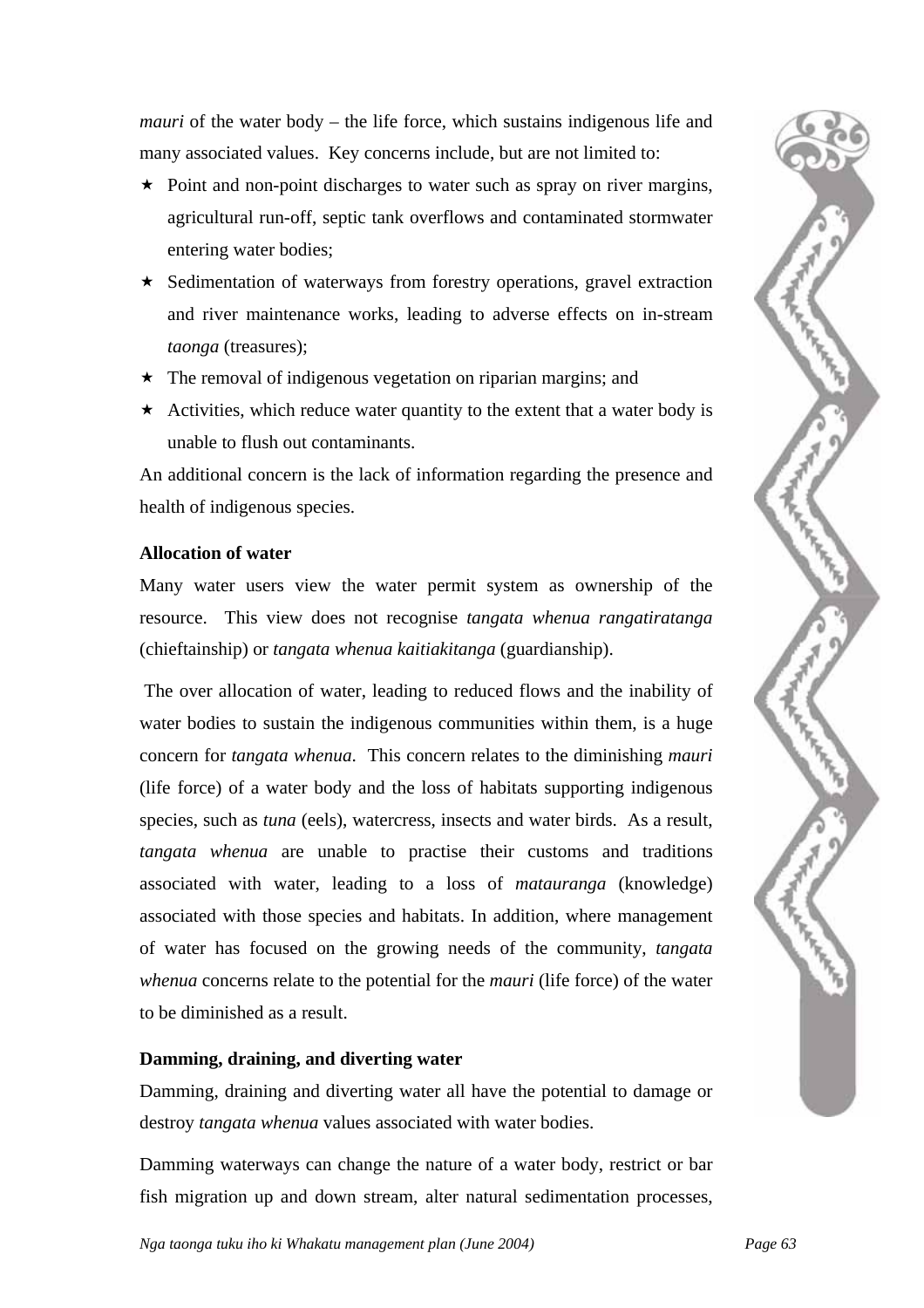and provide introduced species with access to water bodies previously not easy to get to. A local example is the *Maitahi (*Maitai River*).* Traditionally, the channels and swamps at the mouth of *Maitahi* River were rich *mahinga mataitai* (food baskets),  $62$  however, this is no longer the case today. *Tangata whenua* are concerned that the *Maitahi* dam has changed the nature of the river and the habitat available to support indigenous species, thereby diminishing the *mauri* (life force) of the river.

Draining of water bodies, such as wetlands has led to the loss of significant habitats for indigenous flora and fauna. The loss of wetlands constitutes a loss to *tangata whenua,* as wetlands are highly valued ecosystems, sustaining indigenous plant, bird and fish life. Traditionally, wetland plants were also collected for many cultural purposes including *rongoa* (medicines), weaving and dying *kete* (baskets).

Mixing waters from one catchment with another contaminates the *wairua*  (spirit) and can also reduce the *mauri* (life force) of the receiving water body. If water from the source has different characteristics from the receiving waters, the mixing of the two can reduce the water quality and has the potential to introduce plant and animal pest species.

#### **Riparian management**

The removal of indigenous vegetation and replacement planting with exotic species reduces the natural shading and filtering capacities of riparian areas; it also reduces the habitats available to support a range of indigenous species significant to *tangata whenua.* For *tangata whenua*, increasing the opportunities to enhance riparian areas with indigenous vegetation and restore habitats for indigenous species is an important part of managing riparian areas.

*Matauranga* (knowledge) about the *waahi tapu* (sacred places) associated with *nga awa* (rivers) in Nelson is not well documented, nor is the *tangata whenua* history associated with *nga awa* in the *rohe* (area) widely known. However, *tangata whenua* have a long association with *nga awa* therefore any structures, which are erected on riverbanks without consultation with



 $\overline{a}$ 

<span id="page-67-0"></span> $62$  Walker et al (2003:28)

*Nga taonga tuku iho ki Whakatu management plan (June 2004) Page 64*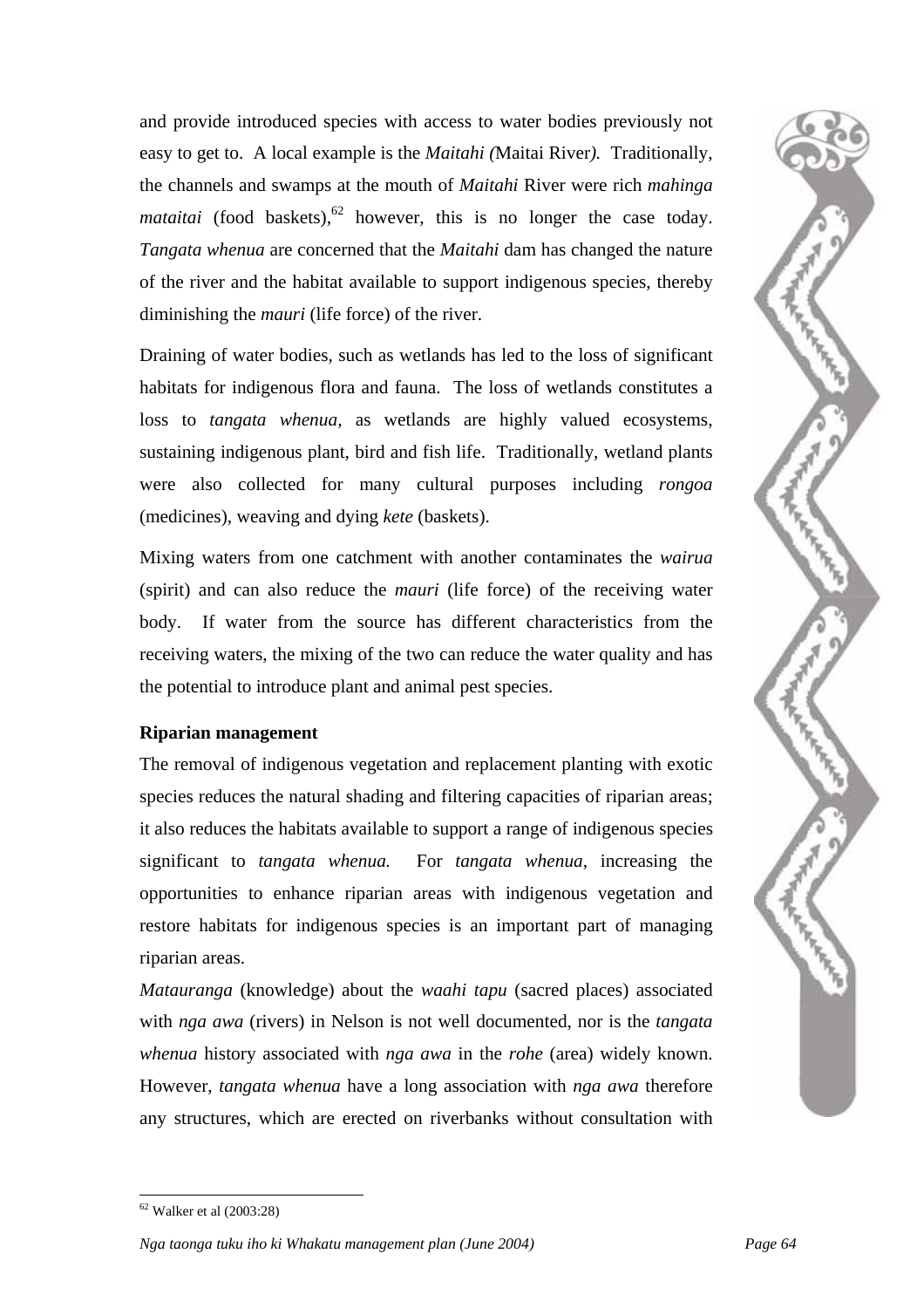*tangata whenua*, have the potential to damage *waahi tapu* and *mahinga kai* (food gathering places).

Farm animals with access to water bodies can accelerate erosion of riverbanks, increase sediment in the water, damage riparian vegetation and contaminate water with their effluent. As a consequence, the *mauri* (life force) of water diminishes, habitat supporting indigenous fish and plant species is lost or damaged and *waahi tapu* (scared places) and *mahinga kai* (food gathering places) associated with water may be desecrated. Downstream, estuary areas supporting *kaimoana* (seafood) beds may also be damaged. Vehicles crossings water bodies are also of concern to *tangata whenua*.

#### **In-stream activities**

River maintenance involves a range of activities, which have extensive impacts on *tangata whenua* values. For example, the diversion of rivers and streams for maintenance and other works can disrupt the indigenous flora and fauna associated with the water body. The timing of such activities is critical; knowledge of the life cycles of the plants and animals associated with a particular stream or river is also very important.

Highly engineered rivers and streams rely on concrete structures to alter the natural flow of water bodies, changing the habitats associated with those water bodies. *Waahi tapu* (sacred places) and *mahinga kai* (food gathering places) are often lost in the process.

In-stream gravel and sand extraction can lead to loss of habitat supporting *mahinga kai* species, loss of culturally significant *taonga* (treasures) such as healing stones, water discolouration, or a drop in a riverbed, thereby reducing habitat for aquatic species. Extraction of materials from within riverbeds can also lead to channelling and realignment of a water body, resulting in the destruction of indigenous fish habitat.

#### **Introduced species**

The introduction of exotic plants and animals into waterways has resulted in competition between the introduced species and indigenous species for habitat and food. Exotic plant and animal pests have also led to the

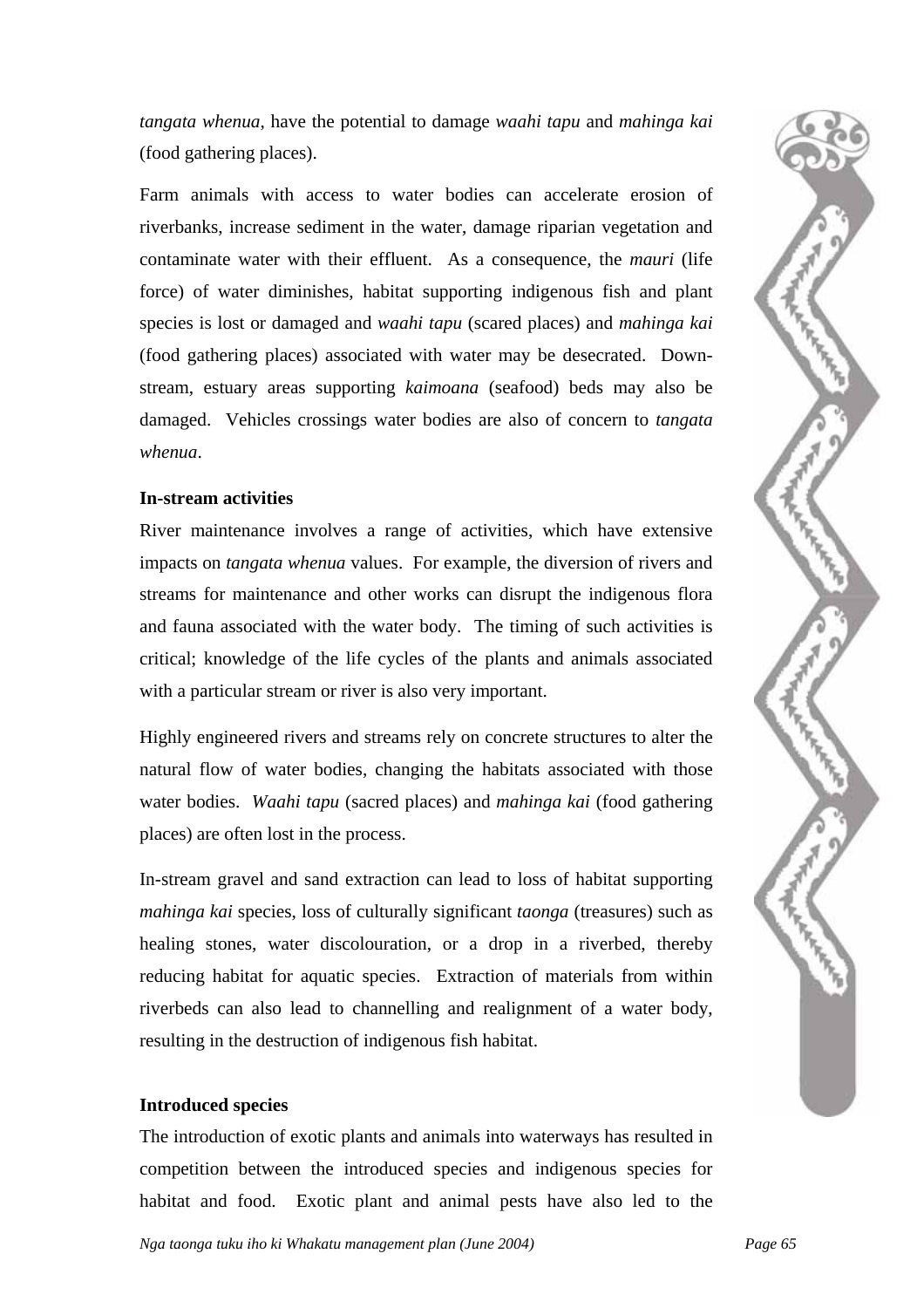degradation of river and stream ecosystems, for example Trout, Gambusia, and Hornwort.

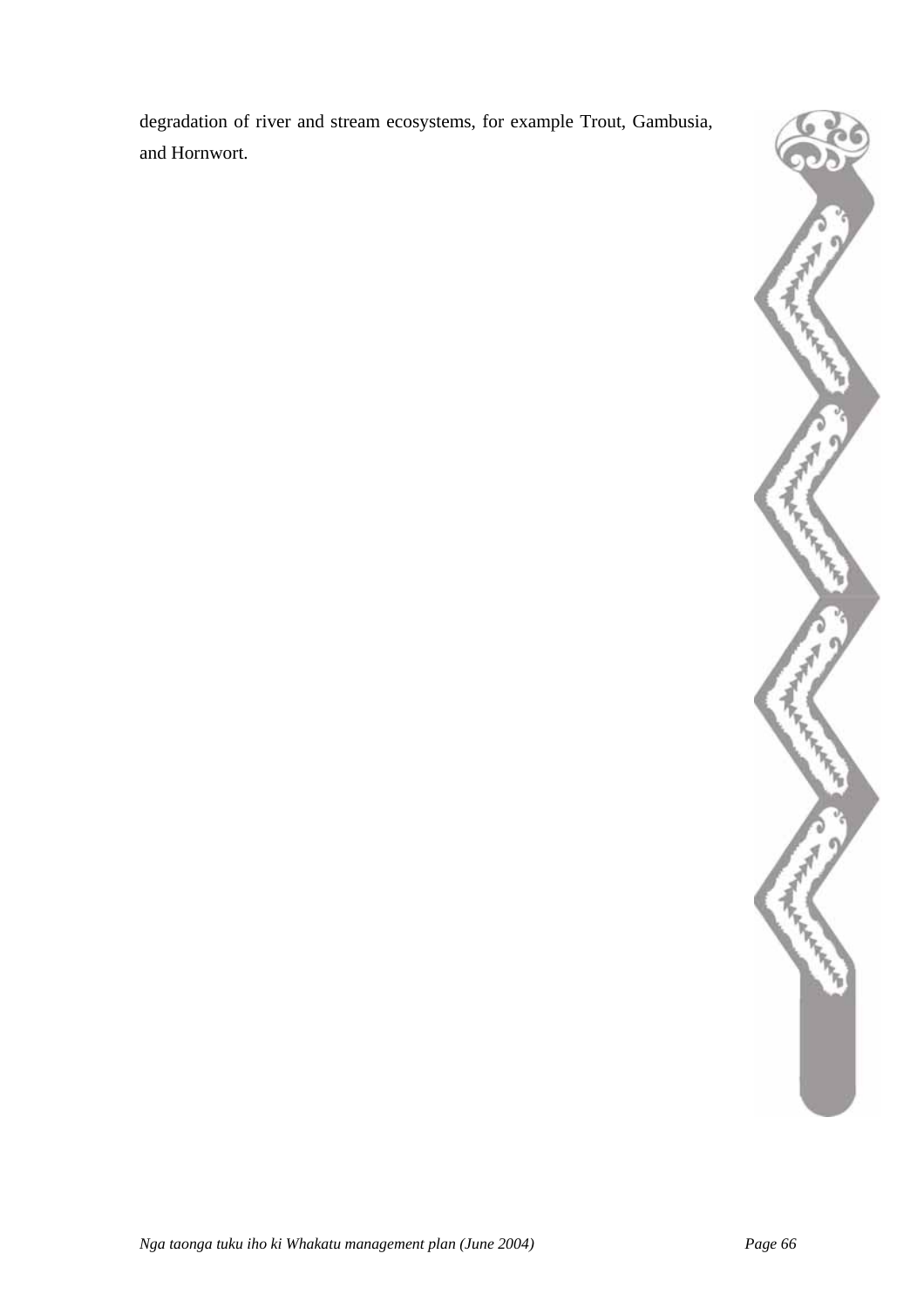# **Key objectives, policies and desired actions within the realm of Tangaroa include:**

## **Key objectives**

**Water bodies are healthy and maintained to a level sufficient to:** 

- **Preserve the mauri (life force) of the water body;**
- **Provide for tangata whenua cultural and spiritual values and customs and traditions;**
- **Provide sustenance for present and future generations; and**
- **Increase opportunities for tangata whenua to practice customs and traditions associated with the uri (descendants) of Tangaroa.**

## **Policies**

For the Nelson City Council to give effect to the *kaitiaki* (guardian) role of *tangata whenua* in the management of *wai* (water);

To increase the condition and number of indigenous *uri of Tangaroa* through the restoration and enhancement of coastal and freshwater habitats;

To increase the opportunities for tangata whenua to practise the customs and traditions associated with the *uri* of *Tangaroa;* 

For the Nelson City Council to acknowledge and respect *tangata whenua tikanga* (customary protocols) and *matauranga* (knowledge) associated with the *uri* of *Tangaroa;* 

For the Nelson City Council to recognise and acknowledge *tangata whenua* customs and traditions, such as *rahui* (prohibition) and *tapu* (sacred rites) in practice;

To support placing restrictions on the use of biological controls and poisons near water;

To protect estuary areas from adverse effects relating to land use;

To ensure that the intellectual property associated with the *uri of Tangaroa*  remains the responsibility of the *kaitiaki* (guardians);

To seek greater protection of coastal and fresh waters from pest plant and animal species;

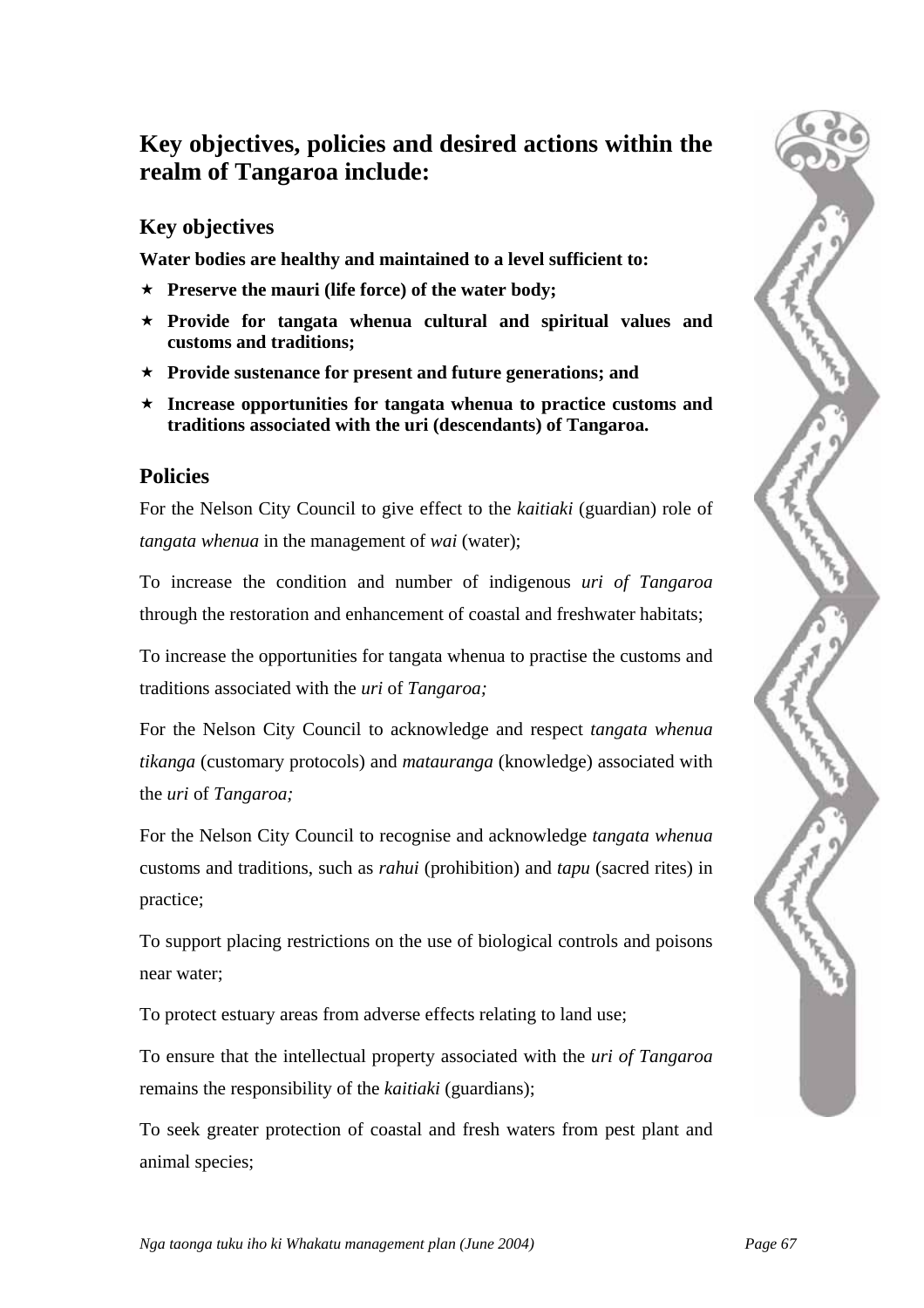To ensure there are contingency plans associated with discharges to water to prevent contamination;

To develop a policy for the removal and prohibition of piped waste through or into water, including estuaries;

For customary use of *nga taonga tuku iho* (the treasured resources) associated with Tangaroa to take preference over other uses;

To seek Council support for the establishment of *taiapure* and *mahinga mataitai* within the Nelson *rohe*; and

To seek greater recognition and protection of *waahi tapu* (sacred places) associated with coastal and fresh water bodies.

## *Desired actions*

- Ö *Work with the Nelson City Council to ensure that the directions contained within the customary fishing regulations, eel management plan and the collective tangata whenua environmental management plan are integral to the development of Nelson City Council plans, policies and regulations;*
- $\Rightarrow$  *Investigate and prioritise restoration and enhancement work for rivers in the rohe (area). Develop an action plan to prioritise this work over time;*
- Ö *Investigate and prioritise restoration and enhancement work for coastal areas within the rohe. Develop an action plan to prioritise this work over time;*
- Ö *Develop tangata whenua environmental indicators for fresh and coastal water and use these indicators to monitor the health and well being of Tangaroa;*
- $\Rightarrow$  *Map the old coastline and waterways in the rohe:*
- $\Rightarrow$  *Explore options to encourage landowners to protect coastal areas and waterways from grazing animals;*
- $\Rightarrow$  Record the lessons learnt from the development of the Haven Holes *management plan to assist future projects/ initiatives;*

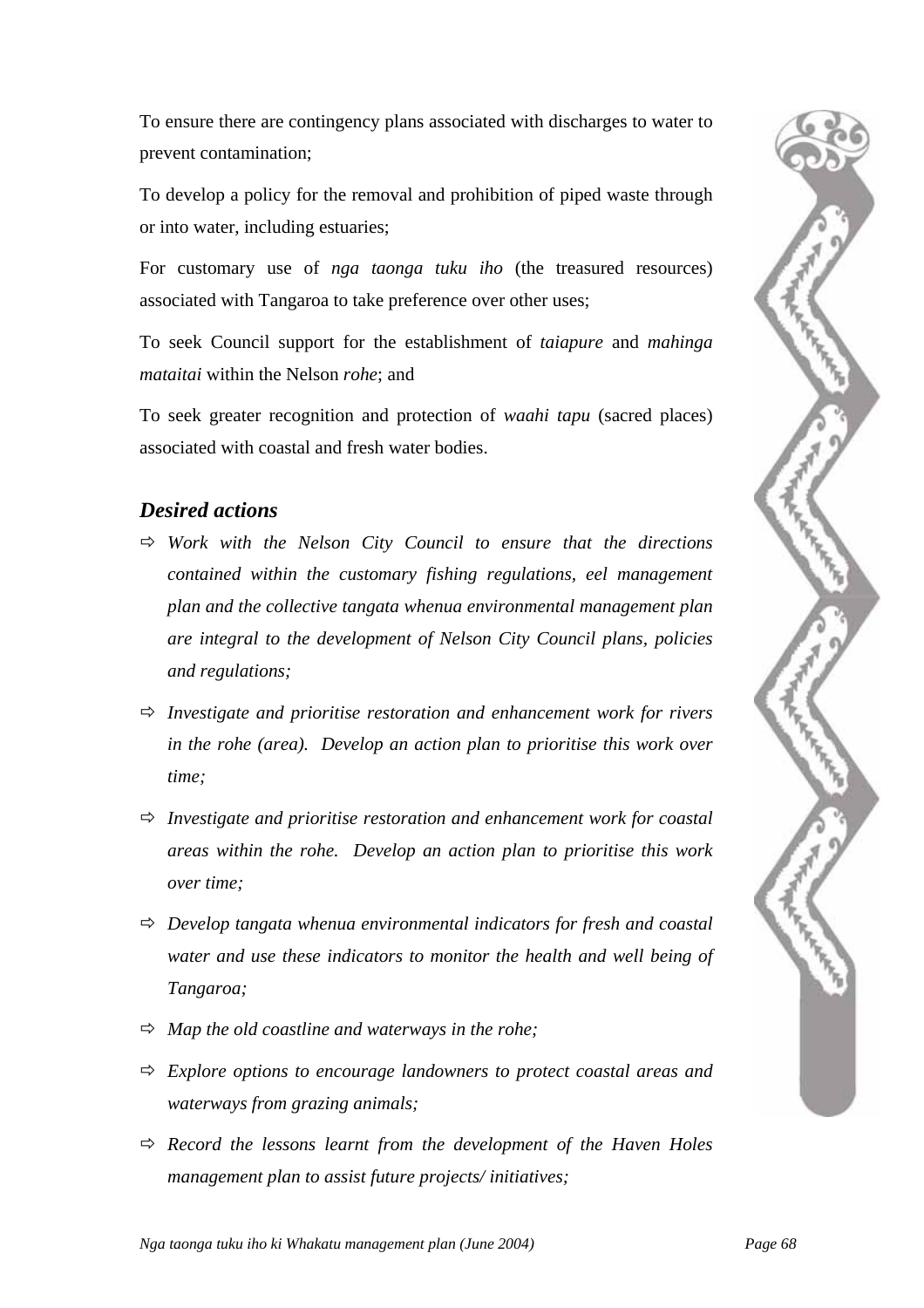- Ö *Develop provisions for the protection of estuary areas;*
- Ö *Develop a heritage protection policy for waahi tapu associated with water;*
- Ö *Develop a white bait management plan; and*
- Ö *Identify areas suitable for the establishment of taiapure and mataitai reserves.*

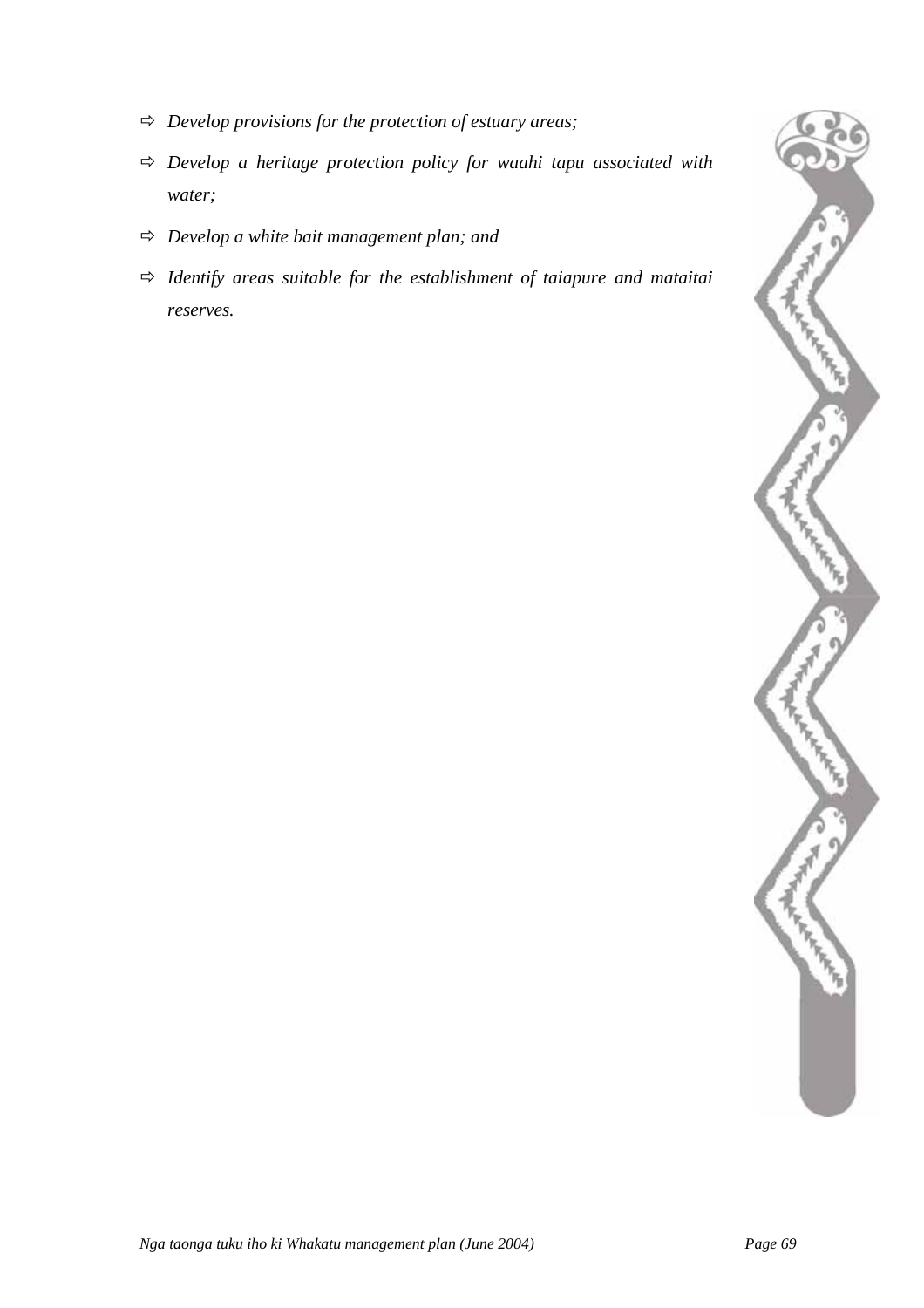# Rongomatane and Haumie-tiketike

Rongomatane presides over peace and is the atua (spiritual guardian) of cultivated foods.

This tiki wananga depicts taro leaves above the ground and the kumara tubers below.

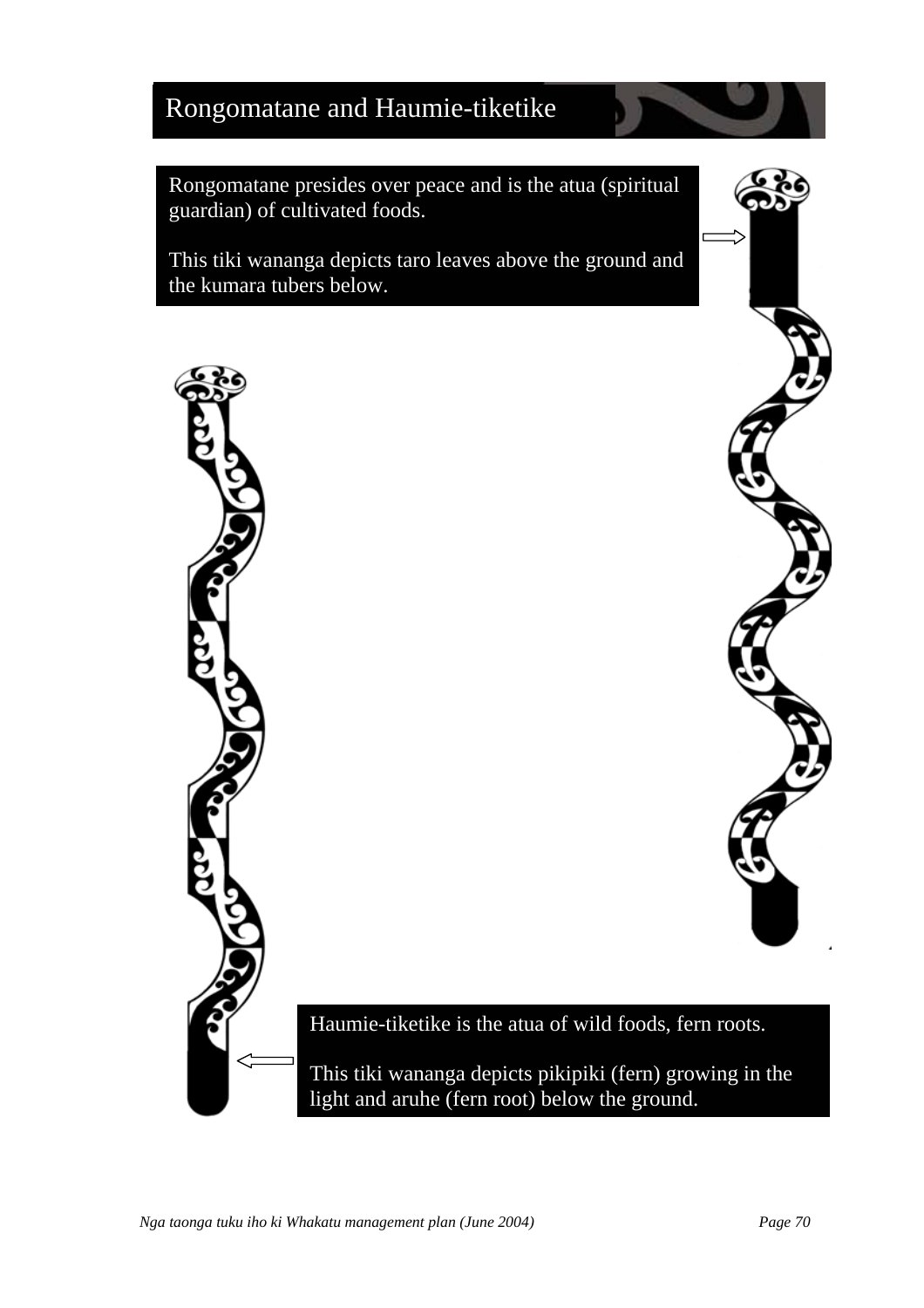# **5.4.6 Rongomatane and Haumie-tiketike**

*Rongomatane (Rongo) is the atua of peace. His role extends across activities, which relate to manaakitanga (welfare of humans), such as hospitality and generosity. Rongo is also the guardian of cultivated foods such as kumara.63 Traditionally, when tangata whenua worked in the cultivations they [wer](#page-74-0)e under the tapu of Rongo as they planted, weeded and harvested their crops.64*

*Haumie-tiketike (Haumie) represents the aruhe (root or edible rhizome) of the bracken fern. According to purakau (stories), Haumie took refuge in the earth from Tawhirimatea, by burying himself. However, he did not hide his hair, which appeared above the earth in the form of fronds. Tangata saw these fronds and discovered Haumie, whom they dug up, cooked and ate. Haumie is therefore regarded as the personification of uncultivated foods. He is also connected with Rongo on matters relating to manaakitanga, peace and the arts of peace.65*

*Tangata whenua manage and utilise mahinga kai (food-gathering areas) to meet their spiritual and physical needs. Mahinga kai are essential for tangata whenua to maintain customs, such as manaakitanga – the term used to describe unqualified acts of giving. It includes the customary practice of koha, (the giving and receiving of gifts) and is often expressed through the provision of kai (food) to manuhiri (visitors). Tangata whenua demonstrate their respect for the mana (authority and status) of their guests by providing them with local delicacies. This act of giving reflects the reputation of the host people, as the abundance of the kai (food) provided, reflects their ability as rangatira (chief) and kaitiaki (guardian) to sustain local resources and cultural traditions.*

### **Key issues within the realms of Rongo and Haumie relate to:**

#### **Ability to maintain manaakitanga**

The ability to maintain *manaakitanga* is central to *tangata whenua* cultural identity. For *tangata whenua*, maintaining indigenous flora and fauna and associated *mahinga kai* (food gathering places) is vital if the *tikanga* (customary practices) and *matauranga* (knowledge) associated with those *taonga* (treasures) are to be maintained*. Mahinga kai* are associated with all *nga taonga tuku iho* (the treasured resources). Examples of activities which have adverse effects on *mahinga kai* include: modification of waterways, estuaries, bays and harbours which support *mahinga kai* species; human waste disposal into, near or across food gathering areas; the introduction of

 $\overline{a}$ 

<span id="page-74-2"></span><span id="page-74-1"></span>

<span id="page-74-0"></span><sup>&</sup>lt;sup>63</sup> Te Kete a Te Rito (August 2000:38)<br><sup>64</sup> A H Reed (2002:151)<br><sup>65</sup> Te Kete a Te Rito (August 2000:39)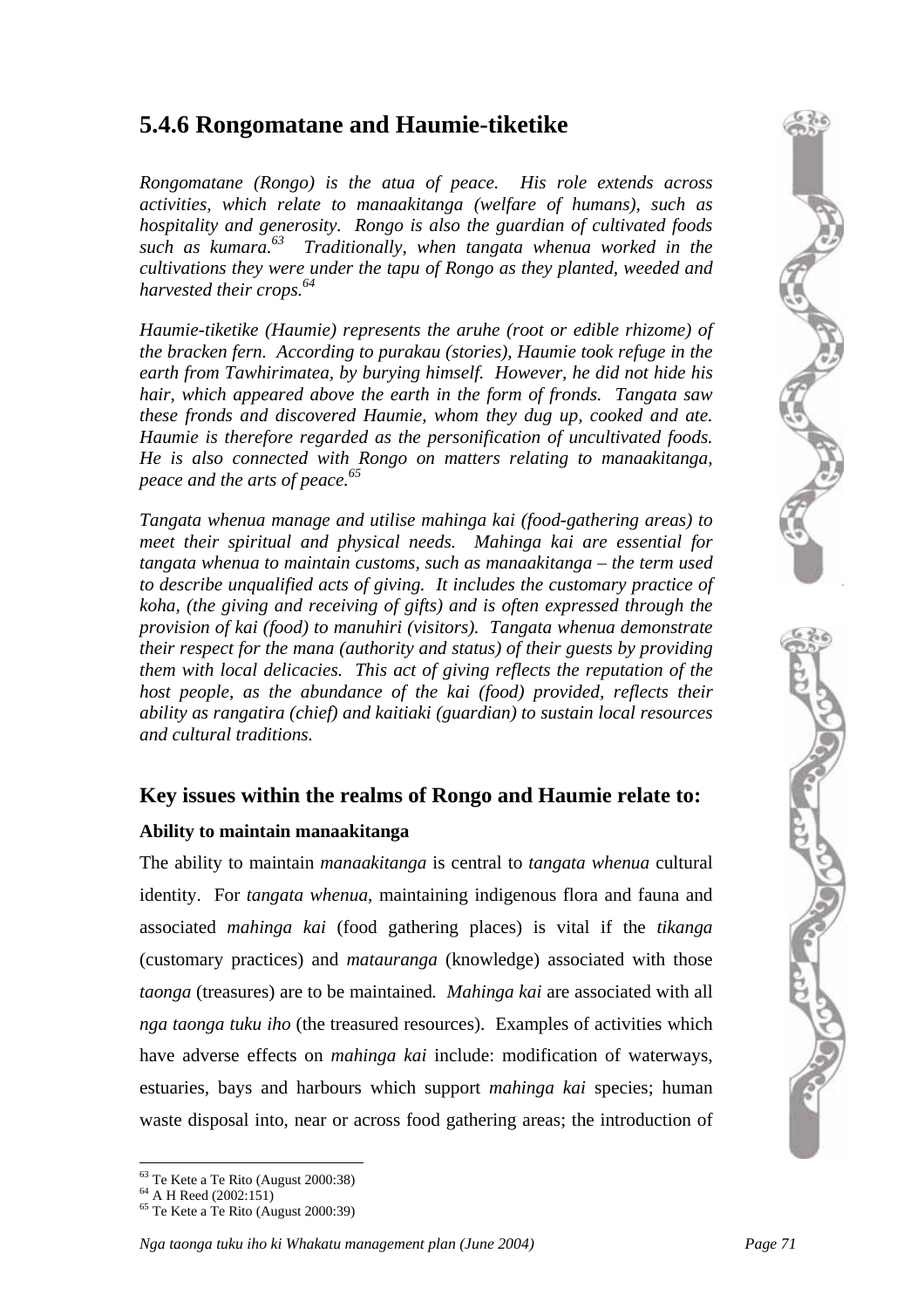exotic plant and animal species which compete for space with indigenous species; and over-allocation of species for commercial harvest.

In order to protect remaining *mahinga kai* (food gathering places), the *mauri* (life force) of *nga taonga tuku iho* (the treasured resources) must be protected, if the habitats, which support indigenous life, are to be maintained.

#### **Loss of mahinga kai**

Many *mahinga kai* (food gathering places) have already been lost. When *tangata whenua* go out to traditional *mahinga kai*, there is often no *kai* (food) to harvest or the species are too small in size or number to harvest. Therefore, the ability of *tangata whenua* to utilise *mahinga kai* has been greatly reduced over time; this directly impacts on the ability of *tangata whenua* to maintain their customs and tradition associated with *nga taonga tuku iho* (the treasured resources).

#### **Limited information about customary species**

Information about the abundance and health of customary species is often limited. In addition, knowledge about the relationship between species, including introduced species is scarce. The information that is available may not always be accurate or readily available. For example, *tangata whenua* rely upon divers to report the condition of fisheries as a source of information. In addition, recreational fishers are not required to report their activities. Therefore, knowledge about the combined cumulative effects of customary and recreational fishing is limited.

#### **Restricted or loss of access to mahinga kai**

Any restriction or loss of access to *mahinga kai* (food gathering places), directly impacts on the ability of *tangata whenua* to practise their customs and traditions. For example, access to customary resources is lost when marine and/or other reserves are established over customary food gathering places. Another potential issue for *tangata whenua* is the establishment of marine farms on customary fishing grounds in the Nelson *rohe* (area).

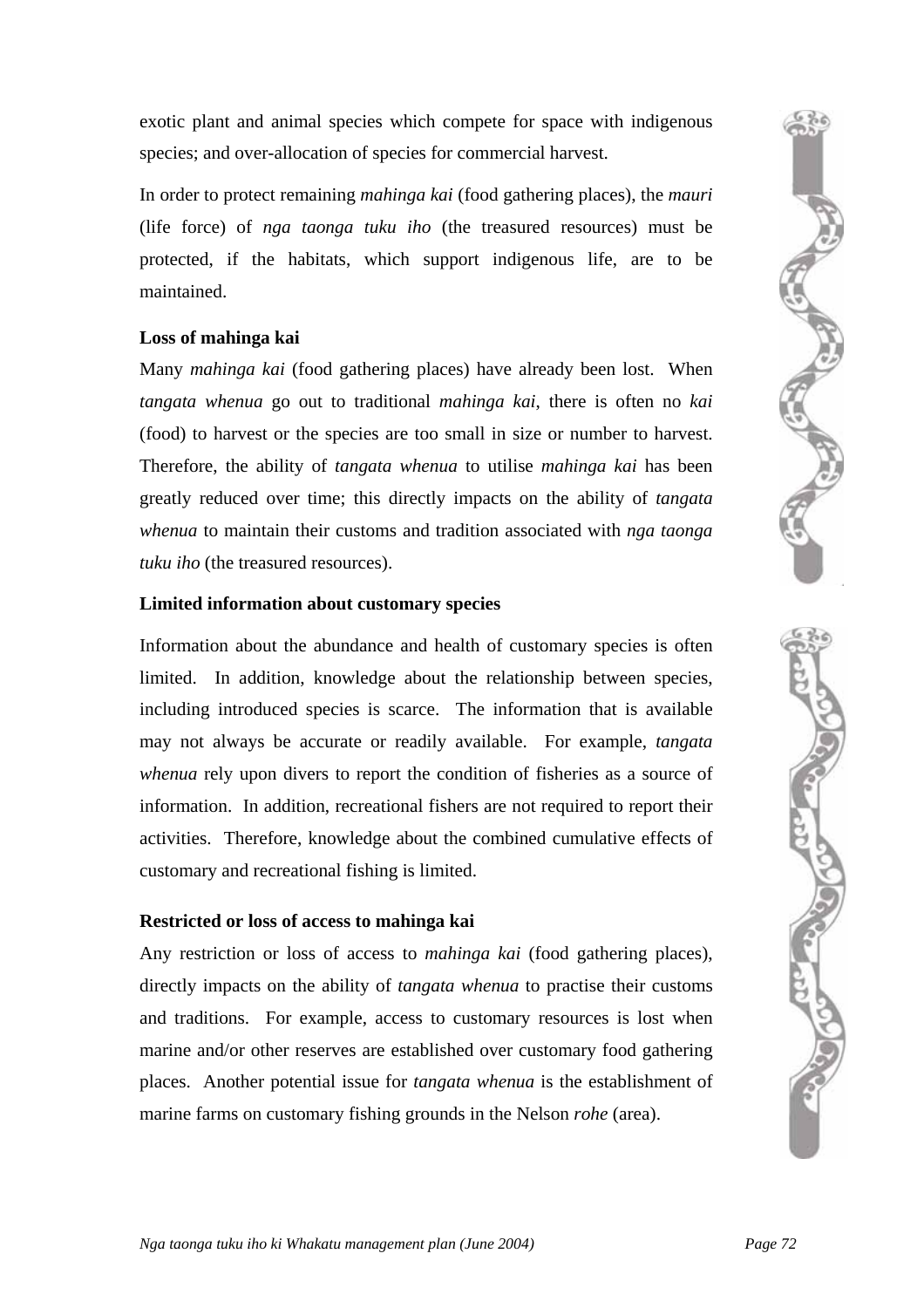#### **Ability to establish mahinga mataitai**

In order to secure *mahinga kai* (food gathering areas) for customary use, *tangata whenua* may choose to initiate a *taiapure* or *mahinga mataitai* application process. These management approaches allow *tangata whenua* to take an active role in managing their food gathering areas. However, the current processes for establishing *mahinga mataitai* or *taiapure* are incredibly long, slow and lumbered with obstacles.

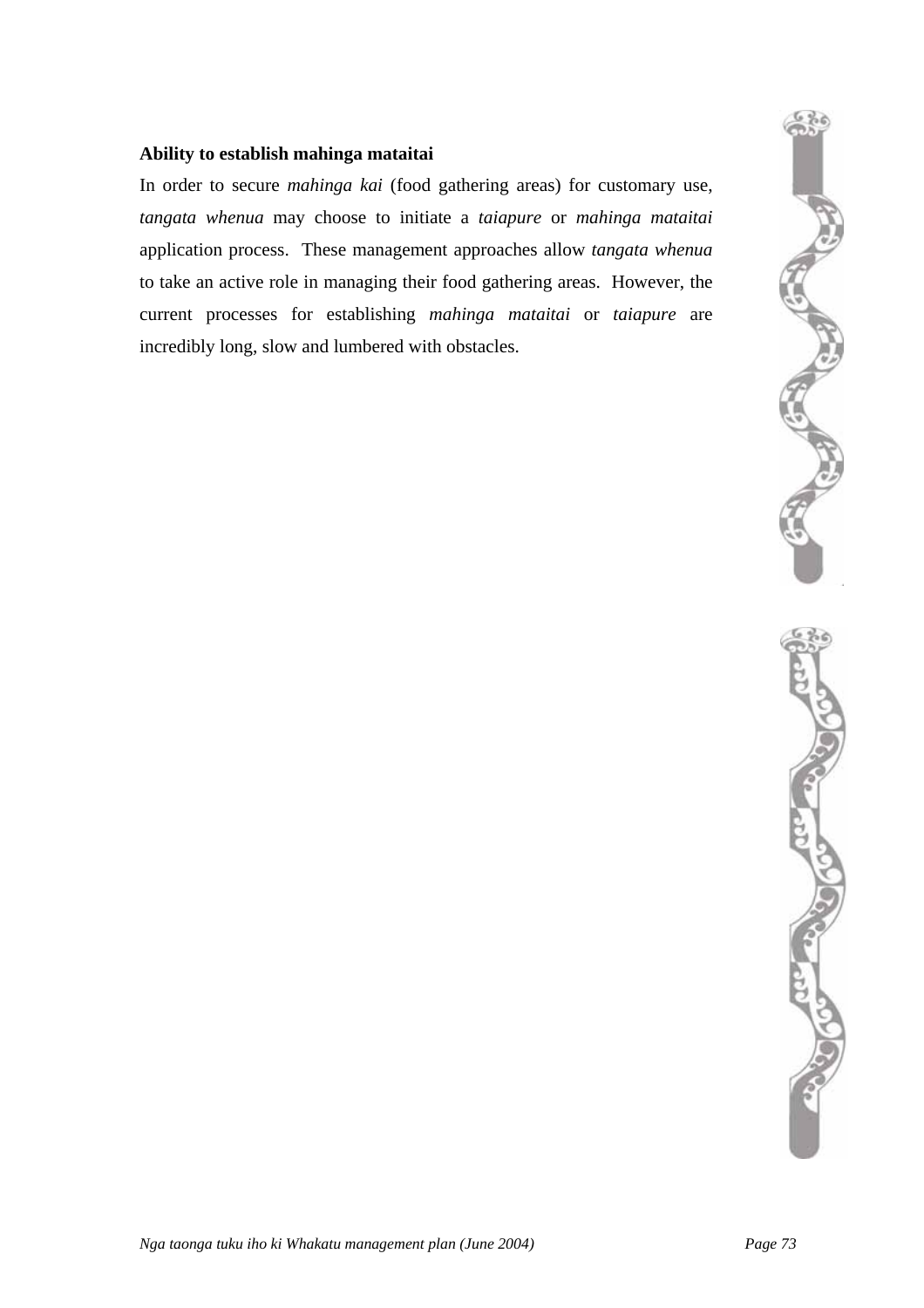# **Key objectives, policies and desired actions within the realms of Rongo and Haumie include:**

### **Key objectives**

**Mahinga kai (food gathering) populations and associated habitats are healthy and able to provide sustenance to tangata whenua** 

**Tangata whenua have access to culturally important mahinga kai** 

### **Policies**

To protect *tangata whenua* customary interests, values and associations with *mahinga kai* (food gathering areas)*;* 

To establish reserves as a storehouse for indigenous flora and fauna;

To maintain and enhance existing customary use areas;

To establish and maintain new areas to support customary use;

For *tangata whenua* to develop a policy to allow for customary harvesting;

To raise awareness and gain acknowledgement of the *kaitiaki* (guardian) role of *tangata whenua* in the management of public lands and associated *mahinga kai* (food gathering areas); and

To increase the ability of tangata whenua to access and harvest *nga taonga tuku iho* (the treasured resources).

## *Desired actions*

- Ö *Identify areas, which could be established as reserves for indigenous flora and fauna, in particular existing cultural sites. Survey these areas for existing indigenous flora and fauna values;*
- Ö *Identify areas suitable for customary harvest. Develop a work plan for maintaining these areas for future use;*
- $\Rightarrow$  *For tangata whenua to work on developing a policy to guide customary use in the rohe (area);*
- $\Rightarrow$  Work with reserves managers to ensure the kaitiaki (guardian) role is *acknowledged in practice;*

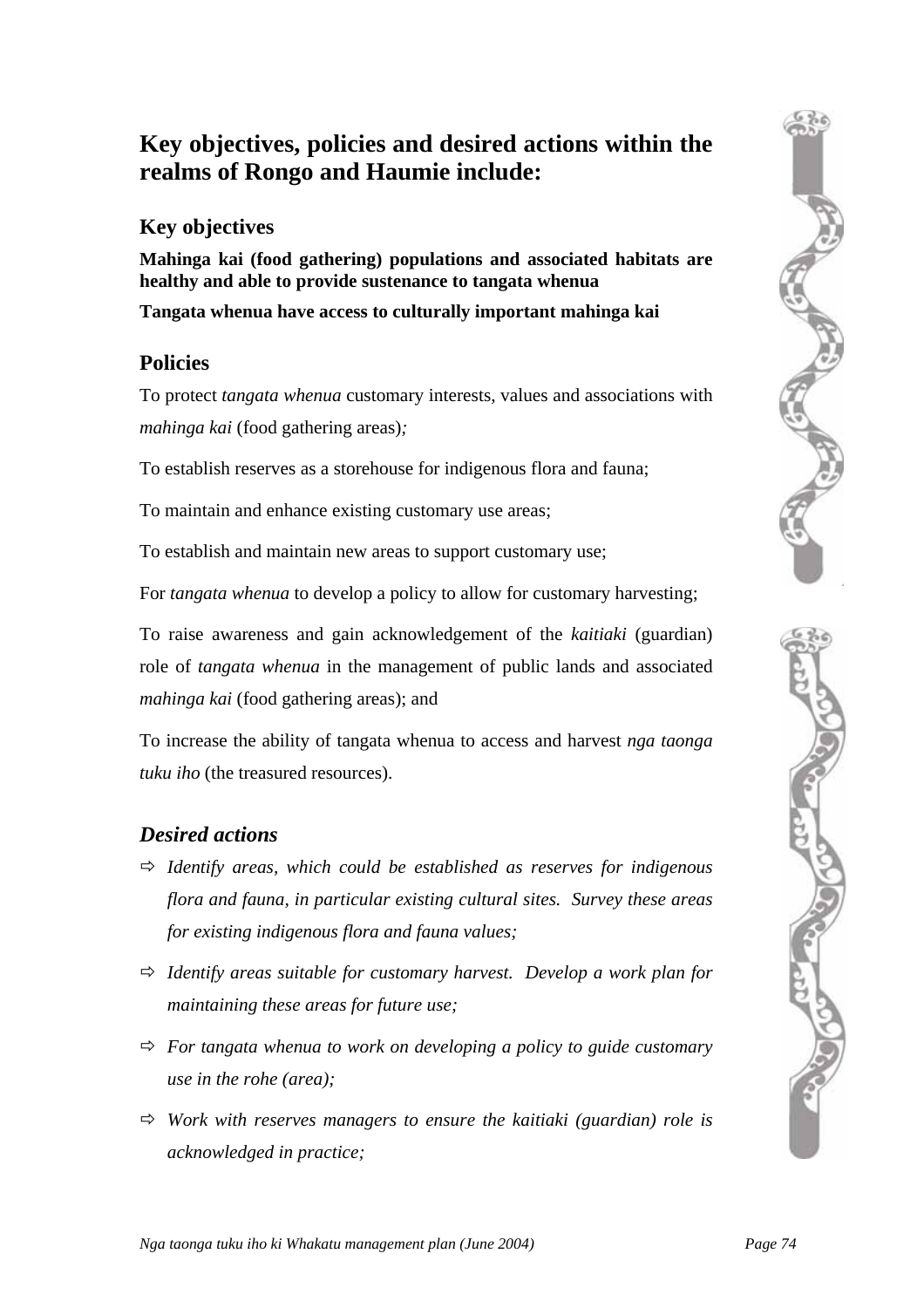- $\Rightarrow$  Work with the Nelson City Council to identify the current extent of *tangata whenua access to mahinga kai areas and investigate opportunities to increase that access; and*
- Ö *Develop tangata whenua environmental indicators for mahinga mataitai in the rohe and use these indicators to monitor the health and well being of nga taonga within the realms of Rongo and Haumie.*



ACTES AND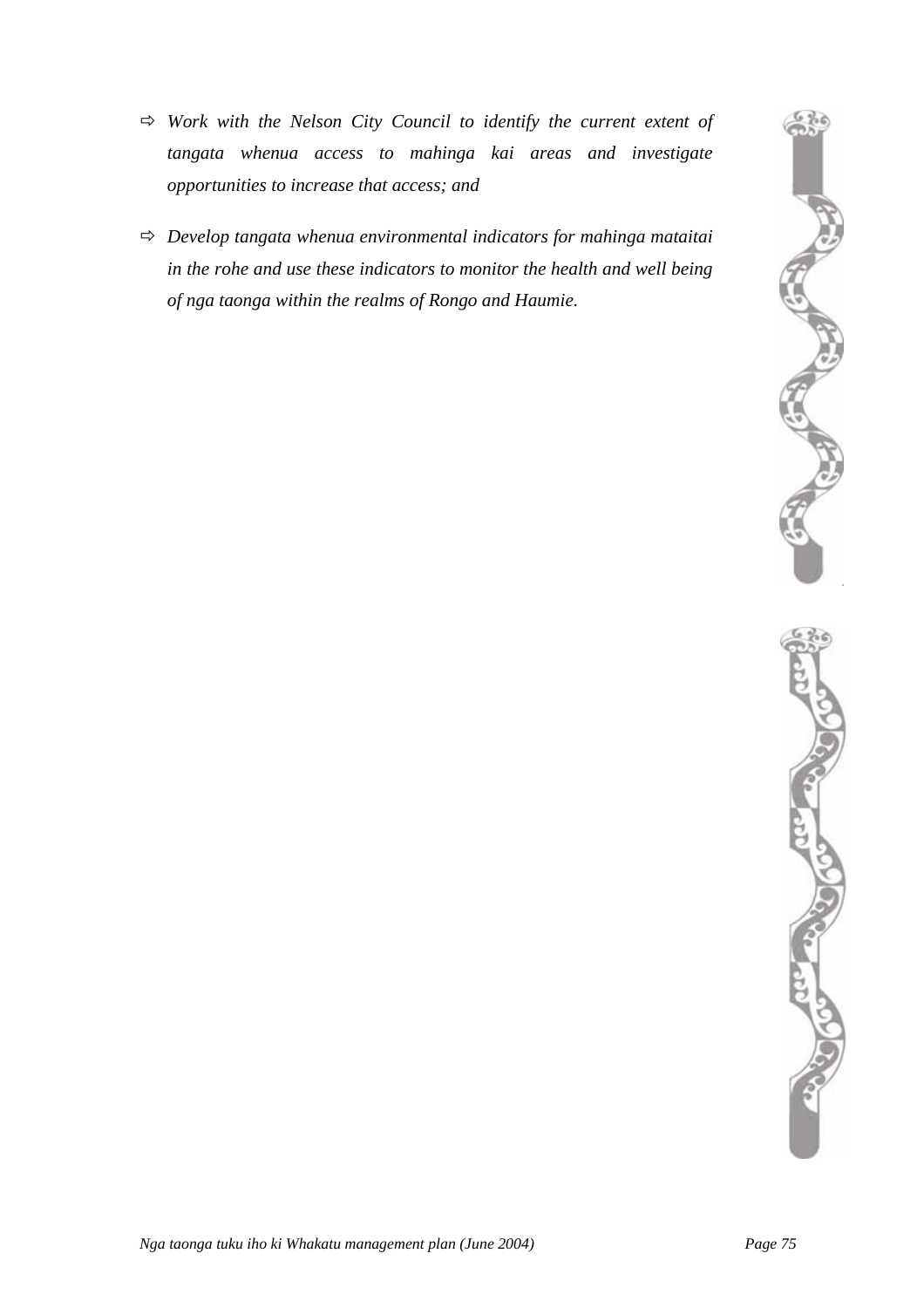#### **Building relationships** 6.

| 6.1 |       |  |  |
|-----|-------|--|--|
| 6.2 |       |  |  |
|     |       |  |  |
|     | 6.2.2 |  |  |
|     |       |  |  |
|     | 6.2.4 |  |  |
|     |       |  |  |
|     |       |  |  |
|     |       |  |  |
|     |       |  |  |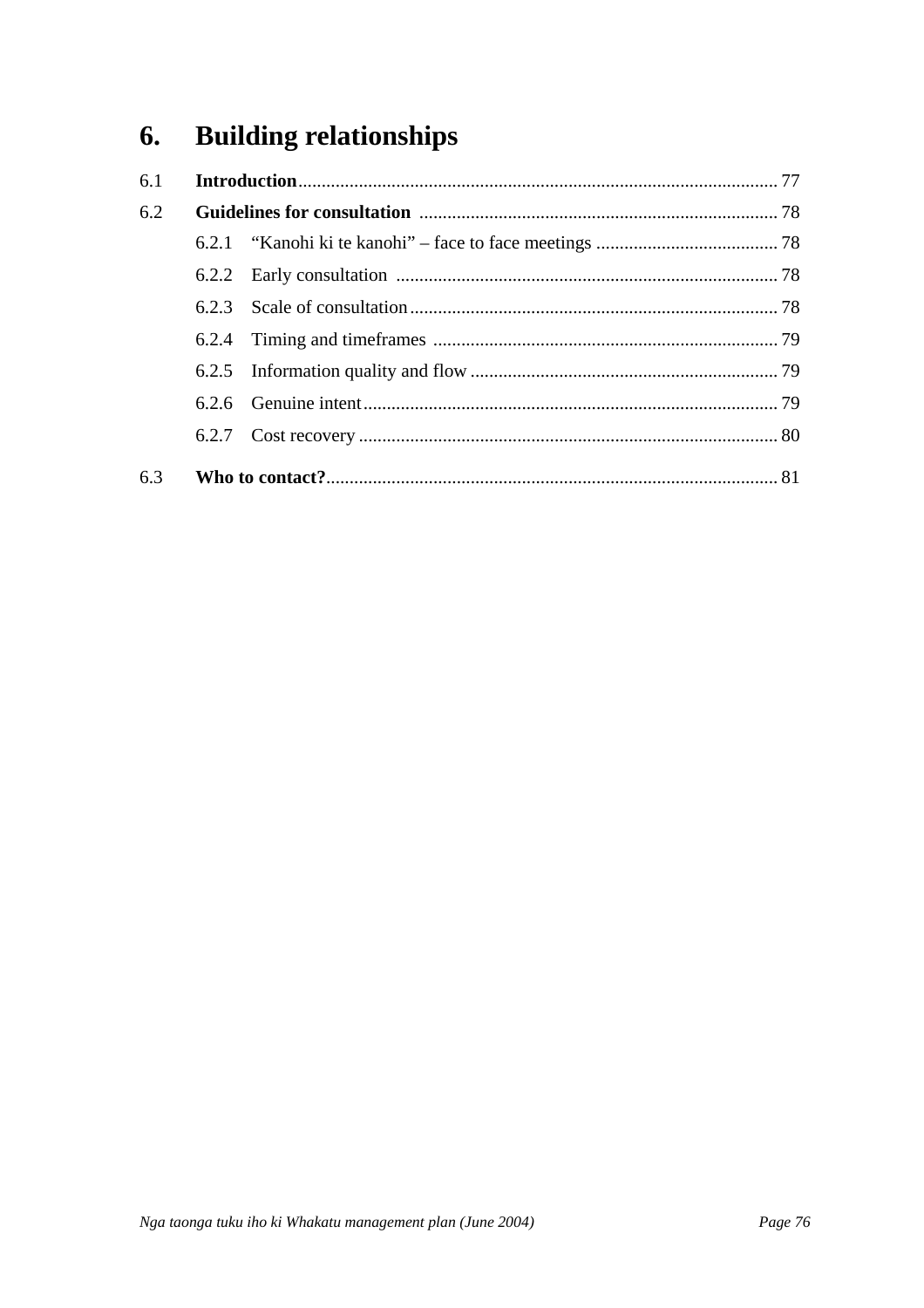# **6.1 Introduction**

Positive and productive relationships have some important requisites, including the willingness to recognise that a relationship exists, to look after that relationship, and to build on that relationship. Essential elements of relationship building include ongoingdialogue, information flow and open lines of communication.<sup>66</sup>

Chapter six focuses on building relationships – highlighting the way in which the relationship between the Council and *tangata whenua* could be improved. To this end, consultation guidelines have been included to assist the Council when planning consultation processes with *tangata whenua*.

<span id="page-80-0"></span> $\overline{a}$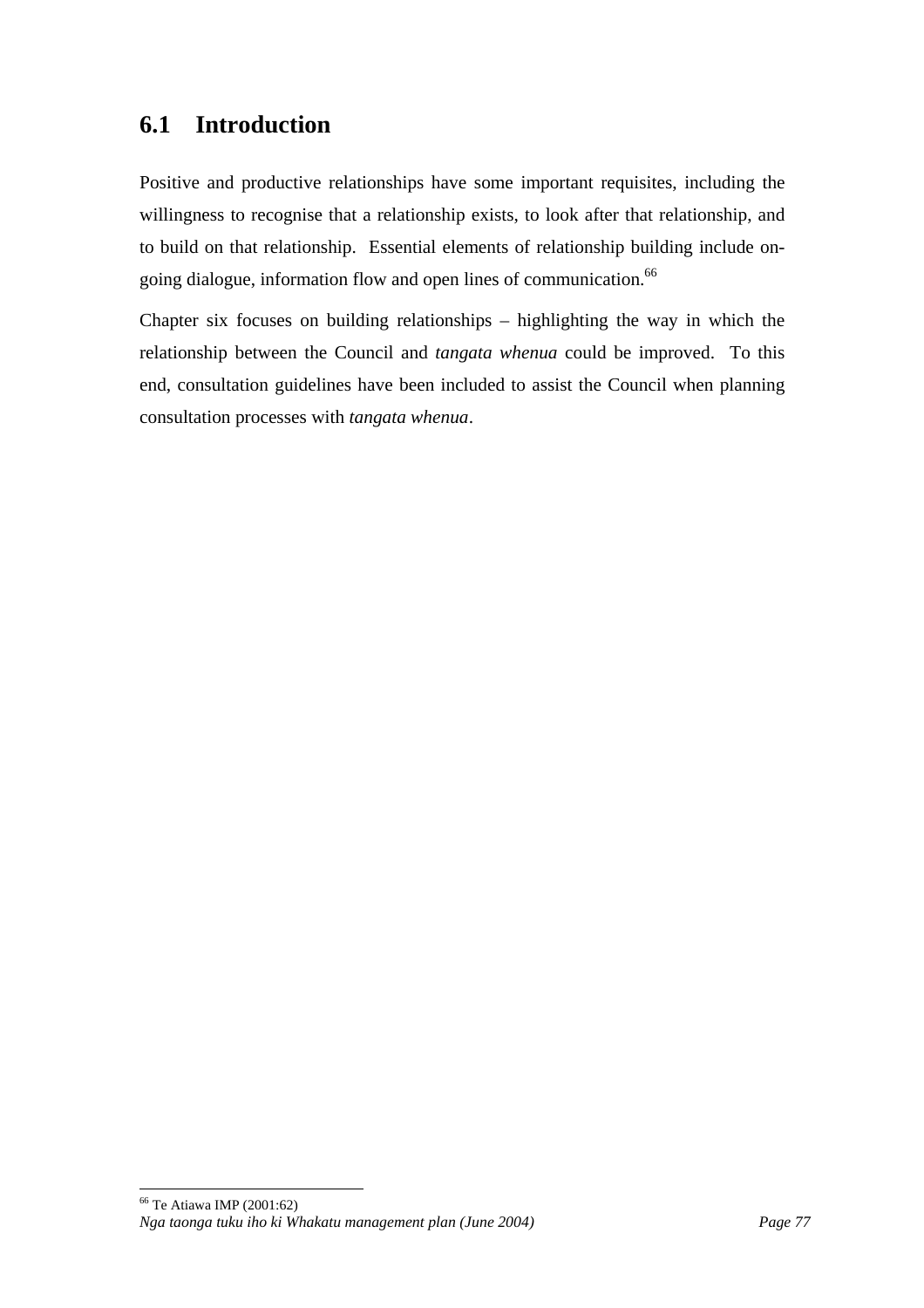# **6.2 Guidelines for consultation[67](#page-81-0)**

For *tangata whenua ki Whakatu*, there are a number of ways in which the relationship between *tangata whenua* and the Council could be improved – these relate t o the way in which consultation is undertaken. The following guidelines have been compiled to assist the Council when planning consultation processes with *tangata whenua.* 

### **6.2.1 "Kanohi ki te kanohi" – face to face meetings**

*Tangata whenua* consider *kanohi ki te kanohi* to be the preferred form of communication. Face to face meetings provide valuable opportunities for everyone to get know each other better; to gain a greater respect, trust, understanding of the differences in beliefs and values, and the issues surrounding any given activity. Where other forms of communication are used, such as letters, it is important that the Council does not assume silence constitutes *tangata whenua* approval.

### **6.2.2 Early consultation**

It is important that *tangata whenua* consultation takes place at an early stage in any process, at the time when a concept is being developed – whether for a policy, plan or resource consent application, not after a concept has been finalised. *Tangata whenua* cannot effectively contribute to a project or process, when directions have already been set, budgets allocated, plans and designs drawn up, or when work has already started.

### **6.2.3 Scale of consultation**

 $\overline{a}$ 

The scale of consultation will vary depending on what is being considered. In some instances a telephone call may be enough – in others a number of *hui* (meetings) and/or workshops may be required. It is important that when designing a consultation process for a given area, resource, or activity, the scale of consultation required and the process to be followed is first established with *tangata whenua.* 

<span id="page-81-0"></span> $67$  Based on tangata whenua ki Whakatu hui discussion, Te Atiawa Environmental Management Plan (2001), Ngati Koata Iwi Management Plan (2002), Parliamentary Commissioner for the Environment (1998) *Kaitiakitanga and local government: tangata whenua participation in environmental management*; and Kai Tahu Ki Otago (1995*) Natural Resource Management Plan*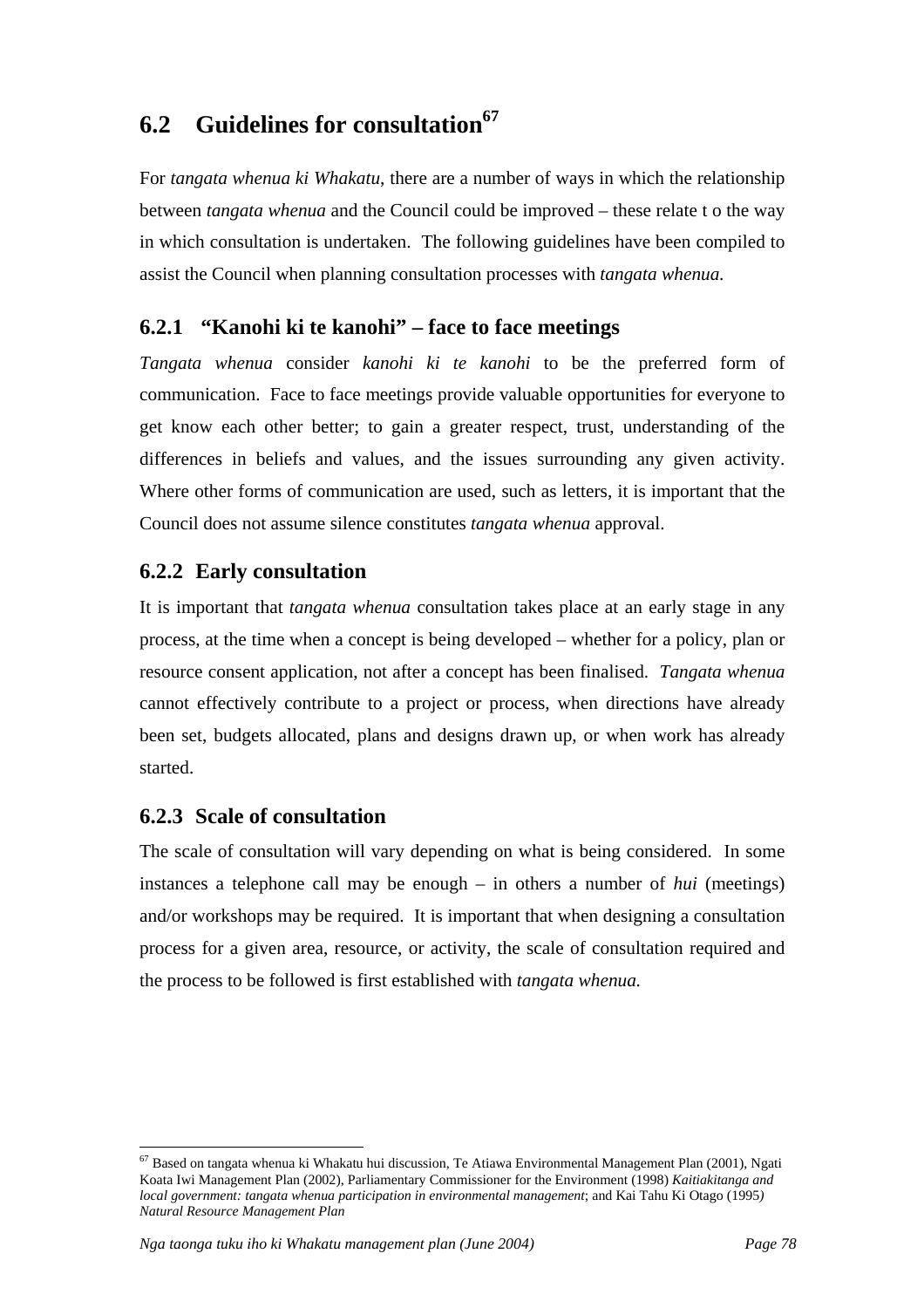### **6.2.4 Timing and timeframes**

Allowing sufficient time for consultation with *tangata whenua* is important, in recognition of the way in which *tangata whenua* distribute and discuss information associated with projects or processes. More often than not, *tangata whenua* meetings are held outside the Council's operating hours – this is to allow people time to travel to meetings and to encourage larger numbers at meetings.

*Tangata whenua* often face enormous workloads – invariably there are a host of other demands upon their time, other projects, processes and meetings to attend. In addition, decision-making is by consensus, therefore more time may be needed for *tangata whenua* to discuss a proposal fully and reach a recommendation that is supported by everyone.

Consequently, when Council, or a consultant plans any form of consultation with *tangata whenua*, the timing of that consultation and the time allocated to conduct the consultation are critical considerations.

### **6.2.5 Information quality and flow**

*Tangata whenua* require information that is of a sufficient quality to be able to gain a clear understanding of what is proposed. Information flowing throughout a process will assist in laying the foundation for the deliberation of more detailed or complex issues at a later stage. The flow of information and degree of transparency of a process is likely to increase the trust and willingness of everyone to work together to achieve a good outcome.

### **6.2.6 Genuine intent**

It is important that consultation is genuine and approached with openness and readiness to change, if there is to be a real attempt to work together. It is essential that when a decision is made at the end of a consultation process, that the reasons for the decision are explained clearly.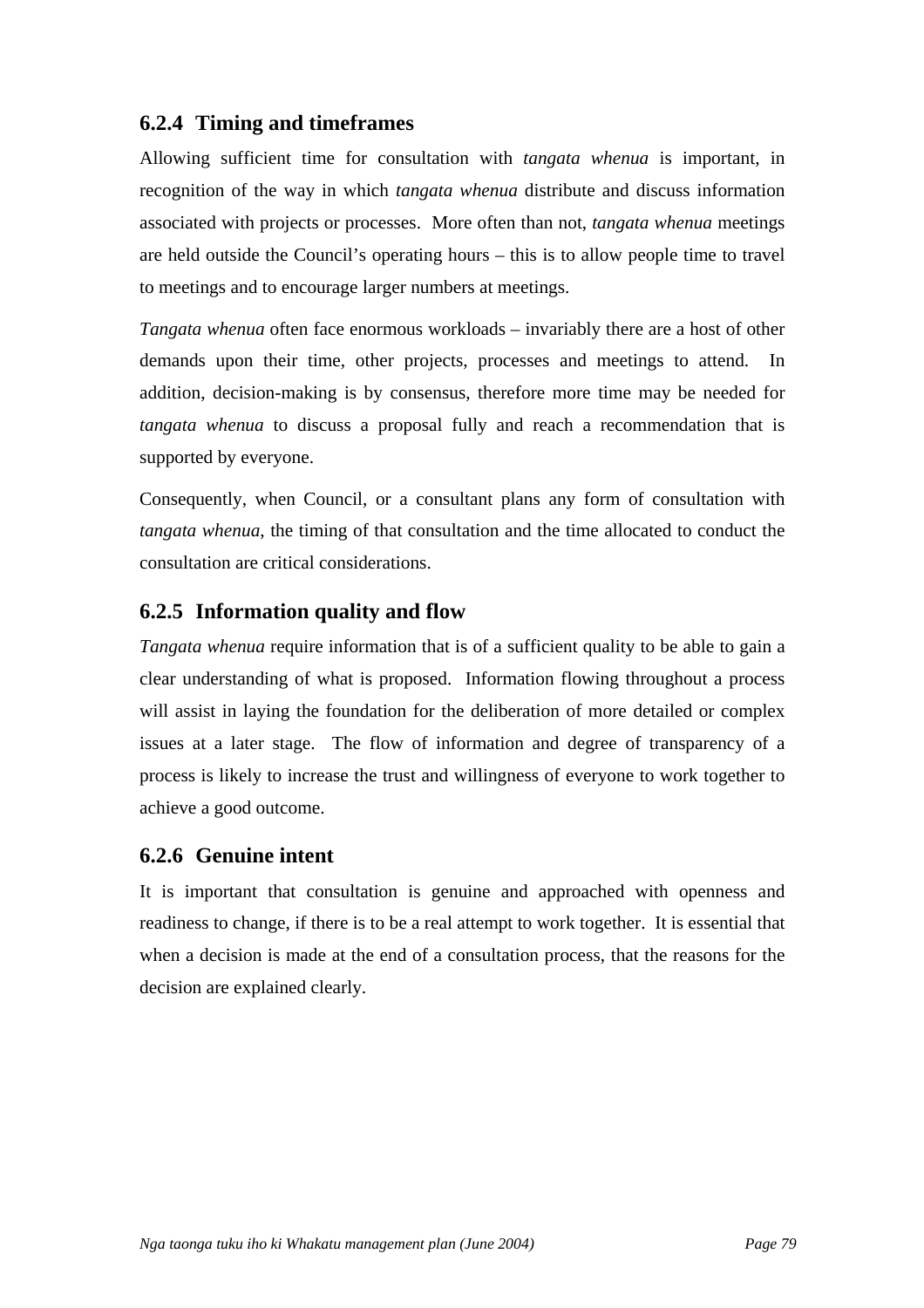### **6.2.7 Cost recovery**

Participation in resource management processes is a cost to *tangata whenua*. Although current legislation contains provision for *tangata whenua* involvement, no national provision has been made to finance this participation. Therefore, *tangata whenua* face considerable financial constraints and rely upon cost recovery to function.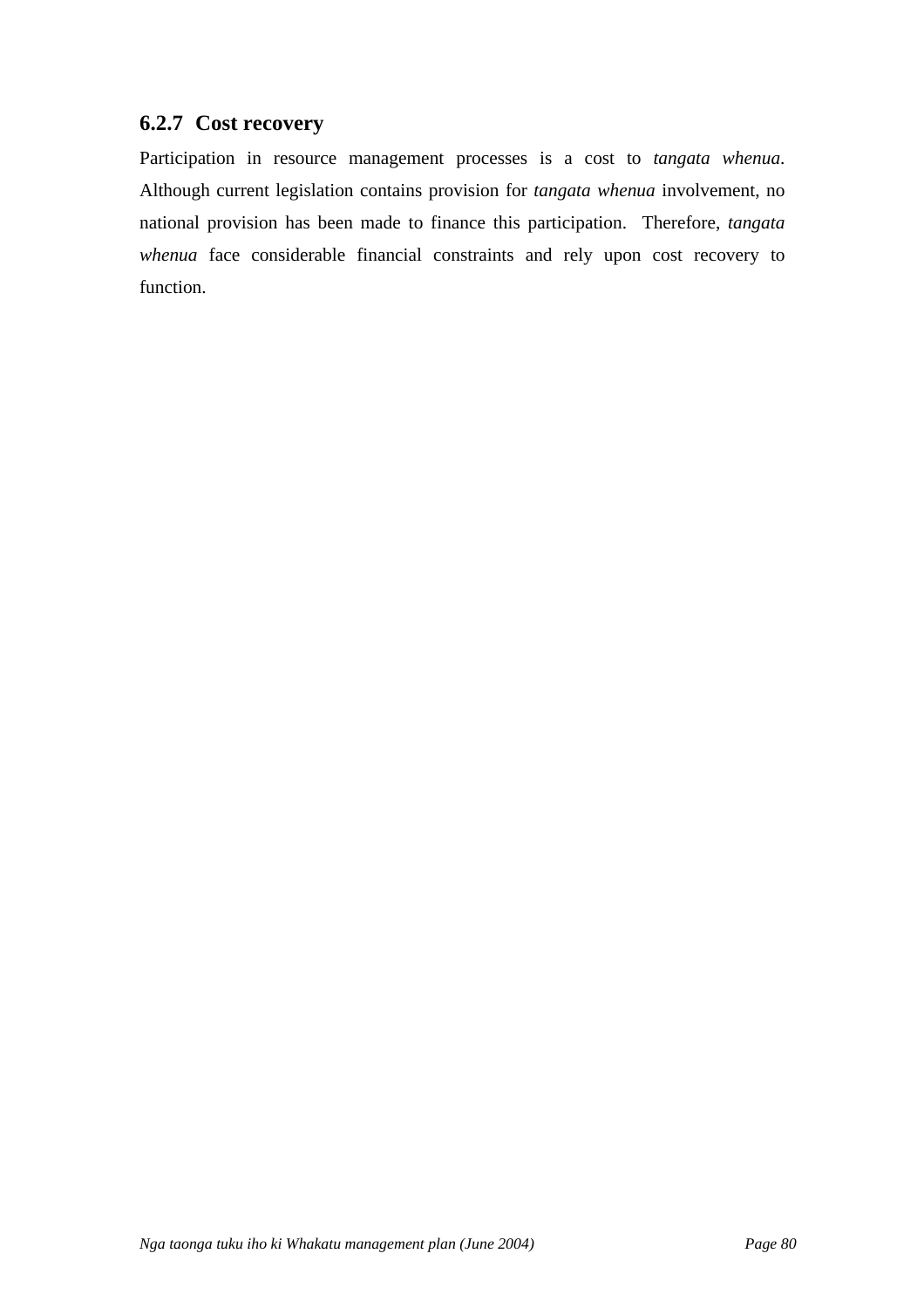# **6.3 Who to contact?**

The contact for all members of the Nelson Iwi Resource Management Advisory Komiti is:

**Salome Mailman C/- Wakatu Incorporation PO Box 10 Nelson Phone 021 919 003 Fax 03 548 3226 Email: nirmak@xtra.co.nz**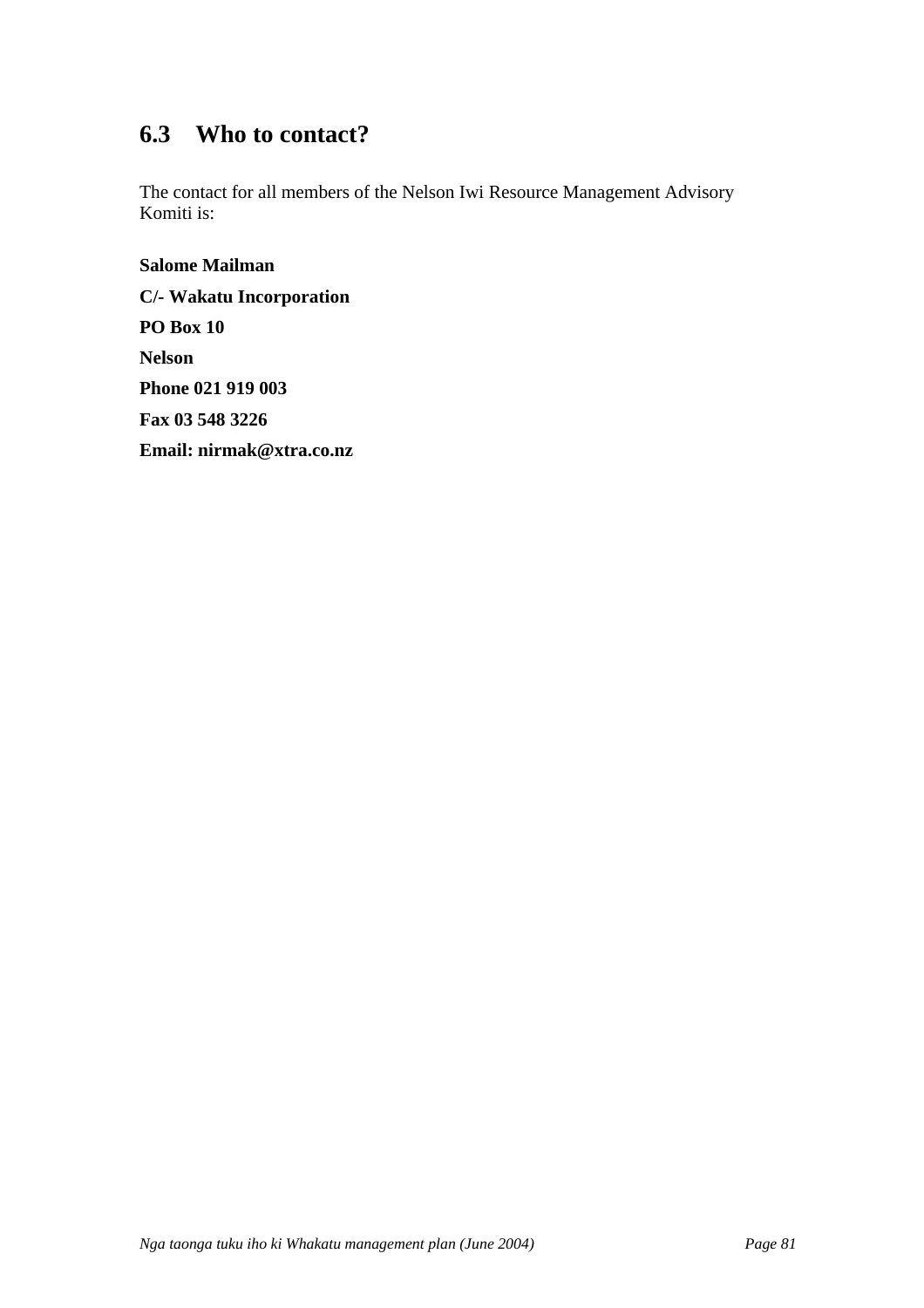# **7. Monitoring and review**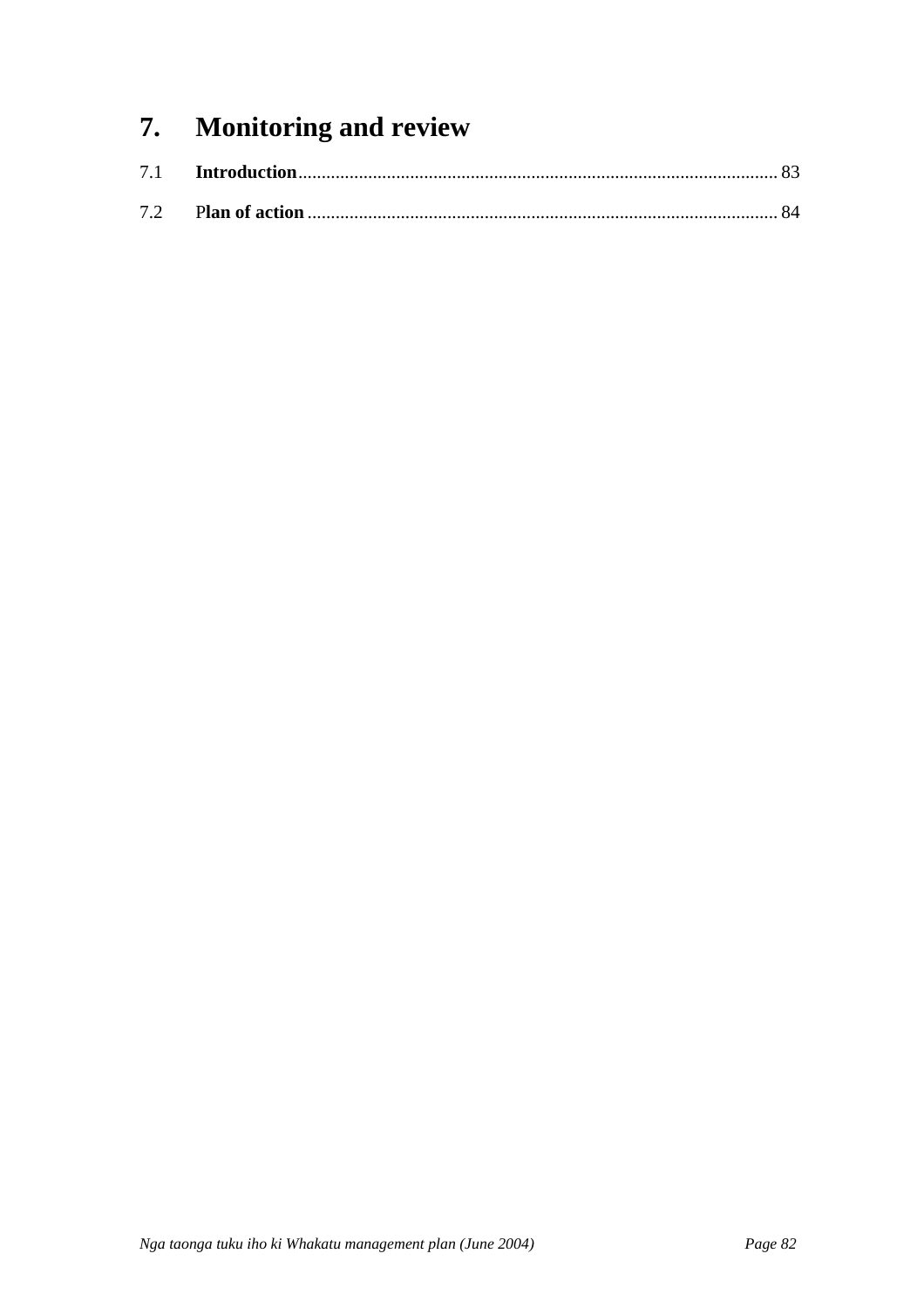# **7.1 Introduction**

Chapter Seven is currently being developed. It will contain a "plan of action" for working towards the Vision – the desired outcomes and key objectives identified in Chapter Five. The "plan of action" will list the desired actions to be progressed in the current year. In addition, a process for implementing each action, and a timeframe to guide each process, will be outlined.

Tangata whenua will monitor the implementation of the desired actions on a monthly basis. A review of the plan of action will be made annually, to determine the extent to which progress is being made towards the tangata whenua Vision. Part of the review process will be to record the lessons learnt through the implementation process. After each review, the plan of action will be updated to reflect a revised set of priorities or desired actions to be progressed in the following year.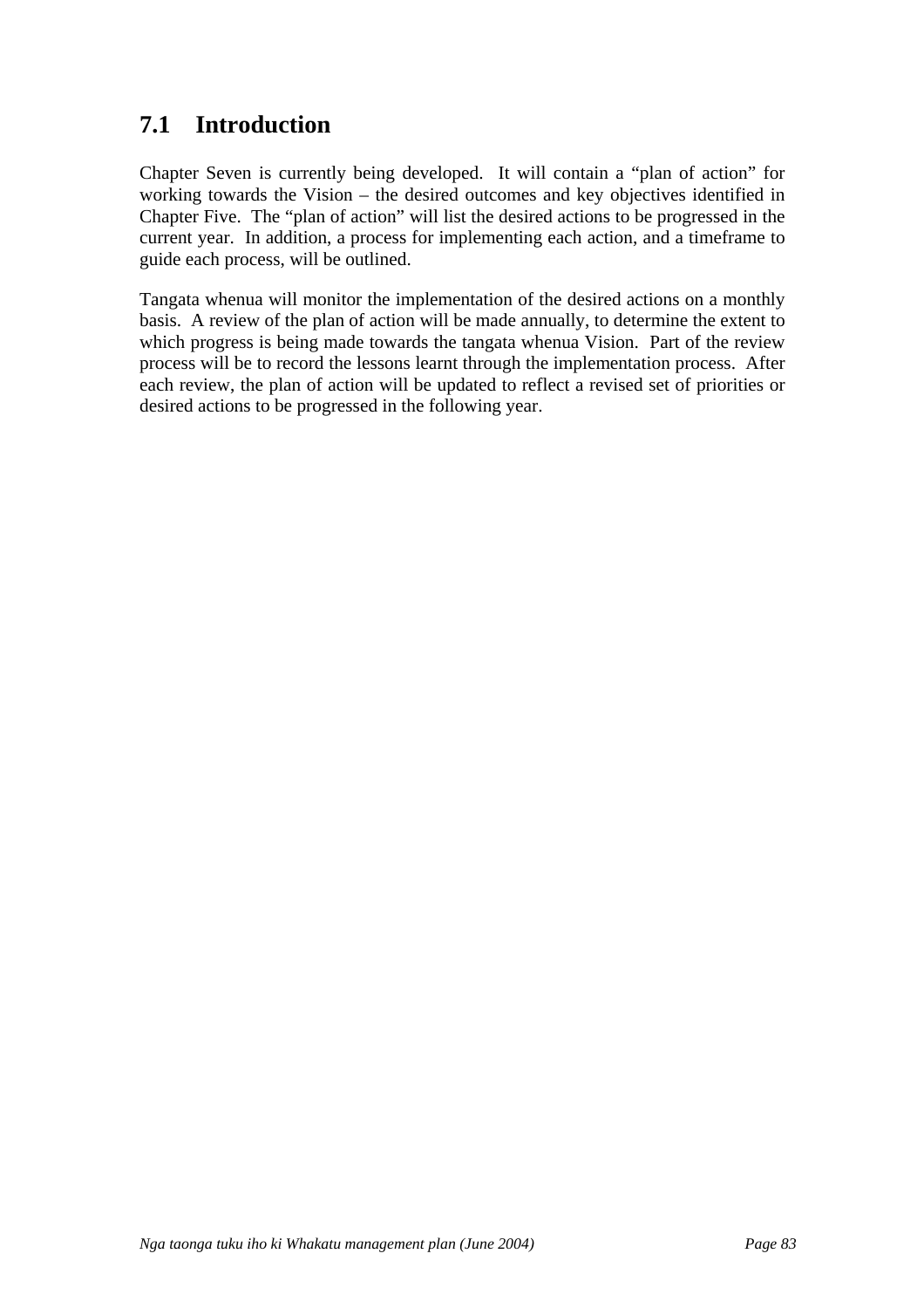# **7.2 Plan of action**

The table below illustrates the format the plan of action will take.

| <b>Desired action</b> | <b>Process</b> | <b>Timeframe</b> |
|-----------------------|----------------|------------------|
|                       |                |                  |
|                       |                |                  |
|                       |                |                  |
|                       |                |                  |
|                       |                |                  |
|                       |                |                  |
|                       |                |                  |
|                       |                |                  |
|                       |                |                  |
|                       |                |                  |
|                       |                |                  |
|                       |                |                  |
|                       |                |                  |
|                       |                |                  |
|                       |                |                  |
|                       |                |                  |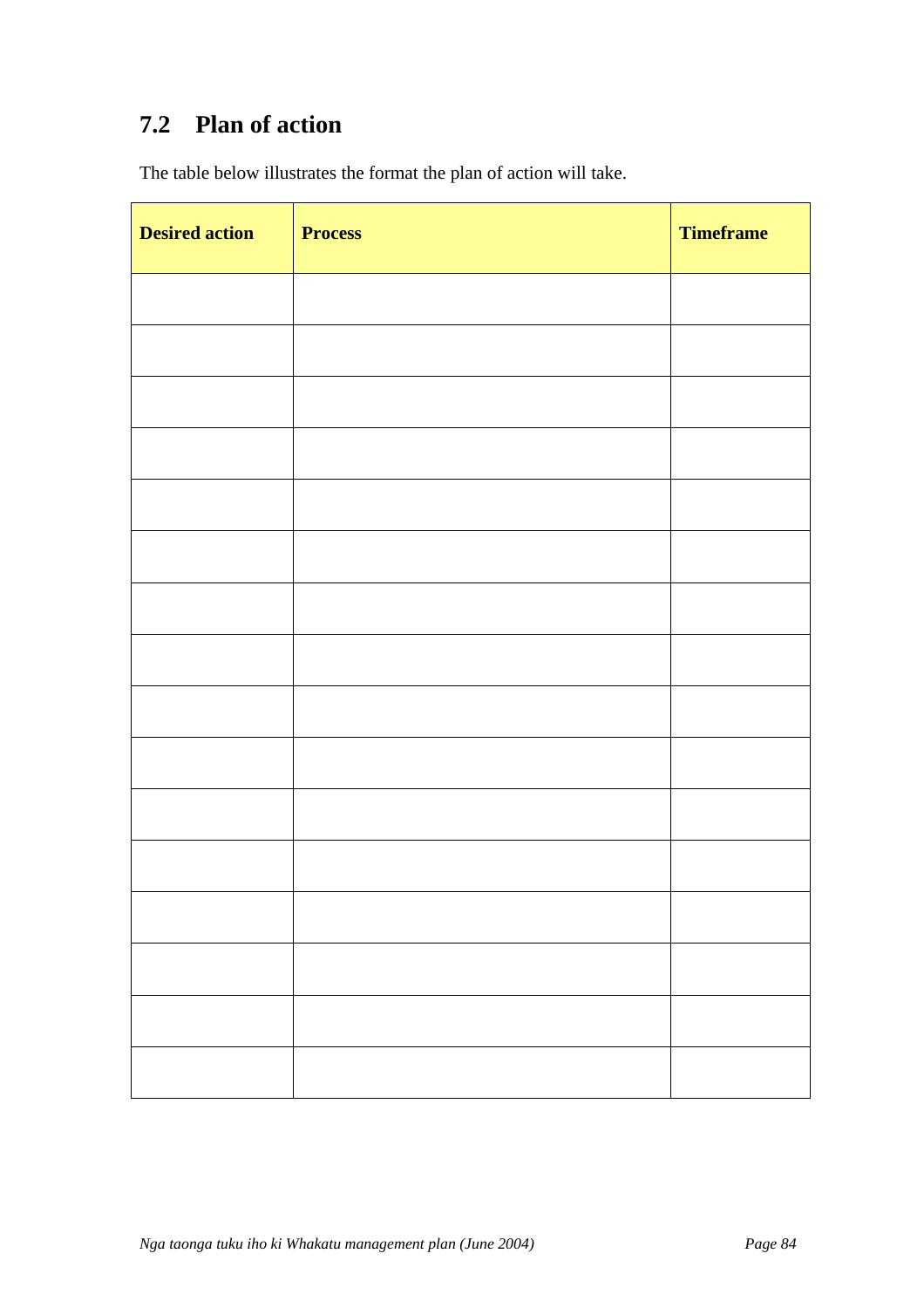# 8. Appendices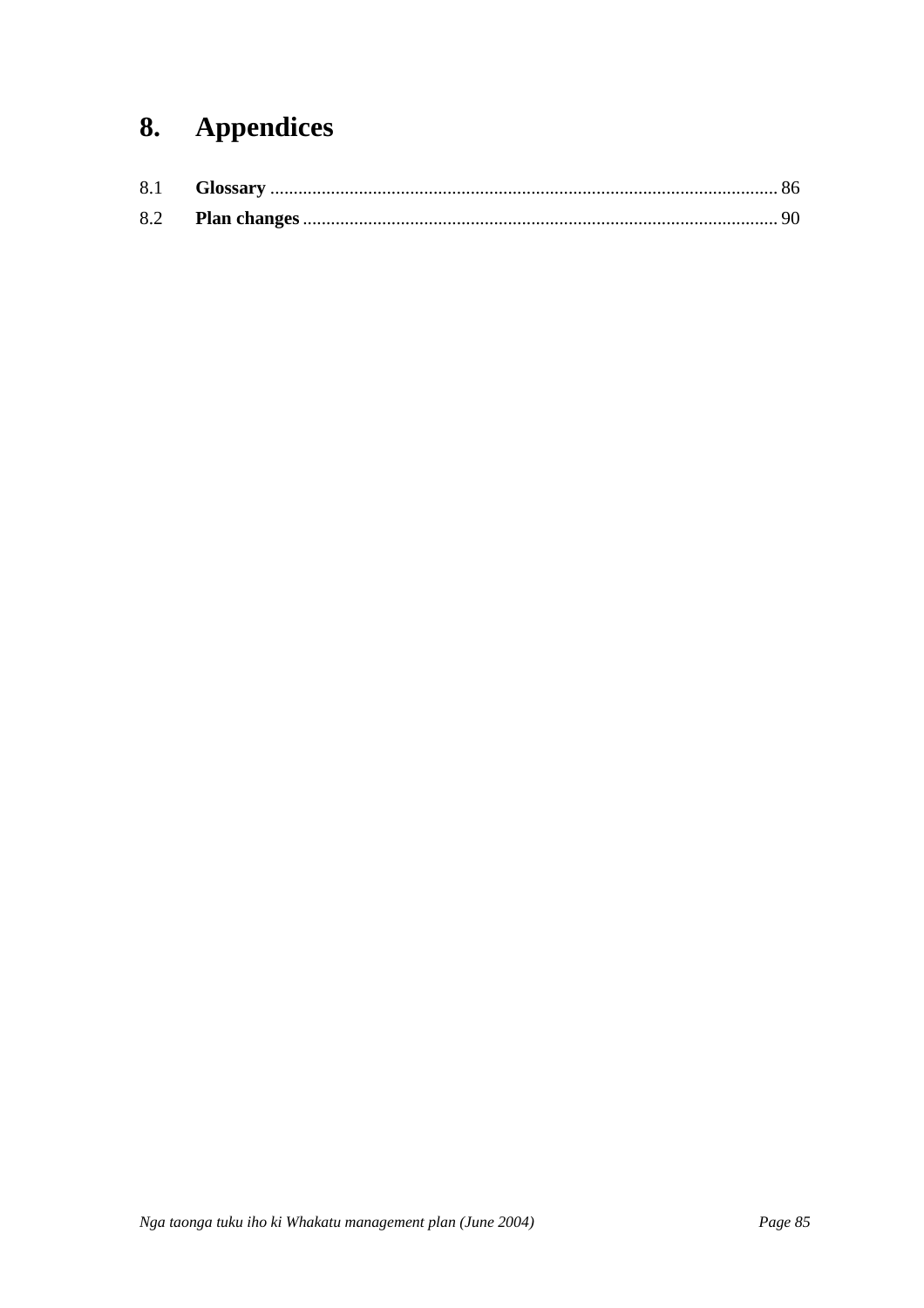## **8.1 Glossary**

#### **Please note when using the following glossary:[68](#page-89-0)**

#### **Many of the words below cannot be directly translated from Maori to English.**

*When concepts and values from one culture are described using the language of another culture, misinterpretations are likely to arise.* 

#### **Many of these words are amorphous and contextual.**

*Many of these words are similar to the English word "sustainability", which can be defined by different people in a variety of ways depending on the context. It is important therefore that Maori words are explained in context.* 

#### **The properties and characteristics of these words differ from tribe to tribe.**

*Maori words are best described in discussion with the iwi, hapu or whanau of the area. Each iwi, hapu and whanau reserves the right to explain Maori words and concepts differently, depending on the context and taonga in question.* 

| Maori         | <b>English</b>                  |
|---------------|---------------------------------|
| Ahi kaa roa   | The fires of occupation         |
| Atua          | Supernatural/spiritual being    |
| Atua Kaitiaki | Supernatural/spiritual guardian |
| Awa           | River                           |
| Nga awa       | Rivers                          |
|               |                                 |
| Haka          | Dance                           |
| Hapu          | Sub-tribe                       |
|               |                                 |
| <b>Ika</b>    | Fish                            |
| Ira tangata   | Life force of mortals           |
| Iwi           | Tribe                           |

<span id="page-89-0"></span>*Nga taonga tuku iho ki Whakatu management plan (June 2004) Page 86*  <sup>68</sup> Adapted from Walker et al (2003:21)

 $\overline{a}$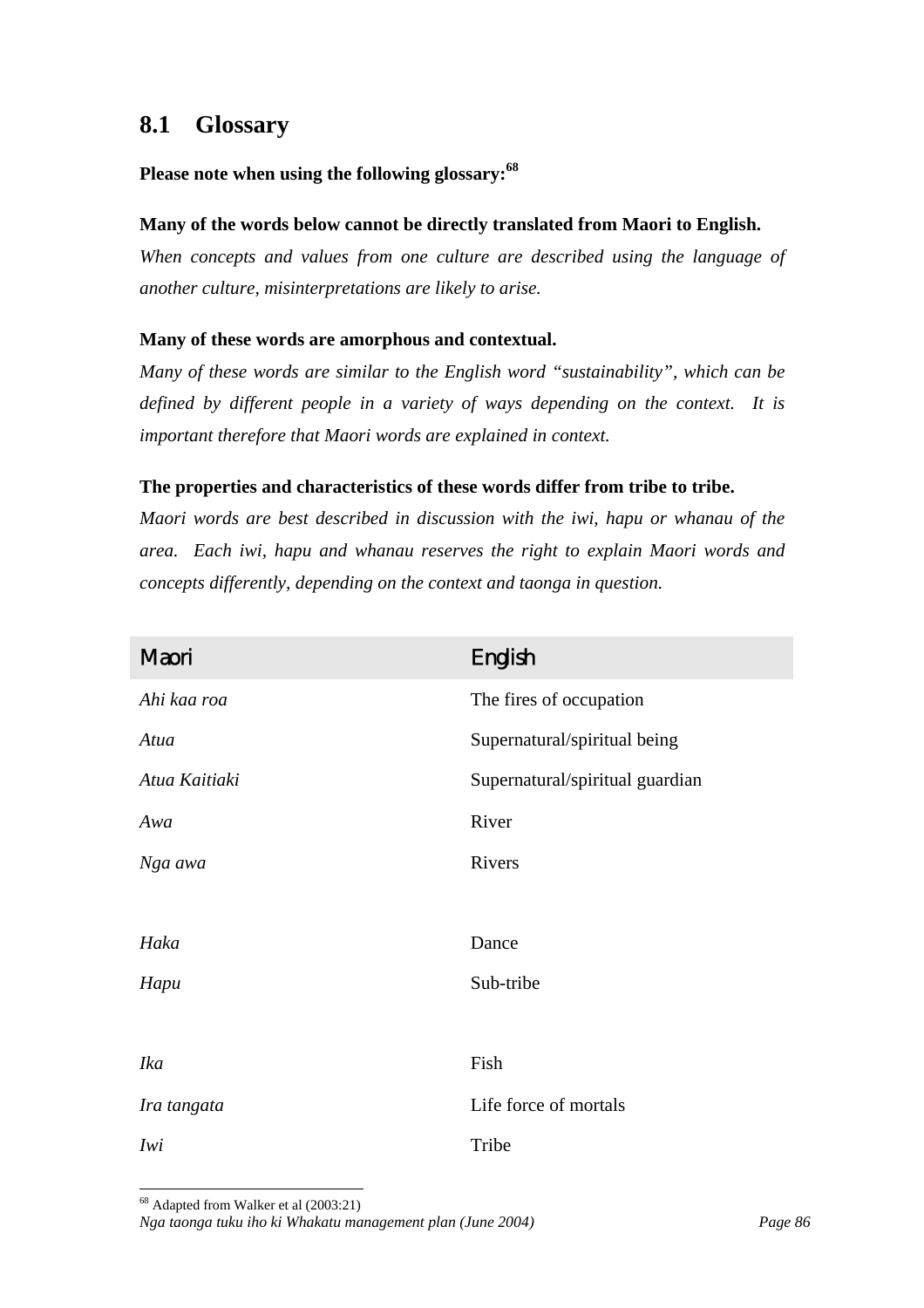| Kai                 | Food                                 |  |
|---------------------|--------------------------------------|--|
| Kaimoana            | Seafood                              |  |
| Kairangatiratanga   | Chieftainship                        |  |
| Kaitiakitanga       | Guardianship                         |  |
| Kaitiaki            | Guardian                             |  |
| Kaiwerowerotanga    | Warrior-like alertness               |  |
| Kaiwhakahaeretanga  | Asset management                     |  |
| Kanohi ki te kanohi | Face to face contact                 |  |
| Karakia             | Prayer                               |  |
| Karanga             | Call to visitors                     |  |
| Kawa                | Etiquette, procedure                 |  |
| Kete                | <b>Basket</b>                        |  |
| Koha                | A gift (of food, taonga or money)    |  |
|                     |                                      |  |
| Mana                | Authority, status, power             |  |
| Manaakitanga        | Hospitality                          |  |
| Manu                | <b>Bird</b>                          |  |
| Nga manu            | <b>Birds</b>                         |  |
| Manuhiri            | <b>Visitors</b>                      |  |
| Mataitai            | A food gathering area or food basket |  |
| Mataitai kaimoana   | Food gathering places of the sea     |  |
| Matauranga          | Knowledge                            |  |
| Matuatanga          | Parental embrace                     |  |
| Maunga              | Mountains                            |  |
| Mauri               | Life force or sacred essence         |  |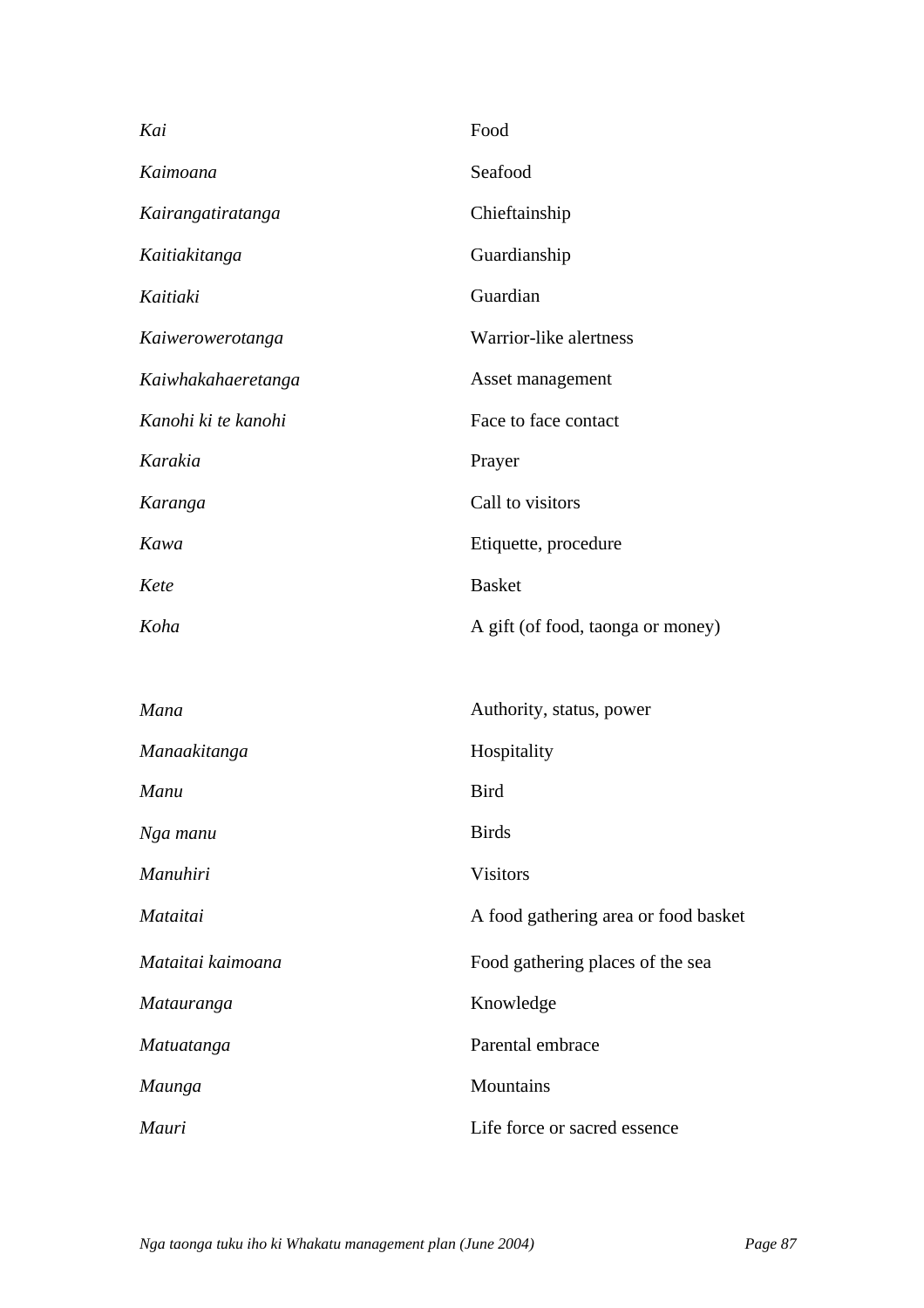| Ngahere              | Forests                                |  |
|----------------------|----------------------------------------|--|
| <b>Ngarara</b>       | Insects                                |  |
| Papatuanuku          | Earth Mother                           |  |
| Purakau              | <b>Stories</b>                         |  |
|                      |                                        |  |
| Rahui                | Prohibition                            |  |
| Ranginui             | <b>Sky Father</b>                      |  |
| Rohe                 | Area                                   |  |
| Rongoa               | Maori medicine                         |  |
|                      |                                        |  |
| Take taunaha         | Discovery                              |  |
| Take raupatu         | Conquest                               |  |
| Take tupuna          | Inherited rights                       |  |
| Take tuku            | Gifting                                |  |
| Tangata              | People                                 |  |
| Taonga               | Sacred treasure                        |  |
| Taonga tuku iho      | <b>Treasured resources</b>             |  |
| Tapu                 | Scared, the power and influence of Io  |  |
| Te Ao Marama         | The world of enlightenment             |  |
| Te Kore              | The Void                               |  |
| Te Po                | The Night                              |  |
| Te Reo               | Language                               |  |
| Te Tau Ihu           | Northern districts of the South Island |  |
| Te Tiriti O Waitangi | The Treaty of Waitangi                 |  |
| Te Wehenga           | The Separation                         |  |
| Tikanga              | Custom, practice                       |  |
| Timatatanga          | The Beginning                          |  |

*Nga taonga tuku iho ki Whakatu management plan (June 2004) Page 88*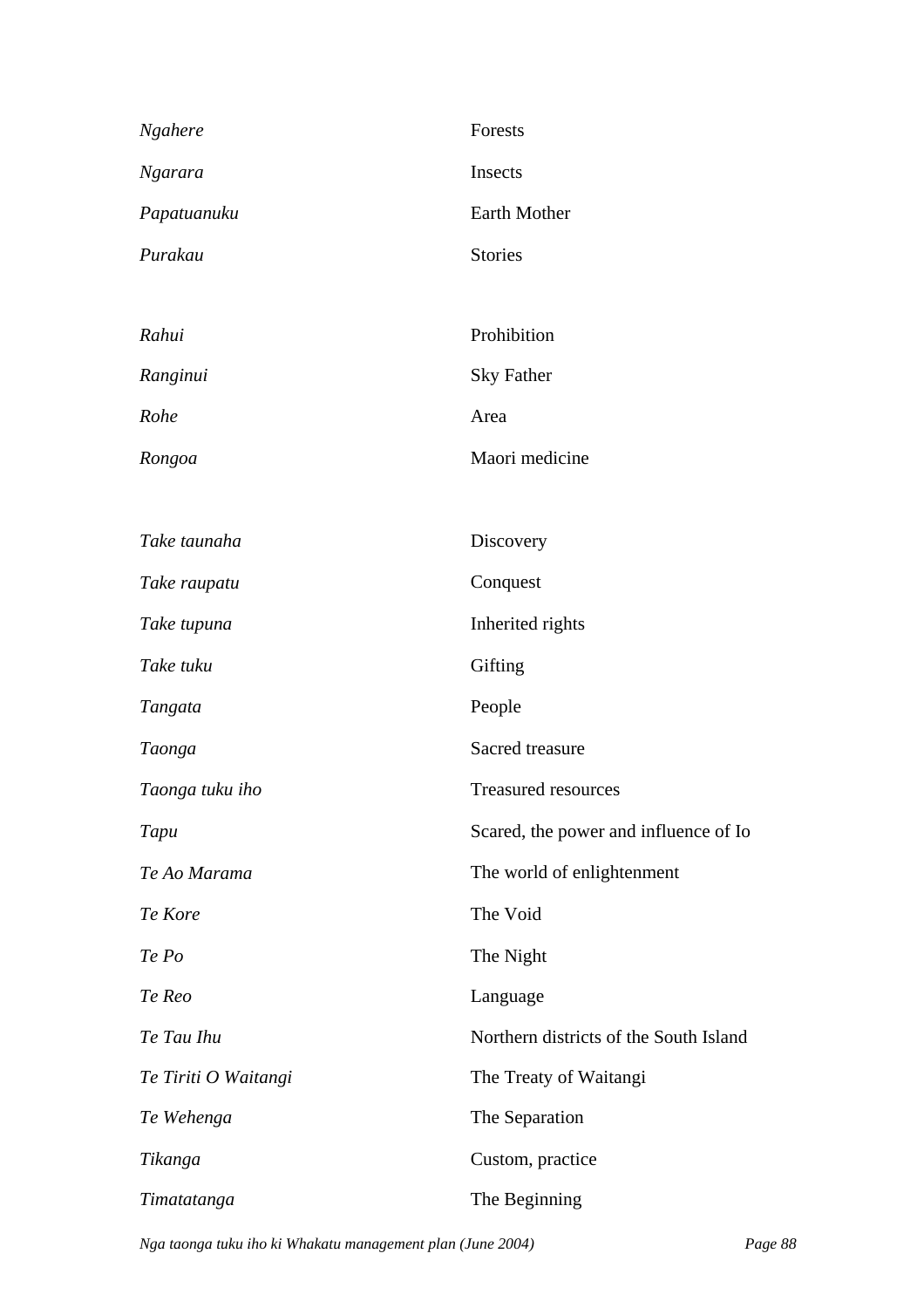| Tohunga        | Priest, skilled person                       |  |
|----------------|----------------------------------------------|--|
| Uri            | Descendents                                  |  |
| Waahi tapu     | Sacred place or site                         |  |
| Wai            | Water                                        |  |
| Waiata         | Song                                         |  |
| Wairua         | Spirit                                       |  |
| Waka           | Canoes                                       |  |
| Whaikorero     | Formal speeches                              |  |
| Whakapapa      | Relationship connections; genealogy          |  |
| Whakatauki     | Proverbs                                     |  |
| Whakatu        | Nelson                                       |  |
| Whanau         | Family                                       |  |
| Whanaungatanga | Nuclear and extended family<br>relationships |  |
| Whare          | Houses                                       |  |
| Whenua         | Land; Placenta                               |  |